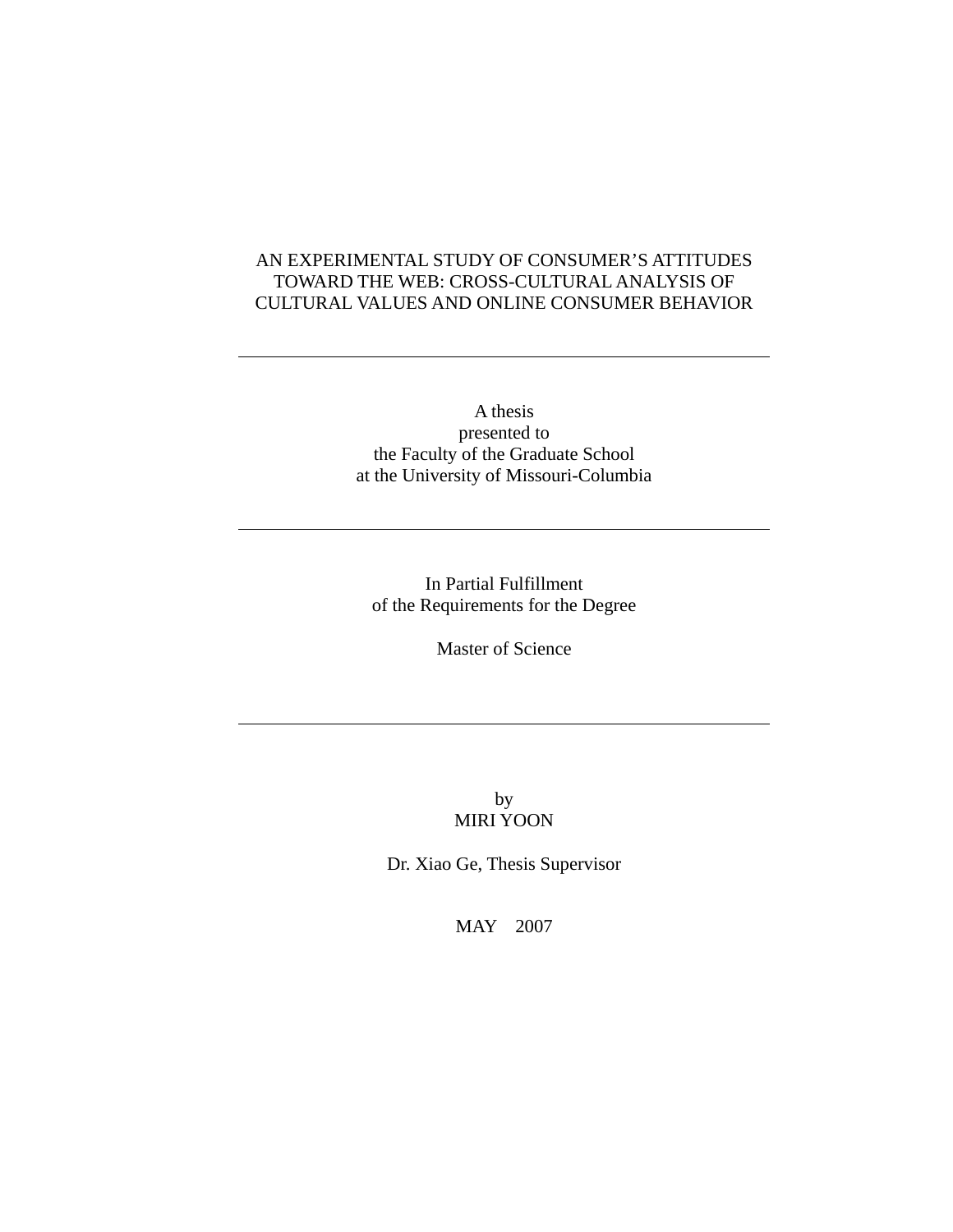The undersigned, appointed by the dean of the Graduate School, have examined the thesis entitled

### AN EXPERIMENTAL STUDY OF CONSUMER'S ATTITUDES TOWARD THE WEB: CROSS-CULTURAL ANALYSIS OF CULTURAL VALUES AND ONLINE CONSUMER BEHAVIOR

Presented by Miri Yoon,

A candidate for the degree of Master of Science,

And hereby certify that, in their opinion, it is worthy of acceptance.

Professor Xiao Ge

Professor Jana M. Hawley

Professor Suraj Commuri

Research Director Hyunjoo Oh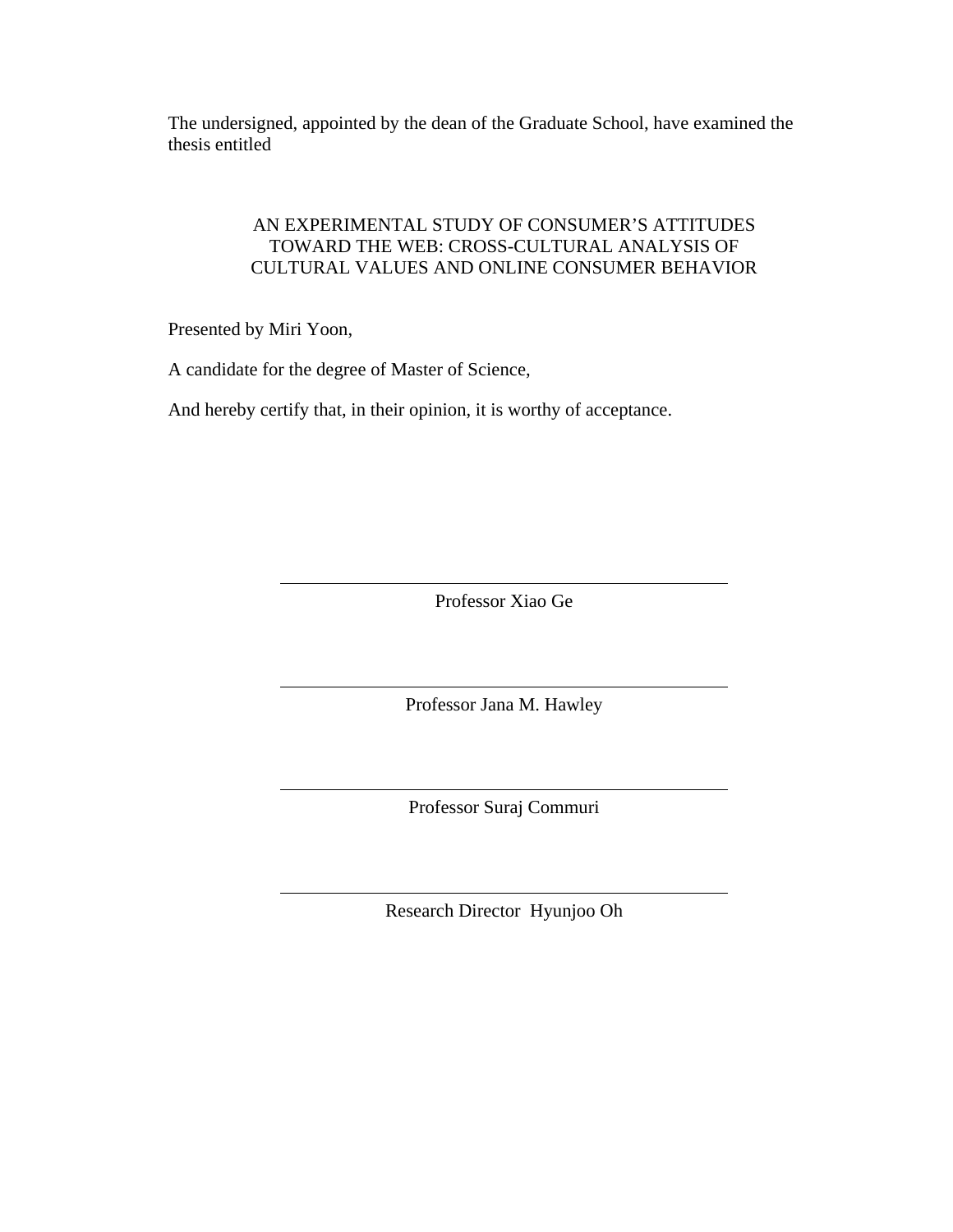#### **ACKNOWLEDGEMENTS**

I would like to thank a number of people, without whom this research would not have been impossible. This whole process has made me realize how the help of my neighbors, as well as their encouragement and motivation, gave me the strength and confidence in my abilities to finish my research endeavor.

First and foremost, I am grateful for my advisor, Dr. Xiao Ge. Her sincere guidance and endless support, patience and encouragement enabled me to keep working on my thesis and complete this accomplishment, since she has been become my second advisor. Under her exceptional supervision, I have been able to complete this research.

I would like to express special thanks and my deepest appreciation to Research Director, Hyunjoo Oh, for her support and encouragement throughout the development of this work. She was my first advisor and is currently working in the David F. Miller Center for Retailing Education and Research, University of Florida.

The completion of this thesis would not have been possible without the support of many others who also deserve acknowledgement. Professor Jana M. Hawley and Suraj Commuri devoted a huge amount of time and effort to ensure that my arguments were logical and consistent throughout the entire work. Their insightful advice and expertise were essential to complete this work.

Finally, special thank-yous go to my parents, who instilled in me the value of hard work and a good education, and have always believed in me. Their concern and care were vital to me in my upbringing and continue to shape me in my everyday life. I also would like to thank all of my friends who helped me with the survey portion of my research and gave me their encouragement and thoughtful comments.

ii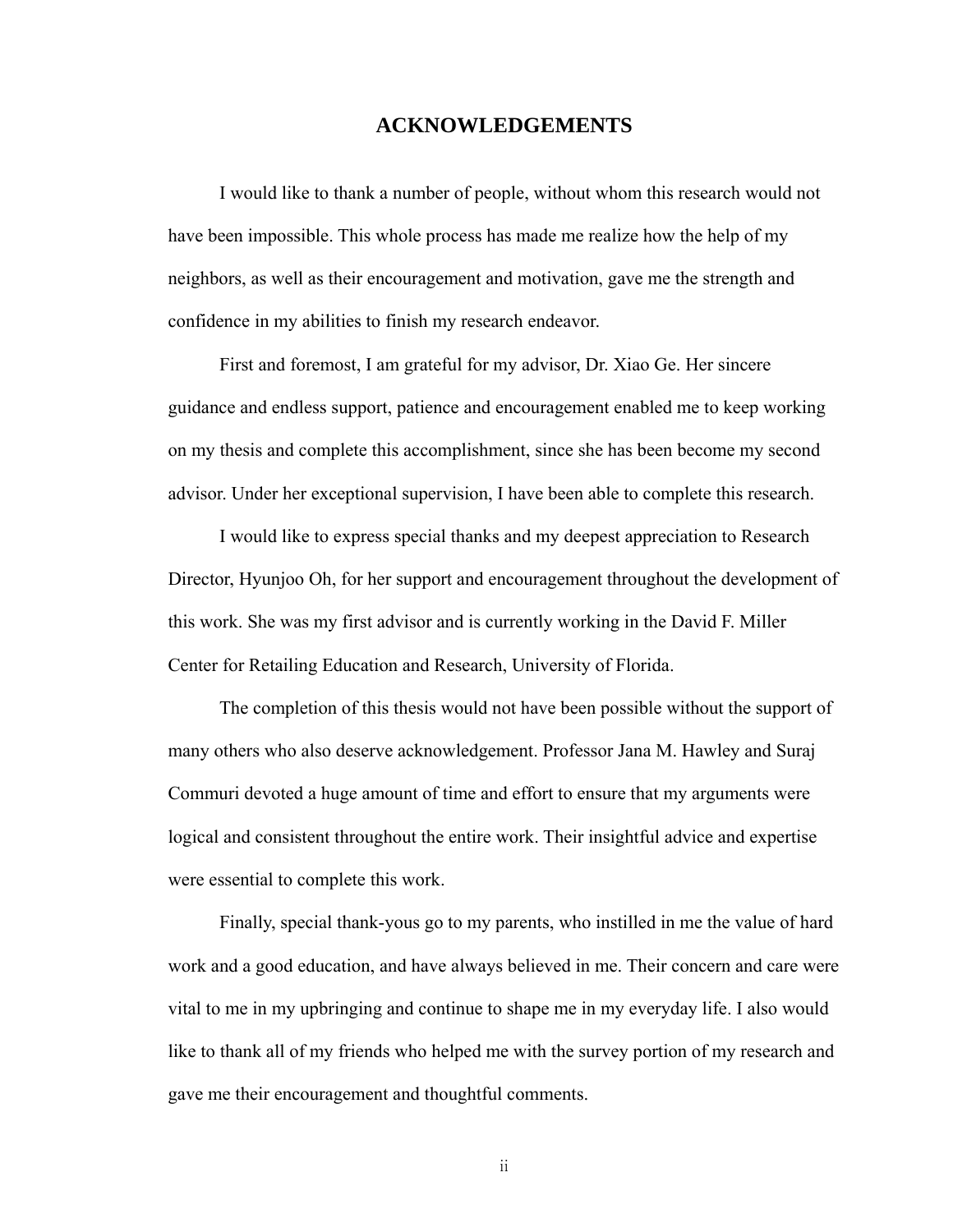# **AN EXPERIMENTAL STUDY OF CONSUMER'S ATTITUDES TOWARD THE WEB: CROSS-CULTURAL ANALYSIS OF CULTURAL VALUES AND ONLINE CONSUMER BEHAVIOR**

#### **Miri Yoon**

#### **Dr. Xiao Ge, Thesis supervisor**

### **ABSTRACT**

The Internet has created a new market for both customers and organizations, and has become a serious alternative to traditional markets. The growth of Internet shopping provides an impetus for further investigation of the manner in which attitudes toward the web are built between online businesses and consumers. With this in mind, the current focus of this research seeks to address interrelated questions: 1.) How e-business influences consumers and their lives 2.) What are the challengeable issues in making an optimal web business and increasing Internet shopping? To identify these questions, this study is performing an investigation of cultural differences and consumer's web behaviors.

The cultural issues associated with the online environment revolve around the compatibility between cultural determined approaches to the online world and what online environments require or favor. Also, the use of technology in the online environment helps people get closer to consumers and build ongoing relationships with them. An increasing number of consumers are turning to the Internet in order to make their purchases. Therefore, awareness and sensitivity to cultural differences and consumer's web behaviors are major indicators for success in the online marketplace. This would apply to both traditional markets and the new electronic-based internet marketing.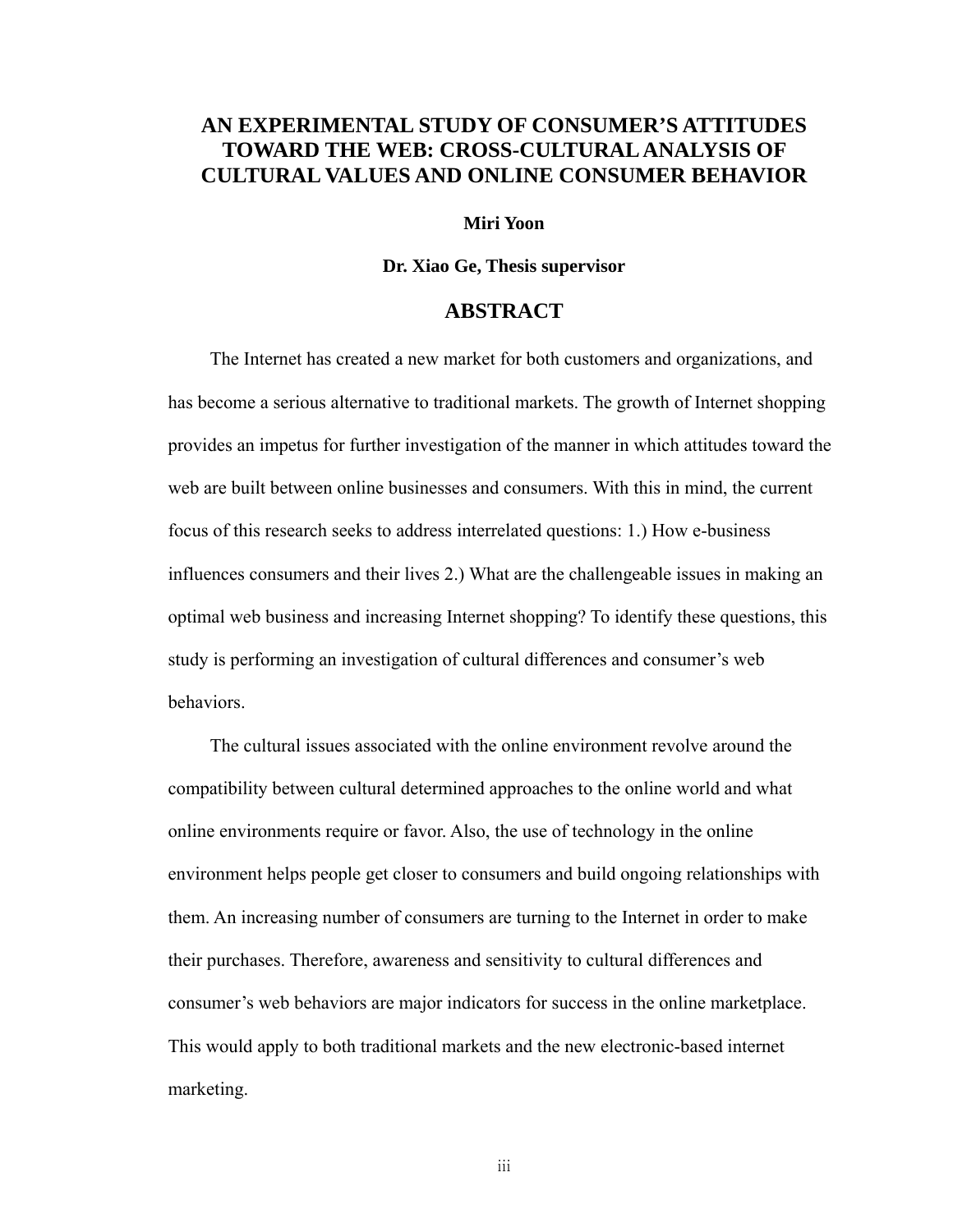The purpose of the research reported here is to examine attitudes toward the web in terms of cultural differences and consumer's web behavior. In particular, based on data collected from Koreans and Americans through an experimental study between Nike.com and Niketown.com websites, the study incorporates two essential variables: (1) Hofstede's five cultural dimensions, including power distance, individualism vs. collectivism, masculinity vs. femininity, uncertainty avoidance, and long vs. short-term orientation, and (2) goal-oriented vs. experiential use of the web, that are likely to influence attitudes toward the web: (1) affective information, (2) cognitive information, (3) browsing for information intention, and (4) purchasing intention. Results indicate that cultural dimensions and two different consumer's web behavior influence attitudes toward the web when engaging in online shopping. For instance, when consumers have high experiential use of web or high long-term orientation dimension, attitudes are more positive towards certain websites.

Accordingly, the results and discussions of this study provide theoretical and practical implications for researchers, e-commerce educators and web designers in the apparel industry, as well as the online marketplace in general.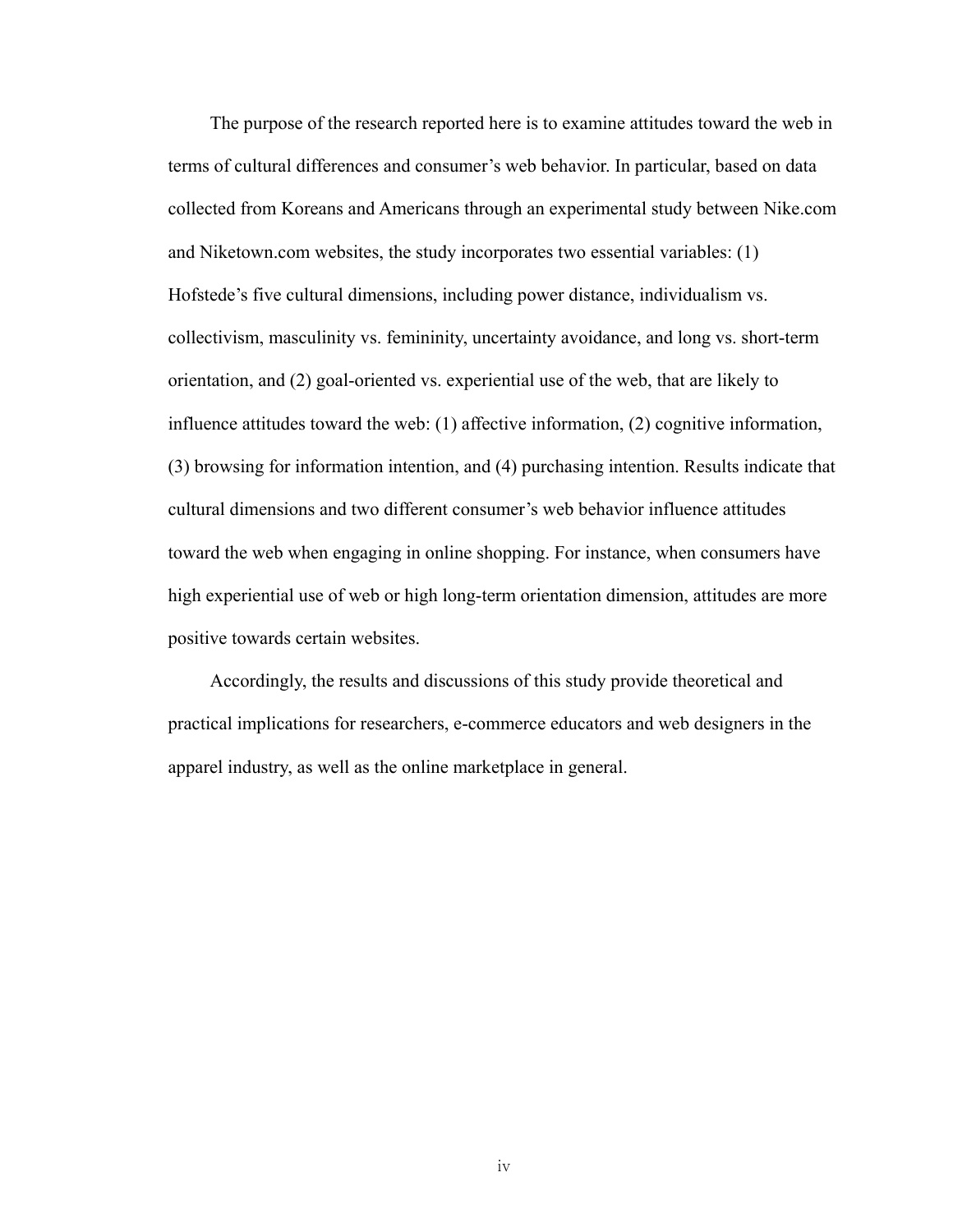# **TABLE OF CONTENTS**

# **Chapter**

| Why is Web Design a Critical Feature for a Successful Online Business9                                                                                   |  |
|----------------------------------------------------------------------------------------------------------------------------------------------------------|--|
|                                                                                                                                                          |  |
|                                                                                                                                                          |  |
| <b>Power Distance</b><br>Individualism vs. Collectivism<br>Masculinity vs. Femininity<br><b>Uncertainty Avoidance</b><br>Long vs. Short Term Orientation |  |
|                                                                                                                                                          |  |
|                                                                                                                                                          |  |
|                                                                                                                                                          |  |
|                                                                                                                                                          |  |
|                                                                                                                                                          |  |
|                                                                                                                                                          |  |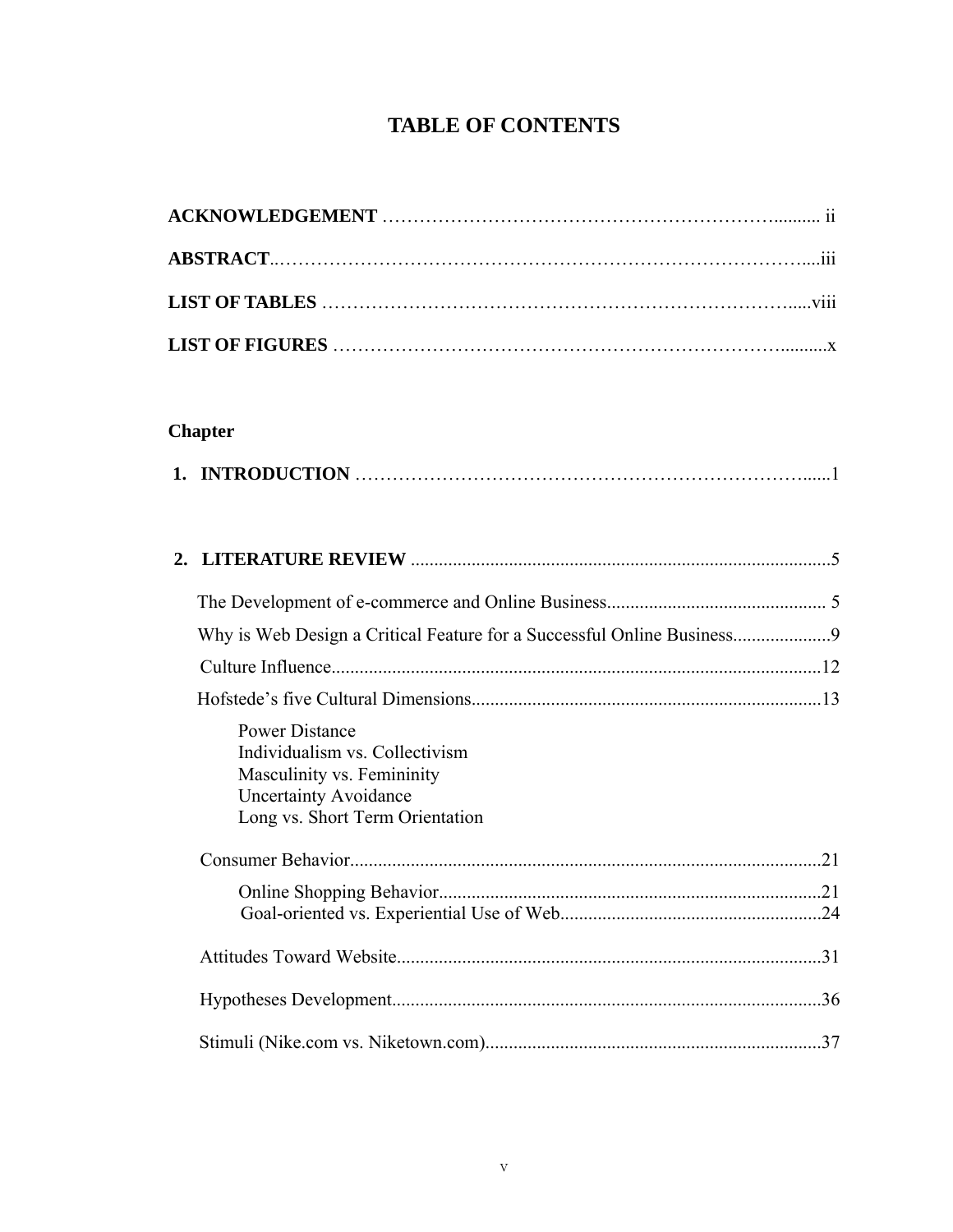|                          | .57 |
|--------------------------|-----|
|                          |     |
|                          |     |
|                          |     |
| <b>Control Variables</b> |     |
| <b>MANCOVA</b>           |     |
| <b>MANOVA</b>            |     |
|                          |     |
| Hypothesis 1 testing     |     |
| Hypothesis 2 testing     |     |
| Hypothesis 3 testing     |     |
|                          |     |
|                          |     |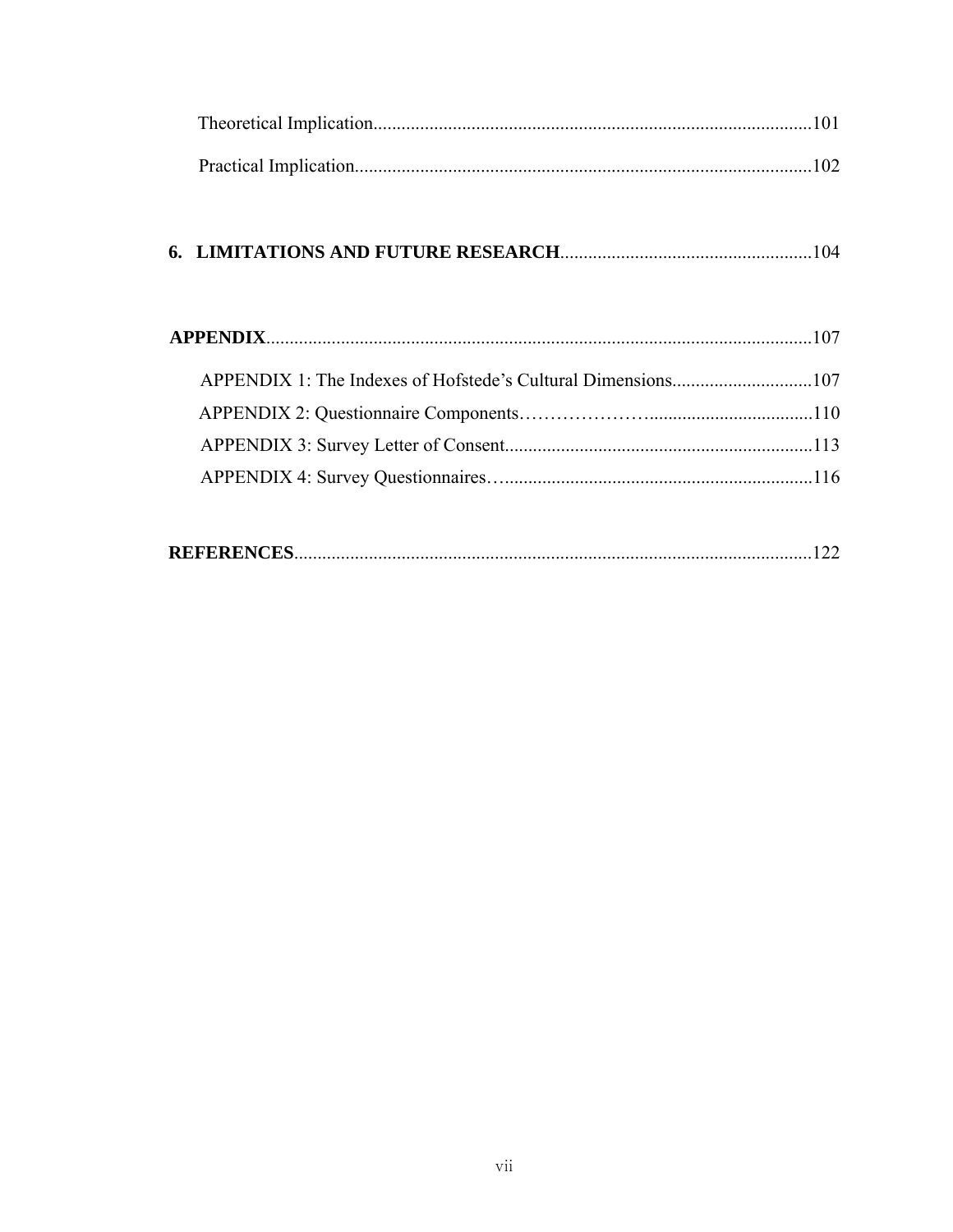# **LIST OF TABLES**

| Table                                                                                                              | Page |
|--------------------------------------------------------------------------------------------------------------------|------|
|                                                                                                                    |      |
| Table 2.2 The Score Comparison of Hofstede's Dimensions between U.S.A and                                          |      |
| Table 2.3 Distinctions between Goal-directed and Experiential Behavior27                                           |      |
|                                                                                                                    |      |
| Table 2.5 Summary of Hypotheses; Cultural Dimensions and<br>Consumer's Web Behavior, and Attitude Toward the Web42 |      |
|                                                                                                                    |      |
| Table 4.1 Demographic Characteristics and General Characteristics of                                               |      |
| Table 4.2 The Result of Factor Analysis and Reliability for Hofstede's Five                                        |      |
| Table 4.3 The Result of Factor Analysis and Reliability for Consumer Behavior66                                    |      |
| Table 4.4 The Result of Factor Analysis and Reliability for Attitude Toward                                        |      |
| Table 4.5 The Result of Multivariate Analysis of Covariance between Ethnicity and                                  |      |
| Table 4.6 The Result of Multivariate Analysis of Covariance between Ethnicity and                                  |      |
| Table 4.7 The Result of Multivariate Analysis of Variance between Web Design and                                   |      |
| Table 4.8 The Result of Multiple Regression Analysis of Cultural Dimensions                                        |      |
| Table 4.9 The Result of Multiple Regression Analysis of Consumer's Web Behavior                                    |      |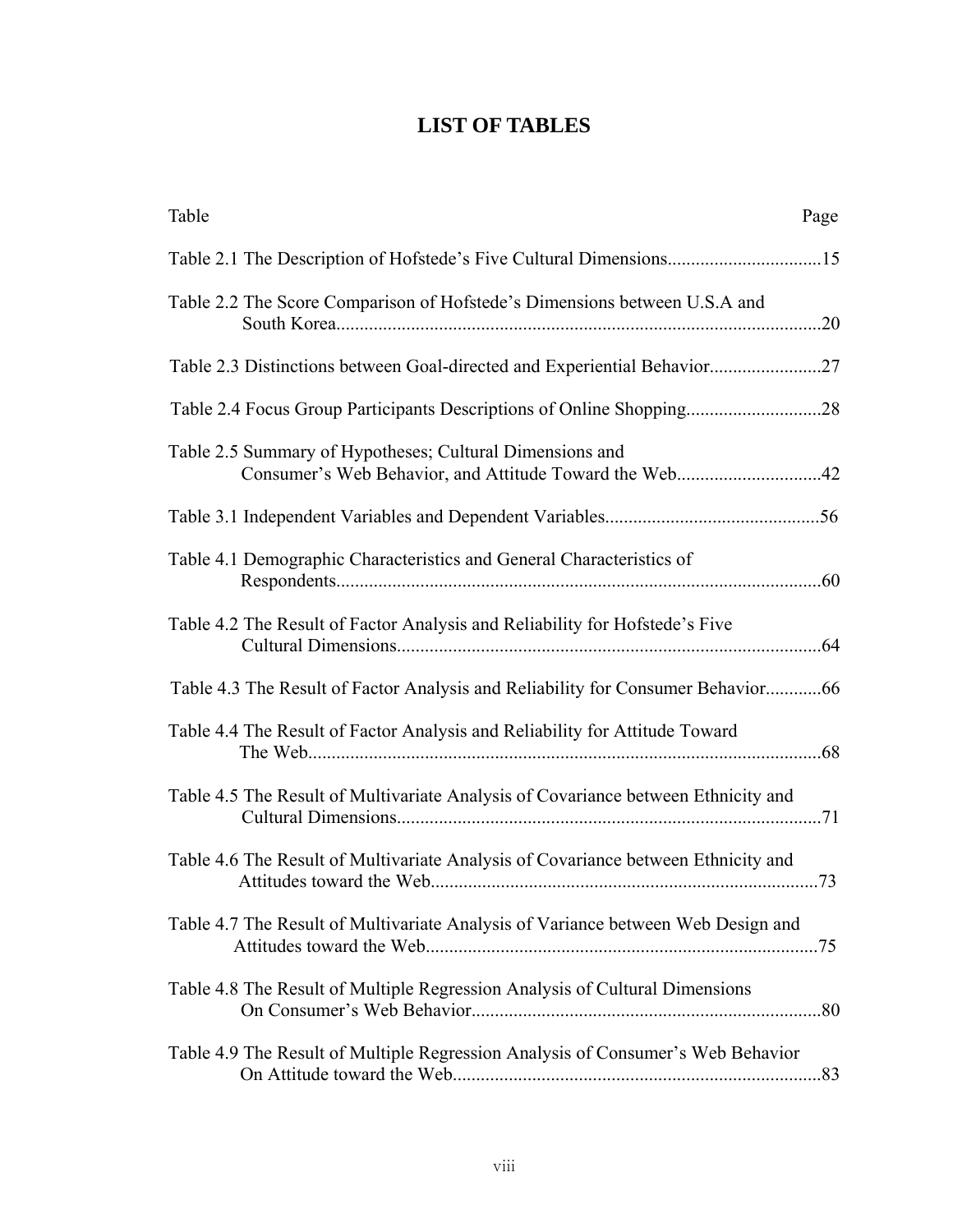| Table 4.10 The Result of Multiple Regression Analysis of Cultural Dimensions |  |
|------------------------------------------------------------------------------|--|
|                                                                              |  |
| Table 4.12 The Result of Multiple Regression Analysis with Split file for    |  |
| Table 4.13 The Result of Multiple Regression Analysis with Split file for    |  |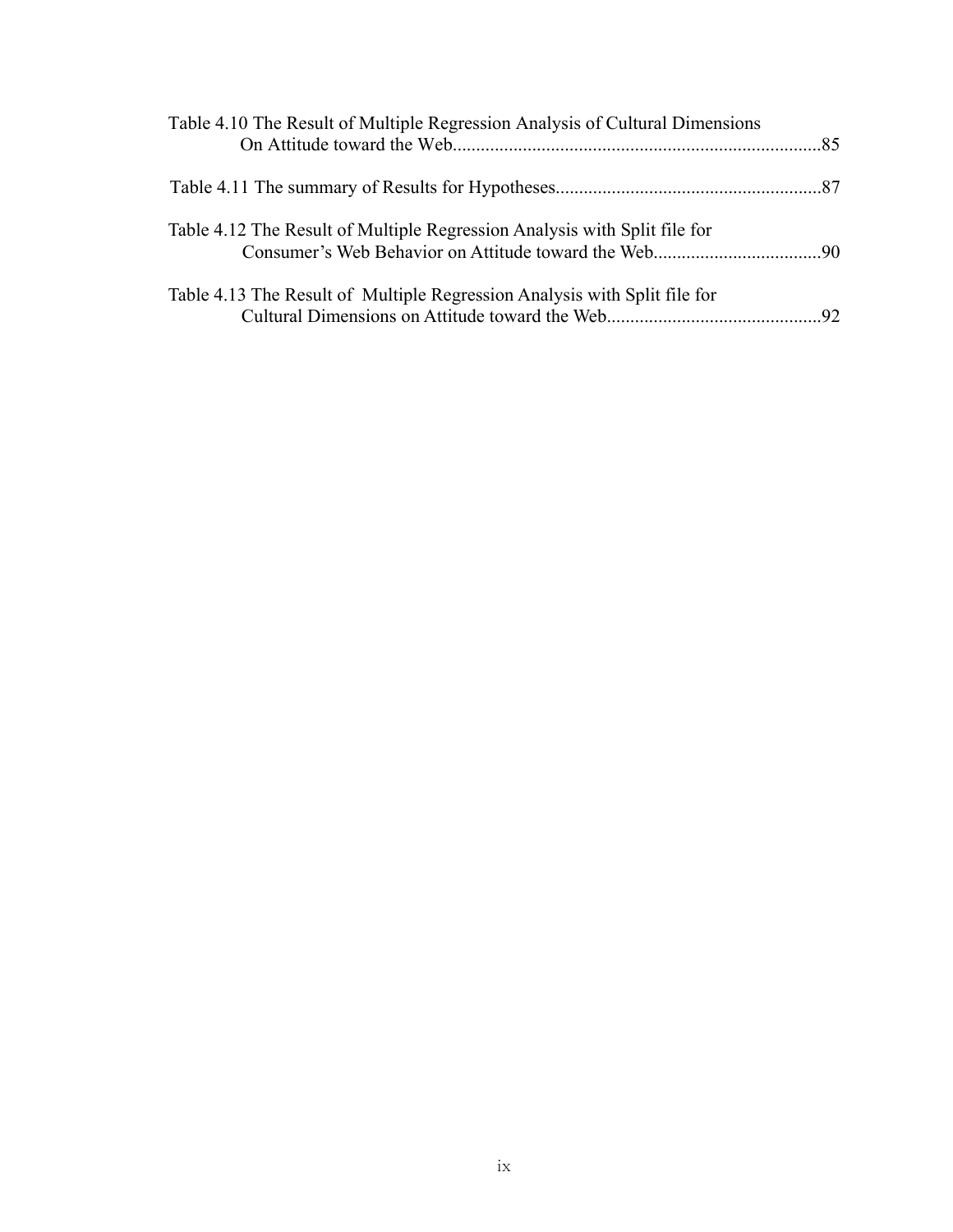# **LIST OF FIGURES**

| Figure | Page |
|--------|------|
|        |      |
|        |      |
|        |      |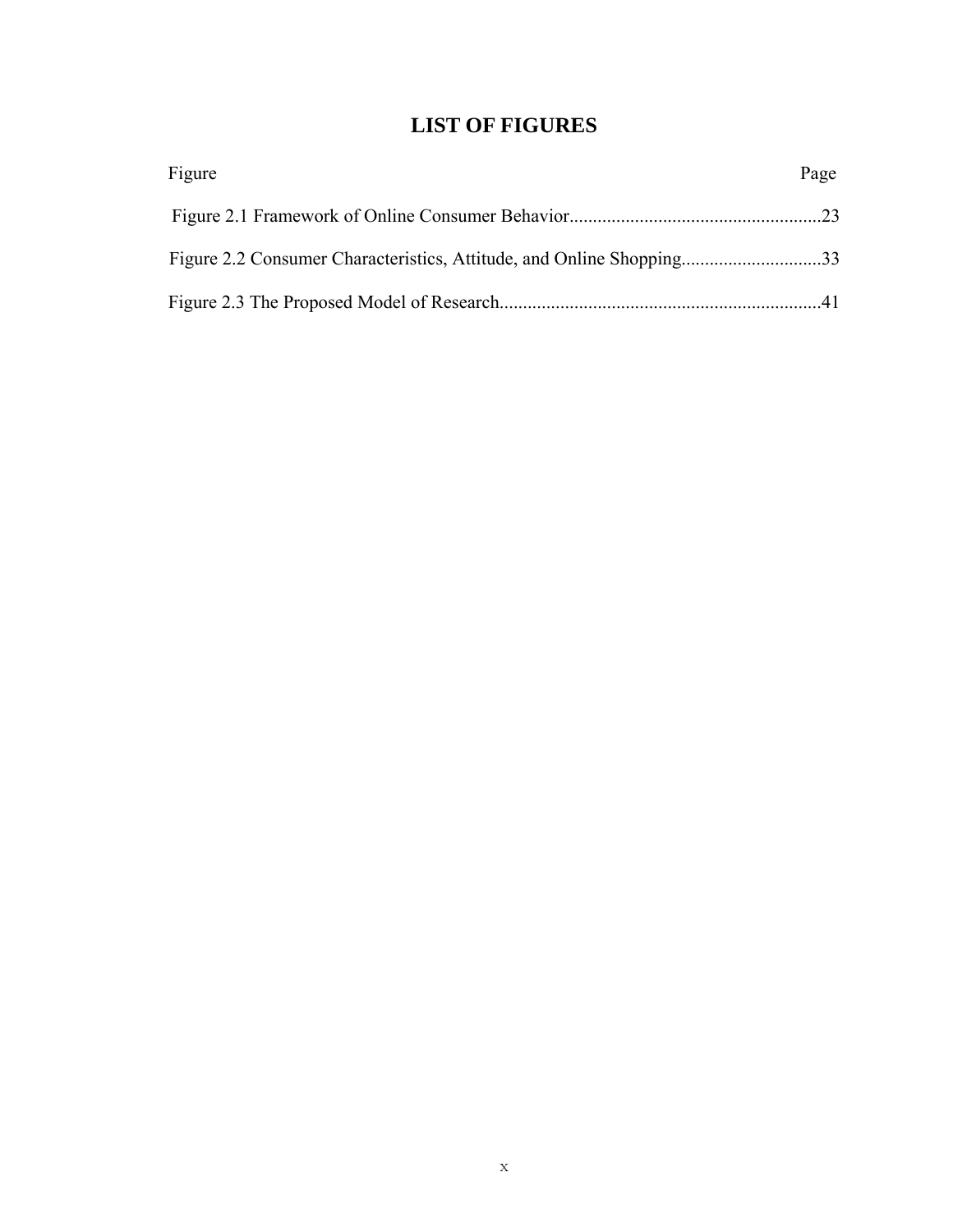# **CHAPTER 1 INTRODUCTION**

The development of the Internet has strongly impacted the worldwide marketing environment. The Internet has also generated enough interest in traditional brick-andmortar stores, and those companies are, in turn, beginning to develop e-commerce web sites as well. A variety of Internet-based technologies are offered to customers regularly, but only the customers can determine which of those technologies will be accepted (Hsu, 2006). With the development of the Internet and the increase of online shopping, ebusiness has become a trendy way for consumers and/or companies to trade over the Internet. Therefore, the success of e-business depends on knowing one's customers. The U.S. Commerce Department announced that Internet retail sales in the United States rose by a seasonally adjusted 5.7 percent in the third quarter of 2005 (2005, November 24). Forrester research predicts that online retailing will reach \$12.8 trillion by 2006 (Hsu, 2006). By 2010, online sales are expected to contribute \$316 billion in retail sales (Sullivan, 2004). This trend is indeed becoming global in nature. In Europe, home to many of the world's high fashion cities, online commerce has been eagerly embraced and consumers use the Web to buy fashion goods online (Paderni, 2005). Of the 40 million customers who make up the online fashion shopper contingent, most are young, higherincome females who use the Web extensively (Paderni, 2005). Recently, the latest American Consumer Satisfaction Index (ACSI) puts online retailers on 80 points, just over ahead of national brick-and-mortar businesses (BizReport, 2007, February 20). Thus, as e-commerce sales continue to grow and consumers find more retail satisfaction online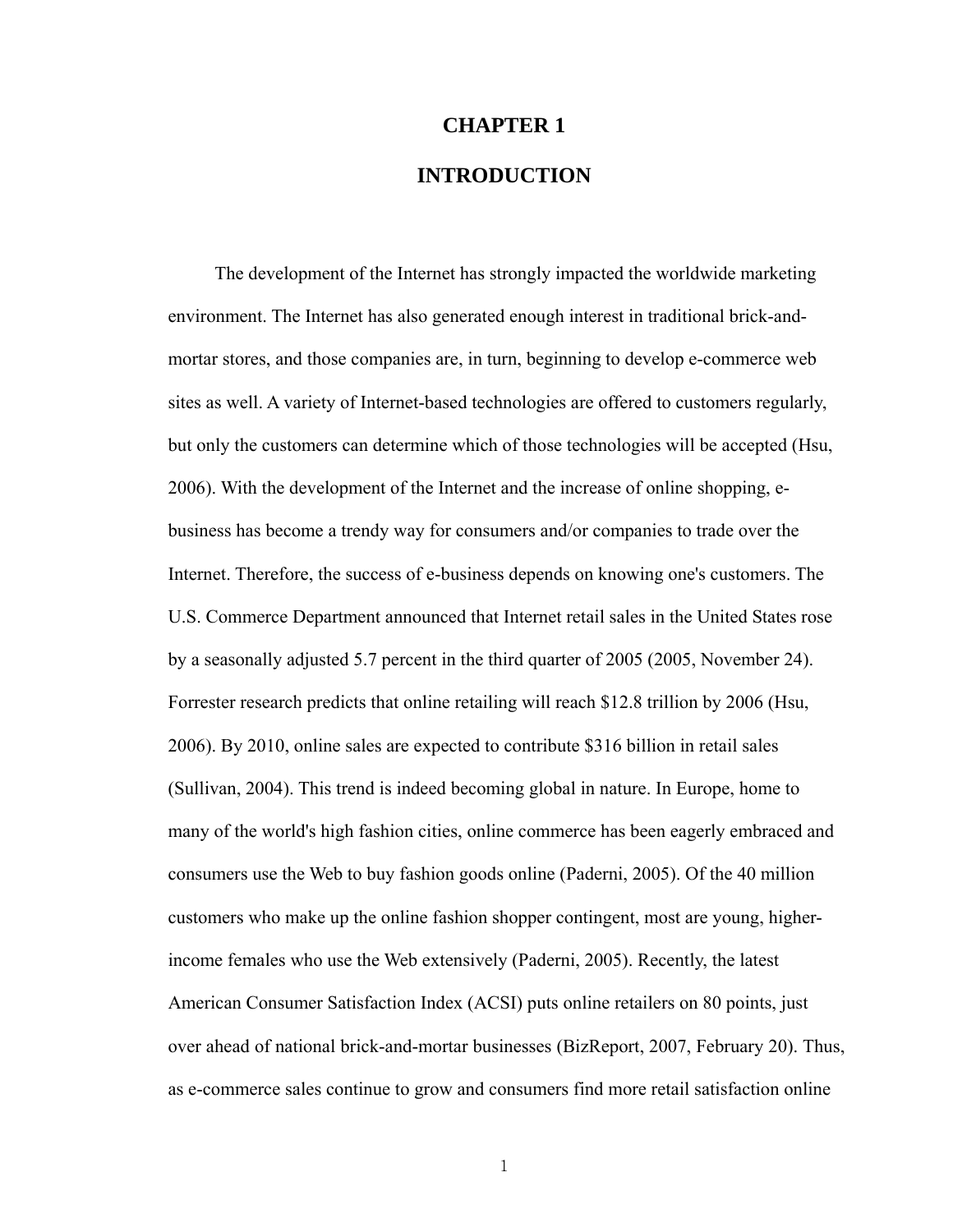than offline, it becomes more and more important for online businesses to realize what options are available to them to assure online success.

In apparel marketing for global brand companies, websites are meant to lead customers who are looking for convenience, savings of time or money, and an easy information search to facilitate online shopping. The significance of effective retail websites as a marketing tool for attracting and retaining customers is well recognized (Kim, Williams & Lee, 2003). That is, in order to attract new visitors and encourage repeat business, online retailers need to build websites that meet their customer's demands. They also need to assess the effectiveness of their website from the customer's perspective (Kim et al., 2003). However, there are still some problems in global brand web sites, some of which are caused by the cultural differences displayed on the web site—i.e. American web sites only focus on a web design with American characteristics. Companies that want to do business internationally through the Internet should consider the impact of culture on the understanding and use of web-based communication, content and tools (Marcus & Gould, 2000). Moreover, awareness and sensitivity to cultural difference is a major premise for success in the world market (Tian  $\&$  Emery, 2002). Consequently, the main challenge for online retailers that target consumers of different cultures is to understand the consumer's web behavior.

While recognized as important criteria for online business, there is not a lot of prior research focusing on the preference of customers from different cultures. Therefore, it is important for marketers, scholars and global online retailers to understand how consumers in different countries perceive parallel websites and what individual characteristics affect said perception. This study conceptualizes attitudes toward websites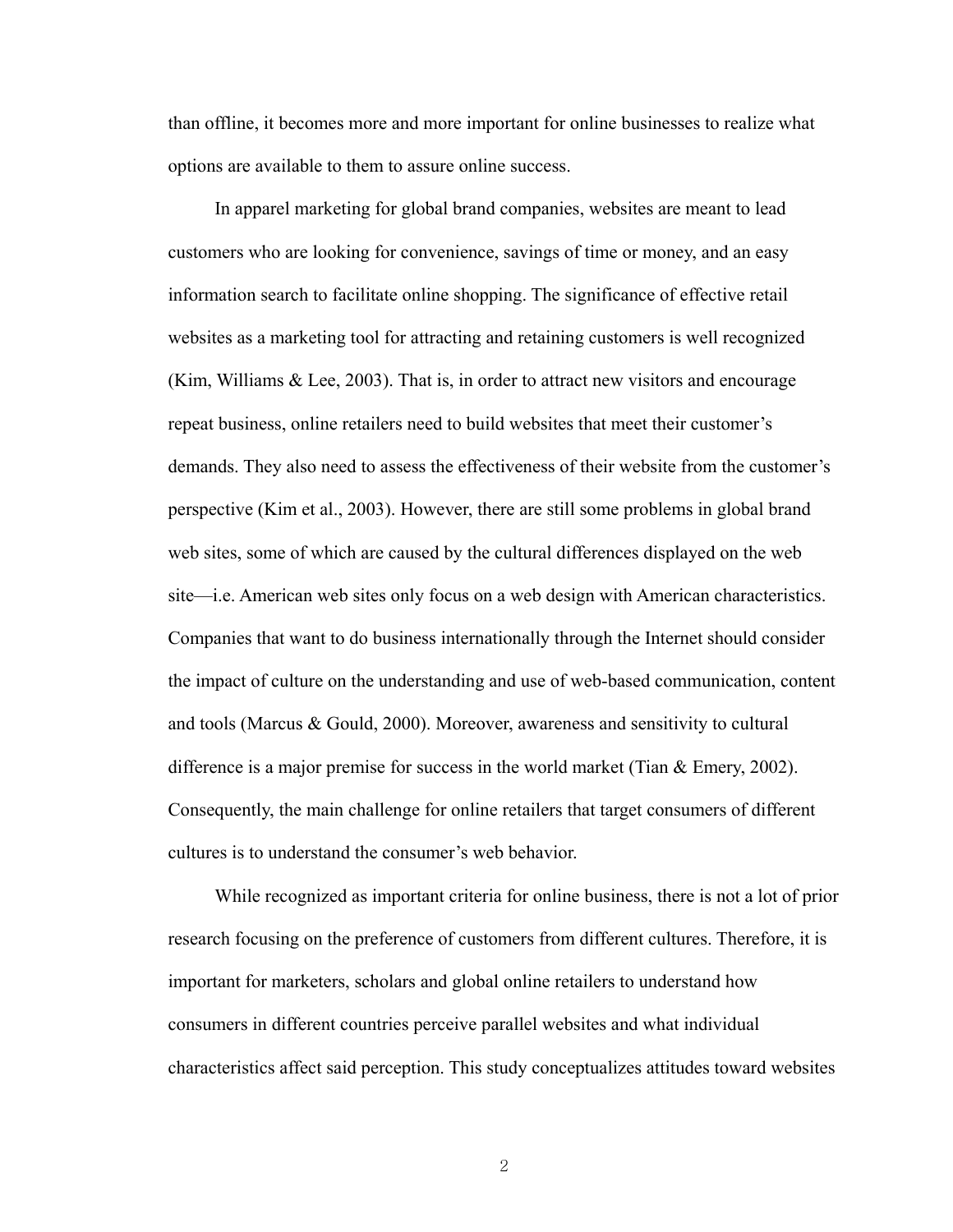in terms of cultural dimensions and customer's web behaviors of two different website designs and explores how cultural differences and consumer's web behavior affect one's attitude toward online shopping.

In order to approach a conceptualization of cultural dimensions with concern to the web, the researcher worked with Hofstede's cultural dimensions and considered how cultures might affect user interface design (Marcus & Gould, 2000). While examining of cultural dimensions, online businesses should consider customer attitudes for online shopping. Although customer attitudes are prevalent in the market area, it is not yet well understood what kind of web design is more attractive to online customers in today's web site design research. Hence, electronic marketing in the business world should deal more carefully with different types of customer's web behaviors when it comes to web design. In this study, two different customer's web behavior types are dealt with: goal-oriented vs. experiential use of web (Holbrook & Hirschman, 1982; Janiszewski, 1998; Novak & Hoffman, 2003; Sanchez-Franco & Roldan, 2005; Wolfinbarger & Gilly, 2001). In accordance with these two types, goal-oriented customers typically decide to shop online more than others and they often operate from a planned set of guidelines (Janiszewski, 1998). Using the web for its information value and purchase utility—such as directly searching for information to complete a task or to reduce purchase uncertainty—are goaloriented behavior whereas experiential behavior is relatively unstructured recreational use (Sanchez-Franco & Roldan, 2005). However, many researchers have investigated how to reclassify experiential customers as online shoppers because they can shop more enjoyably, fulfill some impulsive buying intention and ultimately have a positive intention to return to the site (Childers, Carr, Peck & Carson, 2001; Holbrook  $\&$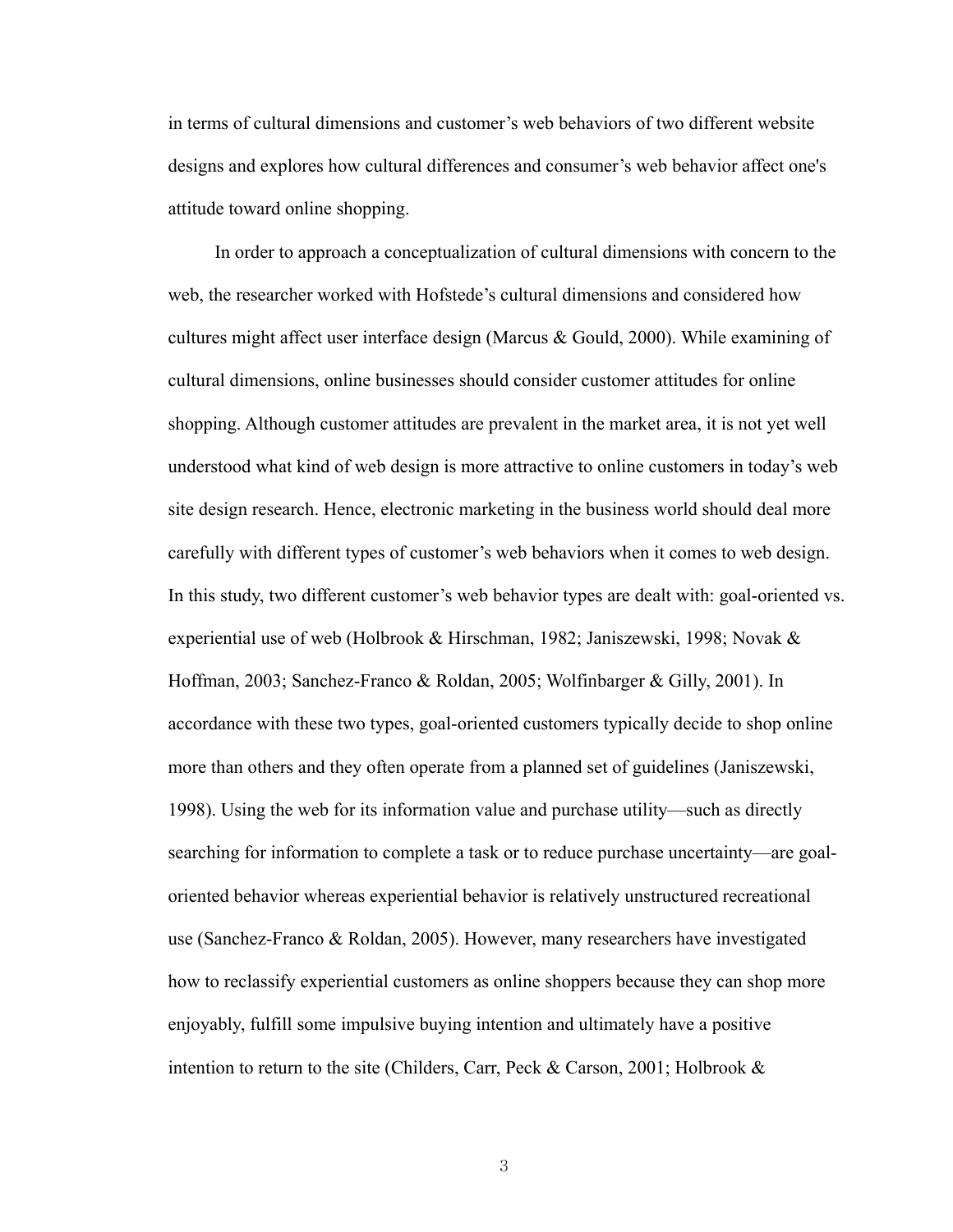Hirschiman, 1982; Novak & Hoffman, 2003; Sanchez-Franco & Roldan, 2005; Wolfinbarger & Gilly, 2001). Other research has also found that customers' intentions combined with their customer behavior type influence their online shopping decisionmaking (Ha & Stoel, 2004; Schlosser, 2003).

This proposed study attempts to expand on current literature by examining the effect of cultural differences and different consumer's web behavior on online shopping intention, thereby affecting attitude toward the web. It is hoped that this study will not only contribute to current literature, but also serve the practical purpose of influencing ecommerce website design in the apparel business world. Ultimately, the results of this study offer suggestions for increasing the effectiveness of cultural dimensions and consumer's web behavior on attitudes on the web.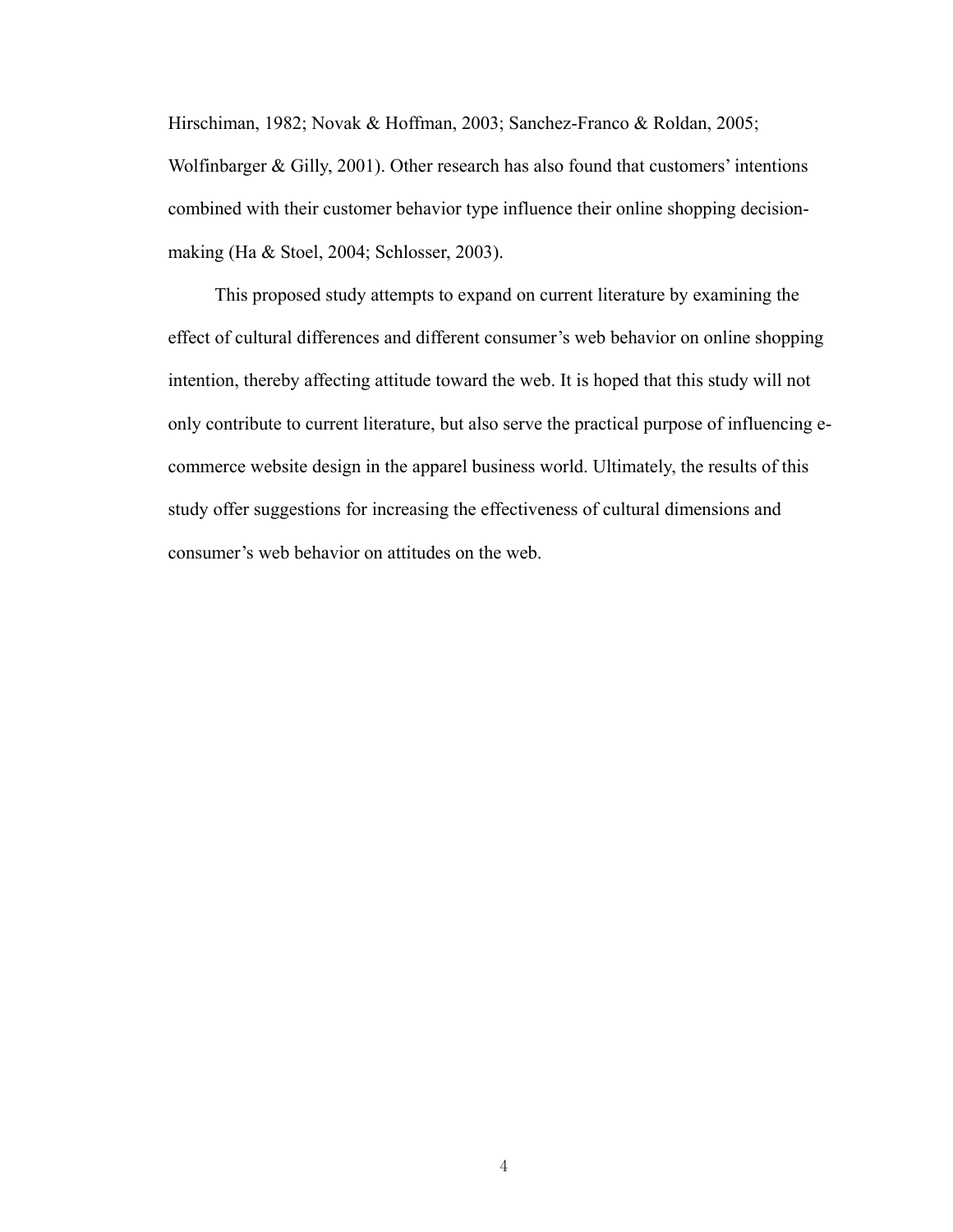#### **CHAPTER 2**

### **LITERATURE REVIEW**

This chapter reviews relevant literature pertaining to the study. It covers previous research of the development of e-commerce and online business, the reason why web design is a critical feature for a successful online business, Hofstede's five cultural dimensions, goal-oriented vs. experiential use of the web, attitude toward the web, and stimuli (Nike.com vs. Niketown.com).

#### *2.1 The development of E-commerce and online business*

Recently, e-commerce has emerged as a fast growing field of the global marketing. Many companies continued to enter and expand their presence in e-commerce, and consumers have been increased to purchase online (Willis, 2004). E-commerce can be described by a number of features, which can be defined as "The sale and purchase of products and services over the Internet, which includes sharing business information, maintaining business relationships and executing business transactions by way of internet-based technology" and as "The conduct of business among enterprises and consumers where e-business means that enterprises exchange value electronically" (Hsu, 2006, p. 190).

The explosive growth of the e-commerce has revolutionized many aspects of daily life. As more and more people find themselves using e-mail for work and play, making friends on the Internet through chat rooms or messenger services, and Internet purchasing, it is not surprising that businesses based on the web should consider better understanding web users and e-shoppers (Korgaonkar & Wolin, 1999). Consumers and businesses have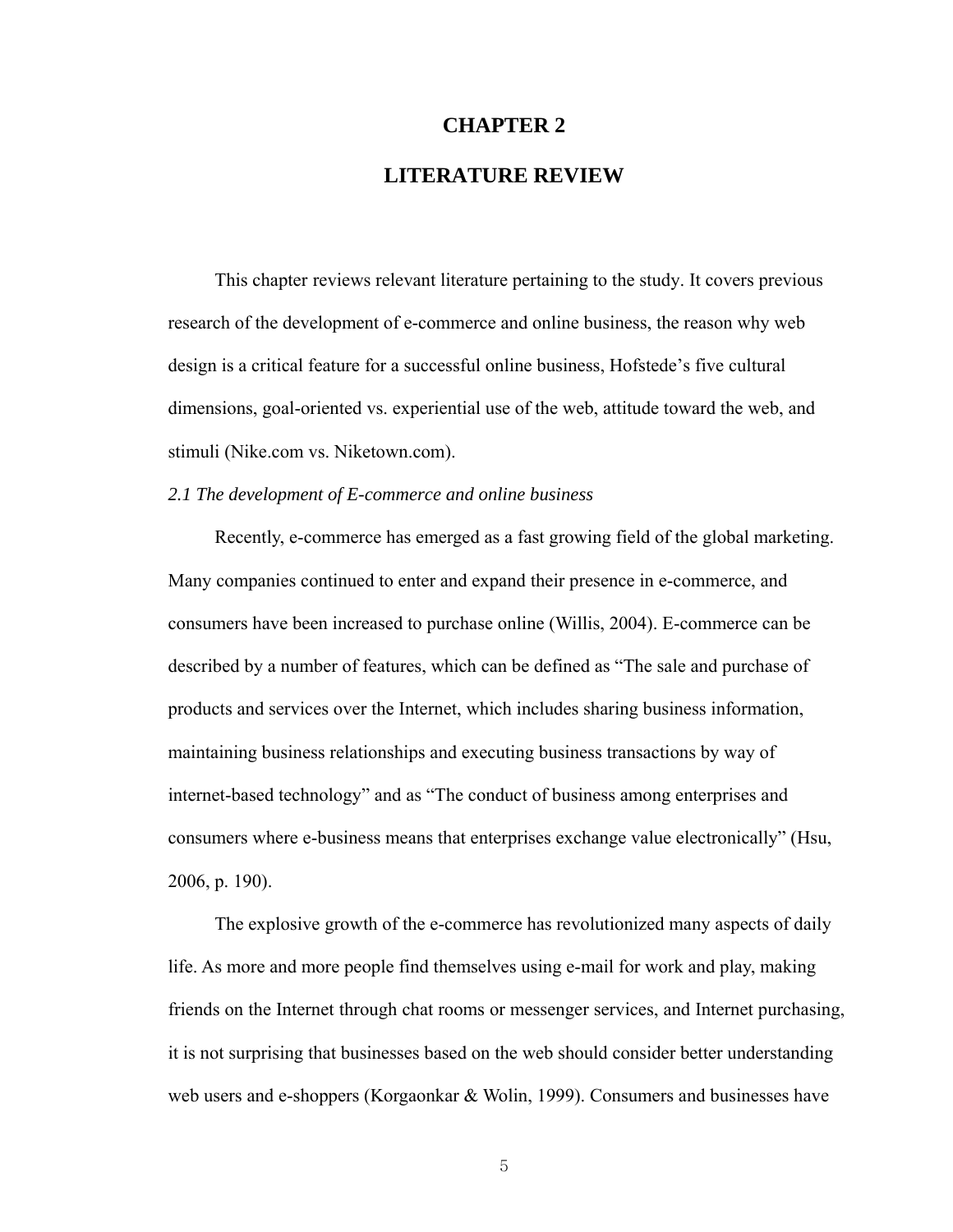the ability to shop from their homes or offices for a variety of products and services from all over the world. Consumers are able to view products on their computers, and visualize how the products may benefit their needs. Moreover, the use of an e-commerce channel such as the web results in a faster response to the needs of the marketplace. The benefit of online commerce over traditional commerce can be summarized by increased speed and efficiency, lower progressing costs, 24 hour service, quick adjustment to market situations and the ability to deal with customers directly instead of through intermediaries (Hsu, 2006).

From this perspective, the Internet combines the entire purchasing process—from product exposure to product purchase—into one easily accessible medium (Joines, Scherer & Scheufele, 2003). Thus, online shopping is one of the most rapidly growing forms of shopping, with sales growths rates that outpace buying through traditional retailing (Levy & Weitz, 2001).

Again, the tremendous growth of the Internet has made not only increased the number of consumers who turn to the Internet to make their purchases, but also has also encouraged a critical mass of consumers and firms to participate in a global online market (Hoffman, Novak & Chatterjee, 2000). The most important consumer benefit associated with marketing on the web is the access to greater amounts of dynamic information to support queries for consumer decisions. The other advantage for industrial consumers is that they can reduce the costs to buyers as more suppliers are able to compete in an electronic open marketplace. The benefits also arise from the use of the web as a distribution channel. Buyers and sellers can access and contact each other directly, potentially eliminating some of the marketing costs and constraints imposed by such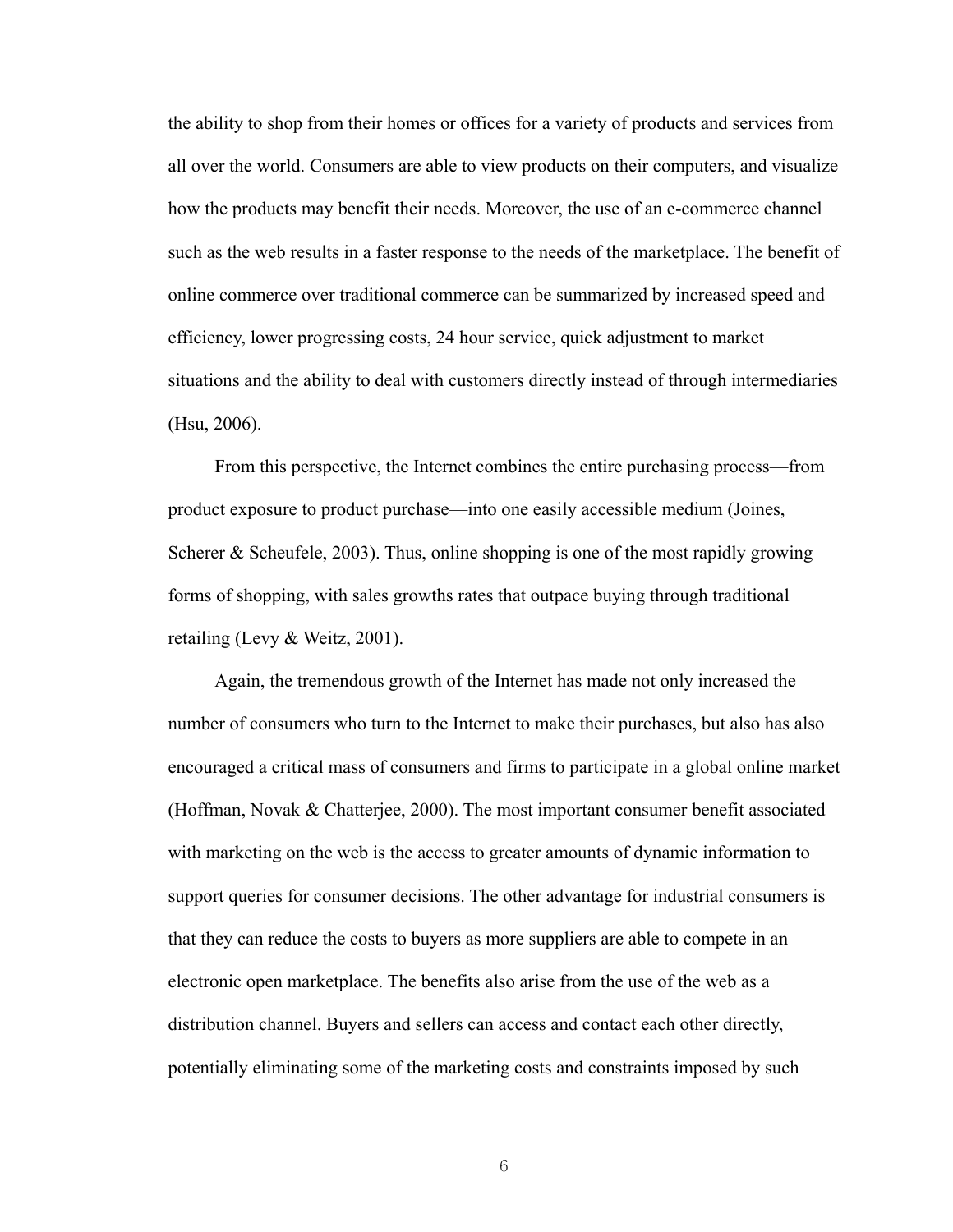interaction in the terrestrial world (Hoffman et al., 2000). Also, business on the web transfers more of the selling function to the customer, through online ordering and the use of fill-out forms, thus helping to bring transactions to a quicker conclusion (Hoffman et al., 2000). The objective of successful continuous relationship-building between consumers and firms is to give consumers information about the firm and what it has to offer and to receive information from consumers about their needs with respect to such offerings.

However, in this era of globalization, it is important to consider whether regional markets are unique, thus requiring customized management tools and techniques, or whether the same management tools and techniques can be applied across differing marketplaces (Leo, Bennett & Härtel, 2005). Regarding this topic, Internet shopping may require computer skills and resources such as personal computer ownership or accessibility. In a global scale language, culture and government regulation may serve as barriers or impediments to Internet shopping (Shim, Eastlick, Lotz & Warrington, 2001). Thus, in a global market, one method of inquiry would be through the study of a crosscultural consumer approach toward choices made on the web. Although little research examines cross-cultural differences, in an increasingly globalizing business market, it is imperative to learn marketing management regarding cultural differences in terms of consumer needs. The success of organizations in a culturally different market place may be largely affected by how well companies grasp their consumers' buying behaviors and how well they are able to incorporate such understanding into their marketing plan and strategies (Leo et al., 2005). The Internet-World-State (2003) reported, for instance, that the United States, United Kingdom, Australia, and South Korea are among the top 13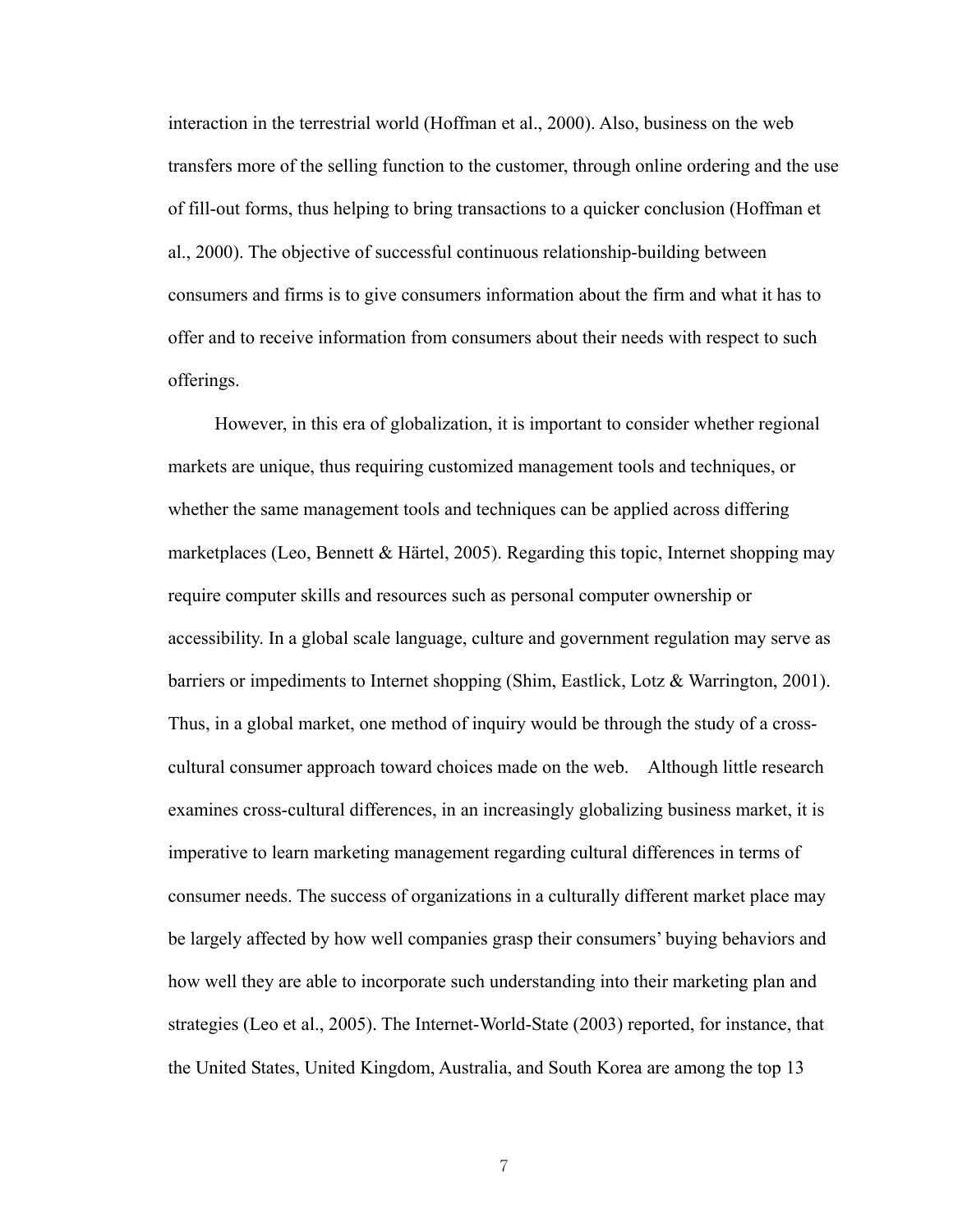countries in the world with the highest percentage of Internet use and the United States ranks first with 165.75 million online users or 59% Internet use penetration and South Korea ranks sixth with 25.6 million Internet users or 54% of the population. Even though these countries are all industrialized countries, there are considerable differences regarding their respective cultures. As the importance of online businesses increases, cultural differences should be considered accordingly in online business. With the issue of cultural differences, Anastasi (1982) represented that cultural differences may impact customer behavior, and consumers from different cultural backgrounds may evaluate and perceive the same situations differently for online shopping.

Moreover, if retailers hope to attract and retain satisfied online shoppers, they need to know what evaluative criteria consumers use when selecting an e-tailer (Lim  $\&$ Dubinsky, 2004). Consumer background characteristics are innately stable characteristics of a consumer's life based on the consumer's cultural background, values and demographic, psychological and social attitudes (Wu, 2003).

Many previous researchers have drawn theories to investigate consumer behavior such as behavioral learning, personality research, information processing and attitude models (Cheung, Zhu, Kwong, Chan, & Limayem, 2003). While the revealed components of consumer behavior have been applied in many studies, there are significant windfalls when borrowing concepts from previous consumer behavior models and applying them to online consumer behavior, due to the unique nature of the Internet– mediated shopping environment (Lim  $\&$  Dubinsky, 2004). Among the classified consumer behavior theories, Vijayasarathy (2001) integrated web specific factors (online shopping aid) into the theory of reasoned action (TRA) in order to better explain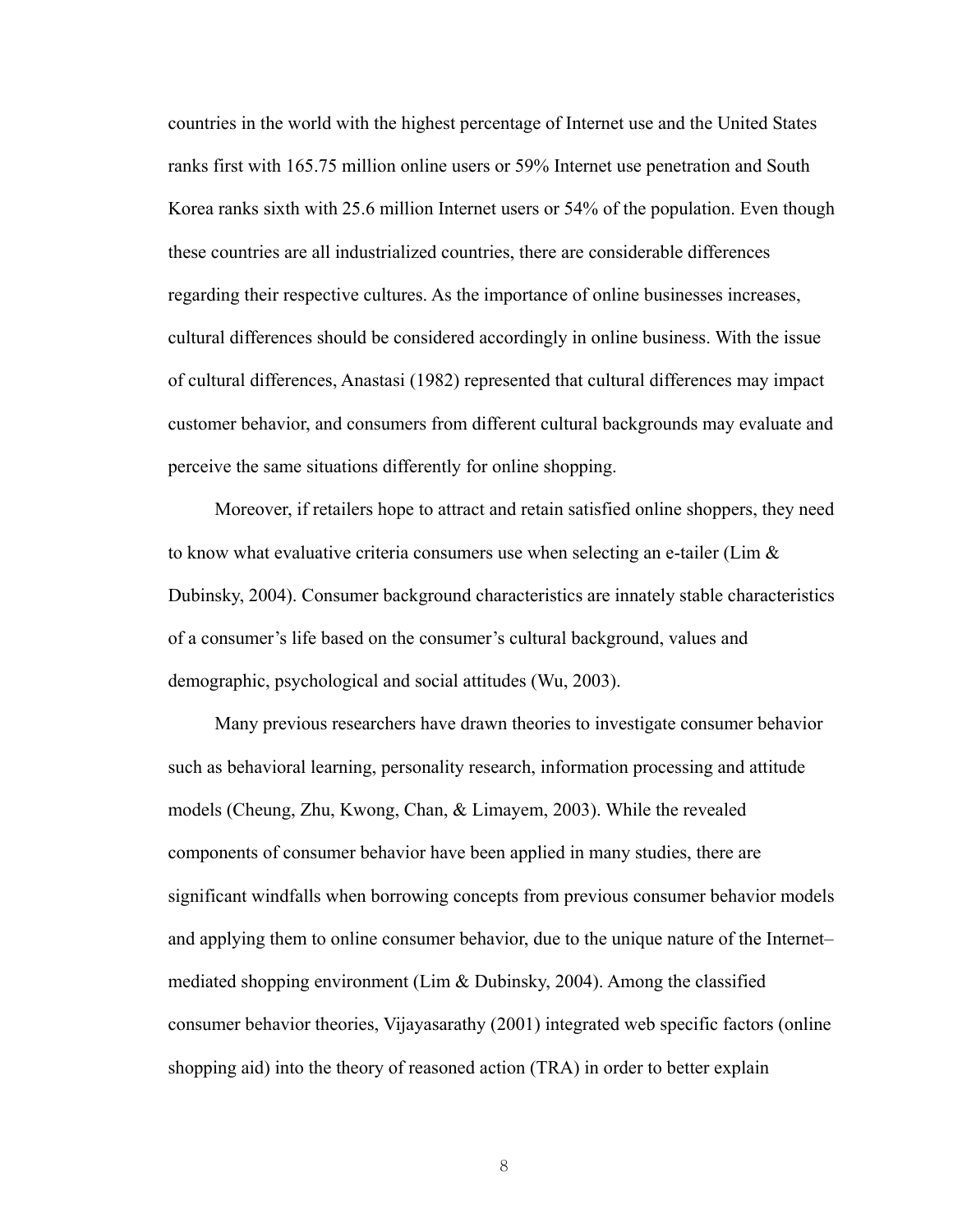consumer online shopping behavior. Song and Zahedi (2005) built on the model of the theory of planned behavior (TPB) and examined the effects of website design on the consumer's adoption of Internet shopping.

Also, researchers have found that web offers opportunities for competition in the present marketplace regarding web as the channel of business. The rapid growth of online retailing has created a vibrant market space and competition with all other shopping channels and it has challenged traditional retailers and is reshaping consumers' shopping habits (Chiang & Dholakia, 2003). Hoffman et al. (2000) also found that the delivery of value- benefits—convenience through direct electronic distribution of software, or enjoyment through a visually-appealing and unusual web site—is a more important competitive element for perspective marketing than other elements such as price. The inclination to use a particular shopping channel often depends on various factors such as consumer characteristics as well as situational variables (Chiang & Dholakia, 2003). In addition, firms are unsure of the number of people on the web and how many people use the web and this uncertainty makes investment decisions difficult (Hoffman et al., 2000). Hence, the commercial success of a web site depends in part on accurate information on market potential and consumer needs.

In this way, the development of e-commerce has been spurred not only by the developing online business, but also by expanding elements, such as the investigation of cultural differences, consumer characteristics and web design factors which can affect the web experience.

#### *2.2 Why Is Web Design a Critical Feature For a Successful Online Business?*

In e-commerce, websites play a critical role in attracting and maintaining potential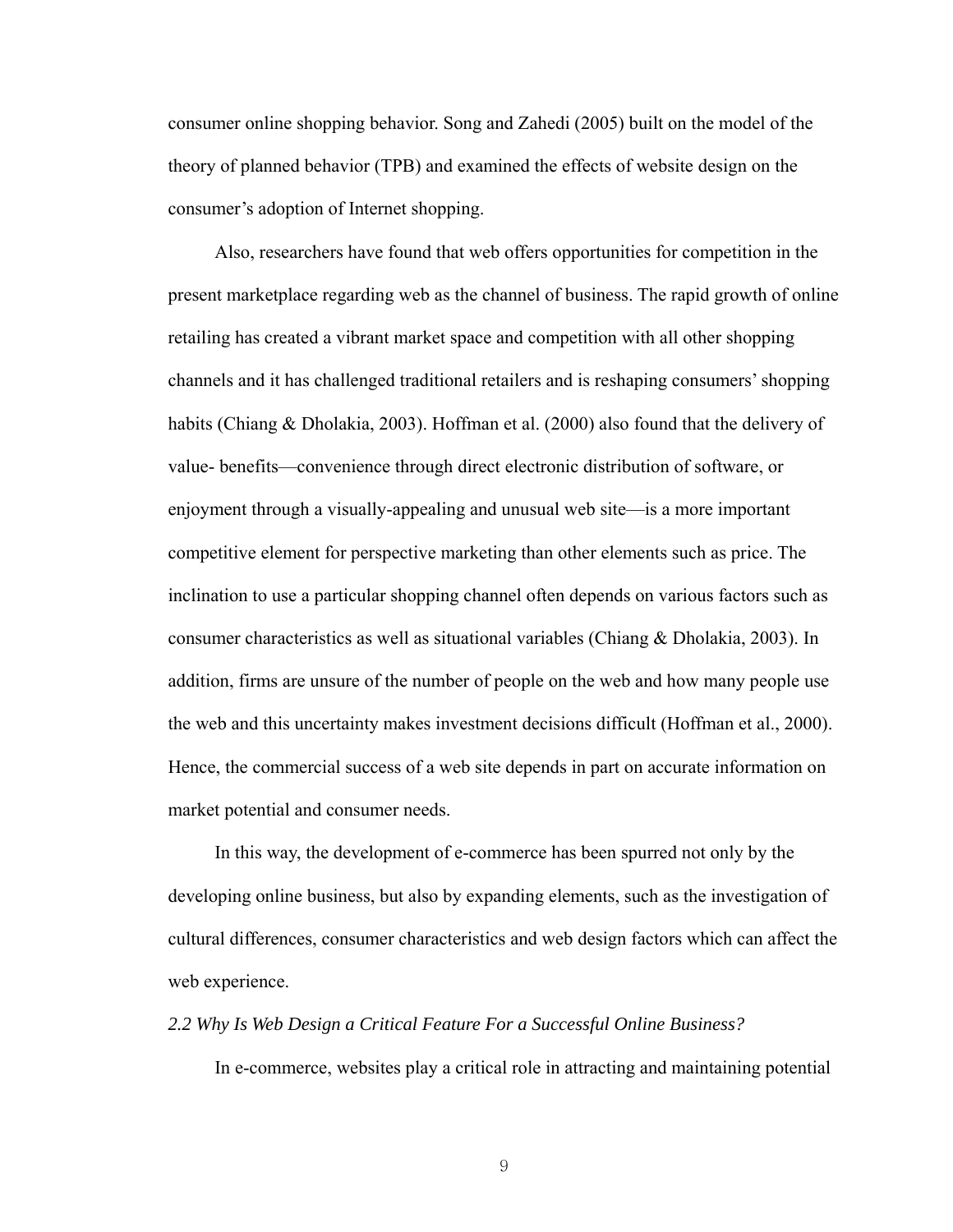online customers (Song & Zahedi, 2005). They continue an important channel of communication between customers and sellers and sometimes constitute a company's sole interface with customers and the world at large. To establish one's place in an increasingly competitive online marketplace, the ability to build to build effective marketing web sites has become a prerequisite for survival in the world of Internet marketing (Tse  $\&$  Chan, 2004). Martin, Sherrard and Wentzel (2005) studied the issue of personalization by investigating the influence of relevant personality traits in terms of the cognitive difficulty experienced by web surfers in processing web site stimuli. As a result, Martin et al.'s (2005) study revealed that subjects prefer web sites with a medium level of complexity, rather than high or low level of complexity. In addition, Martin et al. (2005) indicated that high sensation seekers prefer arousing qualities in the web, like more complex graphic animation, whereas low sensation seekers prefer a graphically simple site according to the online shopper. Equally, for an Internet vendor, the web site is perhaps the only way a firm communicates with its customer because a web site's appearance and structure can encourage or discourage a consumer's purchase intentions (Cyr, Bonanni, Bowes & Ilsever, 2005).

Many researchers have researched levels of online shopping satisfaction and were able to predict subsequent customer purchases and loyalty to Internet shopping sites (Anderson & Srivanan, 2003; Hsu, 2006; Szymanski & Hise, 2000). In particular, Yoon (2002) tested both trust and satisfaction related to web site design and security, and found trust related to security merits further investigation than various design features of web design. Regarding this respect, web customer satisfaction has two distinctive sources satisfaction with the quality of web site information content and satisfaction with the web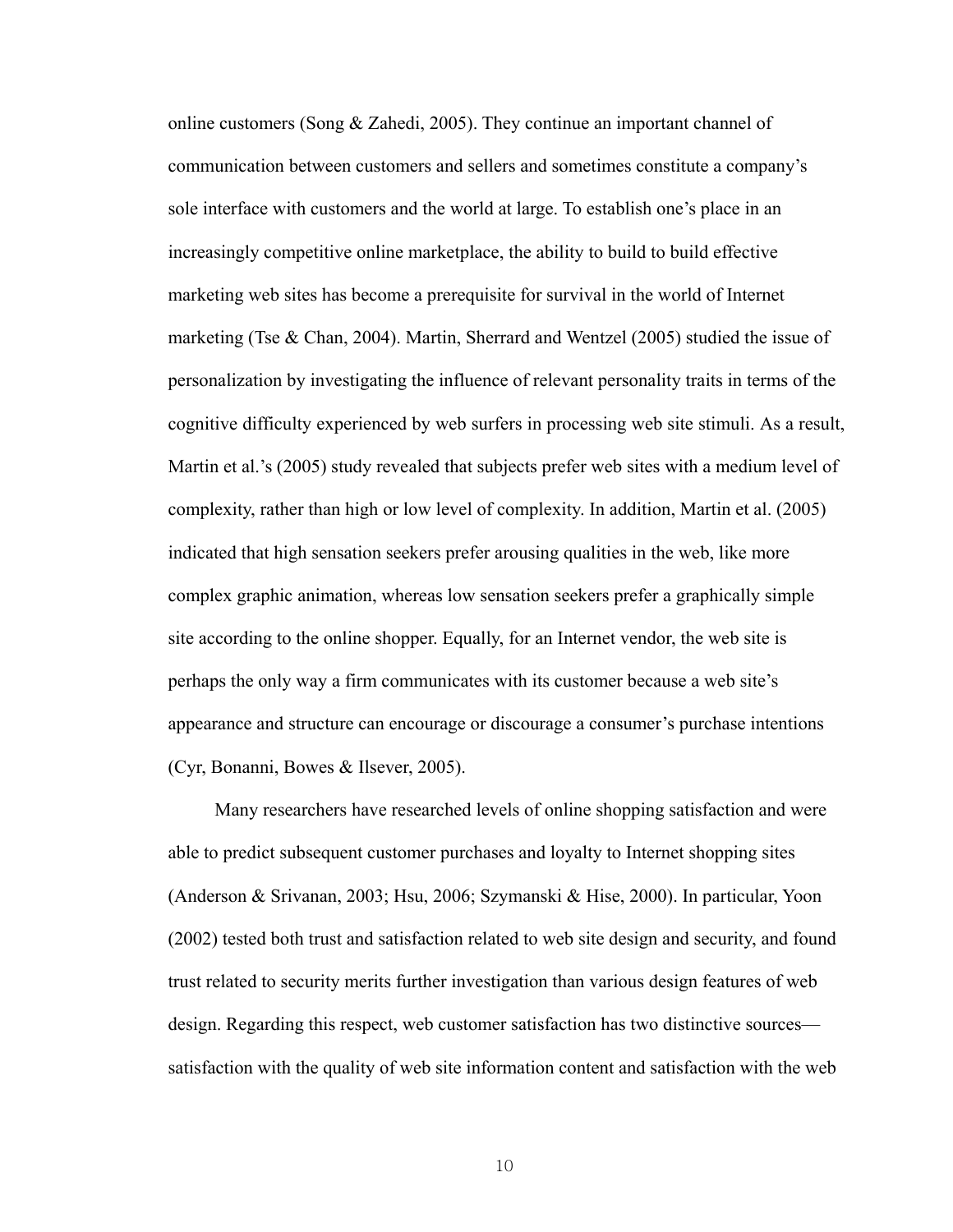site's system performance in delivering information (Mckinney, Yoon & Zahedi, 2002). Web information quality is defined as "The customers' perception of the quality of information presented on a website"; web system quality is defined as "Customers' perceptions of the web site's performance in information retrieval and delivery" (Mckinney et al., 2002). Moreover, web information quality is the perception of the customer regarding the characteristics of a web site's content including accuracy, comprehensiveness, reliability, relevance and usefulness; web system quality refers to the users' perception of the effectiveness of system attributes such as navigation, interface layout, download speed, digital seal and value-added mechanisms (Hsu, 2006).

Meanwhile, Szymanski and Hise (2000) recognized that aspects such as product information and web site design are crucially important determinants in accumulating customers. In addition, they referred that a good site design could impact website satisfaction levels and that the more pleasurable shopping experiences came from retail websites that were fast, uncluttered, and easy-to-navigate (Szymanski & Hise, 2000). Also, Cyr, Ilsever, Bonanni and Bowes (n.d.) explained the underlying premise is that site visitors who are comfortable with design and usability features are more likely to be satisfied and revisit the site.

In accordance with predictive factors for success in online business, other studies have systematically examined the web design elements preferences (Cyr et al., 2005; Hsu, 2006; Martin et al., 2005). Superior design elements on the Internet attract and engage customers (Hoffman & Novak, 1996; Tseng & Fogg, 1999). Hoffman et al. (2000) addressed that the image of a web site provides a virtual presence for a firm and its offering. Over and above these concerns, the main challenges for marketers are to attract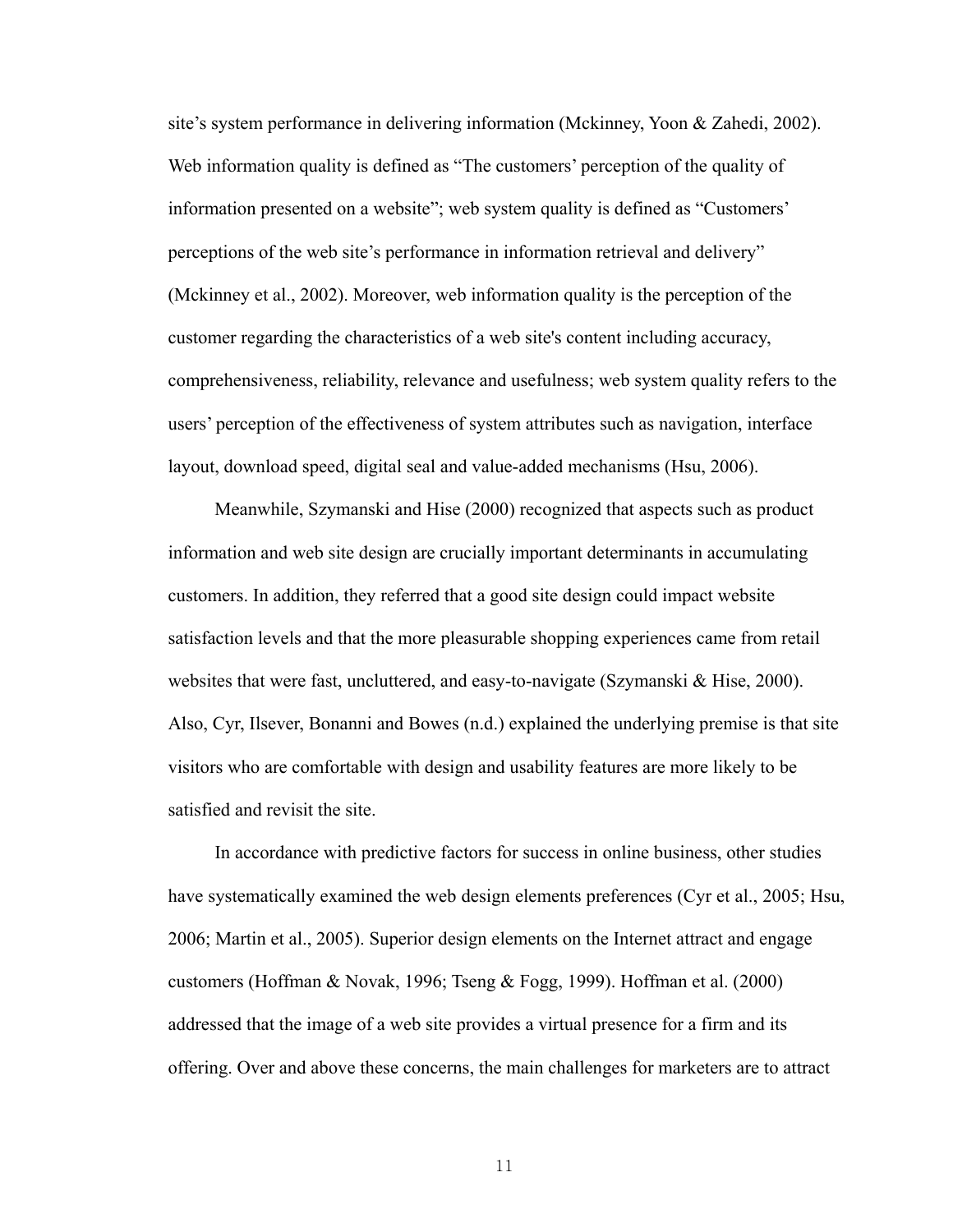visitors to the site and generate significant repeat visits (William & Johnson, 1995). Therefore, a website's image can build a relationship with customers, even before they purchase the product.

Some researchers have dealt with the area of culture and web design (Barber  $\&$ Badre, 2001; Marcus & Gould, 2000). In particular, Marcus and Gould (2000) considered web design characteristics such as color and screen images in relation to cultural perspectives. They found significant differences in user preferences. Similarly, Chau, Cole, Massey, Montoya-Weiss, and O'Keefe (2002) asserted that cultural preferences and biases affect the degree of user friendliness with an interface; factors such as background color, graphics, and spatial orientation can change the experience. Jordan (2000) addressed the complex segmentation of preference within culture concerning the aesthetics of designing for experience. In other research, Cry, Bonanni, Bowes, and Ilsever (2005) found that some cultures are more sensitive than others to culturally-biased web design and are therefore more perceptive to trust, satisfaction, and e-loyalty. Barber and Badre (2001) also referred to the merging of culture and usability as "Culturability," when cultural elements are considered in web site design and are expected to directly affect the way a user interacts with a site. Therefore, understanding website preferences across cultures is imperative to the development of customer loyalty in an online environment (Cyr, Ilsever, Bonanni, & Bowes, n.d.), and the consideration of cultural difference is important as Internet commerce increasingly bridges national and international frontiers.

#### *2.3 Culture Influence*

Culture is a complex idea and there are too many definitions of culture in different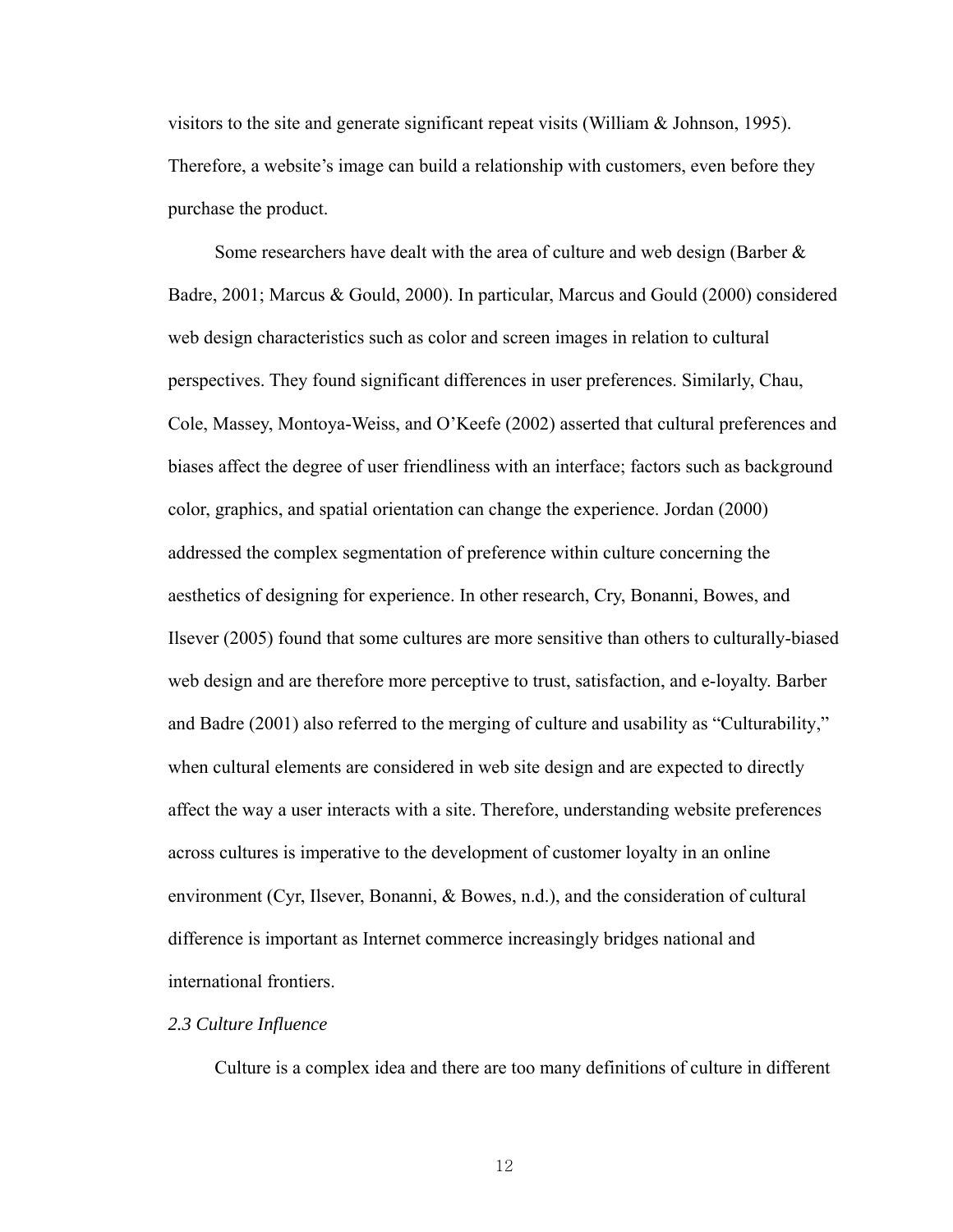research fields. As one of the terms, culture has been defined as "Mental concepts influencing relationships with other people, the environment and the concept of time" (Kralisch & Berendt, 2004, p.1). Another definition of culture is concerned with differences such as "Educational background, beliefs, art, morals, customs, laws, economic and political framework, normally typified by country, etc." (Pheng & Yuquan, 2002, p. 7) Culture represents a nation with a level of cultures, individuals, groups, organizations, or society as a whole may be relevant (Pheng & Yuquan, 2002). Indeed, culture is viewed as a collective phenomenon. People learn patterns of thinking, feeling, and potential acting from their life within their social environment by country. As such, culture is imperative for understanding consumer's behavior because it is one of the most relevant aspects of a user's personal context (Kralisch & Berendt, 2004).

Some research has shown that users from different countries differ in their perception of the purpose of the Internet, and accordingly exhibit differences in their user behavior and general attitudes toward the Internet (Chau et al., 2002). In particular, Marcus  $\&$  Gould (2000) examined a number of Hofstede's cultural dimensions and their possible impact on user-interface design. Pheng and Yuquan (2002) studied the context of construction projects using the Hofstede's cross-cultural dimensions. Singh, Zhao, and Hu (2003) examined the cultural adoption on the web comparing American domestic and Chinese websites based on the Hofstede's cultural dimensions. In many research fields of cross-culture on the web, many researches compared cultural differences using Hofstede's cultural dimensions established by Hofstede (1980). Although cultural difference is a significant factor in web business, many international web businesses have been designed and developed with an insufficient knowledge of the user and his/her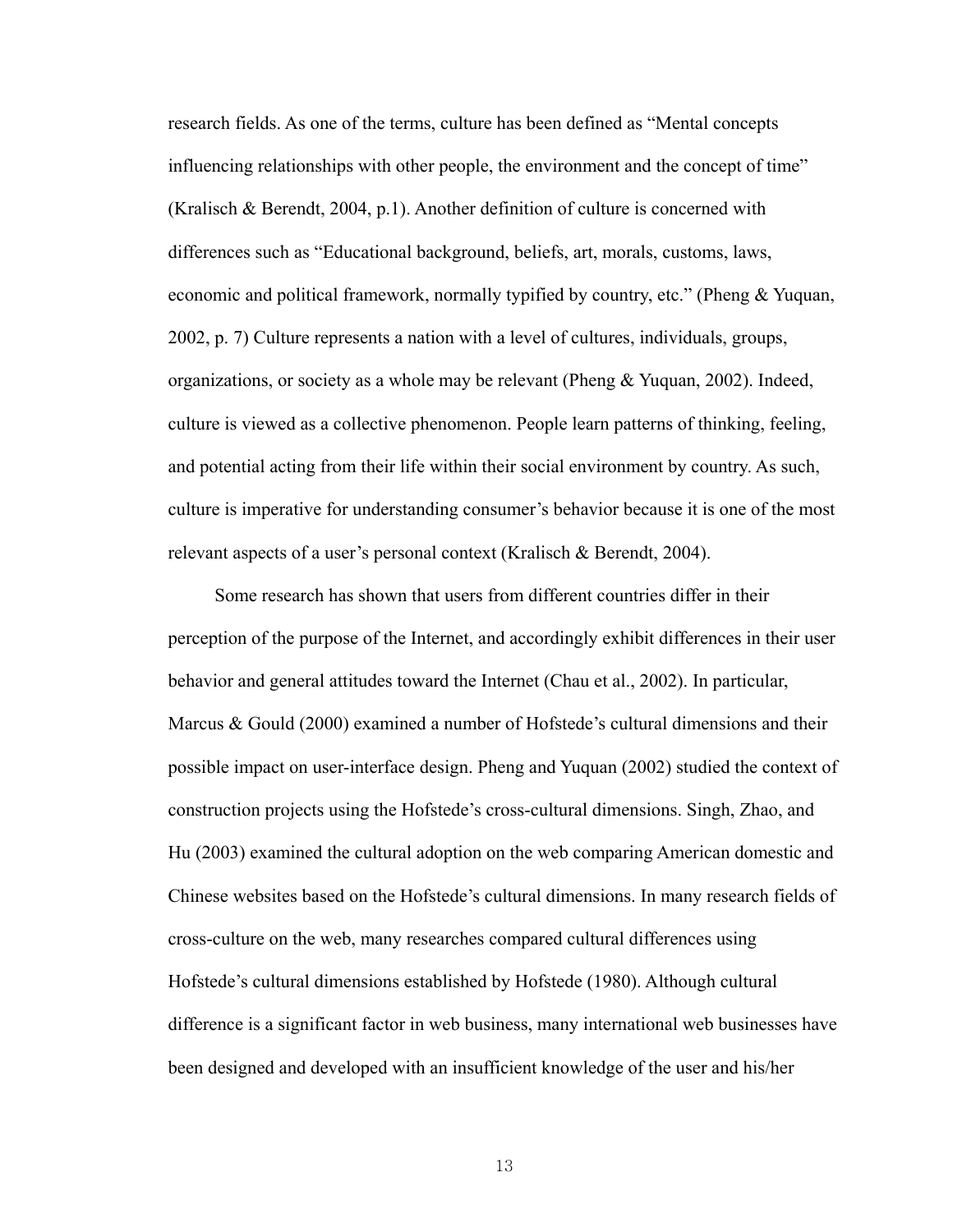#### cultural differences.

#### *2.4 Hofstede five cultural dimensions*

During 1978-83, the Dutch cultural anthropologist Greetz Hofstede discovered that mental programs denote the existence of five underlying value dimensions, along which 53 countries could be positioned into culture areas (Marcus & Gould, 2000). He determined patters of similarities and differences among his data set, which was conducted with hundreds of IBM employees in 53 countries (Marcus & Gould, 2000). The index of Hofstede's cultural dimensions is shown in Appendix 1.

In particular, Marcus, Smith, and Salvendy (2001) identified Hofstede's five dimensions and each of five dimensions. Hofstede's five dimensions of culture are as follows: power distance, individualism vs. collectivism, masculinity vs. femininity, uncertainty avoidance, long vs. short-term time orientation. These dimensions are characterized in Table 2.1.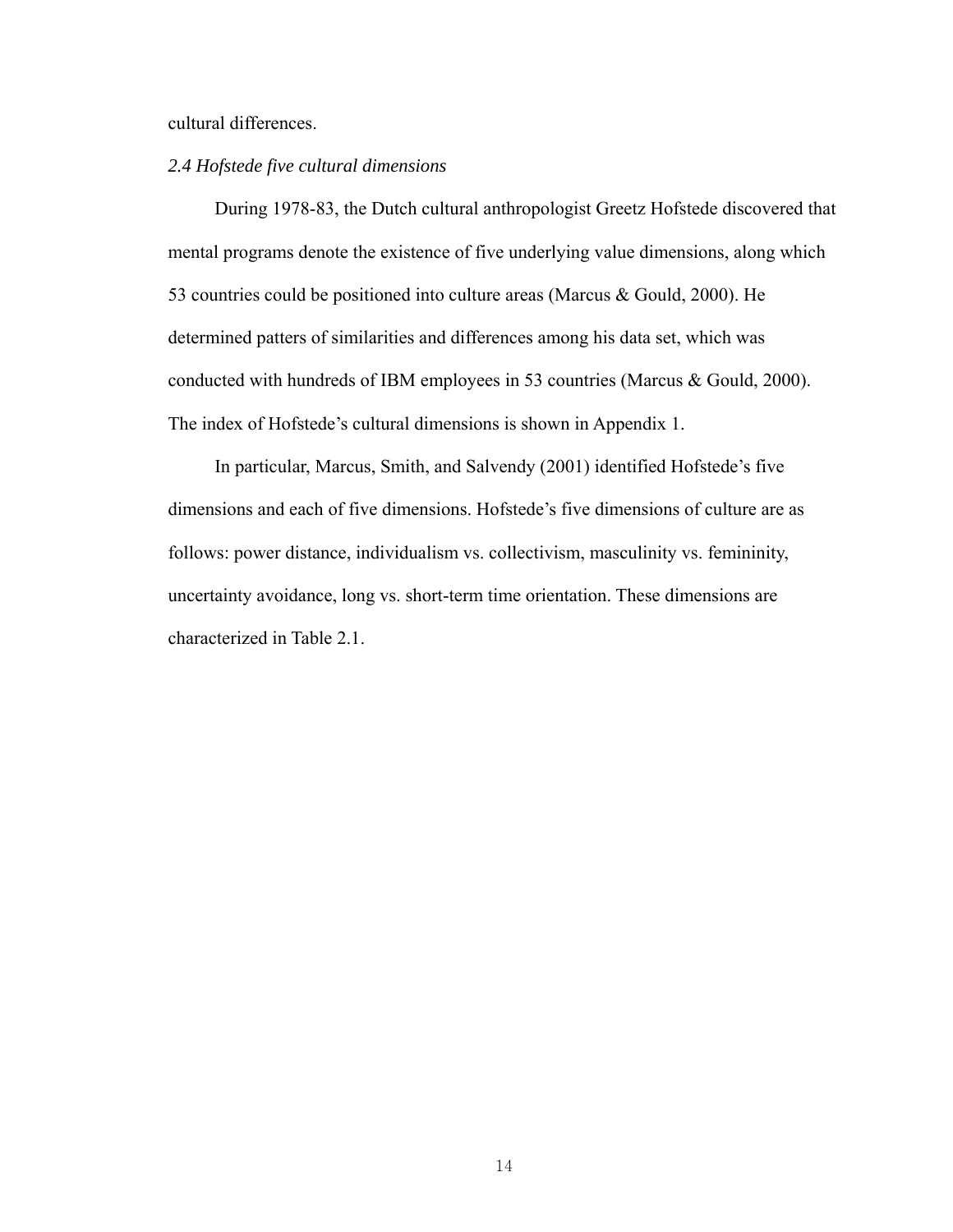# Table 2.1

## The Description of Hofstede's Five Cultural Dimensions

| <b>Cultural Dimensions</b>                                                                               | Description                                                                                                                                                                                |  |  |  |  |  |
|----------------------------------------------------------------------------------------------------------|--------------------------------------------------------------------------------------------------------------------------------------------------------------------------------------------|--|--|--|--|--|
| Power Distance (PD)                                                                                      | The extent that people accept large or small distances of<br>power in social hierarchies                                                                                                   |  |  |  |  |  |
| Individualism vs.<br>Collectivism (IC)                                                                   | The orientation to individual or group achievements                                                                                                                                        |  |  |  |  |  |
| Masculinity vs. Femininity<br>(MAS)                                                                      | The extent of role division between the sexes on which<br>people in a society place different emphasis—i.e. work<br>goals and assertiveness as opposed to personal goals and<br>nurturance |  |  |  |  |  |
| <b>Uncertainty Avoidance</b><br>(UA)                                                                     | The extent to which members of an organizational society<br>feel threatened by and try to avoid future uncertainty or<br>ambiguous situations                                              |  |  |  |  |  |
| Long vs. Short-term Time<br>Orientation (LTO)                                                            | The orientation to Confucian thought, which emphasized<br>patience                                                                                                                         |  |  |  |  |  |
| <i>Note</i> From "Cross-cultural User-Interface Design" by Marcus A, Smith M, J. & Salvendy G, F. Aug 5- |                                                                                                                                                                                            |  |  |  |  |  |

*Note*. From "Cross-cultural User-Interface Design" by Marcus, A., Smith, M. J., & Salvendy, G. E., Aug 5- 10, 2001, Proceedings, 2, Human-Computer Interface Internet (HCII) conf., New Orleans, LA, USA, Lawrence Erlbaum Associates, Mahwah, NJ, USA, p.502-505.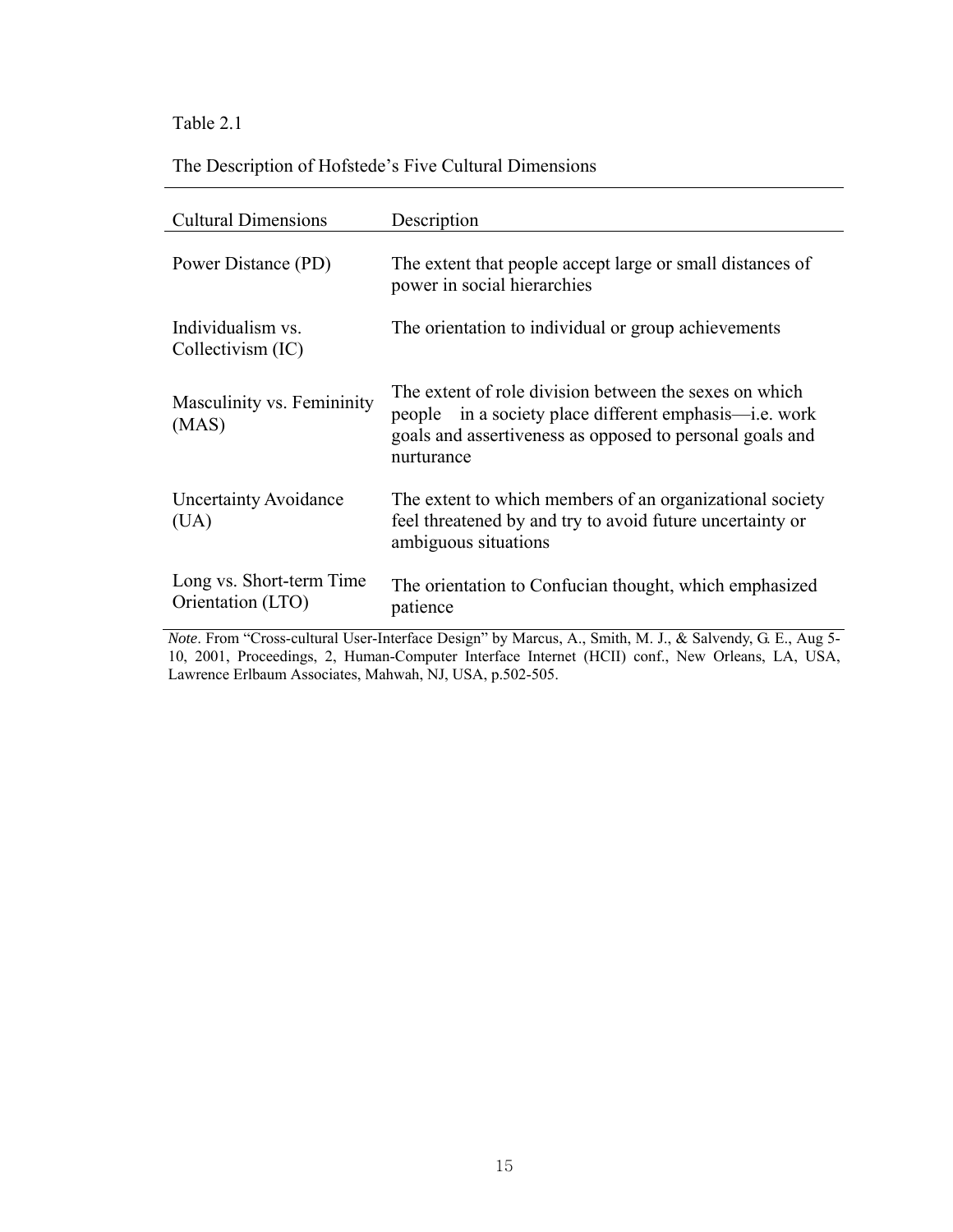#### *2.4.1 Power Distance (PD)*

Within cultural dimensions, power distance (PD) is the aspect that shows the nature of human relationships with regards to hierarchy (Marcus et al., 2001). While high-PD countries expose strong hierarchical systems, low-PD countries have flatter hierarchies and tend to view subordinates and supervisors more closely (Marcus et al., 2001). Kralisch & Berebdt (2004) also indicated that members of high-PD cultures are characterized by vertical hierarchies in relation to mental models and also by a higher ability/desire to structure access to information. Thus, the group of high power distance prefers to declare their confirmed opinion, while the group of low power distance tends to express passively their opinion and prefer to support the others. Relating to the structure of websites, it is assumed that consumers from high-PD cultures tend to have positive attitude toward websites that have more in-depth information.

#### *2.4.2 Individualism vs. Collectivism (IC)*

While the power distance (PD) cultural dimension focuses on the nature of human relationships regarding hierarchy, individualism vs. collectivism (IC) focuses on an individual's relationship with society or other individuals. In an individualistic society such as the U.S., Canada, or Germany, members of society are expected to consider individual interests over interests of the group, and the value placed on individual decision making is high (Cyr et al., 2005). In other words, the members of an individual society place more value in individual freedom and decision-making for online purchasing than they do in the opinions of others (i.e. friends and family), or in the degree of purchase rates. In contrast, the members of a collective society have a stronger value for group decision-making and societal norms (Singh, Zhao, & Hu, 2003). In the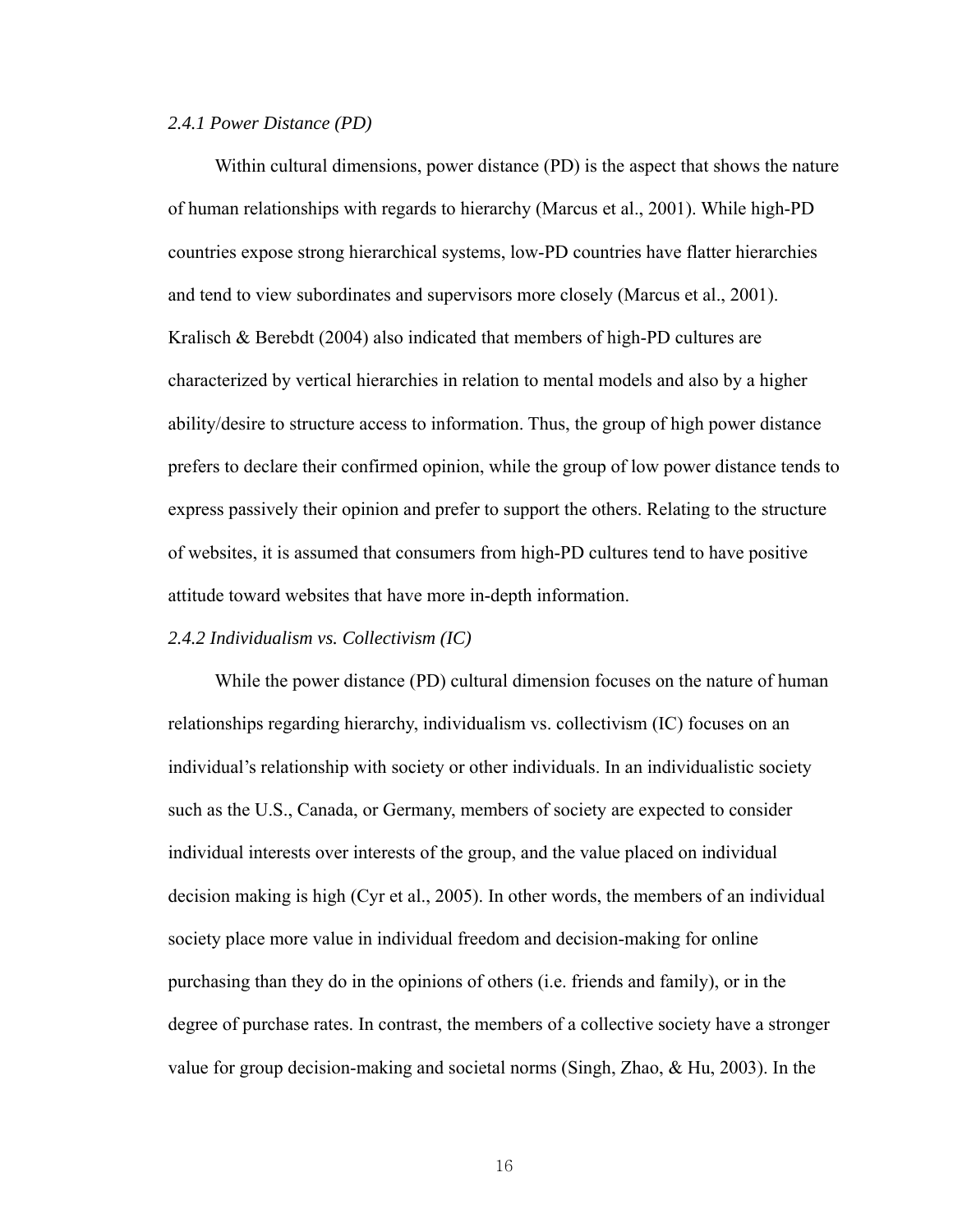evolving Internet environment, collectivists may see the risks of buying online as more pervasive than do members of an individualist culture (Jarvenpaa, Tractinsky, Saarinen & Vital, 1999).

#### *2.4.3 Masculinity vs. Femininity (MSA)*

The masculinity and femininity dimension (MSA) refer to gender roles, not physical characteristics (Marcus & Gould, 2000). In terms of the masculinity vs. femininity dimension (MSA), "masculine" culture values assertiveness, ambition, success and performance. On the contrary, "feminine" cultures value beauty, nature and nurturance, and the ambiguity of gender roles. By Hofstede's dimension, the U.S.A is a relatively more masculine society (rank 15) than South Korea (rank 41) (See Table 2.2). For example, the website design in masculine cultures might be more task-oriented and provide quicker results for more limited tasks rather than be oriented to outstanding achievements or calling attention to achievements (Marcus et al., 2001). In masculine societies, achievement, performance and growth are more emphasized and gender roles are more clearly differentiated than in feminine societies (Singh et al., 2003).

#### *2.4.4 Uncertainty Avoidance (UA)*

Culture vary in their avoidance of uncertainty, creating different rituals and having difference values regarding formality, punctuality, legal-religious-social requirements, and tolerance for ambiguity (Marcus & Gould, 2000). Uncertainty Avoidance (UA), that is, deals with a society's tolerance for uncertainty and ambiguity. Countries like Greece, Japan and South Korea rank high on uncertainty avoidance and they are generally more averse to risk, need security and look for direction. High uncertainty avoidance societies are "tight societies" that value conservatism and traditional beliefs (Singh et al., 2003).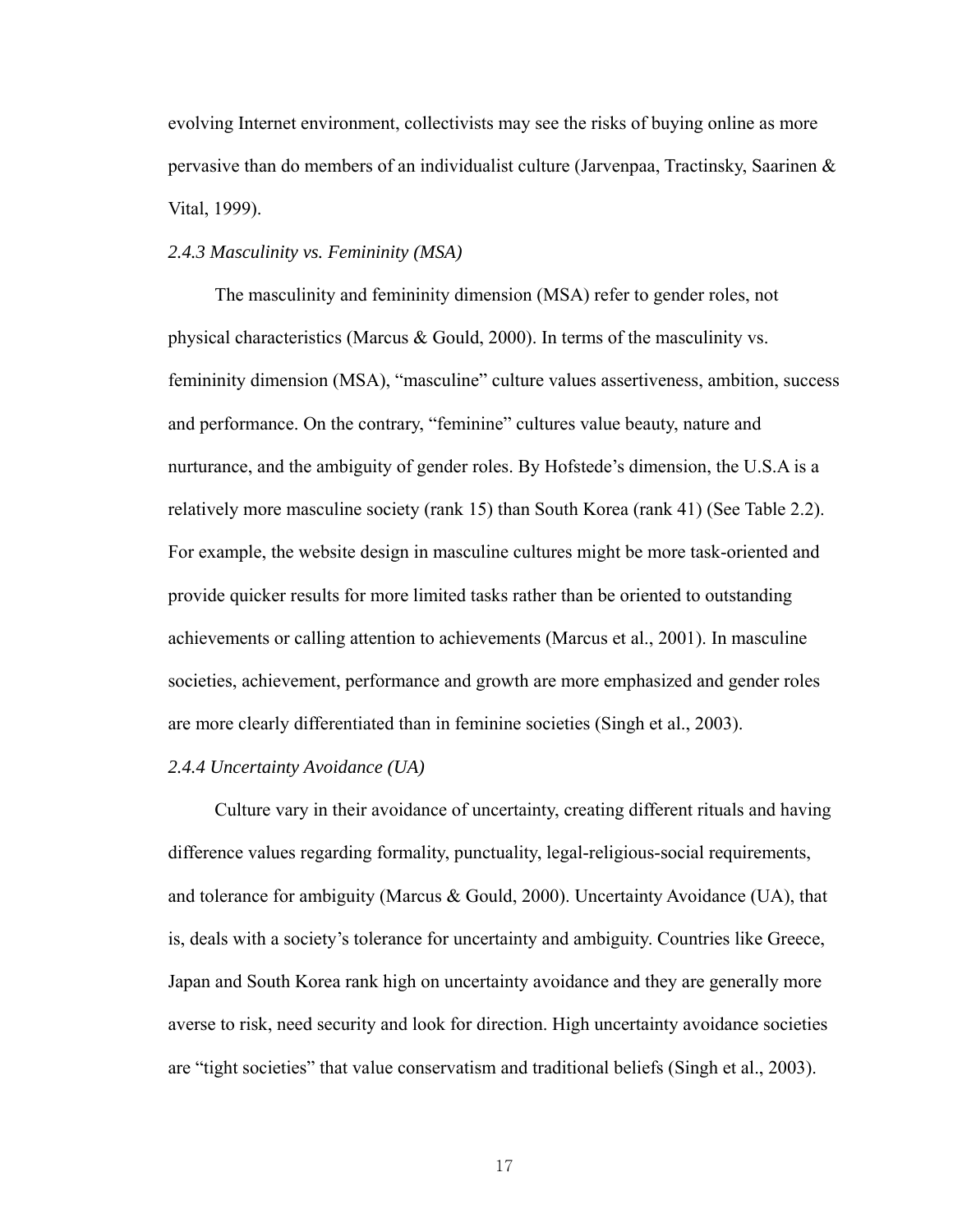On the contrary, countries like Canada, Australia, the U.K., and the U.S. have been found to have greater tolerance for uncertainty (Singh et al.). In other words, the members in a society low on uncertainty avoidance are willing to accept uncertainty and ambiguity. *2.4.5 Long vs. Short Term Orientation (LTO)* 

Finally, Hofstede (2001) analyzed long vs. short term time orientation (LTO) to stand for the fostering of virtues oriented towards future rewards. Its opposite pole, short term time orientation, stands for the fostering of virtues related to the past and present (Kralisch & Berendt, 2004). Marcus and Gould (2000) point out cultures with low levels of long-term time orientation (LTO) will consider the immediacy of results and achievement of goals an important issue. On the other hand, cultures with high long-term time orientation exhibits stronger preferences for navigation and require more patience to determine whether items are of interest (Marcus and Gould, 2000). In addition, a longterm time orientation culture prefers a view of utility in regards to information of a specifically known item (Kralisch & Berendt, 2004). What is more, long-term time orientation seems to play an important role in Asian countries that have been influenced by Confucian philosophy over many thousands of years (Marcus & Gould, 2000). Therefore, a long-term orientation cultures are concerned with trusting a company or others in the future, while a short-term orientation culture are considering an immediate response while the facts are shown in the present.

Based on Hofstede's cultural dimensions, Korean culture and American culture are different in many aspects. The U.S.A has commonly been used as a frame of reference for western culture (Urban, 2006) and Korea represents the epitome of eastern culture (Hofstede, 1993). To briefly compare the dimension scores between U.S.A and South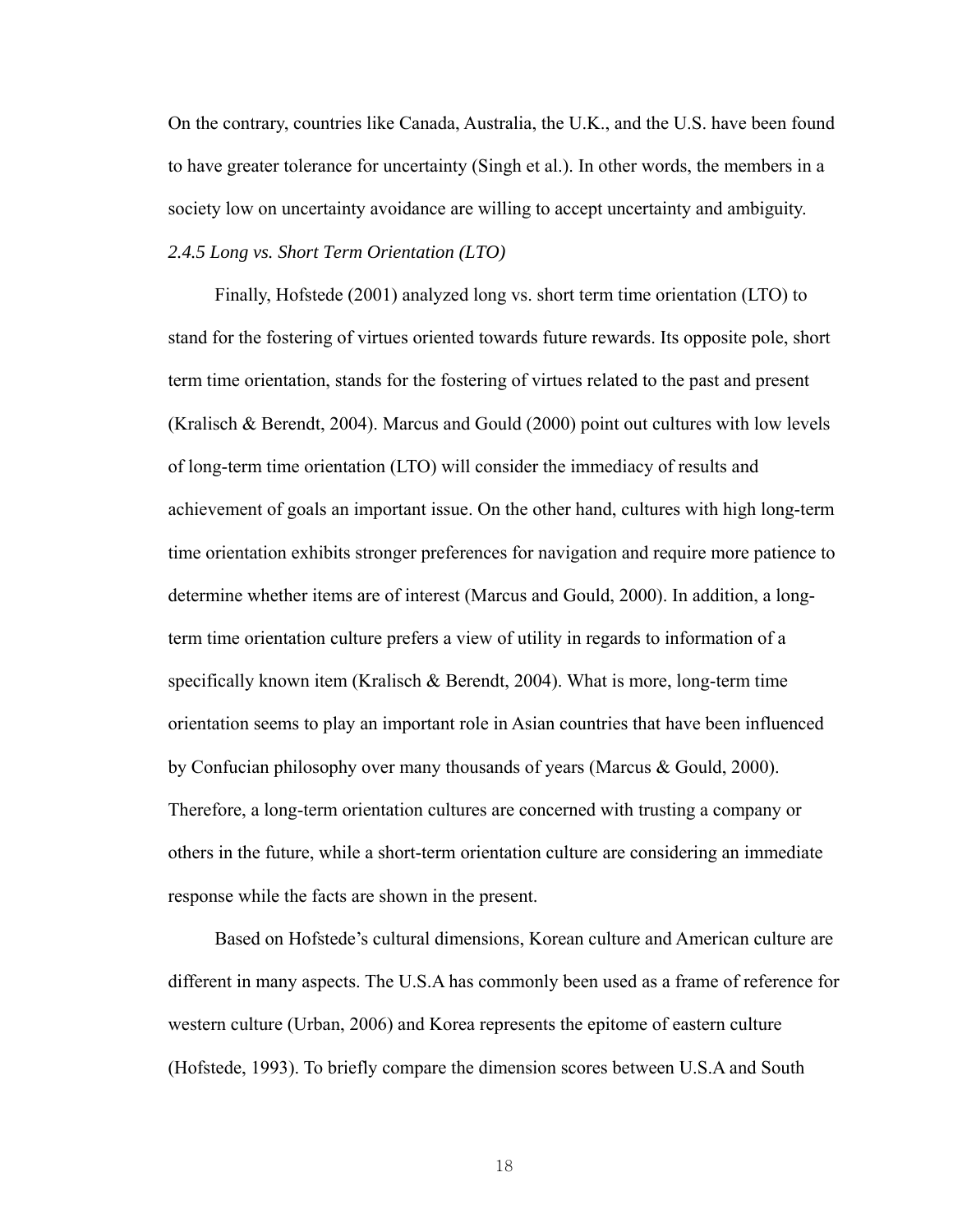Korea, Table 2.2 summarizes cultural differences based on Hofstede's five dimensions. As shown in Table 2.2, Korea and America have different cultural dimensions. Therefore, it is assumed that there will be a different relationship with consumer goal-oriented vs. experiential use of web behavior and attitude toward the web according to said cultural difference.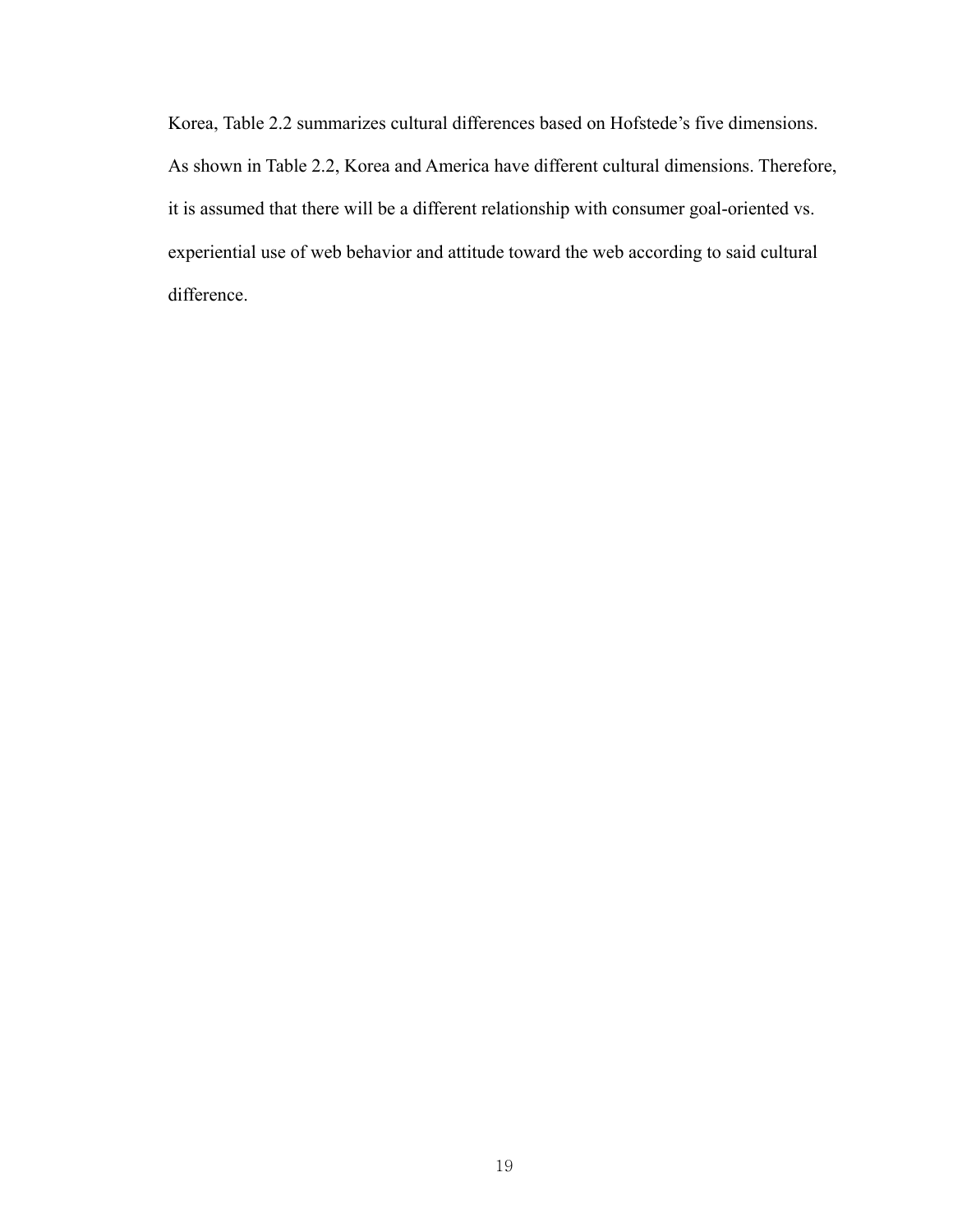### Table 2.2

| The Decity Companion of Holdway a Dimensional certifical C.D.I I and Dough Iveres |       |       |                                          |       |      |       |                          |       |                               |       |  |
|-----------------------------------------------------------------------------------|-------|-------|------------------------------------------|-------|------|-------|--------------------------|-------|-------------------------------|-------|--|
|                                                                                   |       |       | Power distance Individualism Masculinity |       |      |       | Uncertainty<br>Avoidance |       | Long-term time<br>orientation |       |  |
|                                                                                   | Rank  | Score | Rank                                     | Score | Rank | Score | Rank                     | Score | Rank                          | Score |  |
| U.S.A                                                                             | 38    | 40    | $\begin{array}{c} 1 \end{array}$         | 91    | 15   | 62    | 43                       | 46    |                               | 29    |  |
| South<br>Korea                                                                    | 27/28 | 60    | 43                                       | 18    | 41   | - 39  | 16/17                    | 85    | $\overline{5}$                | 75    |  |

The Score Comparison of Hofstede's Dimensions between U.S.A and South Korea

*Note*. From "Culture's Consequences: Comparing values, behaviors, institutions, and organizations across nations" by Hofstede, 2001, International Educational and Professional Publisher, p. 500, Thousand Oaks, London, New Delhi.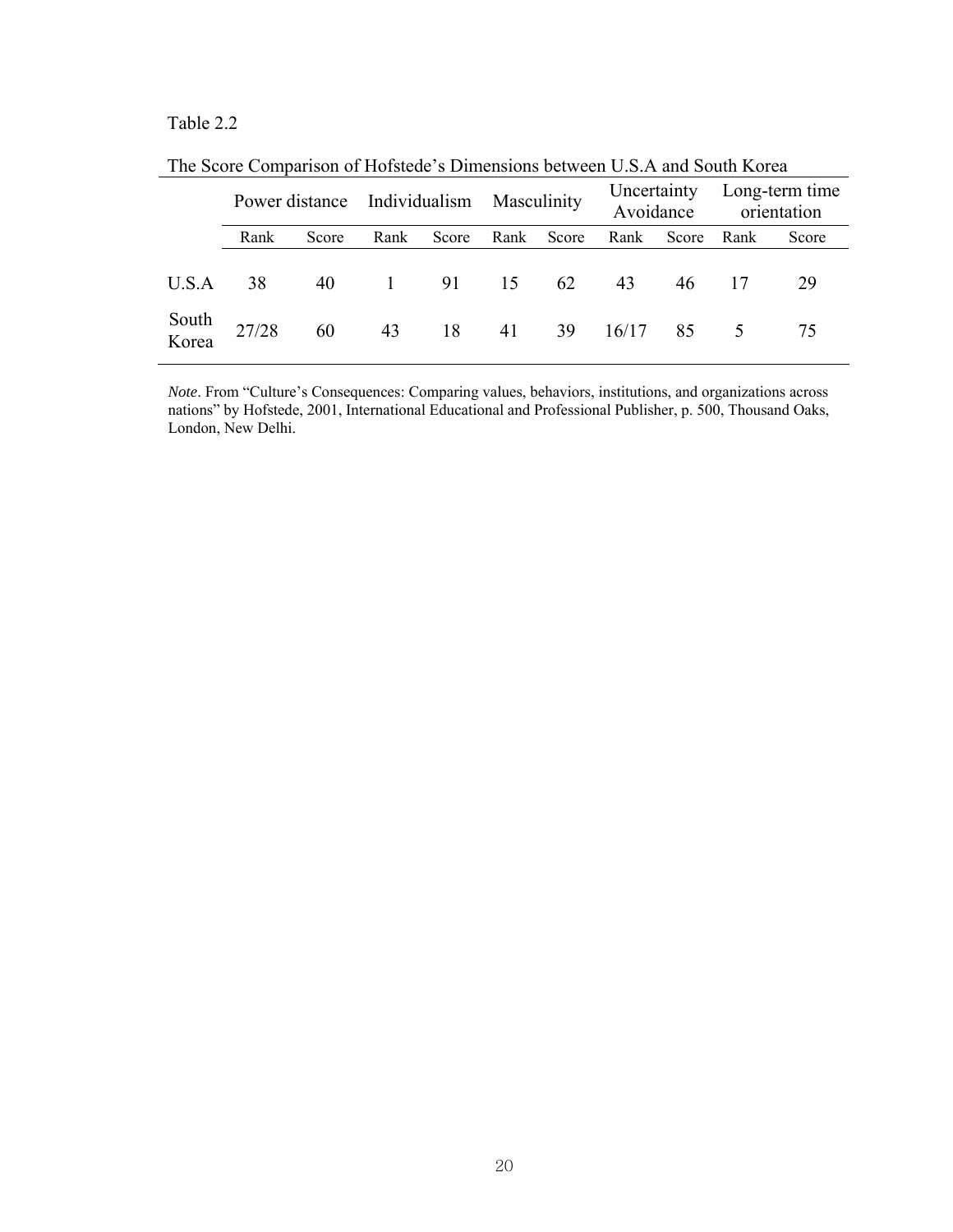In order to explore the cultural differences between Korean and America, the researcher adopted the Hofstede's cultural five dimensions because the researcher recognize that this cultural model is the one that has been most extensively applied and validated in a variety of cultural context and management research in general, and Hofstede's cultural dimensions are used the major determinants of the structure and management of firms and the behavior of their customers (Hofstede, 1991; Perlitz, 1994).

Recent research has revealed an apparent impact of cultural dimension on online shopping behavior. Pheng and Yuquan (2002) said that a cultural framework is especially useful for understanding people's conceptions of an organization, the mechanisms that are considered appropriate in controlling and coordinating the activities within it, and the roles and relations of its members. In this way, cultural differences affect consumer's web behavior and are a good measurement by which to study consumer's web behaviors or attitudes toward the web in the online marketing area.

#### *2.5 Consumer Behavior*

#### *2.5.1 Online Shopping Behavior*

Online shopping behavior has been an important topic in online shopping research areas. The main reason is that most consumers are computer users and the online consumers perform all the functions of a traditional consumer on the computer with commercial web sites (Koufaris, 2002). Also, the physical store has been transformed into a virtual store through Information Technology (IT) (Koufaris, 2002). However, there are some important technology-based differences between offline and online channels that must be understood in order for companies to maximize their performance and technology-based consumer characteristics (Childers, Carr, Peck, & Carson, 2001).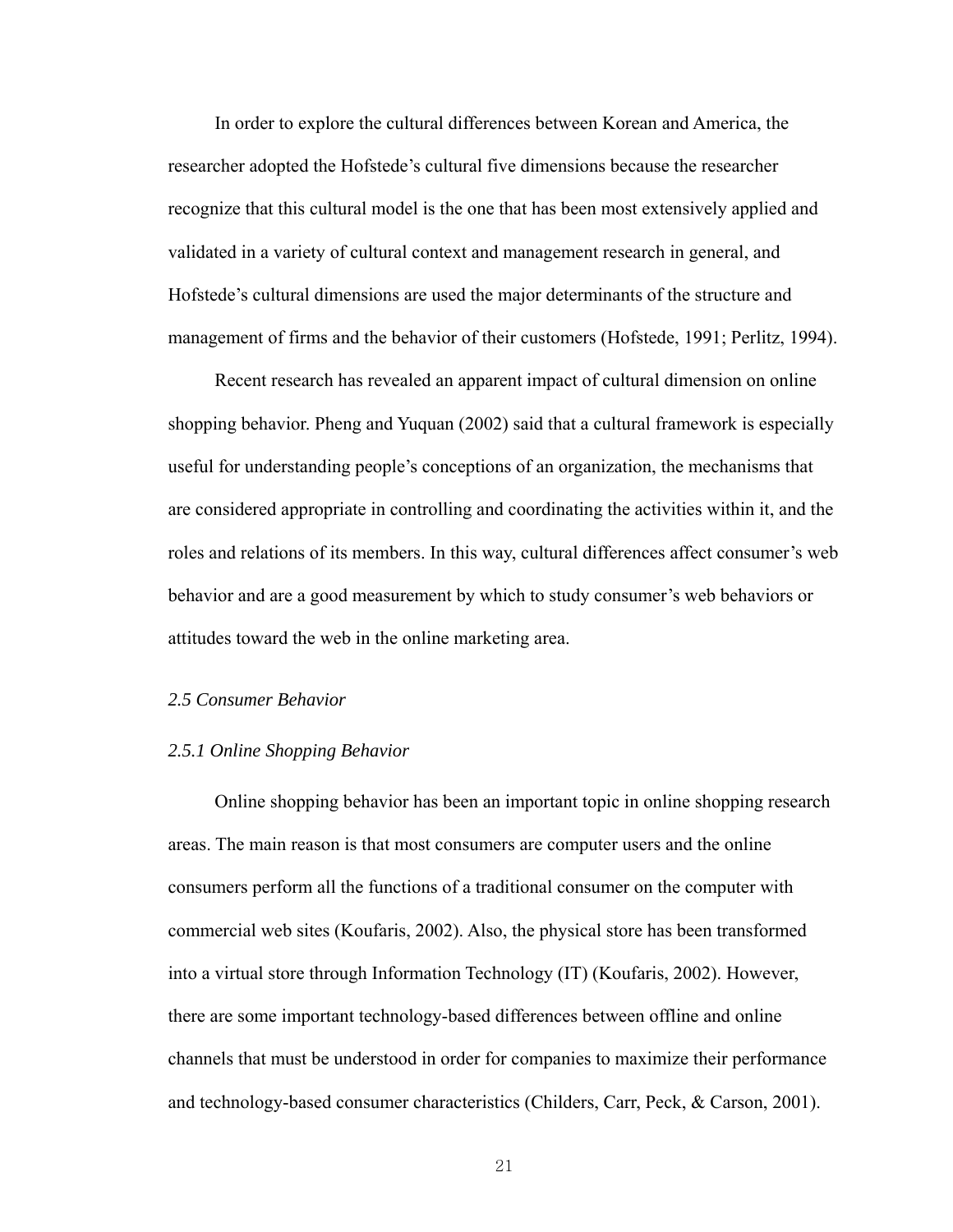Cheung, Zhu, Kwong, Chan, and Limayem (2003) emphasized investigation factors affecting online purchases, and suggested that there are still significant differences between offline and online consumer behavior that warrant a distinguished conceptualization. Also, Cheung et al. (2003) suggested that initial adoption by consumers will lead to overall success and that e-companies who succeed in their initiative adoption can create and maintain a long-term relationship with customers. To analyze online purchasing intentions, Chen and Chang (2003) focused on the five important factors explaining consumer online purchasing intentions; individual/consumer characteristics, environmental influences, product/service characteristics, medium characteristics and online merchant and intermediary characteristics. They framed the relationship between five factors and three key steps necessary to encourage repeated online shopping (See Figure 2.1).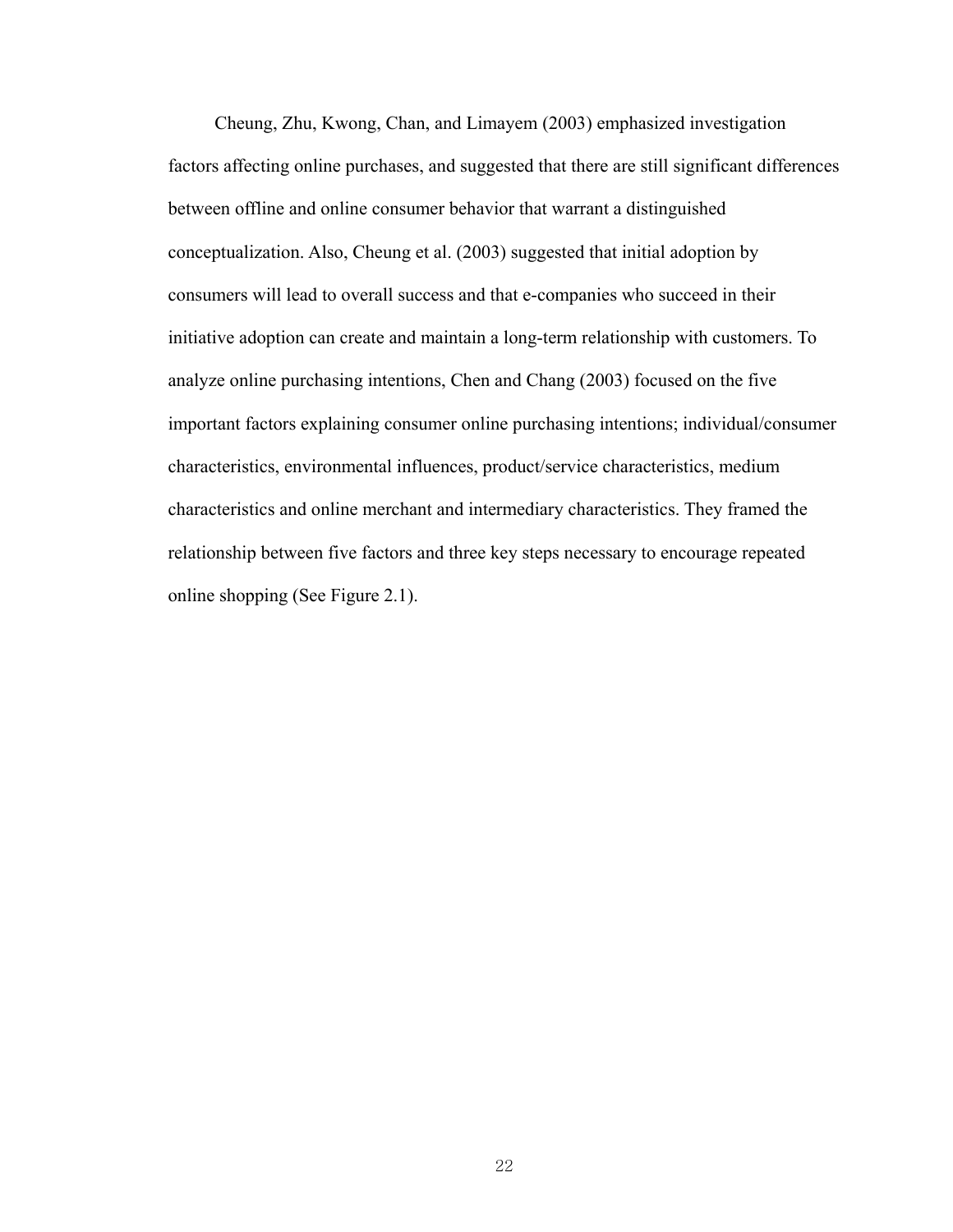Figure 2.[1](#page-33-0) Framework of Online Consumer Behavior<sup>1</sup>



l

<span id="page-33-0"></span><sup>&</sup>lt;sup>1</sup> From "Online Consumer Behavior: A Review and Agenda for Future Research" by Cheng, C.M.K., Zhu, L., Kwong, T.,Chan, G.W.W., and Limayem, M., 2003, June 9-11, p.201,  $16<sup>th</sup>$  Bled eCommerce conference eTransformation, Bled, Slovenia.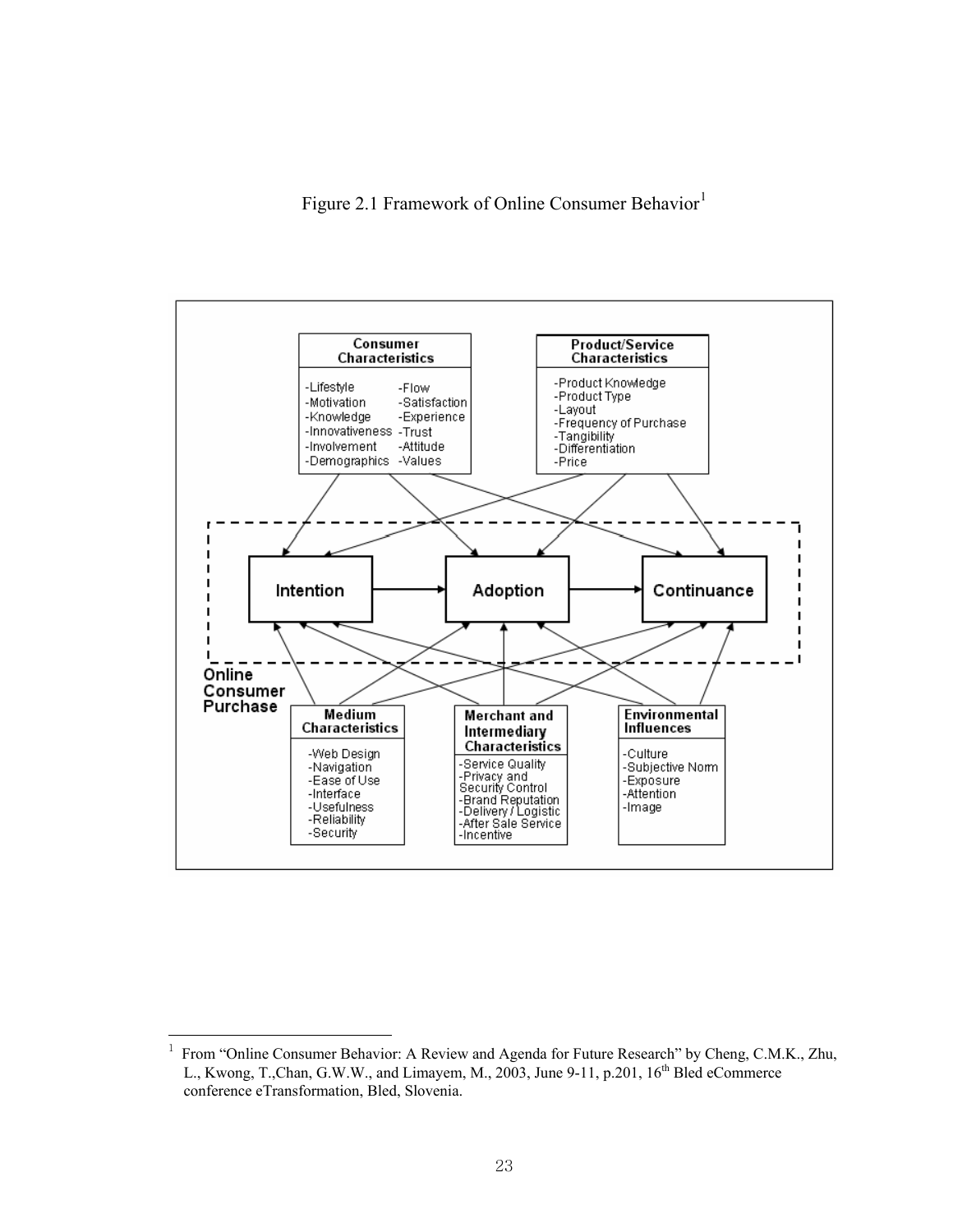It was found that consumer behavior and medium characteristics are key points to be explored in prior research, but have not been investigated in accordance with environmental influences including culture and reference groups (Cheung et al., 2003). Also, Cheung et al. (2003) noted that it was contended that environmental factors like culture play an important role in affecting consumer purchasing decisions by Engel, Blackwell and Minard (2001). Besides, Cheung et al. (2003) empirically found that these consumer behaviors affect attitude and intention of purchasing and repurchasing on the web which is the main purpose of this study.

#### *2.5.2 Goal-oriented vs. experiential use of web*

Research for consumer characteristics has investigated various types of consumer behavior and many motivations exist for shopping goals (Childers et al., 2001). Babin, Darden and Griffin (1994) evaluated customer shopping experience along two important dimensions: utilitarian and hedonic value. This scale's dimensions are reflected in accounts of shopping's dark side and fun side (Babin et al., 1994). Babin et al. (1994) appended that hedonic and utilitarian shopping outcomes may provide insight into many consumption behaviors including impulsive purchasing, compulsive purchasing and browsing. Briefly, utilitarian consumer behavior has been described as "Task-related and rational" (Babin et al., 1994). On the other hand, hedonism is defined as "The doctrine that pleasure is the highest good; the pursuit of pleasure; a life-style devoted to pleasureseeking" (Hopkinson & Pujari, 1999). Also, hedonic value is more subjective and personal than the utilitarian counterpart and results more from fun and playfulness than from task completion so that hedonic shopping value reflects shopping's potential entertainment and emotional worth (Babin et al., 1994).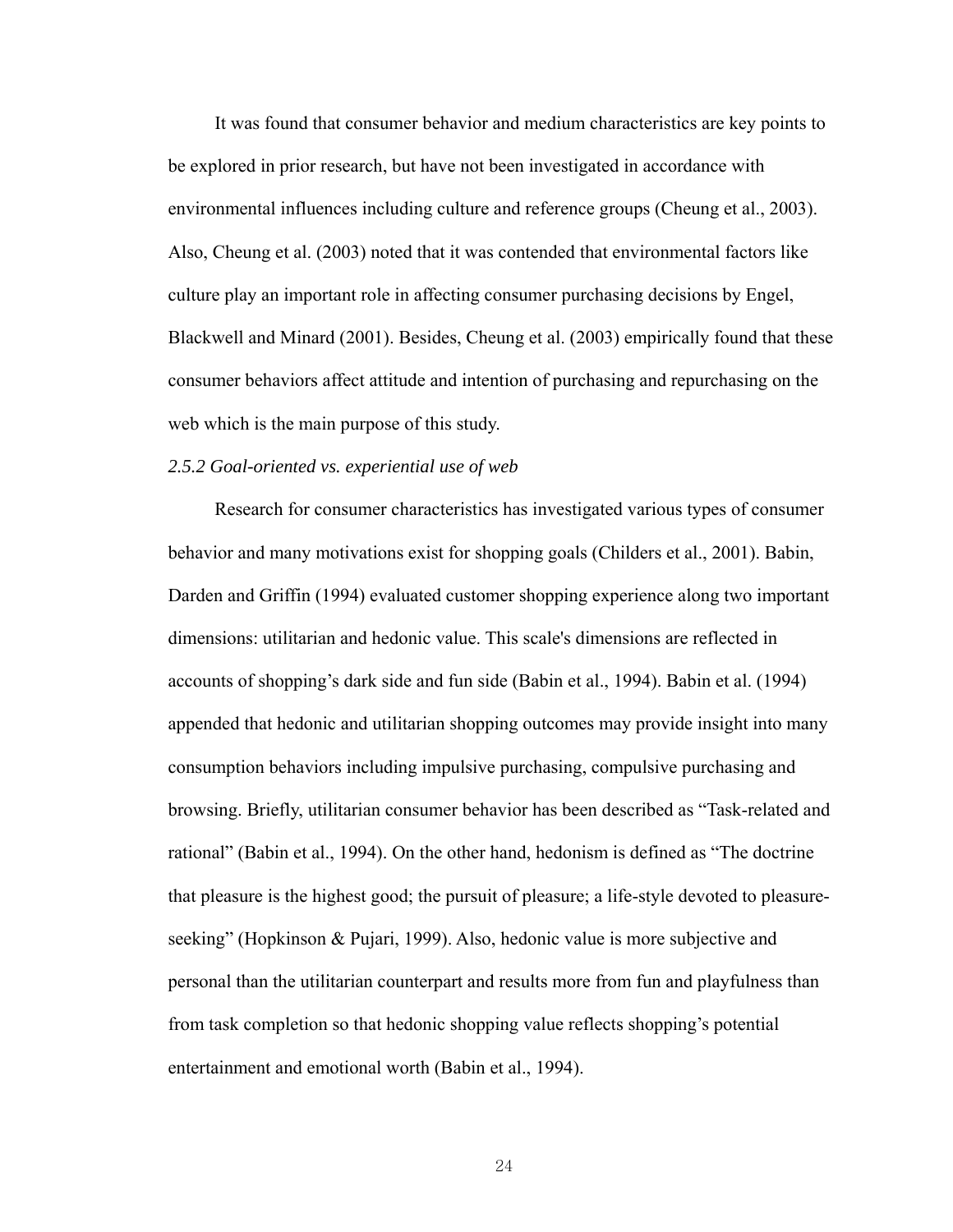In other areas, several consumer behavior studies focused on a "Shopping as work" theme (Fischer & Arnold, 1990; Sherry, McGrath & Levy 1993) and there are studies for "Shopping's fun side" (Bloch & Bruce, 1984). These two types of consumer behaviors illustrate the diversity of consumer's dimension along with their experience: utilitarian and hedonic value, entertainment and functional factors, or instrumental and utilitarian goal-directed factors. Regarding these two consumer behavior characteristics, Tse, Belk and Zhou (1989) suggested that these are sought by developed consumer societies. For example, high levels of hedonic shoppers might be more expected in American culture than in the culture of less developed countries. Similarly, Sanchez-Franco and Rey (2004) found two main Web user-types; H-browser (High-browser or experiential browser) and H-seeker (High goal-directed seeker or high situational involvement). These two types are explained in terms of the high browser, who is more likely to adopt the Web using enjoyable, lengthy browsing, versus those who adapt to their needs and goals and leave the Web after an active and efficient search (Sanchez-Franco & Rey, 2004).

Moreover, many researchers have studied online shopping consumer behavior between goal-directed users and experiential users in online environments (Holbrook & Hirschman, 1982; Janiszewski, 1998; Novak & Hoffman, 2003; Sanchez-Franco & Roldan, 2005; Wolfinbarger & Gilly, 2001). Clearly, understanding what motivates consumers into online shopping should be a matter of importance for online business strategy and marketing decisions, as well as website design. Marketers in the offline environment already recognize that consumers shop differently depending on whether their motivations for searching are primarily experiential (for fun) or goal-directed (for efficiency) (Wolfinbarger & Gilly, 2001).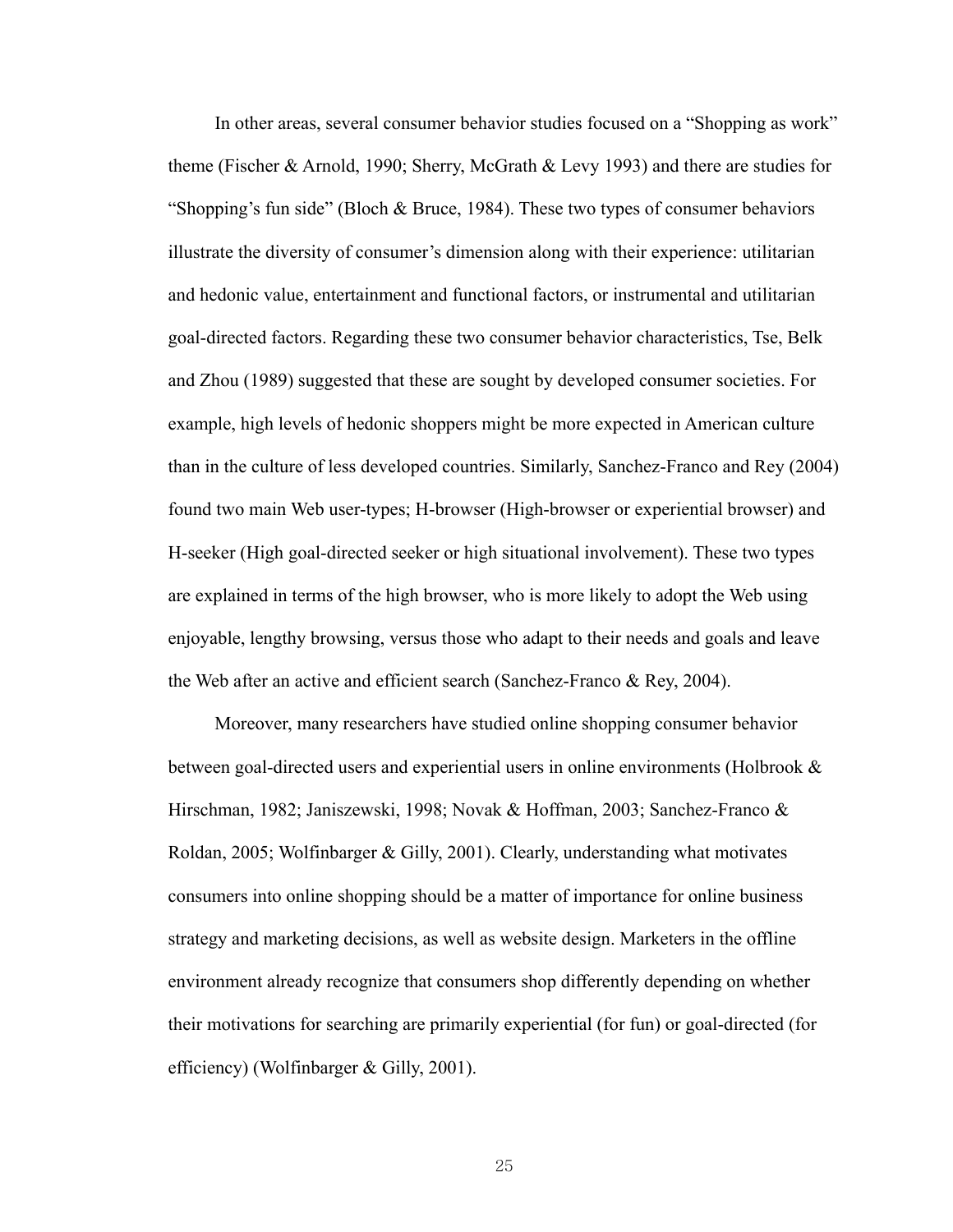Moreover, Hoffman and Novak (1996) summarized the distinction between goaldirected behavior and experiential behavior for the world wide web (See Table 2.3) and the differences reflect consumer behavior issues such as involvement, searching, decision making, consumer benefits and motivation (Novak & Hoffman, 2003). As another way, Wolfinbarger and Gilly (2001) formed the features according to goal-directed behavior and experiential behavior of online shopping (See Table 2.4). Table 2.4 described their characteristics and desire for online shopping respectively.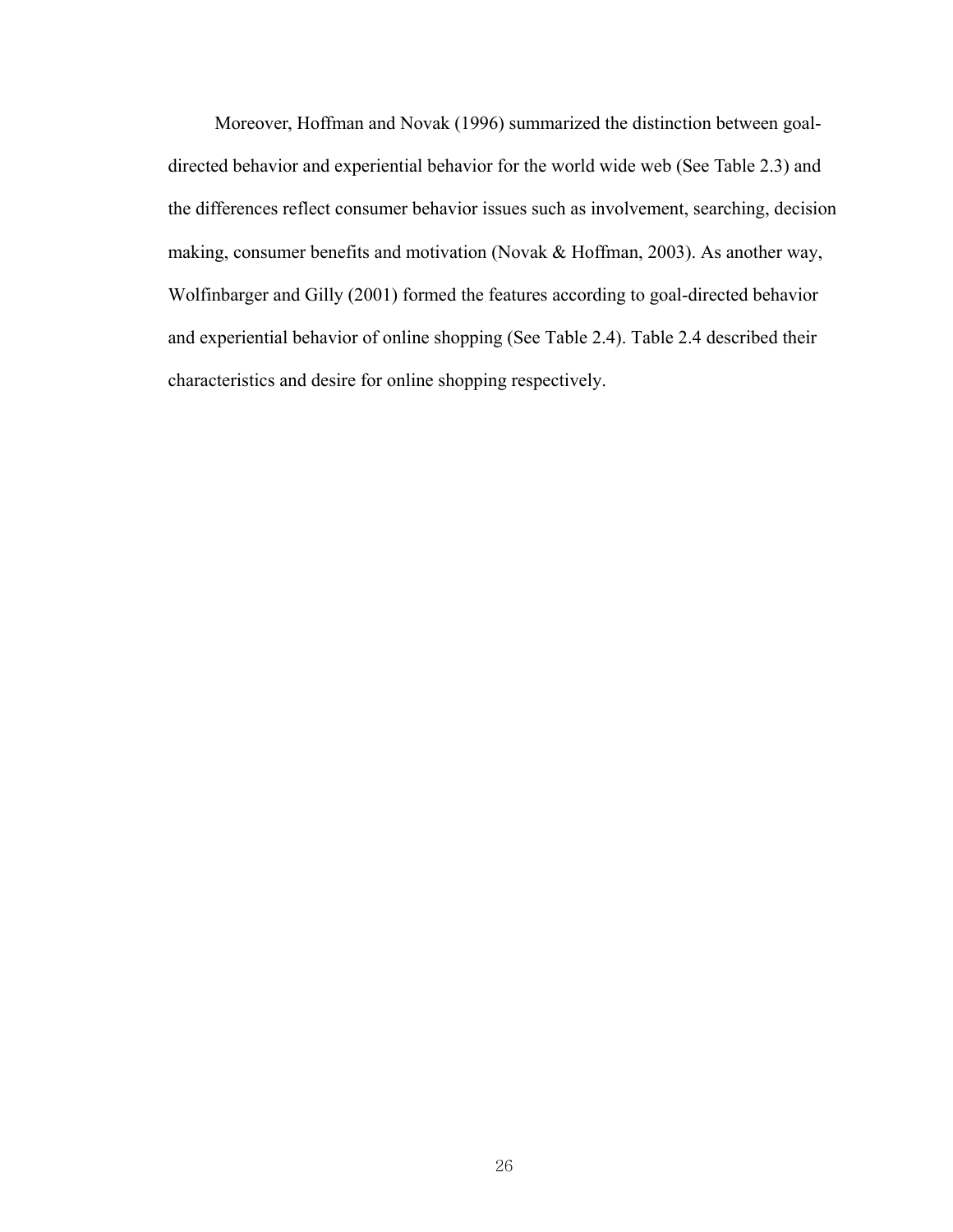# Table 2.3

# Distinctions between Goal-directed and Experiential Behavior

| Goal-directed Consumer          | <b>Experiential Consumer</b> |  |
|---------------------------------|------------------------------|--|
|                                 |                              |  |
| Extrinsic motivation            | Intrinsic motivation         |  |
| Instrumental orientation        | Ritualized orientation       |  |
| Situational involvement         | Enduring involvement         |  |
| Utilitarian benefits/value      | Hedonic benefits/value       |  |
| Directed (prepurchase) search   | Nondirected (ongoing) search |  |
|                                 | browsing                     |  |
| Goal-directed choice            | Navigational choice          |  |
| Cognitive                       | Affective                    |  |
| Work                            | <b>Fun</b>                   |  |
| Planned purchases; repurchasing | Compulsive shopping; impulse |  |
|                                 | buys                         |  |

*Note*. From "The influence of Goal-directed and Experiential activities on online flow experience" by Novak, T.P. and Hoffman, D.L., 2003, Journal of Consumer psychology, 13 (1/2), p. 3–16.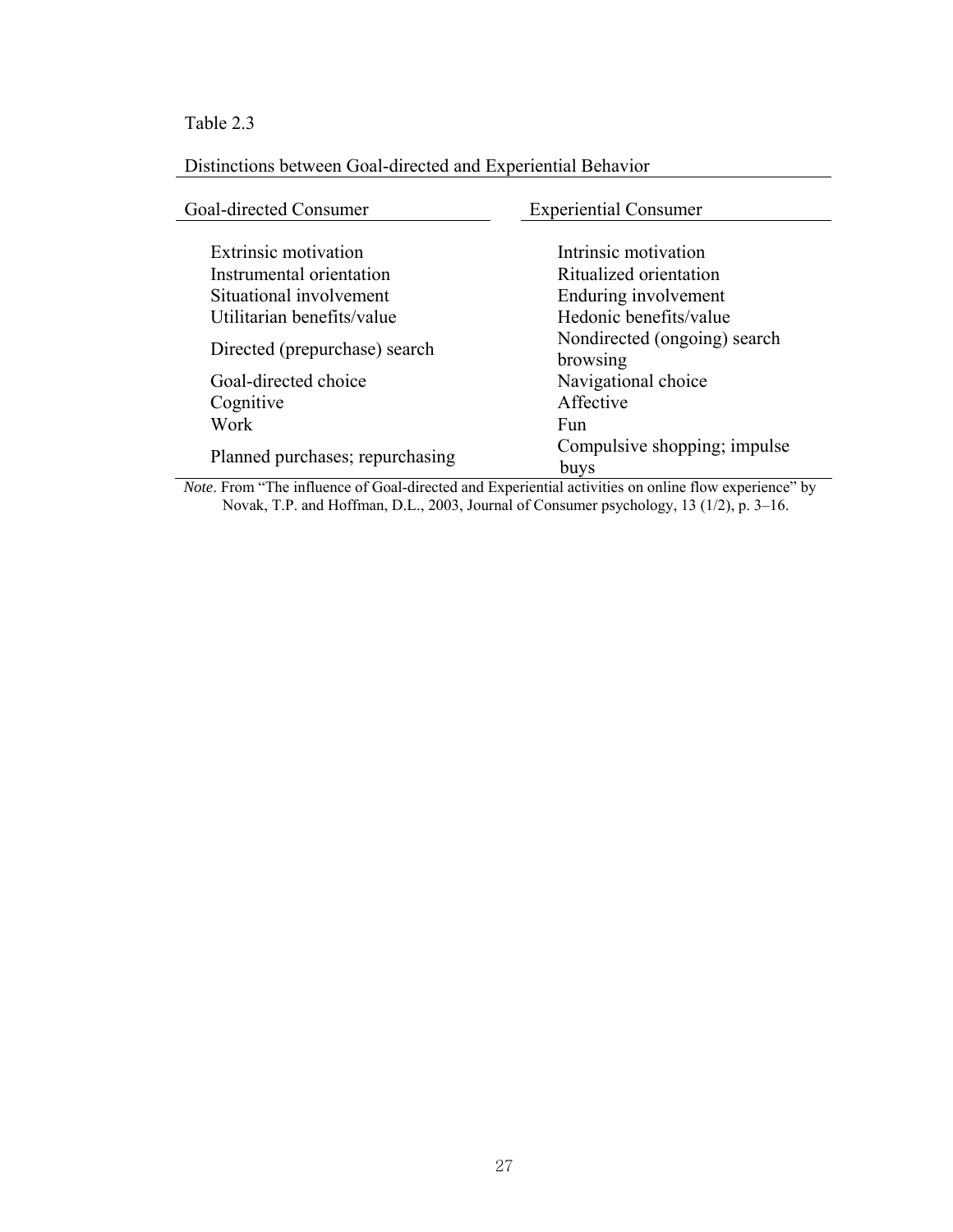Table 2.4

Focus Group Participants Descriptions of Online Shopping

| Focus Group Participant Descriptors of:                                                                                                                                                                                                                                                                                                                                                                                                       |                                                                                                                                                                                  |  |  |
|-----------------------------------------------------------------------------------------------------------------------------------------------------------------------------------------------------------------------------------------------------------------------------------------------------------------------------------------------------------------------------------------------------------------------------------------------|----------------------------------------------------------------------------------------------------------------------------------------------------------------------------------|--|--|
| Goal-Oriented Shopping                                                                                                                                                                                                                                                                                                                                                                                                                        | <b>Experiential Shopping</b>                                                                                                                                                     |  |  |
| Accomplishment<br>Going to specific site<br>Looking for specific product<br>Saving time<br>I have a purpose in mind<br>I make repeat purchases<br>Finding the best price for a specific<br>item                                                                                                                                                                                                                                               | Enjoyment<br>Surfing/trying new sites<br>Looking for new things<br>Killing time<br>I look for ideas<br>I check my favorite sites regularly<br>Bargain hunting for what's on sale |  |  |
| Focus Group Participant Desires when:<br>Goal-Oriented Shopping                                                                                                                                                                                                                                                                                                                                                                               | <b>Experiential Shopping</b>                                                                                                                                                     |  |  |
| I want to get in-and-out quickly<br>(fewest clicks)<br>Do-it-myself                                                                                                                                                                                                                                                                                                                                                                           | I want a welcoming site that draws<br>me in<br>I can interact with other                                                                                                         |  |  |
| Don't waste my time                                                                                                                                                                                                                                                                                                                                                                                                                           | consumers<br>Shows me lots of choices                                                                                                                                            |  |  |
| I want immediate response to questions                                                                                                                                                                                                                                                                                                                                                                                                        | I like to browse sites related to my<br>hobby                                                                                                                                    |  |  |
| I want ease of use<br>$\bigcap$ $\bigcap$ $\bigcap$ $\bigcap$ $\bigcap$ $\bigcap$ $\bigcap$ $\bigcap$ $\bigcap$ $\bigcap$ $\bigcap$ $\bigcap$ $\bigcap$ $\bigcap$ $\bigcap$ $\bigcap$ $\bigcap$ $\bigcap$ $\bigcap$ $\bigcap$ $\bigcap$ $\bigcap$ $\bigcap$ $\bigcap$ $\bigcap$ $\bigcap$ $\bigcap$ $\bigcap$ $\bigcap$ $\bigcap$ $\bigcap$ $\bigcap$ $\bigcap$ $\bigcap$ $\bigcap$ $\bigcap$ $\bigcap$<br>$\sim$ $\sim$ $\sim$ $\sim$ $\sim$ | I want a unique experience<br>1 <sub>1</sub>                                                                                                                                     |  |  |

*Note*. From "Shopping Online for Freedom, Control, and Fun" by Wolfinbarger, M. and Gilly, M.C., 2001, California Management Review, 43 (2), p. 34-55.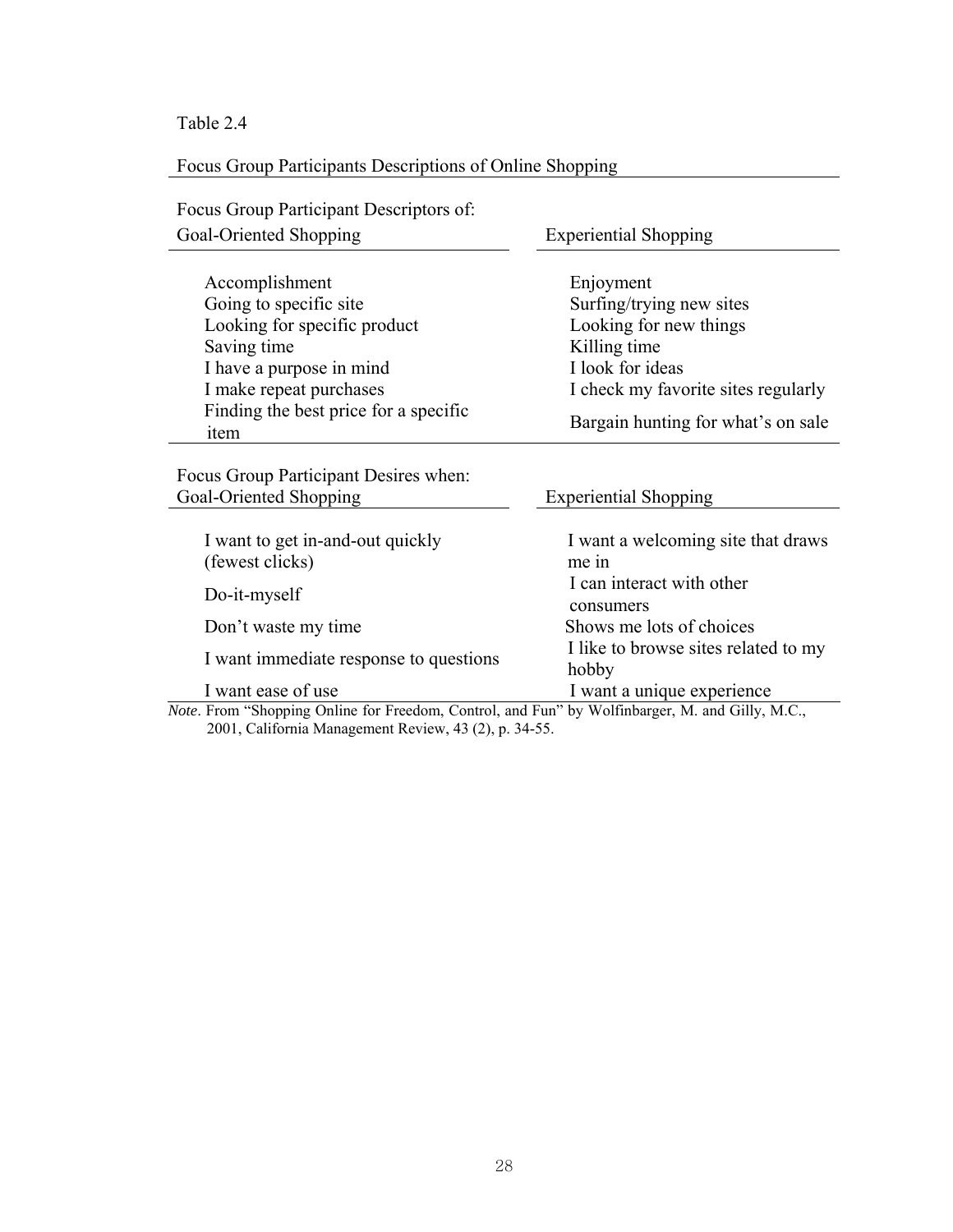Under the previous researches, the researcher adopts Sanchez-Franco and Roldan's (2005) two dimensions, goal-oriented and experiential behaviors, classified by motive may influence the attitude toward the web and behavior. In particular, the researcher use goal-oriented vs. experiential use of web as the modified terms in substitute for goaloriented vs. experiential consumer behavior to measure clearly and correspondently in this study. The terms of goal-oriented vs. experiential use of web are used in the same context as goal-directed vs. experiential consumer behavior.

Experiential use of web is in a category where shoppers have an ongoing, hobby type interest, while experiential customers show ritualized orientations exploring the web in their daily quest for the latest interesting sites (Wolfinbarger & Gilly, 2001). Wolfinbarger and Gilly (2001) noted the consumers for experiential use of web frequently and regularly check sites of interest, looking for new items and updated information (Korgaonkar & Wolin, 1999). In other words, consumers who use the web experientially will search for new and updated opportunities, which then provoke them into further exploration of the websites. Accordingly, consumers for experiential use of web emphasize the importance of the primary process thinking in accordance with the pleasure principle (Holbrook & Hirschman, 1982). This is an intrinsic motivation which describes an individual's personal gain associated with the use of a particular technology so that it includes enjoyment, pleasure, and fun (Sanchez-Franco & Roldan, 2005). A more important factor to investigate is how the higher playfulness associated with experiential behavior results in a more positive mood, greater shopping satisfaction and a higher likelihood of impulse purchasing compared to goal-directed shopping (Wolfinbarger & Gilly, 2001). Thus, the consumer tendency towards experiential use of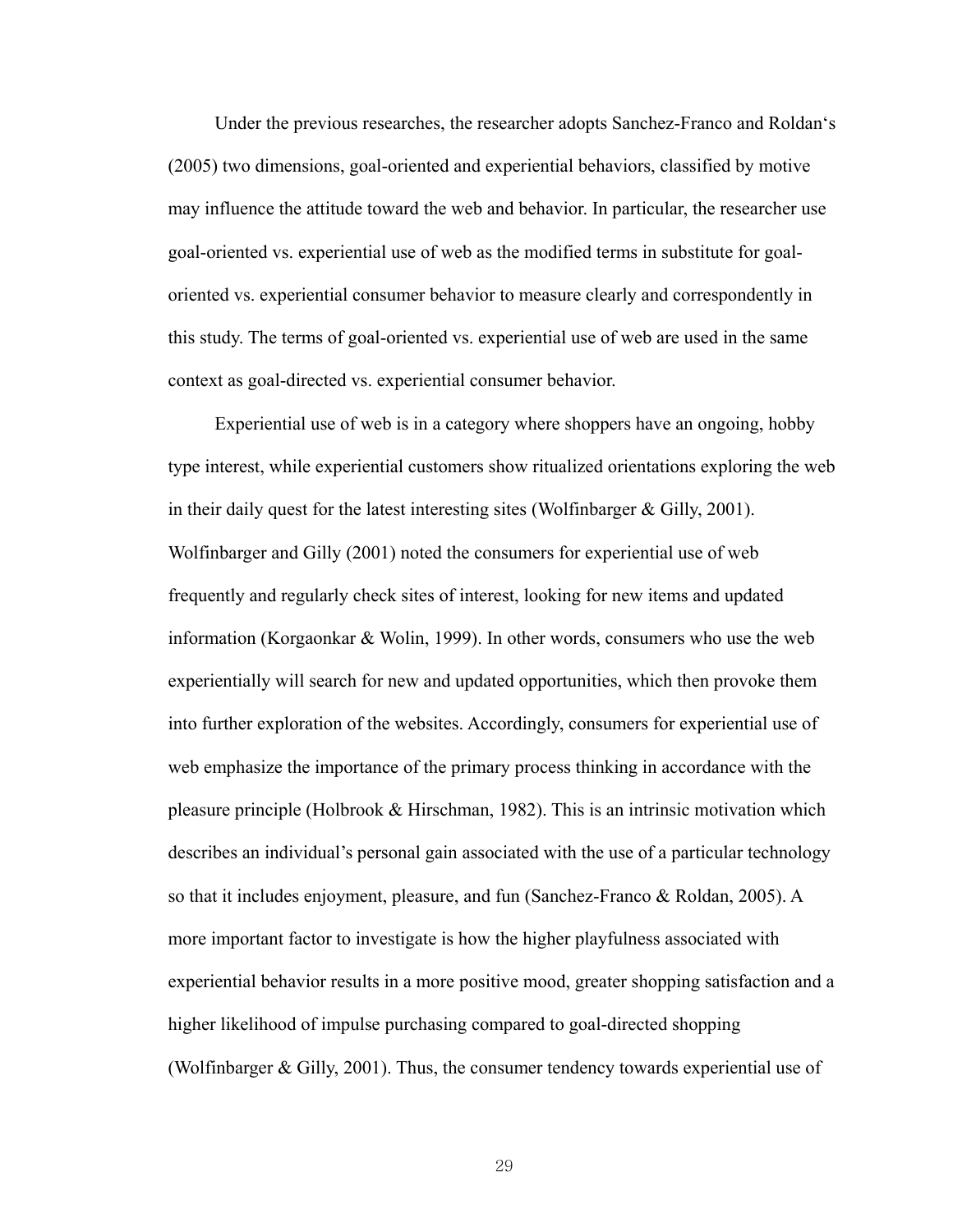the web is a factor worth further investigation in the online marketplace.

Goal-oriented use of web has been described by various marketing scholars as taskoriented, efficient, rational and deliberate; shoppers with goal-oriented use of web are transaction-oriented and desire to purchase what they want quickly and without distraction (Wolfinbarger & Gilly, 2001). They view online shopping as "work," and evaluate the results of their efforts by terms commonly associated with work performance, such as "success" and "accomplishment" (Wolfinbarger & Gilly, 2001). Consumers for goal-oriented use of web are using the web for its informational value and purchase utility such as directly searching for information to complete a task or to reduce purchase uncertainty (Sanchez-Franco & Roldan, 2005). Therefore, consumer behavior for goaloriented use of the web leads online consumption due to its characteristics of efficient and direct making decision in online shopping.

Regarding these consumers' web behaviors, Wolfinbarger and Gilly (2001) found that the degree to which online shopping fulfills goal-oriented and experiential consumer needs will affect the amount of shopping dollars in the online environment. Also, it is reported from an online survey that 71% of shoppers (goal-oriented shoppers) had planned their most recent purchase, while 29% of shoppers (experiential shoppers) had been browsing when they made their purchase (Wolfinbarger & Gilly, 2001). Thus, consumers' goal-oriented use of web behavior is more likely to purchase online than consumers' experiential use of web behavior. Nevertheless, the other researchers suggest that consumption has begun to be seen as involving a steady flow of fantasies, feeling and fun encompassed by an "Experiential view" and they are associated with specific benefits: surprise, uniqueness, excitement, online deal searching and positive sociality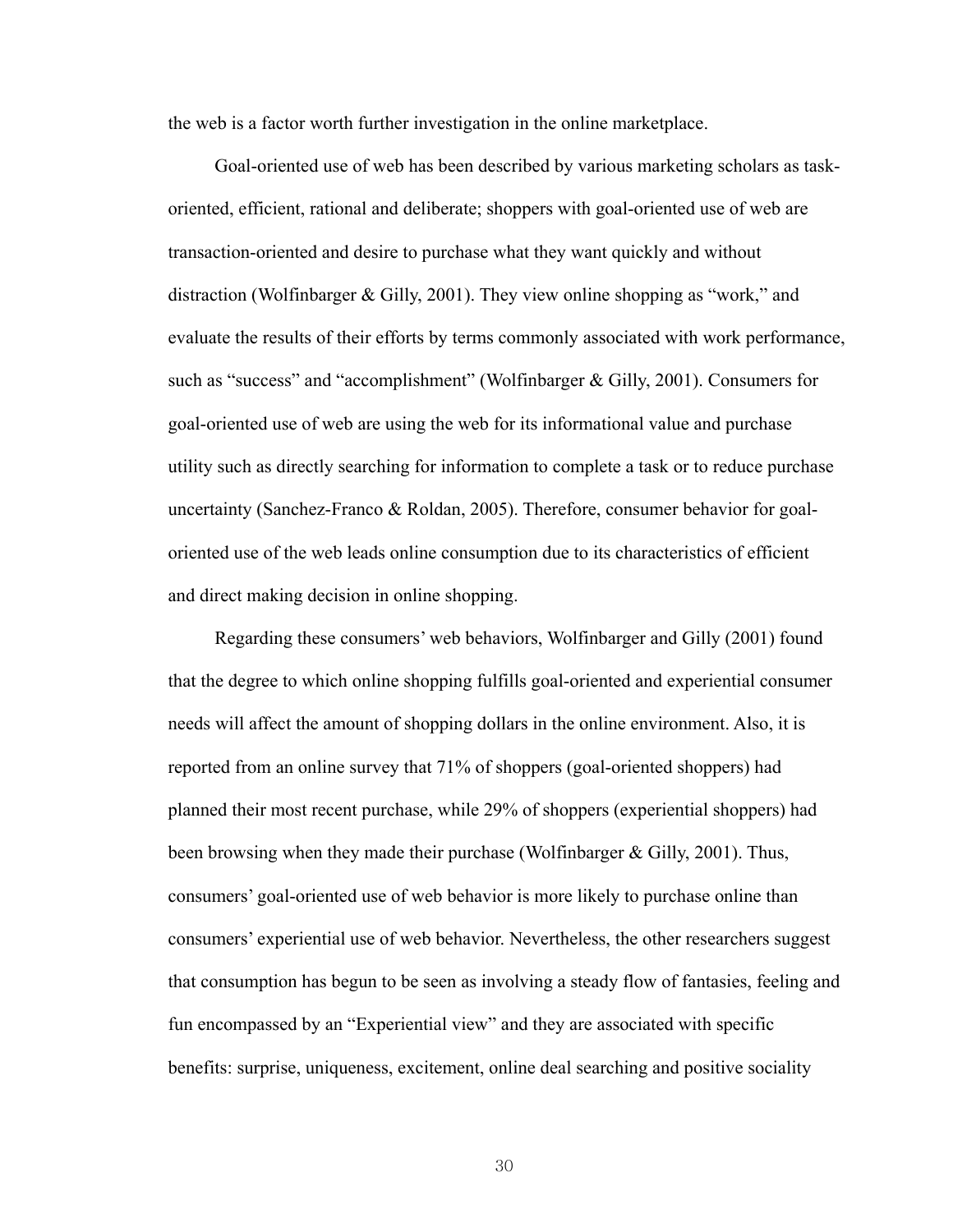(Holbrook & Hirschman, 1982). Ultimately, consumers for both of goal-oriented vs. experiential use of web not only actively purchase while online, but also are impulsive and tend to purchase more. Therefore, it is essential to consider two types of consumer's web behavior are significantly related to the attitudes toward the web.

## *2.6 Attitudes Toward Websites*

Attitudes serve as the bridge between a consumer's background characteristics and the consumption that satisfies his/her needs (Wu, 2003). There are literally hundreds of definitions of the word *attitude* (Wu, 1999). Among many definitions for attitude, Wu (1999, p.37) conceptualized attitudes as "A person's relatively consistent evaluations, feelings and tendencies toward an object or idea" so that attitudes put people into a frame of mind for liking or disliking things, for moving toward or away from them. Because attitudes are difficult to change, to understand consumer attitudes toward online shopping can help marketing managers predict the online shopping rate and evaluate the future growth of online commerce (Wu, 2003). As another definition, *attitude* is described as "A psychological tendency that is expressed by evaluating a particular entity with some degree of favor or disfavor" (Lim and Dubinsky, 2004, p.506). Also, attitude toward online shopping has a strong influence on consumers' buying intentions, the immediate precursor to actual behavior (Lim and Dubinsky, 2004). As such, attitude towards web sites is an indicator of retail website effectiveness. Hence, measuring attitudes toward websites is an important step in studying the effectiveness of website design and web business.

Kim, William,  $\&$  Lee (2003) identified the attitude toward online shopping as an individual characteristic that may play a role in developing perceptions of a specific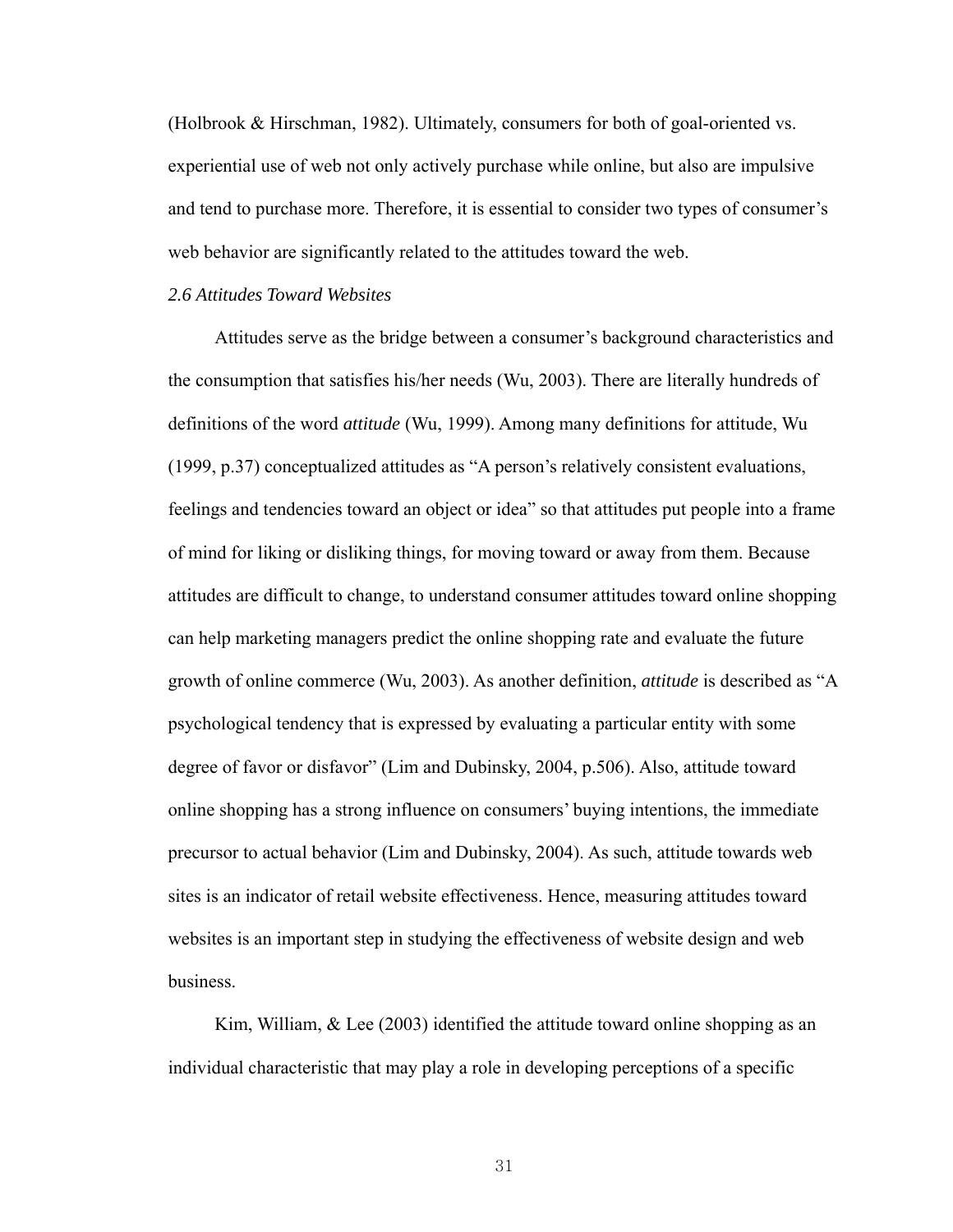website. Shim, Eastlick, Lotz, & Warrington (2001) proposed an online repurchase intention model in order to explain the prediction of online purchase intention and found that consumers' positive attitudes toward online shopping significantly influenced the use of the Internet for information searching and intentions to shop online. In another study, Lee and Johnson (2002) examined differences in attitudes toward online shopping among different groups of customers, determined largely by their online browsing and purchasing experiences. Wu (2003) examined the relationship between consumer characteristics and attitude toward online shopping and formed the influence factors of attitude. Wu (2003) also identified the consumer characteristics using four areas: consumer demographics, consumer purchasing preference, and consumer benefit perception and consumer lifestyle (See Figure 2.2). Figure 2.2 shows that consumers' characteristics have a significant relationship with the attitude toward online shopping; the attitude toward online shopping has a significant relationship with the online shopping rate (Wu, 2003). In other words, consumer attitude is affected by the consumer individual characteristics and directly affects the shopping decision.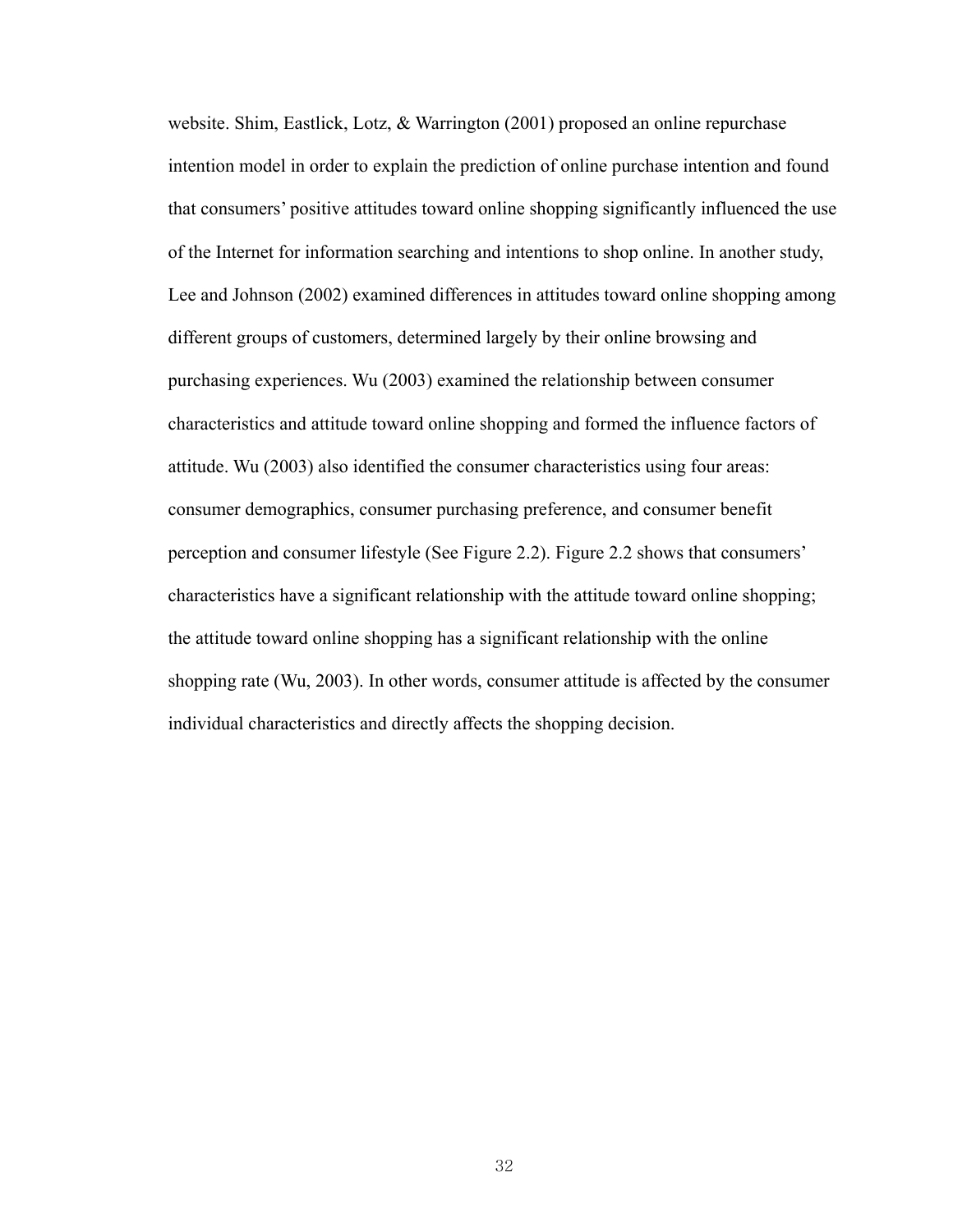Figure 2.2 Consumer Characteristics, Attitude, and Online Shopping[2](#page-43-0)



l

<span id="page-43-0"></span> $2\degree$  From "The relationship between consumer characteristics and attitude toward online shopping" by Wu, S., 2003, *Marketing Intelligence & Planning*, 21 (1), p.37. Reproduced with permission of the copyright owner.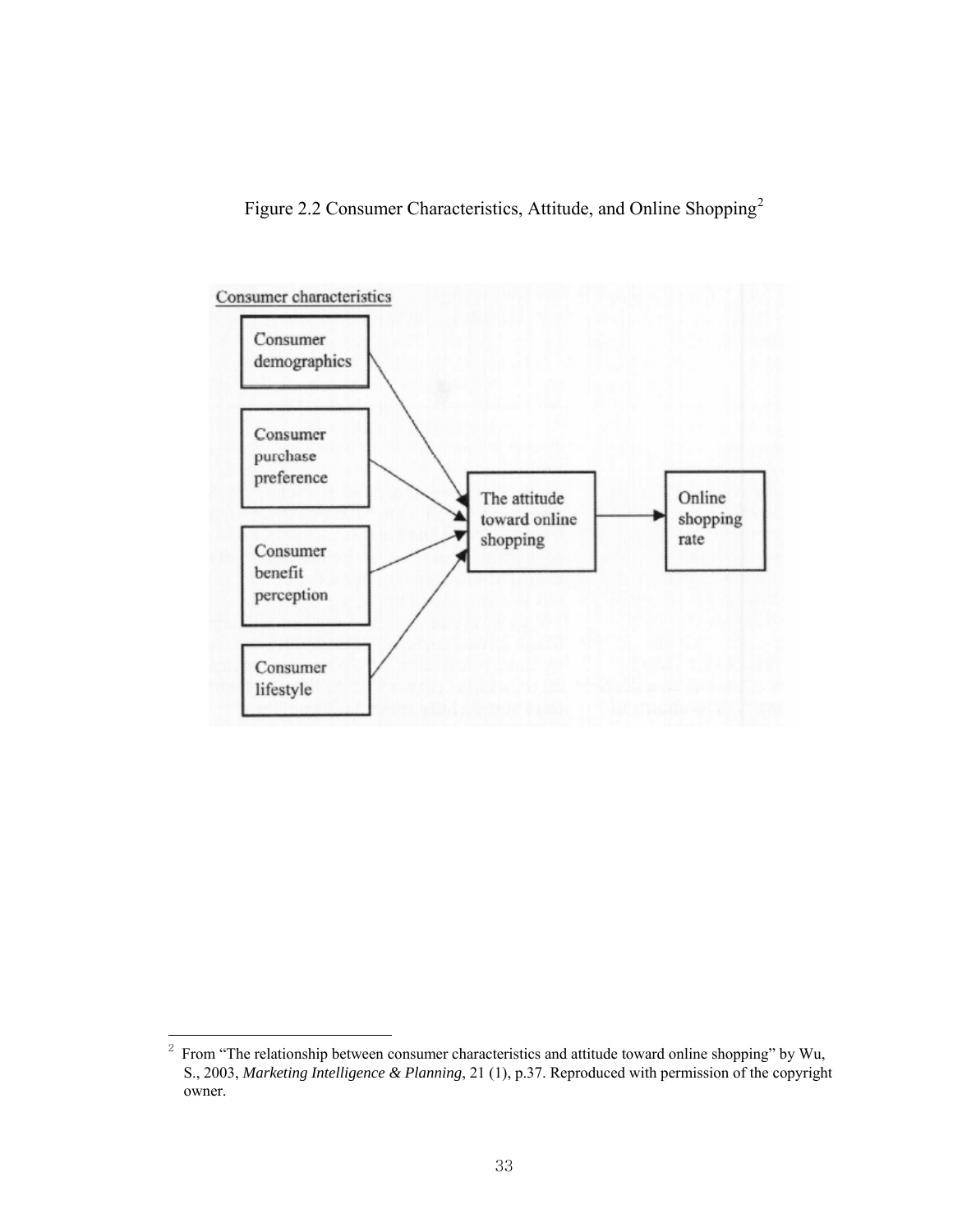Through the previous studies of consumers' attitudes toward the web, the researcher came to realize that website design and corresponding attitudes are the most important factor for online businesses. Wu (1999) stated three critical categorized dimensions to evaluate attitudes which are (1) cognitive information, (2) affective/emotional information, and (3) information concerning past behaviors or behavioral intentions. In Wu's (1999) study, these three issues helped to resolve unwanted attitudes, and were more flexible and adaptable to various situations including the web since the web contains audio, video, graphics, and texts, it can change rapidly; a firm's website this week might be different from next week's, which allows users to interact with it in real time (Wu, 1999). With these reasons, the attitudinal dimensions by Wu (1999) are appropriate to examine attitude toward the web for this research. However, this research chooses two conceptualizations to measure attitudes toward the web which are cognitive information and affective information. Specifically, affective information means to perceive aesthetically web design elements with consumer's sensory and hedonic stimuli, like color, music, action, and interactivity, which are positively related to attitudes toward a website in this study. As the other measurement, cognitive information is related to trust with online web site for completing consumers' shopping transaction. Cognitive issues have been pointed out in other research, particularly that the most important variable appears to be a user's cognitive capacity, which has been examined mostly under the aspects of topic knowledge and web experience (Navorro-Prieto, 1999; Vakkari, 2000). Thus, affective and cognitive information can be adequate components to evaluate attitudes toward the web in this study.

Browsing or searching for information on the web is the process by which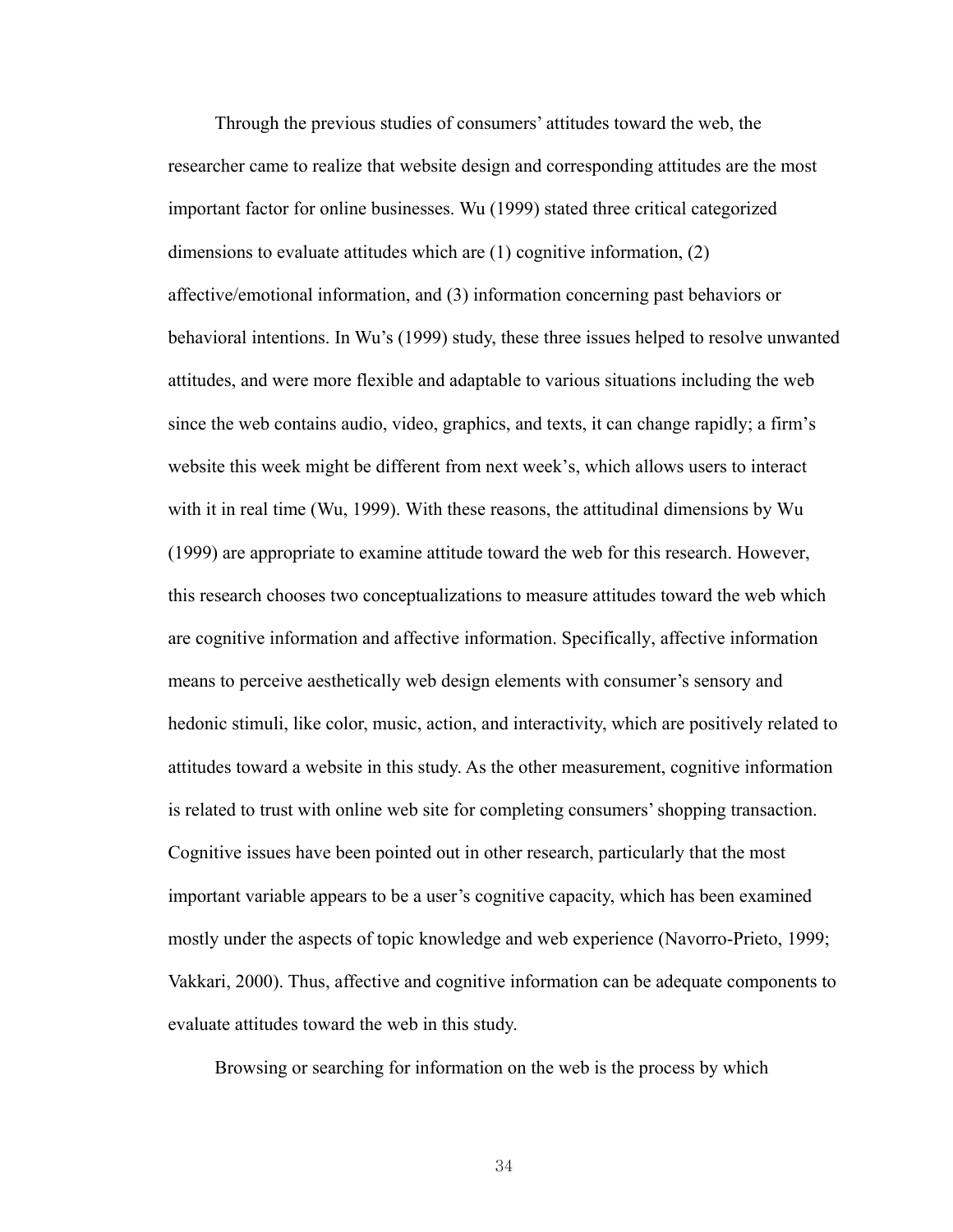consumers gather information about goods or services before a purchase is made (Ha & Stoel, 2004). This browsing information on the web is also a crucial element in online consumer decision-making, since the vast amount of information is available on the Internet. A decision is made when consumers have enough information about products or services. Ha and Stroel (2004) investigated whether browsing for information intention can be directly linked to a purchasing intention, where online purchasing intention is the act in which consumers actually pay for goods over the Internet. Even though there is some hesitance to buy a selection before actually seeing it, consumers are still purchasing online because of convenience, comparing variable price, etc. Therefore, the attitude toward the web—i.e. whether consumers browsing the websites for the purpose of purchase , or browsing just for information search —is significantly related to actual online shopping purchases, which is the ultimate goal of e-commerce businesses.

Based on the previous researches for attitudes toward the web, the researcher organized four key components of attitudes to achieve the purpose of this study. The four keys of attitude toward the web to study in this research include affective information, cognitive information, browsing for information intention, and purchasing intention.

Consequently, as mentioned above, the development of e-commerce has created consumers on the web. Due to the growth of online business, cultural differences and consumer's web behavior from culture to culture are paramount components to be researched. In the global business environment, they can be imperative factors to success in business. Moreover, the success of an organization in a culturally different marketplace may be largely determined by how well decision-makers grasp the consumer's buying behavior, and how well the decision-makers incorporate such understanding into their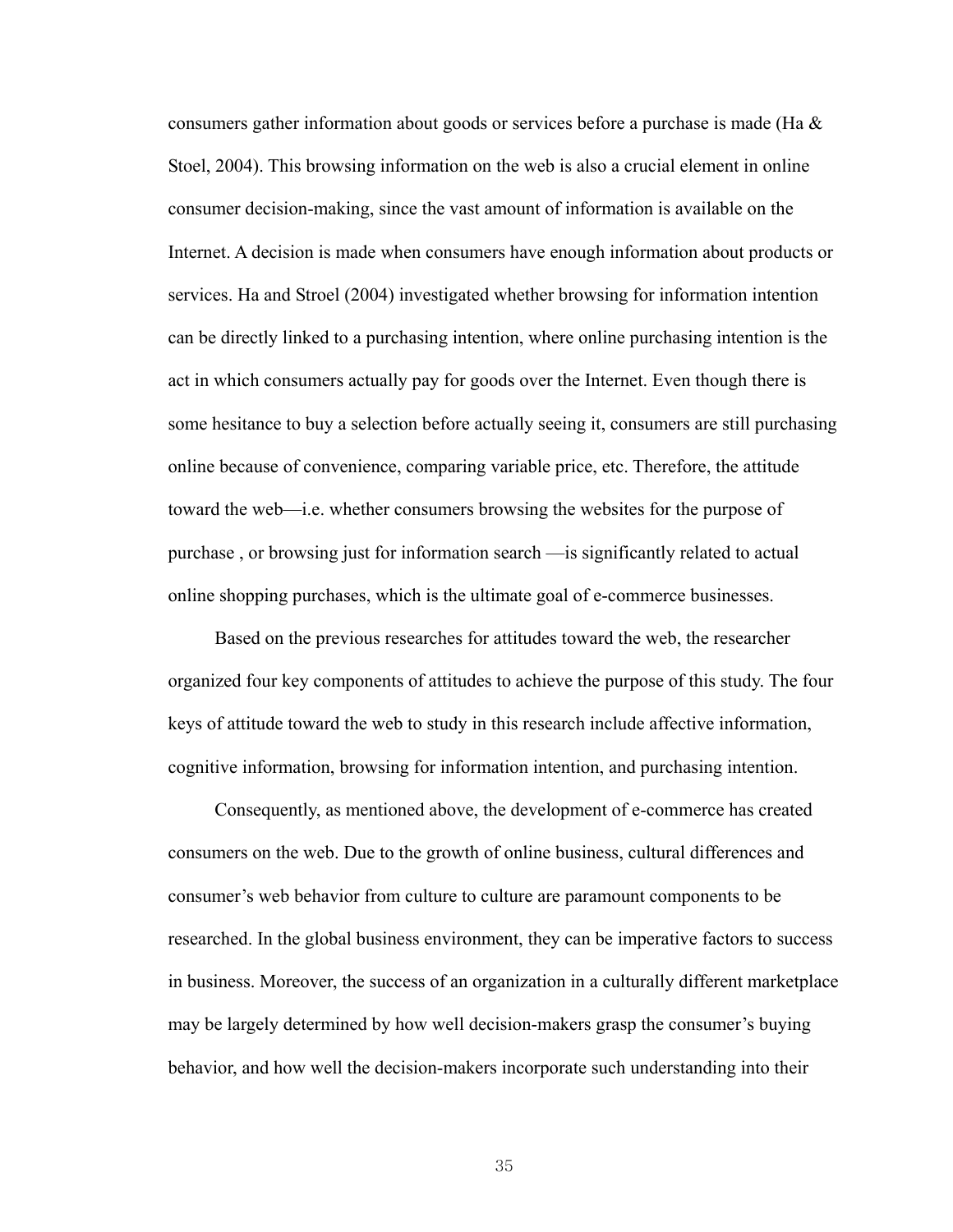marketing plans and strategies (Leo et al., 2005). Therefore, this research conducted to reveal and examined in order to understand the effects of cultural dimensions and consumer behavior on attitudes toward the web.

*2.7 Hypotheses Development* 

Based on the literature review of cultural difference between Korea and America and consumer behavior for use of web, the researcher presents the following hypothesis 1:

**H1:** There will be a significant relationship between consumers' cultural dimensions: (1) power distance, (2) Individualism, (3) masculinity, (4) uncertainty avoidance, (5) long-term orientation, and their consumer behaviors: (a) goal-oriented use of web, (b) experiential use of web.

It is also expected that consumer's goal-oriented and experiential use of web behavior influence attitudes toward the web regarding affective information, cognitive information, browsing for information intention and purchase intention. Hypothesis 2 in this study expects that:

**H2**: There will be a significant relationship between consumer behaviors: (1) goaloriented use of web, (2) experiential use of web, and consumers' attitudes toward the web: (a) affective information, (b) cognitive information, (c) browsing for information intention, (d) purchasing intention.

Finally, it is expected that cultural differences in Internet businesses are likely to extend into web attitudes. According to Hofstede (2001), the predisposition to purchase new and different products is related to cultural characteristics. Hence, on the basis of cultural difference it is hypothesized that: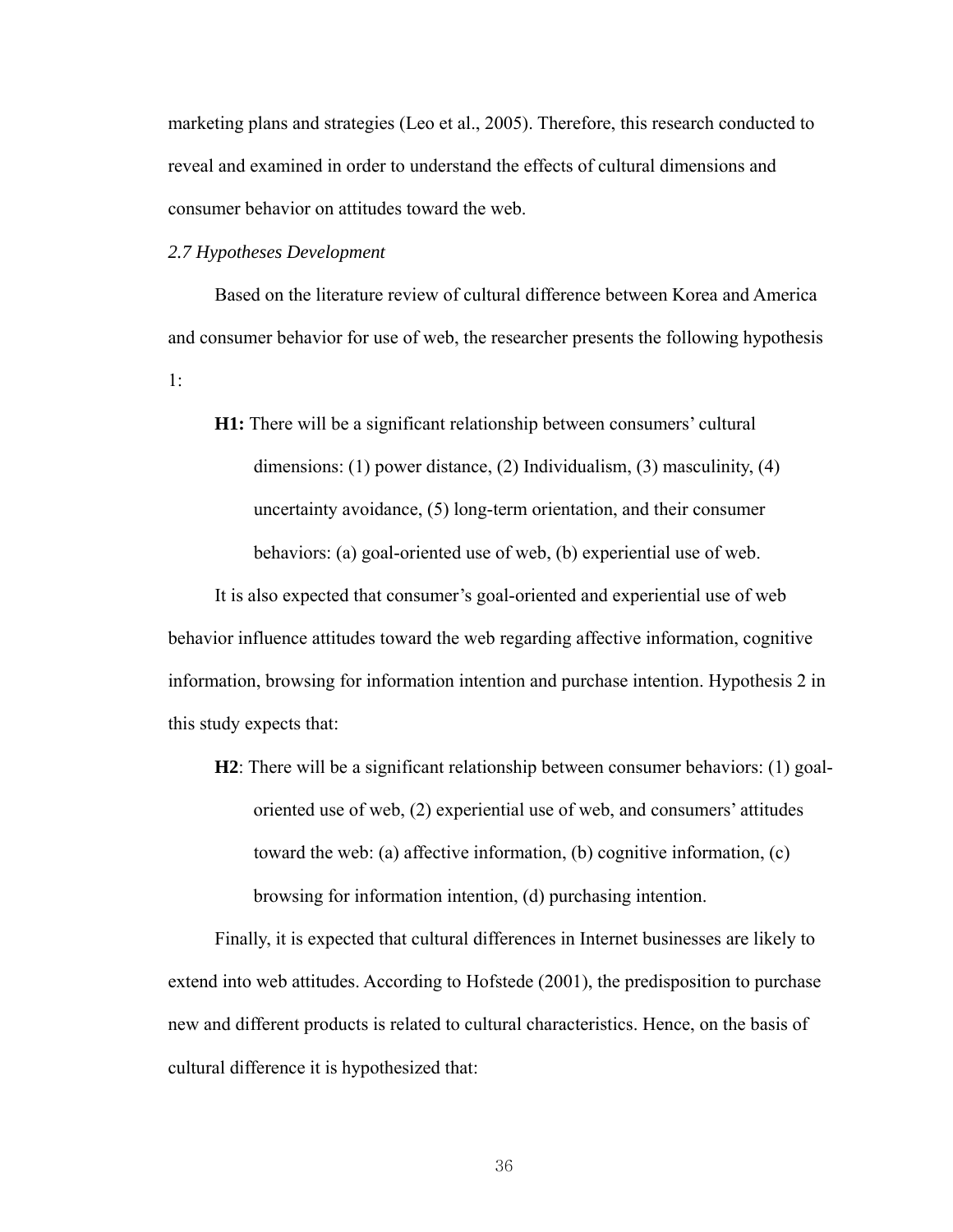**H3:** There will be a significant relationship between consumers' cultural dimensions: (1) power distance, (2) individualism, (3) masculinity, (4) uncertainty avoidance, (5) long-term orientation, and consumers' attitudes toward the web: (a) affective information, (b) cognitive information, (c) browsing for information intention, (d) purchasing intention.

### *2.8 Stimuli (Nike.com vs. Niketown.com)*

Recently, many researches have studied important components on the web in order to perceive positive attitudes from consumers. Website design has been discussed as a critical and major element to attracting and maintaining a consumer's interest (Cyr, Bonanni, Bowes, and Ilsever, 2005; Demangeot and Broderick, 2006; Kim, Williams, and Lee, 2003; Martin, Sherrard, and Wentzel, 2005; Song and Zahedi, 2005). Martin, Sherrard, and Wentzel (2005) proposed that website design can affect one differently based on individual characteristics and examined the impact of web design according to the sensation seeking and needing cognition on the web site. The following results were found: (1) high sensation seekers prefer complex visual designs, and low sensation seekers enjoy simple visual design, and (2) cognition-evaluated web sites with high verbal and low visual complexity are more favorable (Martin et al., 2005). Cyr, Bonanni, Bowes, and Ilsever (2005) also researched web site design preferences across cultures, and, in their study, web site design and culture were advanced as important to the web trust, web site satisfaction and e-loyalty in online business relationships. Kim, Williams, & Lee (2003) conducted a study examining the structure of dimensions of retail website quality between US and Korean internet users, and the relationship between attitude toward online shopping and retail website quality. With regard to the previous research,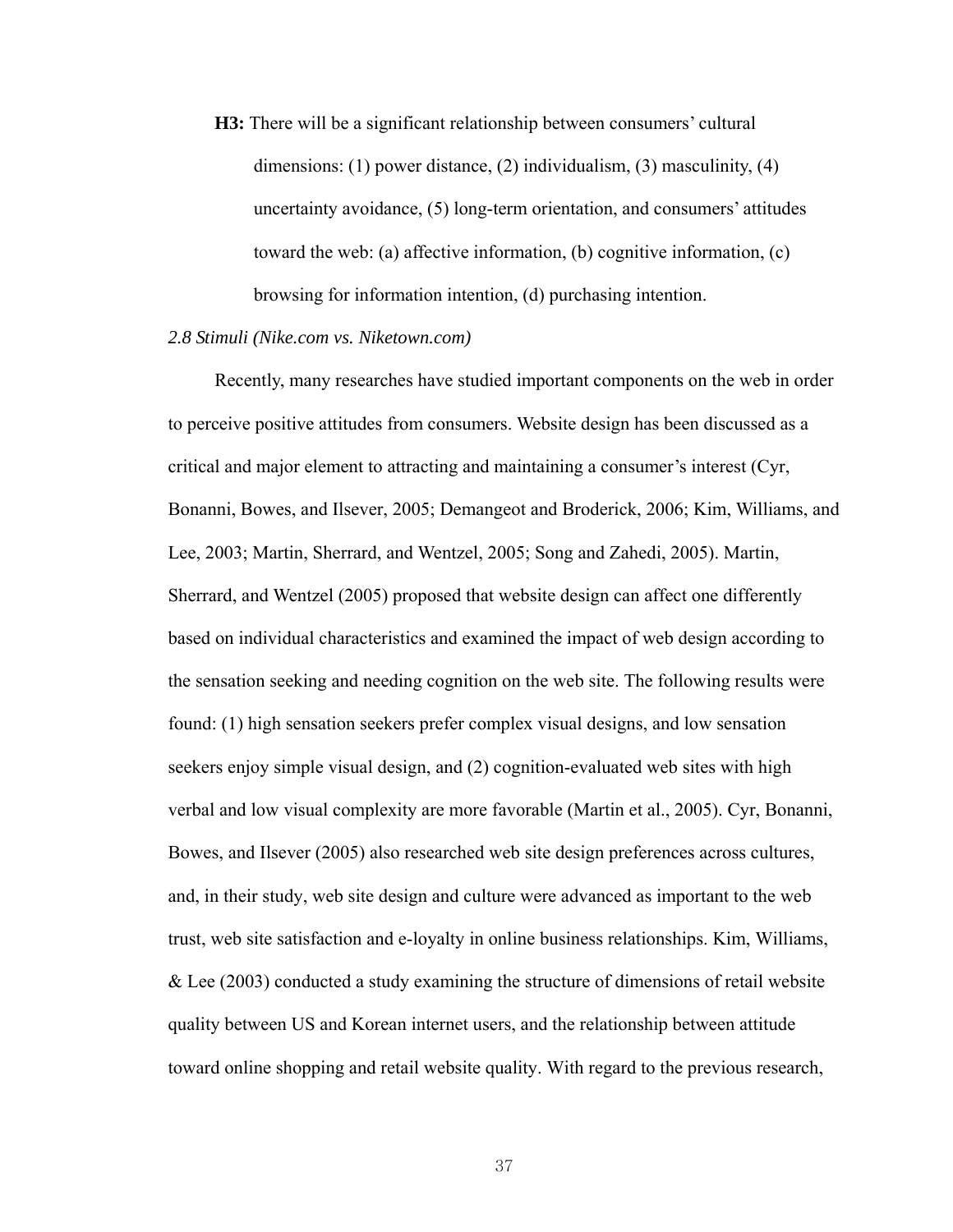web site design is not only significantly related to cultural dimensions and consumer use of web behavior, but also shows that it affects attitude toward the web.

In this study, the researcher posits that consumer's attitudes toward web site are favorably influenced by cultural dimensions and consumer's goal-oriented vs. experiential use of web behavior. In addition, this study reports on an experiment examining the relationship between consumers' goal-oriented vs. experiential use of web behaviors and attitude toward web site in the two different retail websites: Nike.com vs. Niketown.com. There are reasons why the researcher chooses the Nike web site. The first reason is that Nike is the one of the world-famous global apparel brand. The second is that Nike online web site offers the environment where people can do online shopping within either Nike.com or Niketown.com. The third is that Nike.com and Niketown.com show distinctive differences regarding web design. With these reasons, the researcher adopted Nike web site to examine attitude toward the web.

Incidentally, it was also reported that Nike Inc. was taking the lead in its industry with innovative Web marketing by fool.com on July 25, 2000. The Nike.com has all kinds of links connected to other Nike sites. There are many links such as Nike ID and, the Charles Barkley Network, Nike Cup Soccer, and Nike Digital Video. In particular, Nike ID is the "design your own shoe" part of the website. Customers can personalize their shoes by choosing styles and colors and adding words or numbers on the back of shoes. Even if Niketown.com is a part of its linked categories, it is originally focused on a purpose of e-commerce which allows the marketers to sell their products to consumers.

It is important that even though shopping is available in both Nike.com and Niketown.com, the two websites have different characteristics. Nike.com emphasizes the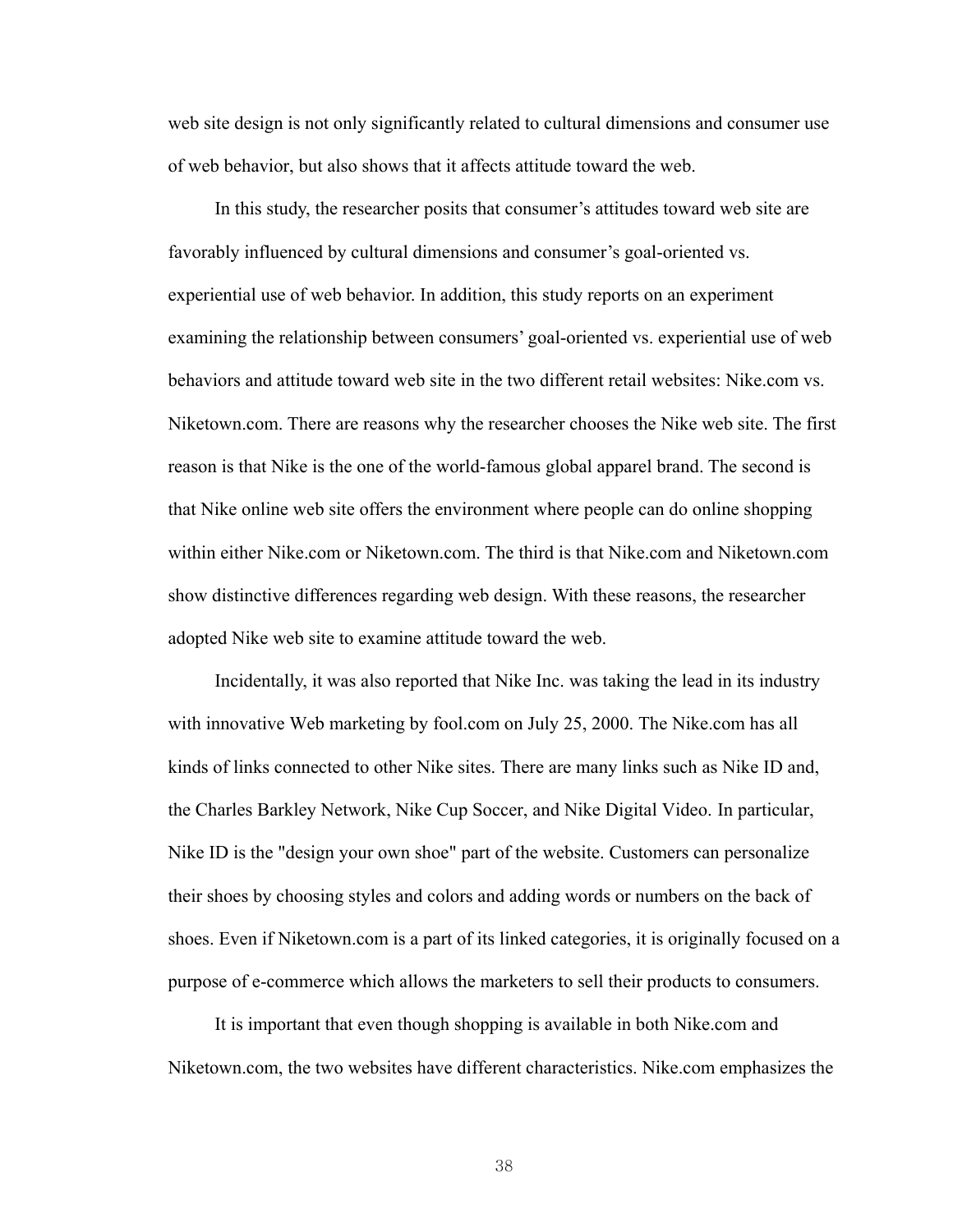aesthetic aspects of design and website performance by including more animation, video and sound than online shopping functions. The aesthetic nature of a site has very distinct look-and-feel that is artistic, visually appealing, and completely consistent in the use of color palette and graceful navigation, with the elegance associated with the Brand (Mohammed, Fisher, Jaworski, and Paddison, 2004). Obviously, it is largely captured by visual characteristics such as color, graphics, photographs, font choices, music, flash animation, and other visually oriented features focusing on the impact on performance and usability. On the other hand, Niketown.com focuses on the functionality which is oriented largely on the core offering whether it is a product, service, or information. The functionality oriented site contains much more information in presented on a single computer screen and navigation on this site is simple to provide consumers with effective navigation from page to page (Mohammed et al., 2004). Thereby, consumers can be able to move easily throughout the website. Although the Nike.com website cannot be distinguished as an aesthetic website design and Niketown.com can not be distinguished as a functional web site design, they were both operationalized by the context dimension of this study.

Consequently, the purpose of this study is to investigate attitudes between Nike.com vs. Niketown.com with cultural dimensions and consumer's use of web behavior in mind. It is expected that the results of this study will not only be useful in understanding consumer's web behaviors and making a successful website, but will also show how to influence experiential users of the web into making a purchase. Moreover, the results of this study will be useful to scholars who investigate attitudes toward websites, as well as web designers, since it helps to better define media features and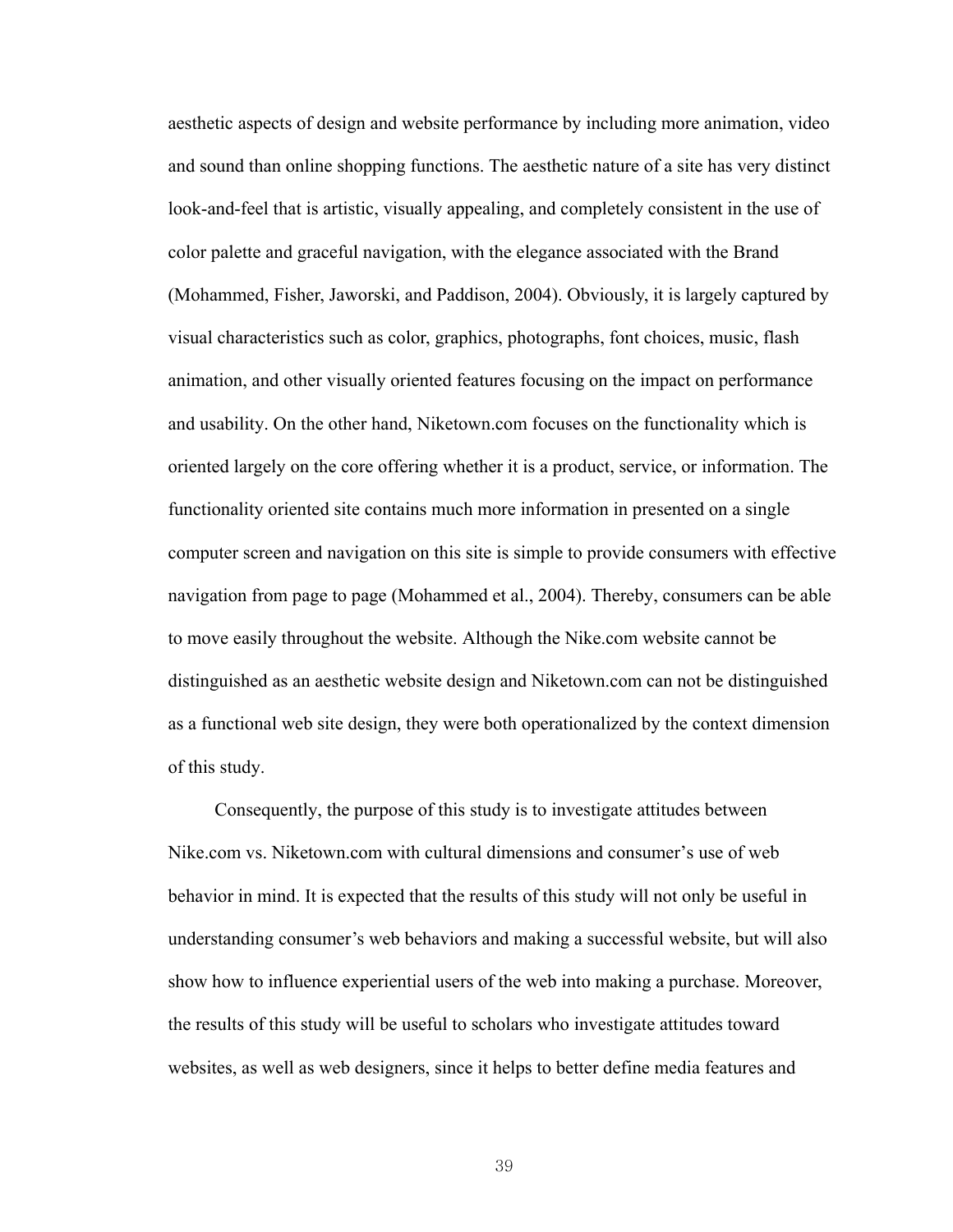important components of web design that, in effect, lead to customers. Furthermore, it is also expected that this study will lead to future research projects that will more closely examine the different types of customer's web behavior and purchase intention. Finally, based on the literature review, the researcher suggested the proposed model (See Figure 2.3) and all of the hypotheses (See Table 2.5).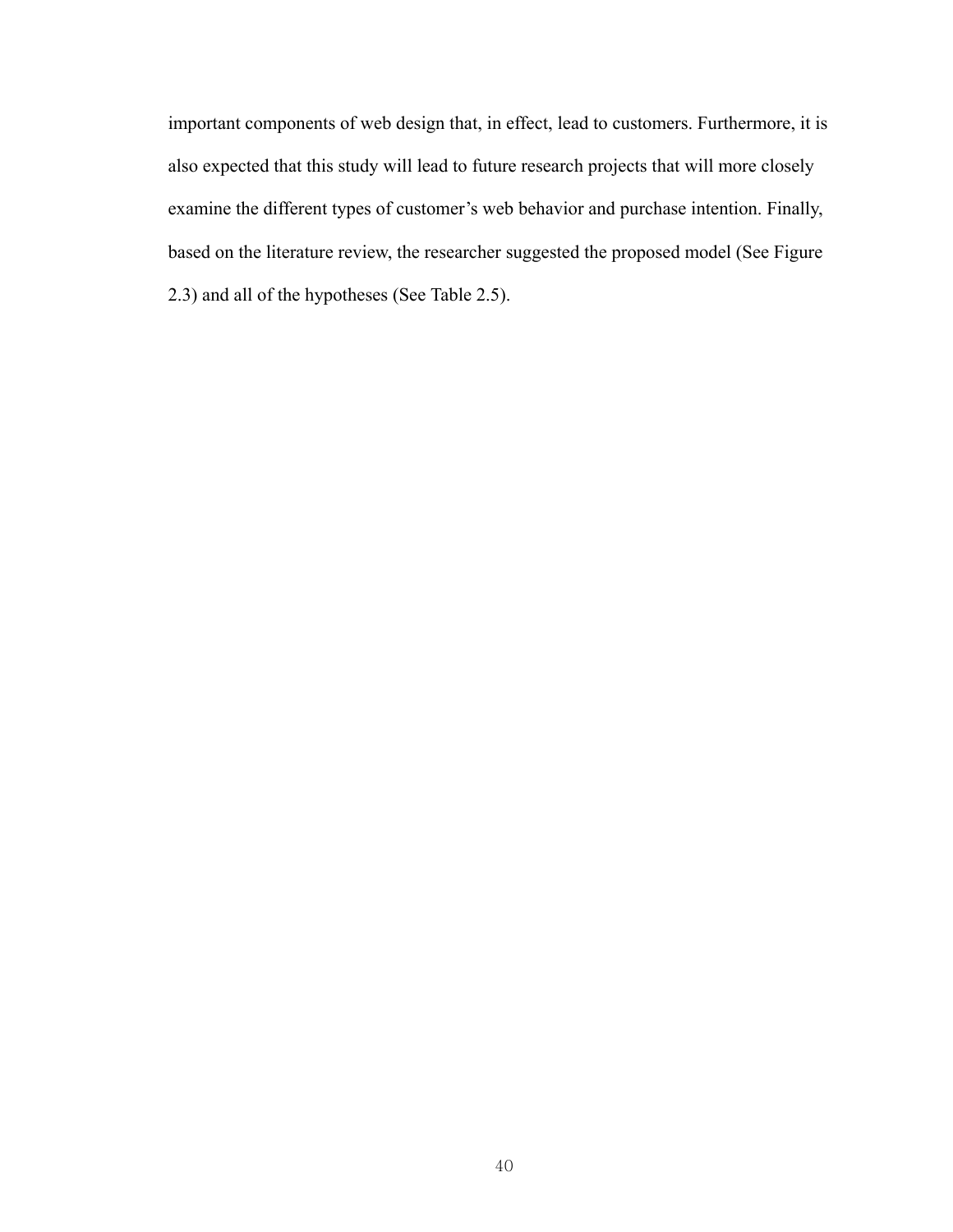Figure 2.3 The Proposed Model of Research

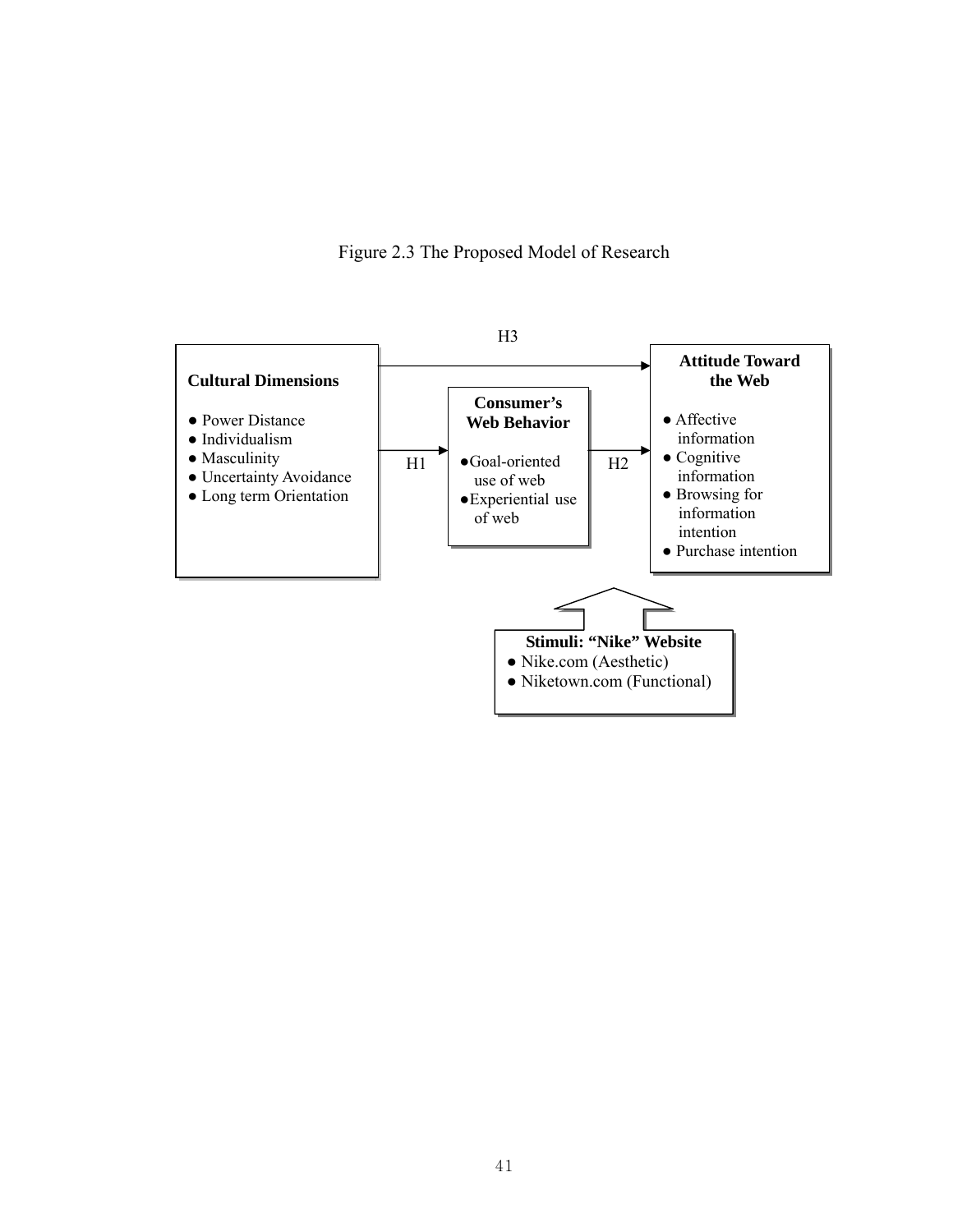# Table 2.5

# Summary of Hypotheses; Cultural Dimensions and Consumer's Web Behavior, and Attitude toward the Web

# Hypotheses

| H1             | There will be a significant relationship between consumers' cultural<br>dimensions: (1) power distance, (2) Individualism, (3) masculinity, (4)<br>uncertainty avoidance, (5) long-term orientation, and their consumer<br>behaviors: (a) goal-oriented use of web, (b) experiential use of web.                                                                              |
|----------------|-------------------------------------------------------------------------------------------------------------------------------------------------------------------------------------------------------------------------------------------------------------------------------------------------------------------------------------------------------------------------------|
| H2             | There will be a significant relationship between consumer behaviors: (1) goal-<br>oriented use of web, (2) experiential use of web, and consumers' attitudes<br>toward the web: (a) affective information, (b) cognitive information, $(c)$<br>browsing for information intention, (d) purchasing intention.                                                                  |
| H <sub>3</sub> | There will be a significant relationship between consumers' cultural<br>dimensions: (1) power distance, (2) individualism, (3) masculinity, (4)<br>uncertainty avoidance, (5) long-term orientation, and consumers' attitudes<br>toward the web: (a) affective information, (b) cognitive information, $(c)$<br>browsing for information intention, (d) purchasing intention. |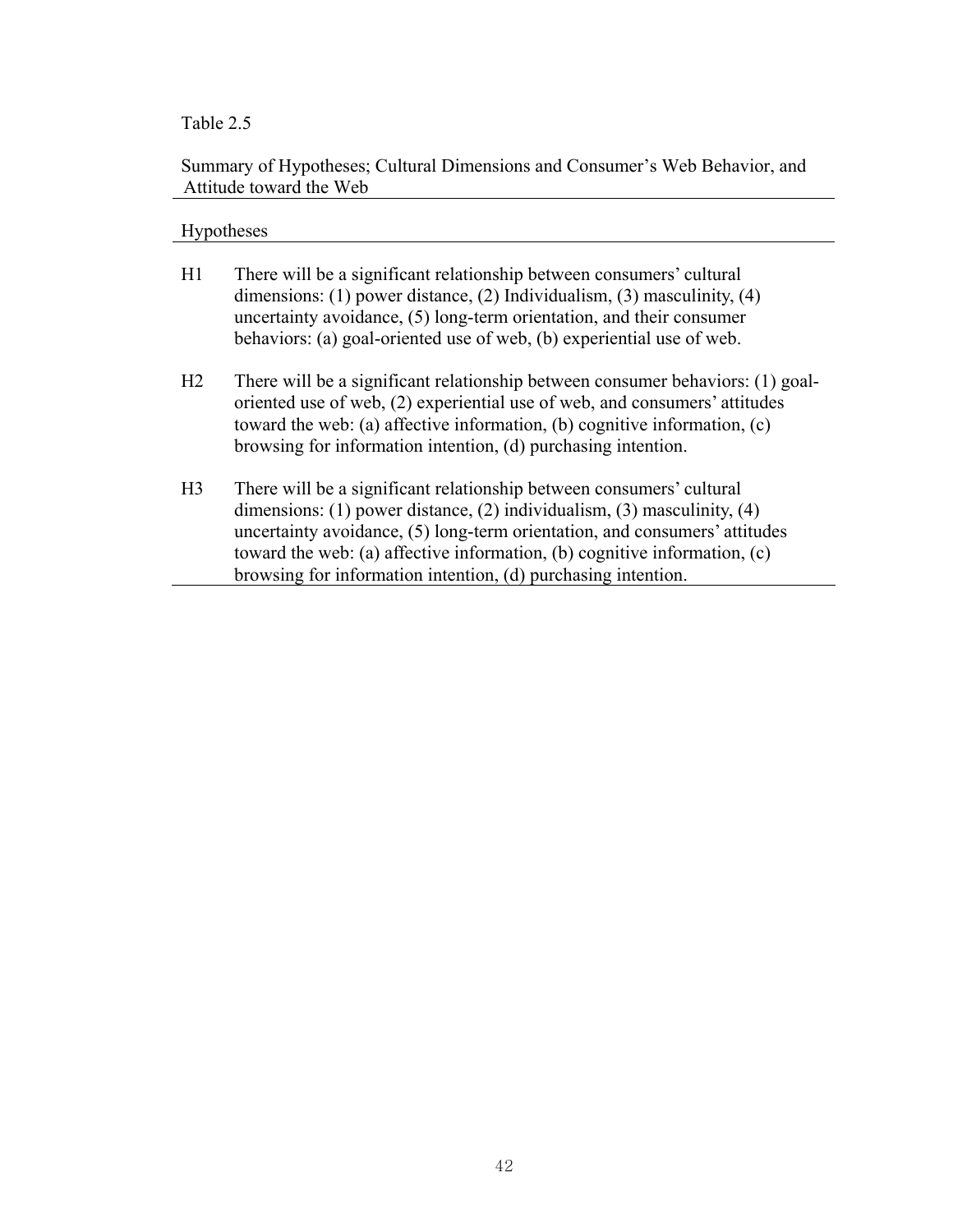# **CHAPTER 3 RESEARCH METHODS**

This study adopts a survey approach in order to collect data for hypotheses testing. This chapter describes the research methods used for this study. The first section introduces questionnaire development. The second section explains questionnaire components with regarding to cultural dimensions, consumer's web behavior, and attitudes toward the web. The third section reports a pre-test, and the fourth section reports the data collection and procedure. The last section explains the methods for data analysis. To explore the influence of cultural dimensions and consumer's web behavior on attitudes toward websites, a survey was conducted on two cultural groups—Americans and Koreans—who browsed two websites: Nike.com and Niketown.com.

## *3.1 The Questionnaire Development*

The questionnaire was used to gather the data needed to achieve the objectives of this study. A preliminary survey questionnaire was developed based on the review of relevant literature. The scales used for the study were adopted from the existing scales validated and used in past research. Modification was made to some items to meet the specific needs of this study. The questionnaire consists of three parts. The first part (section 1 and section 2) was given to participants before the main experiment. In section 1, the questions regarding cultural dimensions and consumer's web behavior were adopted from the studies of Hofstede (1980); Li, Zinn, Chick, Graefe & Absher (2004); Novak and Hoffman (2003) and Sanchez-Franco, Roldan and Rey (2004, 2005). All items in section 1 were rated using seven-point Likert scales. Section 2 included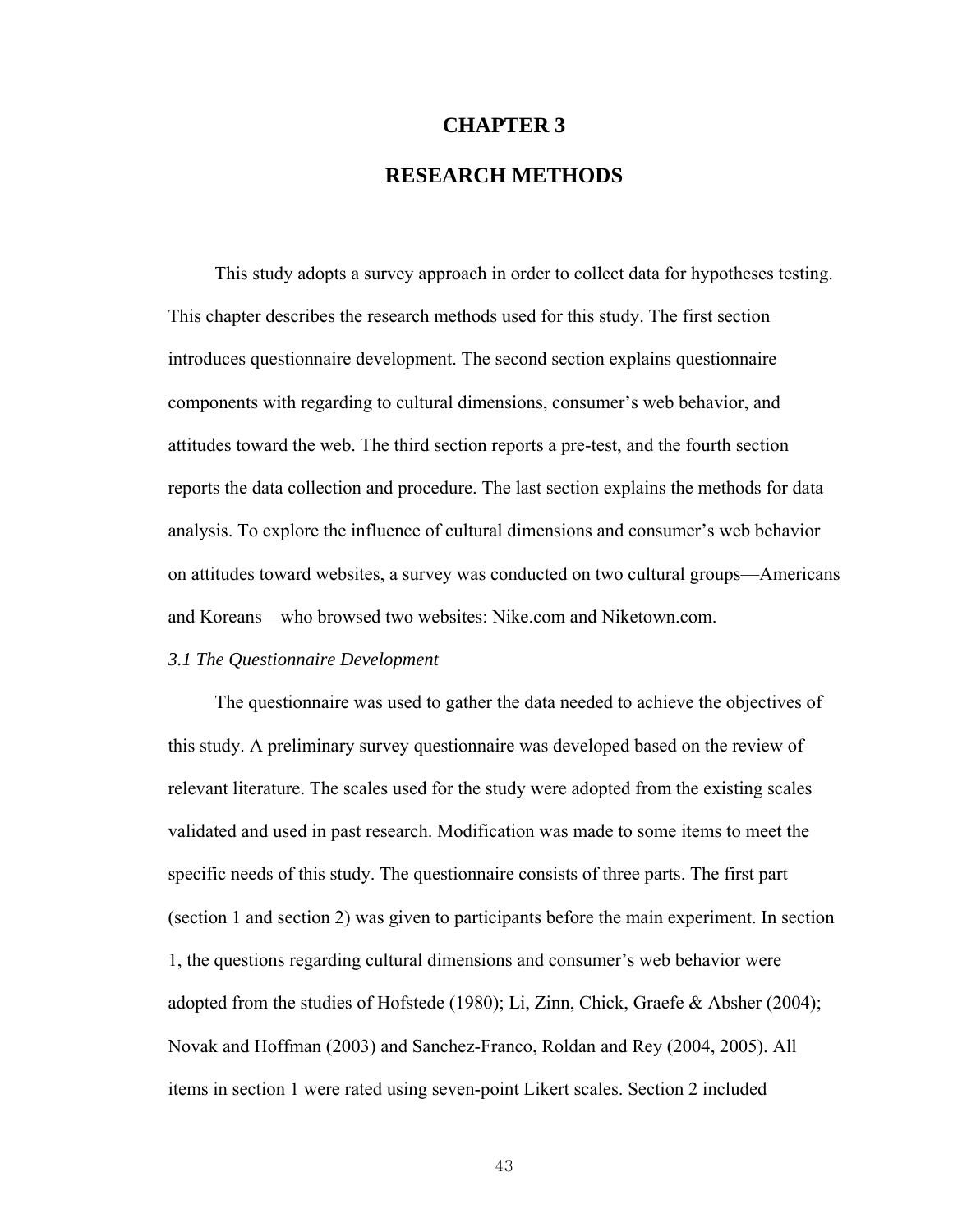demographic questions such as gender, age, nationality and general questions regarding Internet usage, comfortability of using Internet, hours using computer and the frequency of online buying. All structured questions for demography and general information for Internet experiences in section 2 were developed from GVU's  $10<sup>th</sup>$  WWW User Surveys, www.gvu.gatech.edu/user\_surveys/. The section 3 questionnaire was asked to be filled out by participants after they browsed either website, Nike.com or Niketown.com. Section 3 included questions regarding attitude toward the web in terms of affective information, cognitive information, browsing for information intention and purchasing intention. Therefore, the questionnaire can be delineated into four sections for this study: (1) demographic and general information (2) cultural dimensions, (3) consumer's use of web behavior; either goal-oriented use of web vs. experiential use of web, and (4) attitude toward the web site; affective information, cognitive information, browsing intention or the purchase intention. A copy of the questionnaire is included in Appendix 3.

#### *3.2 The Questionnaire Components*

### *3.2.1 Five cultural dimensions*

Questions of cultural dimensions in section 1 were designed to identify how personal cultural dimensions differ between Americans and Koreans. Within the framework of Hofstede's cultural dimensions, Korean society is generally is higher regarding power distance, uncertainty avoidance, and long-term orientation dimension than American society. American society is higher in the individualism and masculinity dimensions than Korean society. Even though cultural dimensions are largely organized by their cultural characteristics according to Hofstede's cultural dimensions, the researcher expects that participants' individual characteristics of this study can be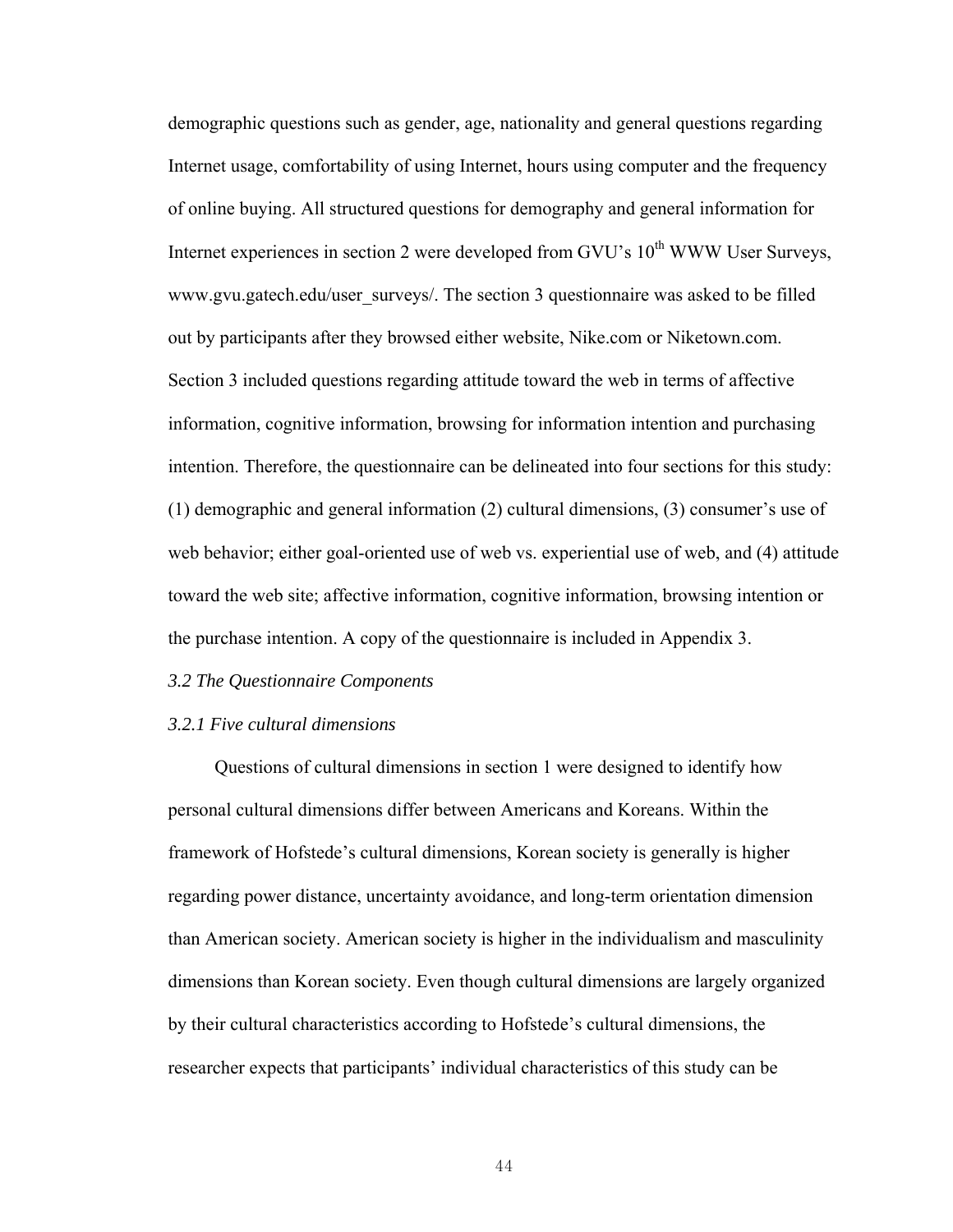different from each other.

Hofstede's cultural values have been widely used among international management and marketing scholars (Li, Zinn, Chick, Graefe, & Absher, 2004). Li et al. (2004) studied and examined the validity and reliability of Hofstede's measure of cultural values from an ethnically diverse sample in a National Forest recreation context. In their result, it is suggested that seven items—two items from Hofstede's original power distance dimension, one item from the individualism dimension, two items from masculinity dimensions, and two items from the uncertainty avoidance dimensions—represented the best measure of cultural values. These seven items differ significantly among ethnic groups and reliability analysis revealed these seven items were retained yielding a Cronbach's alpha of 0.779 (Li et al., 2004). Nevertheless, the researcher for this study adopted the original 16 questions from Li et al.'s (2004). Because this research has a comparative purpose of measuring cultural differences between Americans and Koreans, the researcher expected that there would be different results from the original article with the subjects of this study. In order to make the questionnaires consistent, items in the Likert-style are formed with a seven point scale ranging from "*strongly disagree*" to "*strongly agree*." The stem for seven items is "*please indicate your level of agreement with the following statements*." The cultural dimensions as follow questions are: *Power Distance:*

- (1) Inequalities among people are both expected and desired.
- (2) Less powerful people should be dependent on the more powerful.
- (3) Inequalities among people should be minimized.
- (4) There should be, and there is to be some extent, interdependencies between less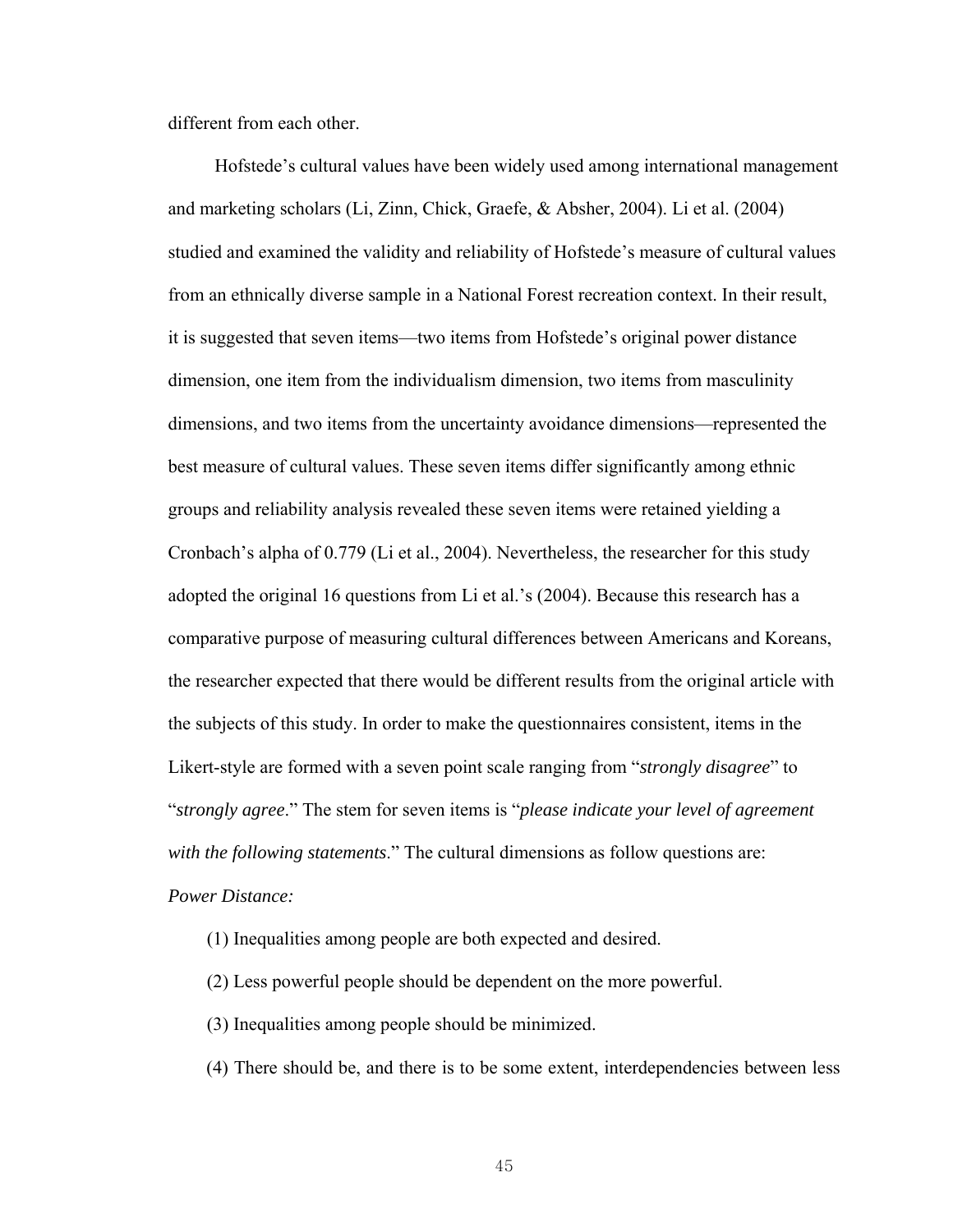and more powerful people.

## *Individualism vs. Collectivism:*

- (1) Everyone grows up to look after him/herself and his/her immediate family only.
- (2) People are identified independently of the group they belong to.
- (3) An extended family member should be protected by other member in exchange for loyalty.
- (4) People are identified by their position in the social networks to which they belong.

# *Masculinity vs. Femininity:*

- (1) Money and material things are important.
- (2) Men are supposed to be assertive, ambitious and tough.
- (3) Dominant values in society are caring for others and preservation.
- (4) Both men and woman are allowed to be tender and to be concerned with relationships.

## *Uncertainty Avoidance:*

- (1) Uncertainty is a normal feature of life and each day is accepted as it comes.
- (2) Emotions should not be shown.
- (3) High stress and subjective feelings of anxiety are frequent among people.
- (4) Fear of ambiguous situations and of unfamiliar risks is normal.

To measure Hofstede's fifth dimension, the researcher also adopted the questions from Values Survey Module (VSM), since initial IBM questions did not include the fifth dimension, long vs. short term orientation. VSM questions were a test designed for the comparison of two or more countries, regions or ethnic groups and are not a personality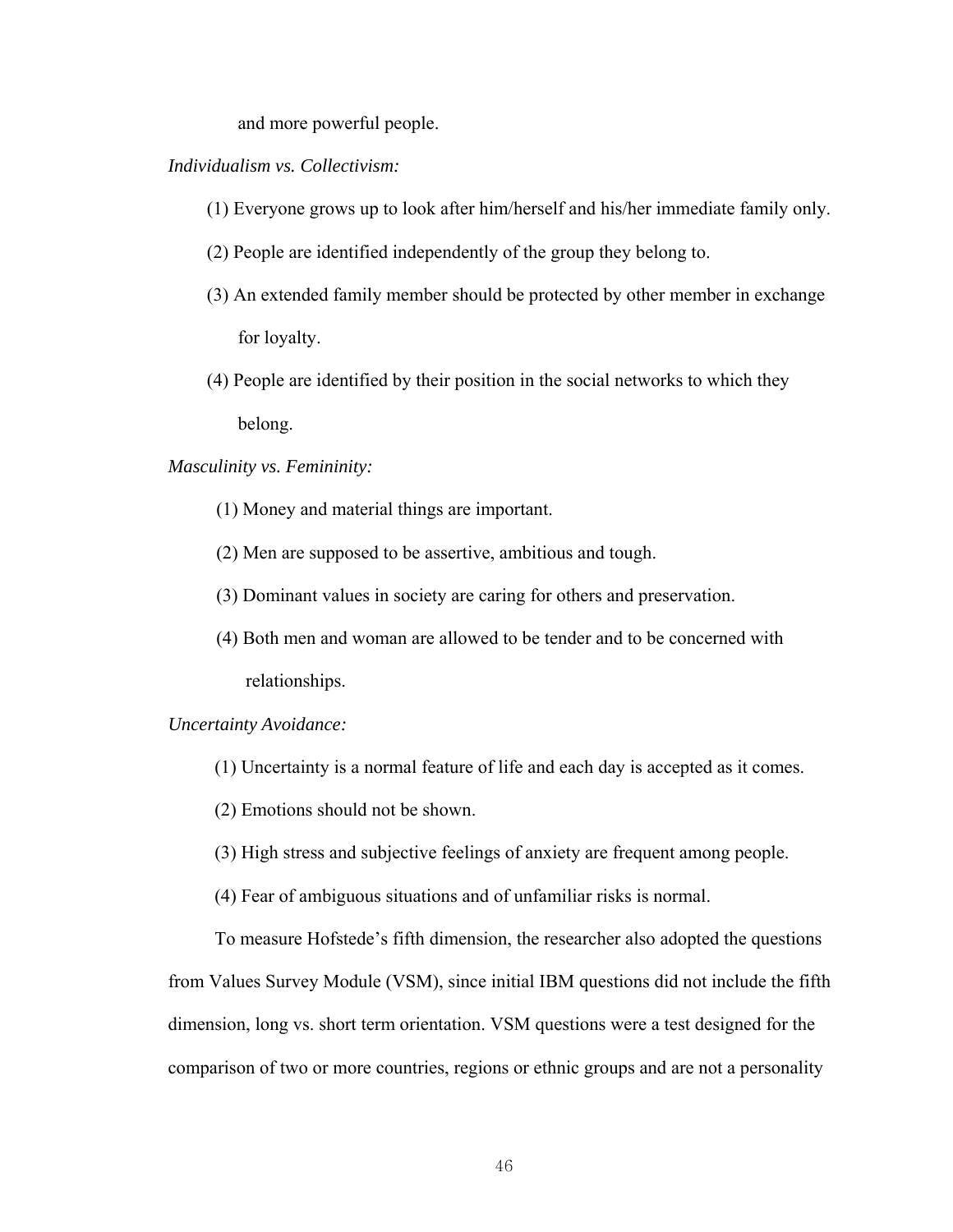test for comparing individuals within countries (Hofstede, 2001). Among the original VSM questions, four questions related to the long/short term orientation dimension were adopted for this study. The stem of four items was "*In your life, how important is each of the following to you?"* It ranges from "*of very little or no importa*nce" to "*of utmost importance.*" The questions were as follows:

## *Long vs. Short Term Orientation:*

- (1) Personal steadiness and stability.
- (2) Repeat for tradition.
- (3) Thrift.
- (4) Persistence (perseverance)

## *3.2.2 Consumer's web behavior*

Questions in section 1 were also designed to measure overall consumer behavior to use of web between Americans and Koreans. Babin, Darden, and Griffin (1994) used a five point Likert scale to measure hedonic and utilitarian behavior for shopping, and each factor displays acceptable reliability levels at  $\alpha$ = .94 for hedonic and at  $\alpha$ = .80 for utilitarian value, respectively. Novak and Hoffman (2003) used a subset of the original items by Novak and Hoffman (2000) which were rated by the nine point rating scales. Meanwhile, Sanchez-Franco and Rey (2004) used a seven-point Likert scale unified and devised from Olney, Holbrook and Batra (1991), and Davis's (1989) instruments to measure personal factors affecting users' web session lengths including goal-oriented and experiential behavior. To measure web acceptance and usage model, Sanchez-Franco and Roldan (2005) declared the target users to be goal-oriented and experiential users were measured by using the seven-point scale contributed by Novak and Hoffman (2003).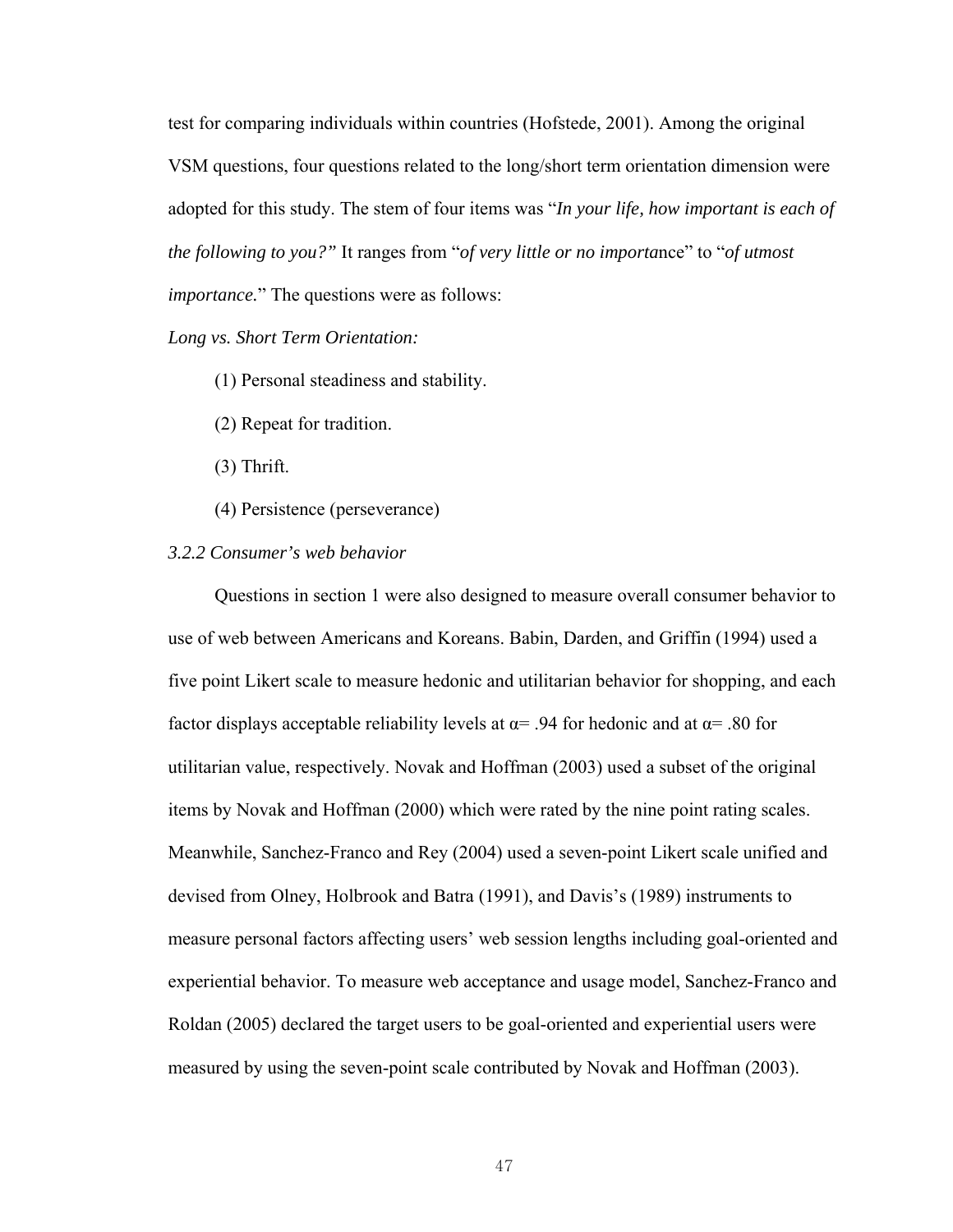In this research, the questionnaires used to measure consumers' goal-oriented vs. experiential use of web behavior are modified from Novak and Hoffman's (2003) and Sanchez-Franco and Roldan's (2005) measurements. In order to make the questionnaires consistent, total seven items were formed with a seven point Likert-style ranging from "*strongly disagree*" to "*strongly agree*." The stem for thirteen items was "*please indicate your level of agreement with the following statements*." The questions were as follows: *Goal-oriented use of web*:

(1) I use the web for my work.

(2) I usually have a specific goal in mind when I browse.

(3) I have a distinct or identifiable purpose for my browsing.

### *Experiential use of web:*

(1) I use the web for my entertainment.

(2) I use the web for just fooling around and exploring for fun.

(3) I have no preconceived purpose for my Internet experience.

(4) I usually browse or explore without a specific goal in mind.

*3.2.3 Attitude Toward the Web* 

With the continued growth of the web as a marketing channel, it has become increasingly important to know what factors influence attitude toward the web. In this study, attitude toward websites was measured using Wu (1999) and Chiang and Dholakia (2003)'s scales. Wu (1999) stated the importance of perceived interaction to investigate attitude toward website and examined three issues, which are: (1) cognitive information, (2) affective/emotional information, and/or (3) information concerning past behaviors or behavioral intentions. Among three issues of Wu (1999)'s conceptualization, the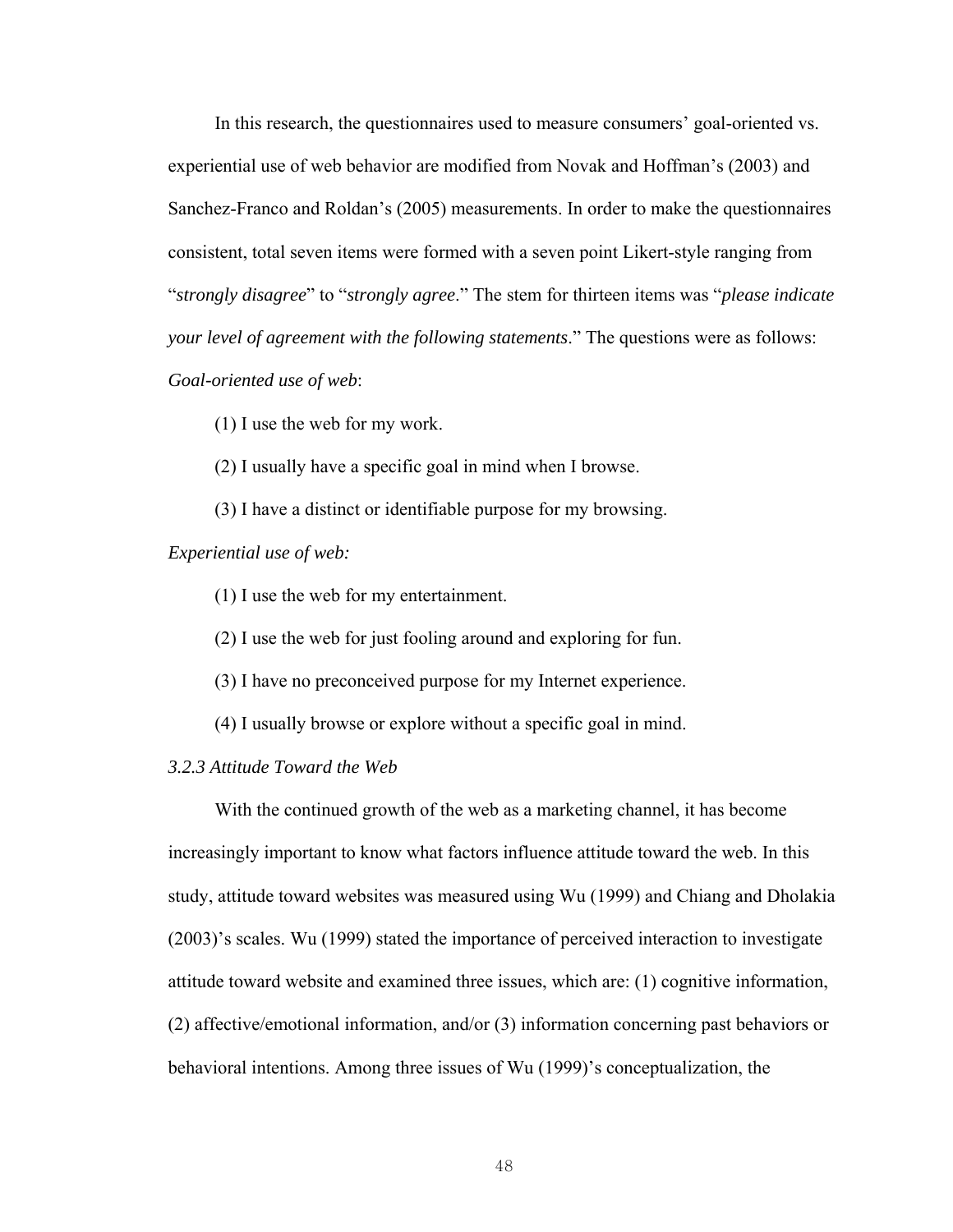researcher adopted two issues related to web design which are (1) cognitive information and (2) affective information to comply with the purpose of this study.

Chiang and Dholakia (2003) examined consumers' intentions to shop online during the information acquisition stage. In their research, they suggested that when consumers perceive offline shopping as inconvenient, their intention to shop online will be greater and they found online purchasing intention was higher when consumers perceived the product as search goods rather than experience goods. Hence, one item of browsing intention and one item of purchasing intention were adopted from Chiang and Dholakia's (2003) measurement. Original items were as follows: (1) The likelihood that I would search for this product online is high, and (2) I would be willing to buy this product online. But, some words were modified to meet specific needs for this study.

In order to measure purchasing intention, the researcher adopted two more items from Song and Zahedi (2005)'s research. In their research, purchasing intention was referred to as the probability and willingness to buy and consisted of the following items: (1) The likelihood that I would purchase the product is high, and (2) The probability of buying the product on this website would be highly probable. And the other two items were modified to meet a specific goal for browsing and purchasing intention in this research. They are (1) It is likely that I would browse this web site to find product information, and (2) I have a favorable attitude toward continuing to do business with this website.

All questions were measured using a seven point scale that ranged from "*strongly disagree*" to "*strongly agree*." The stem for the two items was "*please indicate your level of agreement with the following statements*." The items for the attitude toward the web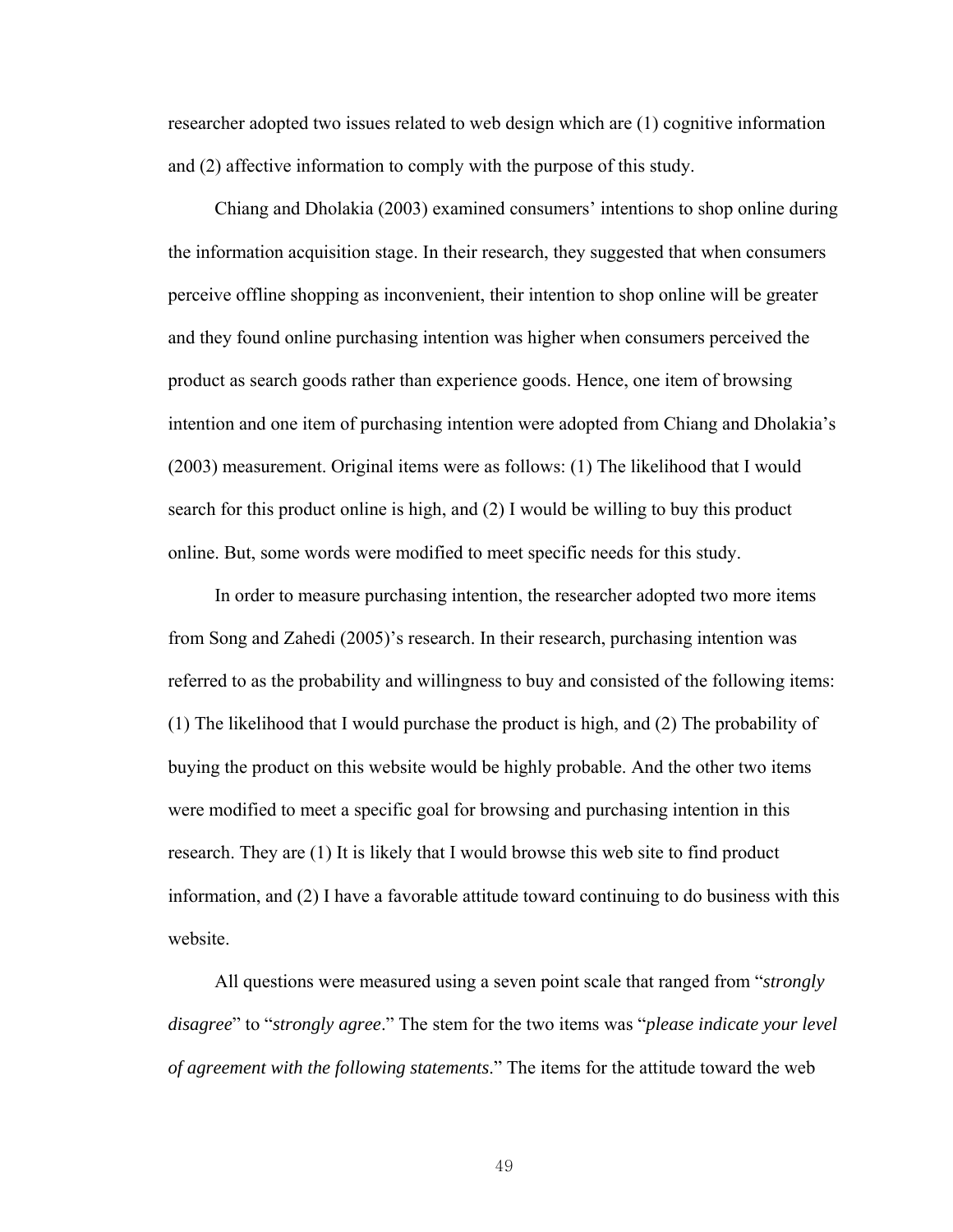were as follows:

*Affective information:*

(1) I think the site is attractive.

(2) I think the site is interesting.

(3) I think the site is likeable.

(4) I think the site is appealing.

*Cognitive information*:

(1) I think the site is trustworthy.

(2) I think the site is believable.

(3) I think the site is honest.

*Browsing for information intention*:

(1) The likelihood that I would search for product information from this website is high.

(2) It is likely that I would browse this web site to find product information.

*Purchasing intention*:

(1) I would be willing to buy products from this website.

(2) I have a favorable attitude toward continuing to do business with this website.

(3) The likelihood that I would purchase the product is high.

(4) The probability of buying the product on this website would be high.

*3.3 Pre-test* 

A pre-test was conducted within 6 Korean and 6 American university students living in Columbia, Missouri. Each of the12 subjects including Koreans and Americans were observed individually by the researcher. A pre-test was conducted to determine (1)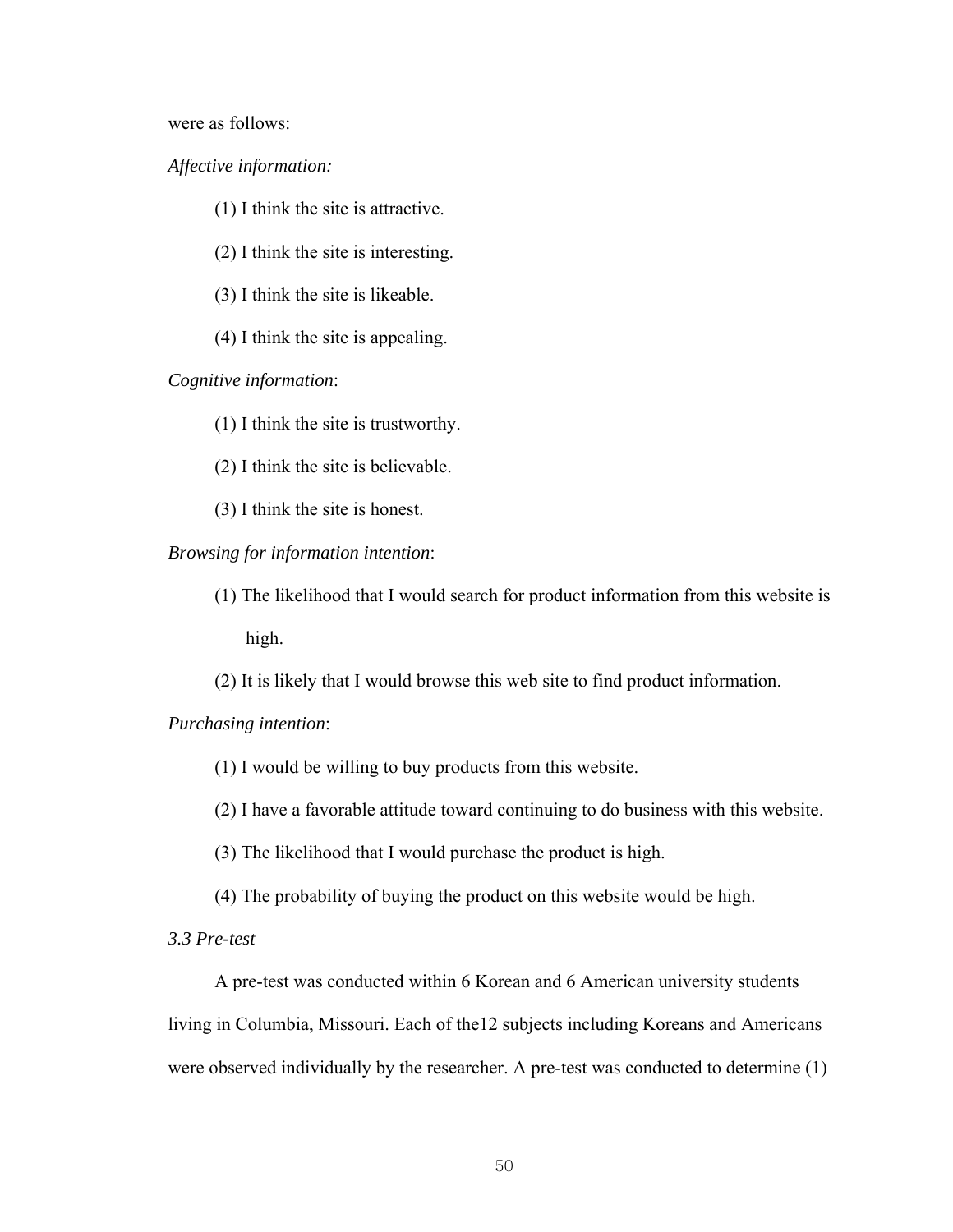the clarity of the questionnaire and its wording, (2) any modifications that were needed for experimental design format and any other area which could hinder completion of the questionnaire, and (3) the necessary time to complete the questionnaire. After reading a survey letter of consent (See Appendix 4) and completing the questionnaire, the respondents were asked to indicate any difficulties or ambiguities in it, and they were also asked to write evaluations of the questionnaire. On the basis of pre-test results, several questions were refined. The revised survey questionnaires by pre-test are shown in Appendix 5.

# *3.4 Data Collection and Procedure*

The researcher collected the data from Aug 31, 2006 to Sep 20, 2006, utilizing the survey questionnaire method. Participants were recruited from various age categories to allow greater application of the findings. Based on the paper survey of data collection, undergraduate and graduate students were administered with a sample of 208 students from the University of Missouri, Columbia. Participants consisted of 100 American and 108 Korean students. Urban (2006) suggested that a quota control on ethnic groups is necessary in order to ensure that a minimum sample size of 20-50 is achieved for each of these subgroups (Hofstede, 2001). In a study of consumers' behavioral intention to use different formats (e.g. retail store, catalog, Internet), Keen (1999) compared results between a student sample and mall shopper sample, and found that there is no difference between the two samples in predicting consumer decision-making on the Internet (Lim  $\&$ Dubinsky, 2004). Moreover, college students deserve e-retailer attention because of their significant numbers on the Internet. They generally spend more than 20 hours per week on the Internet, and many of them have made purchases online. In other words, they are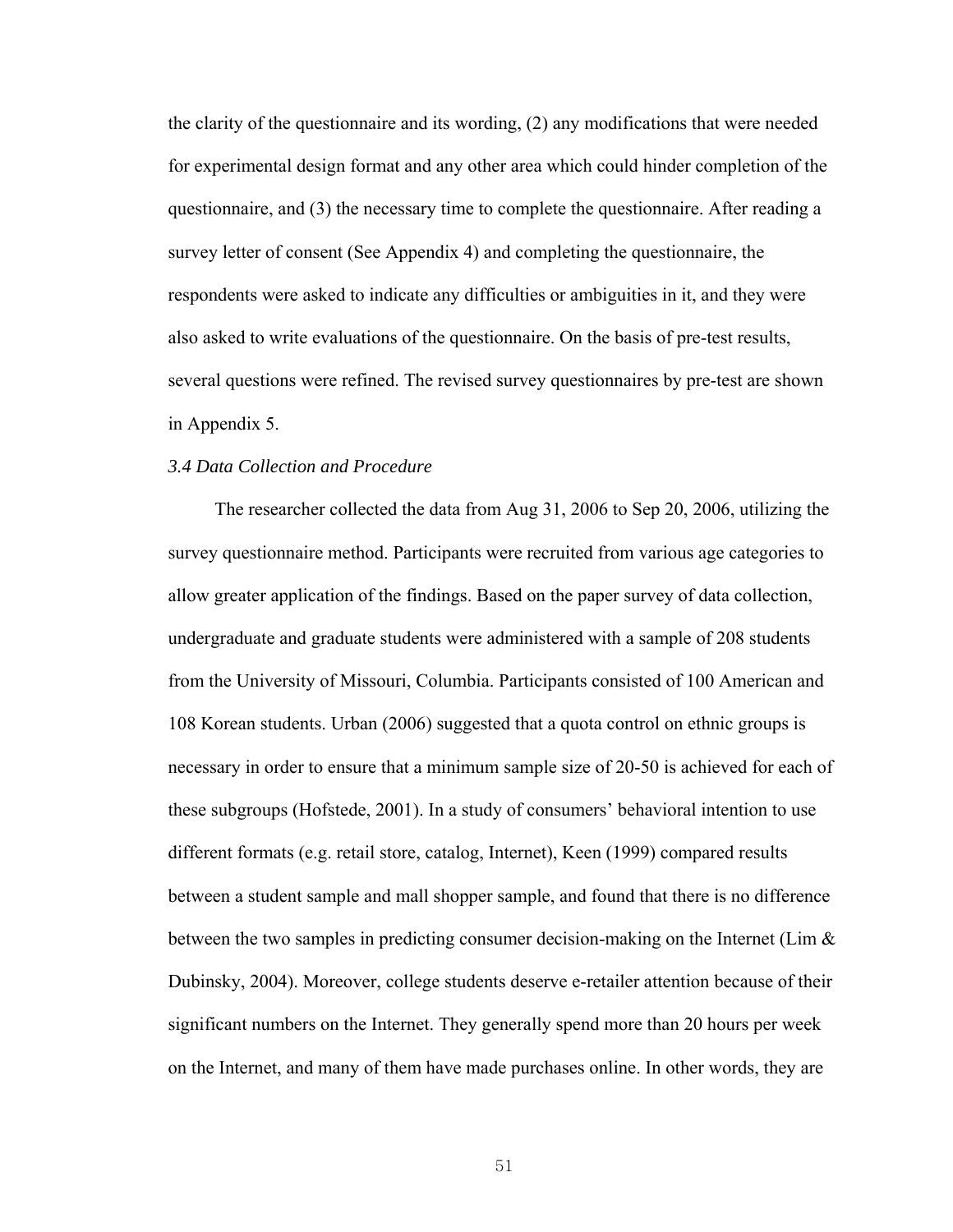the mainstream of the online consumer group and should be considered as a key target market in long-term success for many online businesses (Lim & Dubinsky, 2004). Therefore, a student sample is considered appropriate for this research.

As the fall semester of 2006 began, 56 American students agreed to participate in the survey to earn extra credits and the 44 American students were given incentives to take part in this survey. For Korean students, the researcher sent an e-mail to all Korean students studying at the University of Missouri, Columbia. The email was sent by the president of the Korean Student Association to ask for voluntary participants. As a result, 108 Korean students were recruited for this survey.

Individually contacted respondents— both American and Korean students—came to the computer lab in College of Human Environmental Sciences. The participants were asked to sit at a computer, and they were randomly given one paper survey and were asked to fill out the paper survey concerning their cultural and consumer shopping characteristics (section 1 and 2 questions) before browsing the web site. After finishing the first paper survey, they were asked to go to the assigned web site, Nike.com vs. Niketown.com, with a written set of directions. The directions were also explained to participants orally to provide a clearer understanding of the web sites and to minimize any confusion for the aim of this study. After browsing the web site for 15 minutes, students were asked to complete another survey (section 3 questions), regarding their attitude concerning the web site. The entire survey process took about 30 minutes including paper survey and browsing the website. After the collection of the survey, participants were debriefed, thanked and dismissed.

*3.4.1 Stimulus*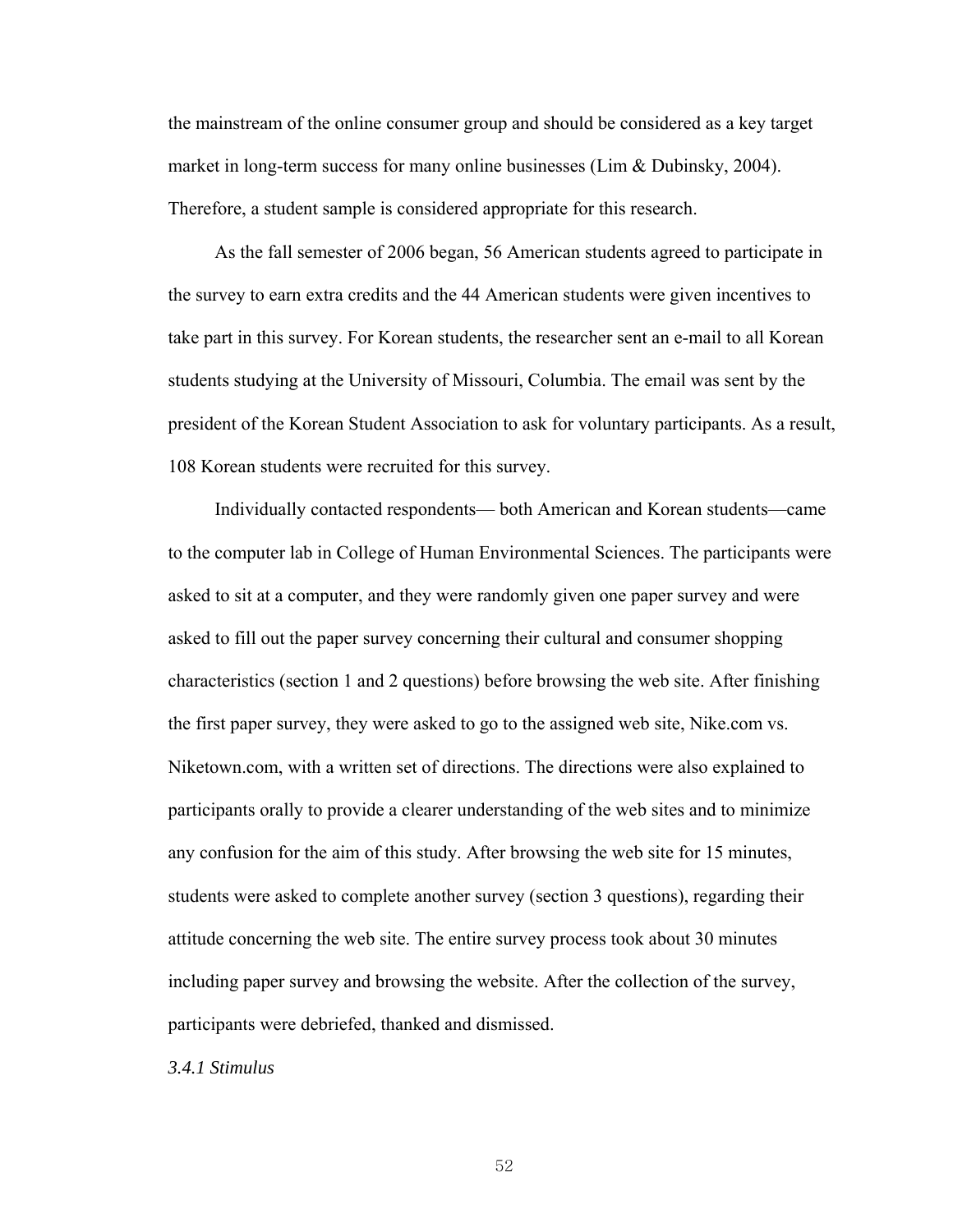Two existing retail web sites, Nike.com and Niketown.com, were used to investigate the influence of web site design on consumers' attitude toward the web in this study. In particular, the researcher chose the only "footwear" for respondents in this survey for two reasons. First, since the footwear is used for consumers including participants in this study as the purpose for both utilitarian and leisurely pursuits, it can be captured both goal-oriented and experiential behaviors (Demangeot & Broderick, 2006). Secondly, students are certainty an attractive market for e-tailers in product categories such as music and footwear (Mummalaneni, 2005). Therefore, the researcher considered footwear to be a relevantly appropriated case for this study in www.Nike.com (for 105 participants) and www.Niketown.com (for 103 participants). The Nike.com website focused more on aesthetic aspects of web design, while the Niketown.com website is an e-commerce website which leads business for shopping to customers.

Although consumers can purchase the products offered on both websites, it was expected that attitudes toward the web site such as affective information, cognitive information, browsing intention and purchase intention would vary based on the cultural dimensions and consumer's web behavior individually.

## *3.4.2 Experimental design*

To test these hypotheses an experiment was conducted in a laboratory setting in which each person accessed e-commerce websites, either Nike.com or Niketown.com, via a computer. Participants in both groups were asked to respond to measures of cultural dimensions, consumer's web behavior and attitudes toward the web at the end of the experiment.

Before the experiment, all of the participants were asked to finish section 1 and 2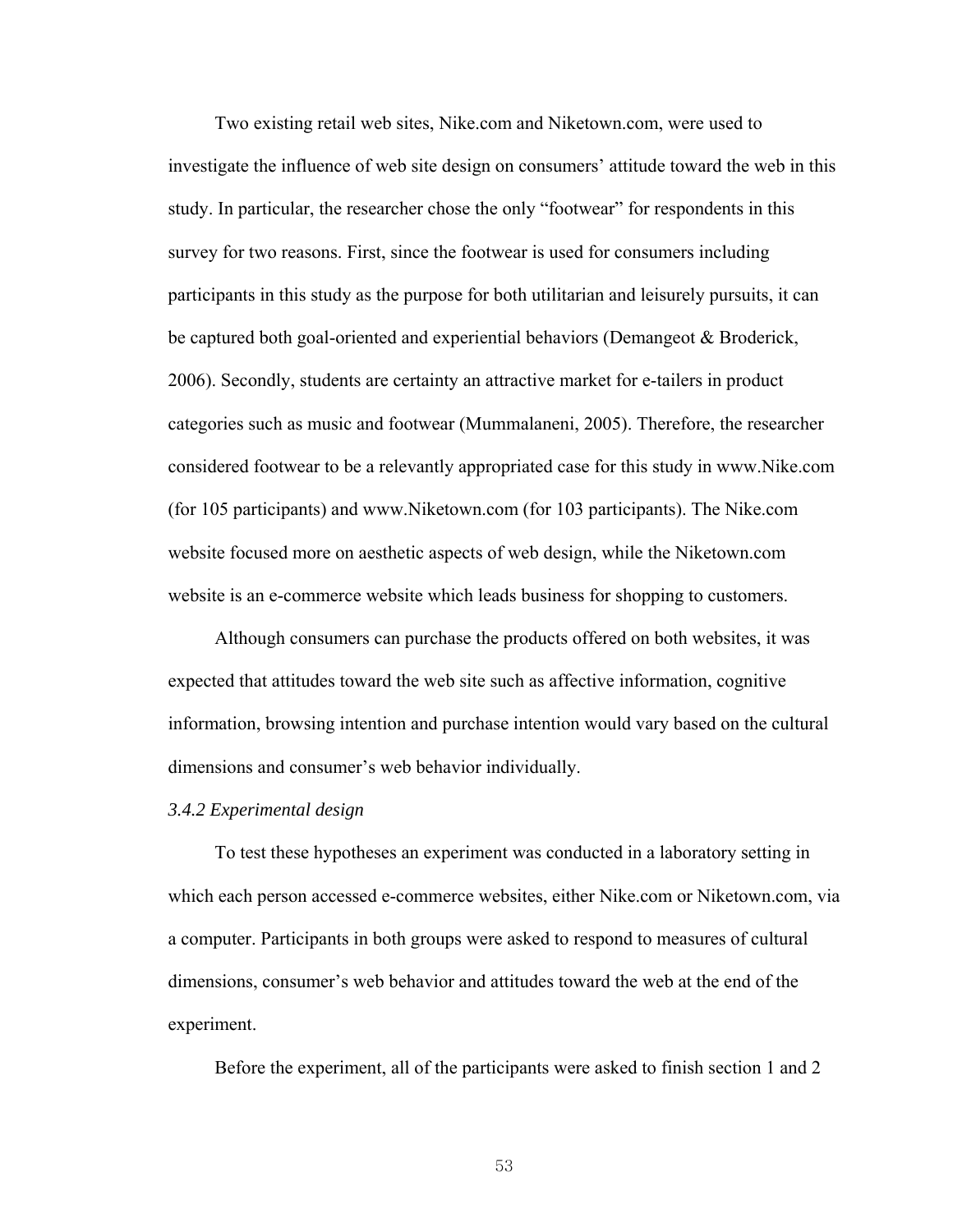of a questionnaire. The researcher observed the participants until they completed the experiment. The researcher suggested they may want to use the opportunity to search for particular footwear they were thinking of buying, or browse information for footwear before they accessed the web site. After browsing the website, subjects were asked to fill out section 3 of a paper survey about their attitude concerning the web site they browsed. *3.5 Data Analysis* 

SPSS 14.0 was used for all data analysis. Descriptive analysis was used to find out the respondents' demographic and general characteristics. Factor analysis was conducted to reduce the number of measures to a level that is easier to manage. Through the factor analysis, some low factor loadings regarding the measurements of cultural dimensions and consumer's web behavior were excluded. According to Weiers (1984), a large number of measurements or variables for subjects have been founded to sometimes lead to reliability problems such as multicollinearity. Therefore, in this study, in order to avoid inflation of statistical errors, obtained factors were used to analyze the relationship between cultural dimensions, consumer's web behavior, and attitudes toward the web. To see whether Hofstede's five cultural dimensions were appropriate to generalize for measurement of cultural difference in online shopping behavior and to compare the difference between cultures, multivariate analysis of covariance (MANCOVA) was used. In addition, multivariate analysis of variance (MANOVA) was also used to test whether there are significant differences on attitudes toward the web between web site designs (Nike.com vs. Niketown.com). Finally, multiple regression analysis was used to test the relationships among variables and to test hypotheses. After hypotheses testing, the researcher added the result of multiple regression analysis with split file (Nike.com vs.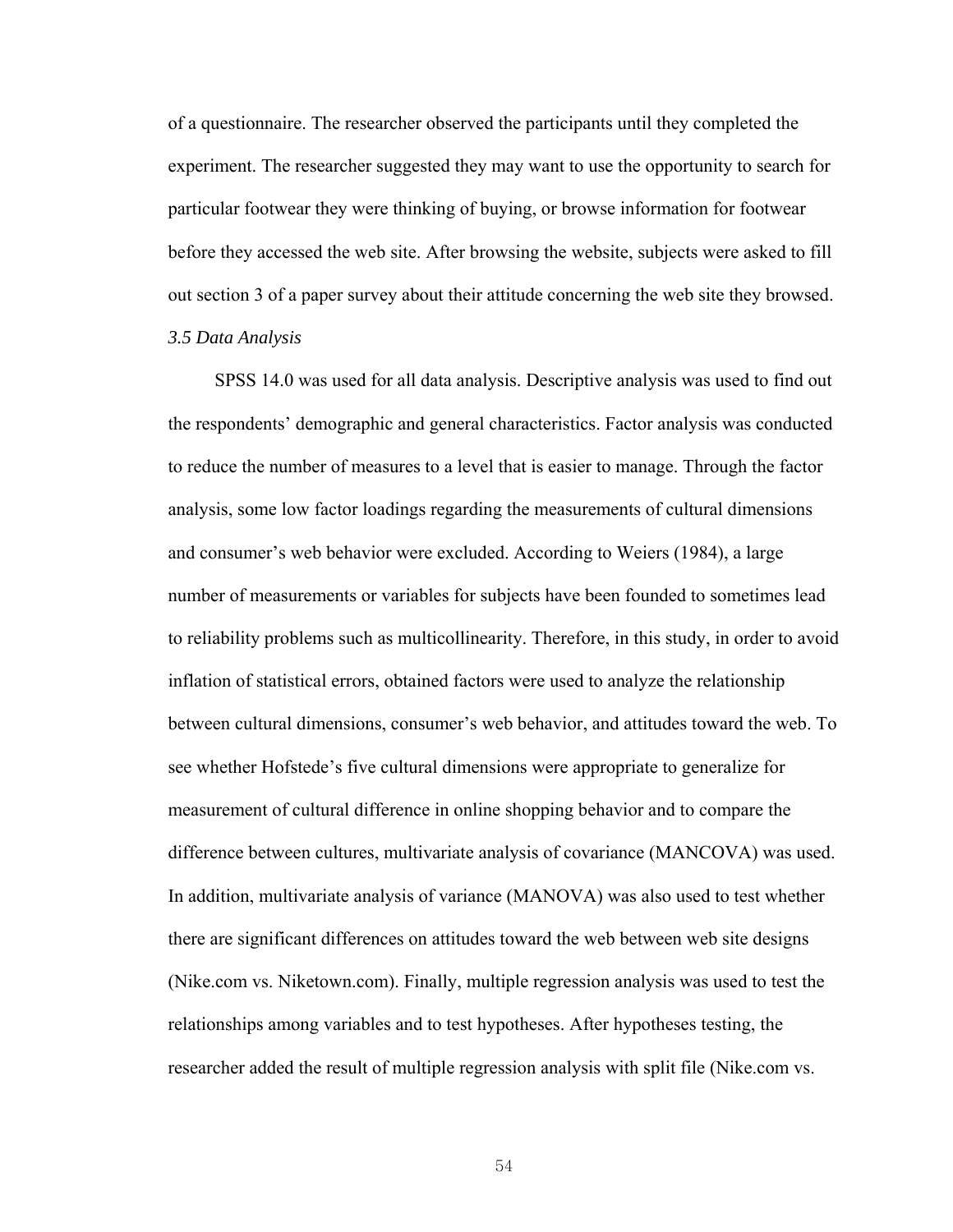Niketown.com). The *p* value used to determine significance for all of the analysis was used at alpha levels of .01, .05, and .001. For all hypotheses, independent variables and dependent variables are shown in Table 3.1.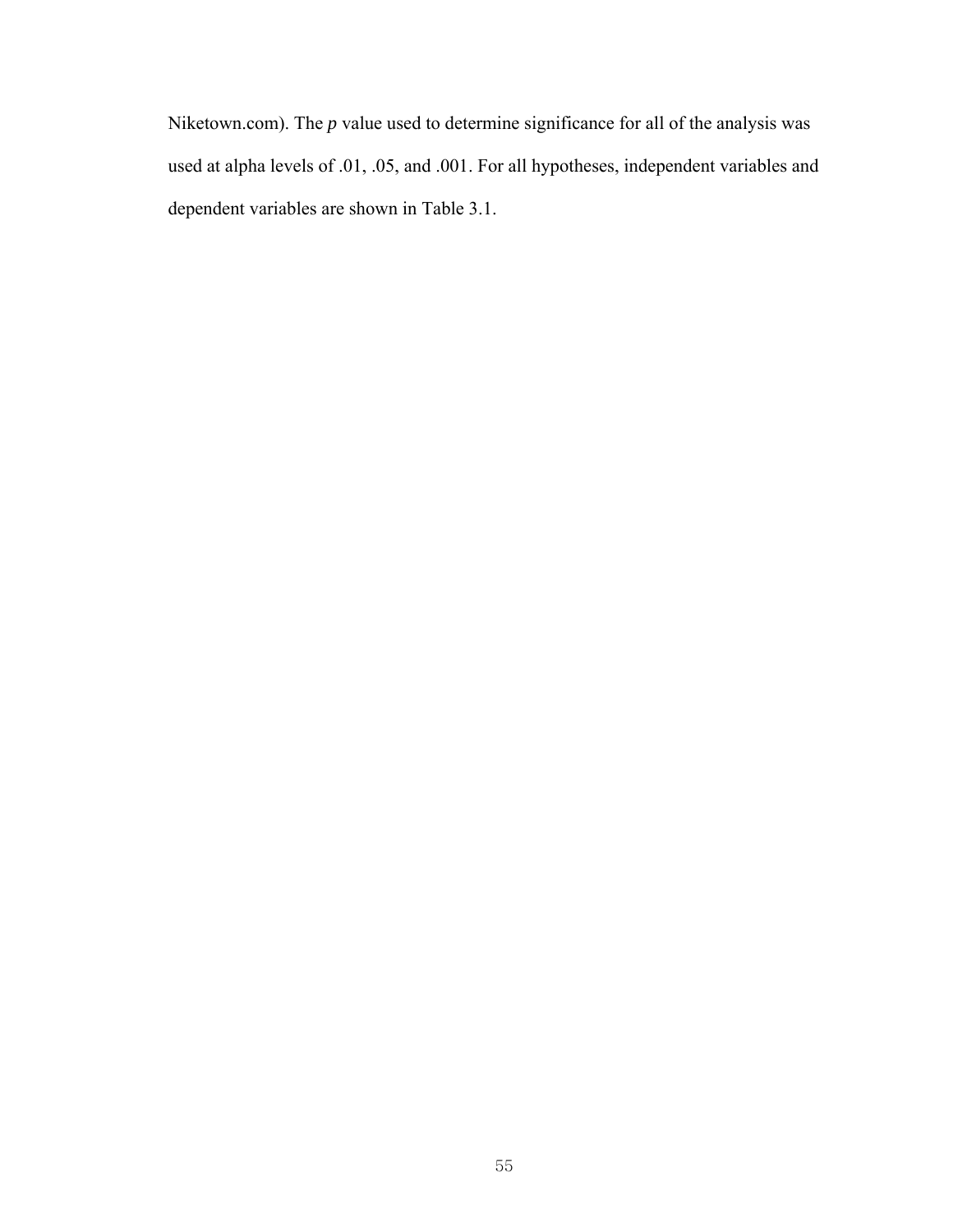# Table 3.1

|                  | <b>Independent Variables and Dependent Variables</b> |                              |
|------------------|------------------------------------------------------|------------------------------|
|                  | <b>Independent Variables</b>                         | Dependent Variables          |
| H <sub>1</sub> a | (1) Power Distance                                   | (a) Goal-oriented use of web |
|                  | (2) Individualism                                    |                              |
|                  | (3) Masculinity                                      |                              |
|                  | (4) Uncertainty Avoidance                            |                              |
|                  | (5) Long-term orientation                            |                              |
| H <sub>1</sub> b | (1) Power Distance                                   | (b) Experiential use of web  |
|                  | (2) Individualism                                    |                              |
|                  | (3) Masculinity                                      |                              |
|                  | (4) Uncertainty Avoidance                            |                              |
|                  | (5) Long-term orientation                            |                              |
| H2a              | (1) Goal-oriented use of web                         | (a) Affective information    |
|                  | (2) Experiential use of web                          |                              |
| H2b              | (1) Goal-oriented use of web                         | (b) Cognitive information    |
|                  | (2) Experiential use of web                          |                              |
| H2c              | (1) Goal-oriented use of web                         | (c) Browsing for information |
|                  | (2) Experiential use of web                          | intention                    |
| H <sub>2</sub> d | (1) Goal-oriented use of web                         | (d) Purchasing intention     |
|                  | (2) Experiential use of web                          |                              |
| H <sub>3</sub> a | (1) Power Distance                                   | (a) Affective information    |
|                  | (2) Individualism                                    |                              |
|                  | (3) Masculinity                                      |                              |
|                  | (4) Uncertainty Avoidance                            |                              |
|                  | (5) Long-term orientation                            |                              |
| H <sub>3</sub> b | (1) Power Distance                                   | (b) Cognitive information    |
|                  | (2) Individualism                                    |                              |
|                  | (3) Masculinity                                      |                              |
|                  | (4) Uncertainty Avoidance                            |                              |
|                  | (5) Long-term orientation                            |                              |
| H <sub>3c</sub>  | (1) Power Distance                                   | (c) Browsing for information |
|                  | (2) Individualism                                    | intention                    |
|                  | (3) Masculinity                                      |                              |
|                  | (4) Uncertainty Avoidance                            |                              |
|                  | (5) Long-term orientation                            |                              |
| H3d              | (1) Power Distance                                   | (d) Purchasing intention     |
|                  | (2) Individualism                                    |                              |
|                  | (3) Masculinity                                      |                              |
|                  | (4) Uncertainty Avoidance                            |                              |
|                  | (5) Long-term orientation                            |                              |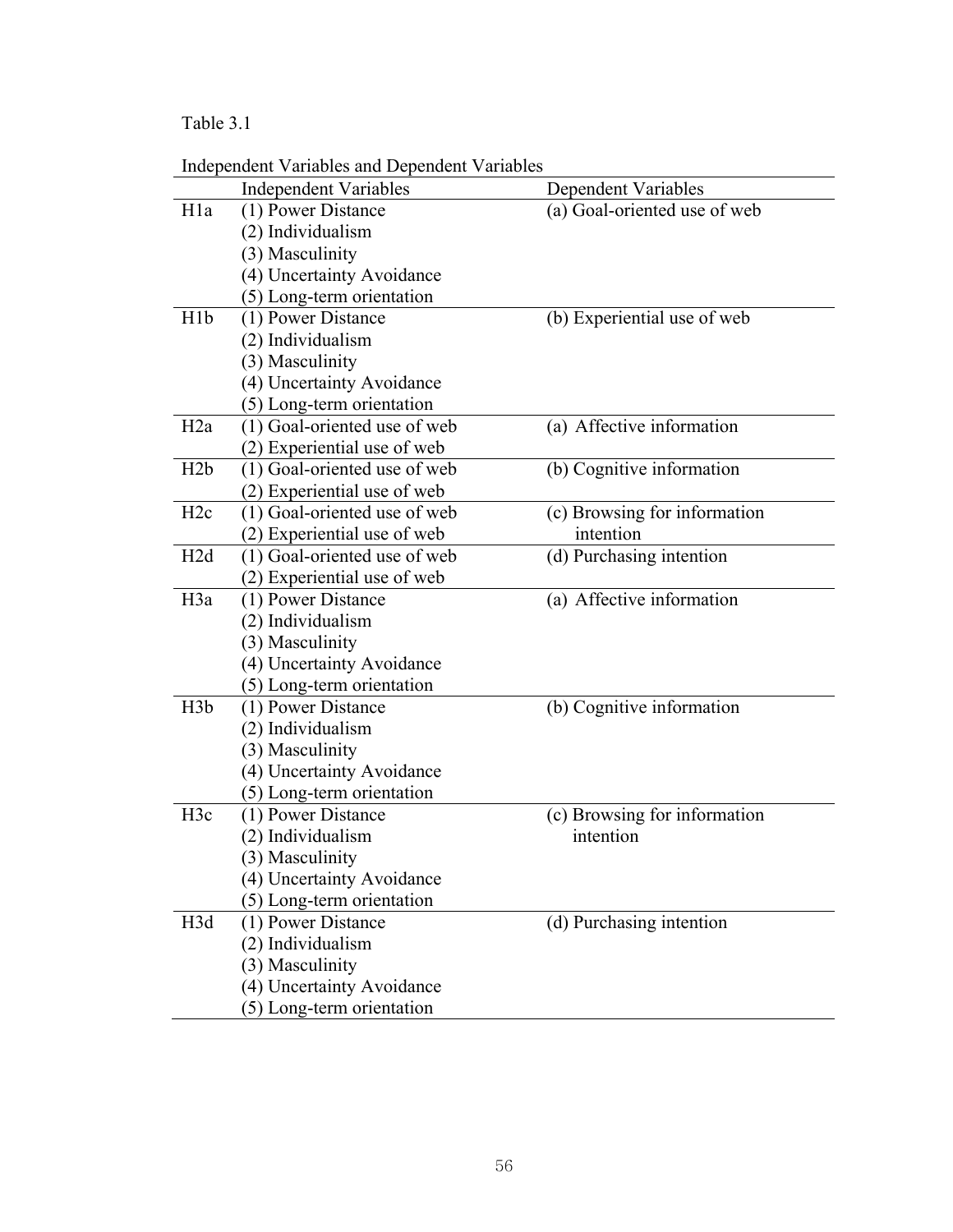# **CHAPTER 4**

# **RESULTS**

This chapter includes the statistical analyses of data that was obtained from 208 subjects through surveys. It is comprised of (1) description of respondents (2) factor analyses, (3) multivariate analysis of covariance and multivariate analysis of variance, (4) multiple regression for hypotheses testing, and (5) multiple regression with split file.

# *4.1 Description of respondents*

Table 4.1 shows the distribution of demography and general characteristics for Internet experience among respondents. Of the 208 respondents, 52.4% were 21 to 25 year old (n=109). Next largest group was the 31 to 35 year old (16.3%, n=34) followed by the 18 to 20 year old (12.5%, n=26), 26 to 30 year old (12%, n=25), 36 to 40 year old  $(4.8\%, n=10)$ , and above 40 year old  $(1.9\%, n=4)$ , respectively. The age of respondents in the 21 to 25 bracket was predominated as over 50%. It can be explained as most of our American respondents were undergraduate students who were aged 21 to 25.

The sample is skewed in terms of gender. About 67.3% of the respondents was female  $(n=140)$  and 32.2% was male  $(n=67)$ . This might contribute to the fact that most students in the Department Textile and Apparel Management are female students.

In terms of ethnicity, 51.9% of the respondents were Asian/Pacific Island (n=108); Caucasian/White comprised 42.3% (n=88) of the respondents; 2.4% (n=5) were Hispanic, and 1.4% (n=3) were African American. The high level of Asian/Pacific Island may contribute to the fact that the numbers of those who answered with this among participants in this study are all Korean students. Also, according to Hofstede (2001),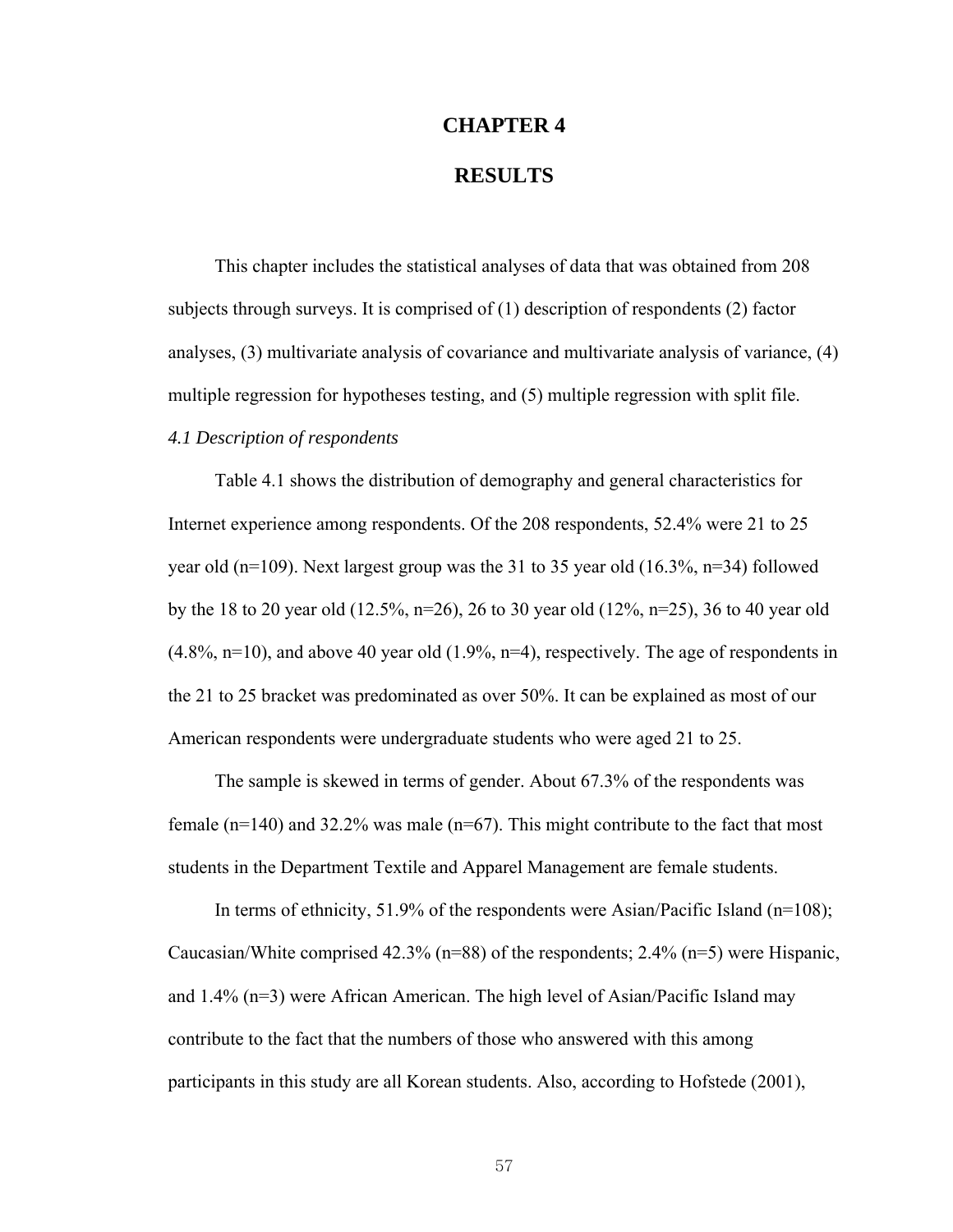even if participants are American, Caucasian, African American, Hispanic American or Asian American, they may have different cultural dimensions. Therefore, 5 Hispanic and 3 African American of samples were excluded from further research. Therefore, this research mainly compared cultural dimensions and consumer use of web on attitude toward the web between Koreans ( $n = 108$ ) and Caucasian/White Americans ( $n = 88$ ).

In order to identify consumers' general experiences of Internet use, respondents were asked six questions regarding their experience of using Internet and computers. The questions were derived through the following variables: (1) Internet usage (2) comfortability that respondents feel using computer (3) hours using computer for work (4) hours using computer for fun (5) frequency of purchasing from the Internet in the past 6 months and (6) amount of spent on their last online purchase. Regarding Internet usage, 70.7% of respondents ( $n=147$ ) reported their internet usage as over 7 years; 23.6% ( $n=49$ ) answered between 5 to 7 years;  $3.8\%$  (n=8) answered between 3 to 5 years;  $1.0\%$  (n=2) was between either 1 to 3 years or reported as "other."

In terms of comfortability, 56.3% (n=117) answered very comfortable; 26.4%  $(n=55)$  felt somewhat comfortable; 11.1%  $(n=23)$  were very uncomfortable; 4.8%  $(n=10)$ answered to somewhat uncomfortable; only 1.4% (n=3) answered to neither uncomfortable nor comfortable. Most respondents felt comfortable using a computer.

Regarding time of using computer, 32.2% of respondents (n=67) reported that they use their computer for work/week between 1 to 5 hours.  $25\%$  (n=52) of respondents indicated they use computer for 6 to 10 hours; 17.3% (n=36) reported between 11 to 20 hours; 14.9% ( $n=31$ ) said between 21 to 40 hours; 4.8% ( $n=10$ ) answered they use the computer over 40 hours; 4.3% (n=9) indicated less than 1 hour.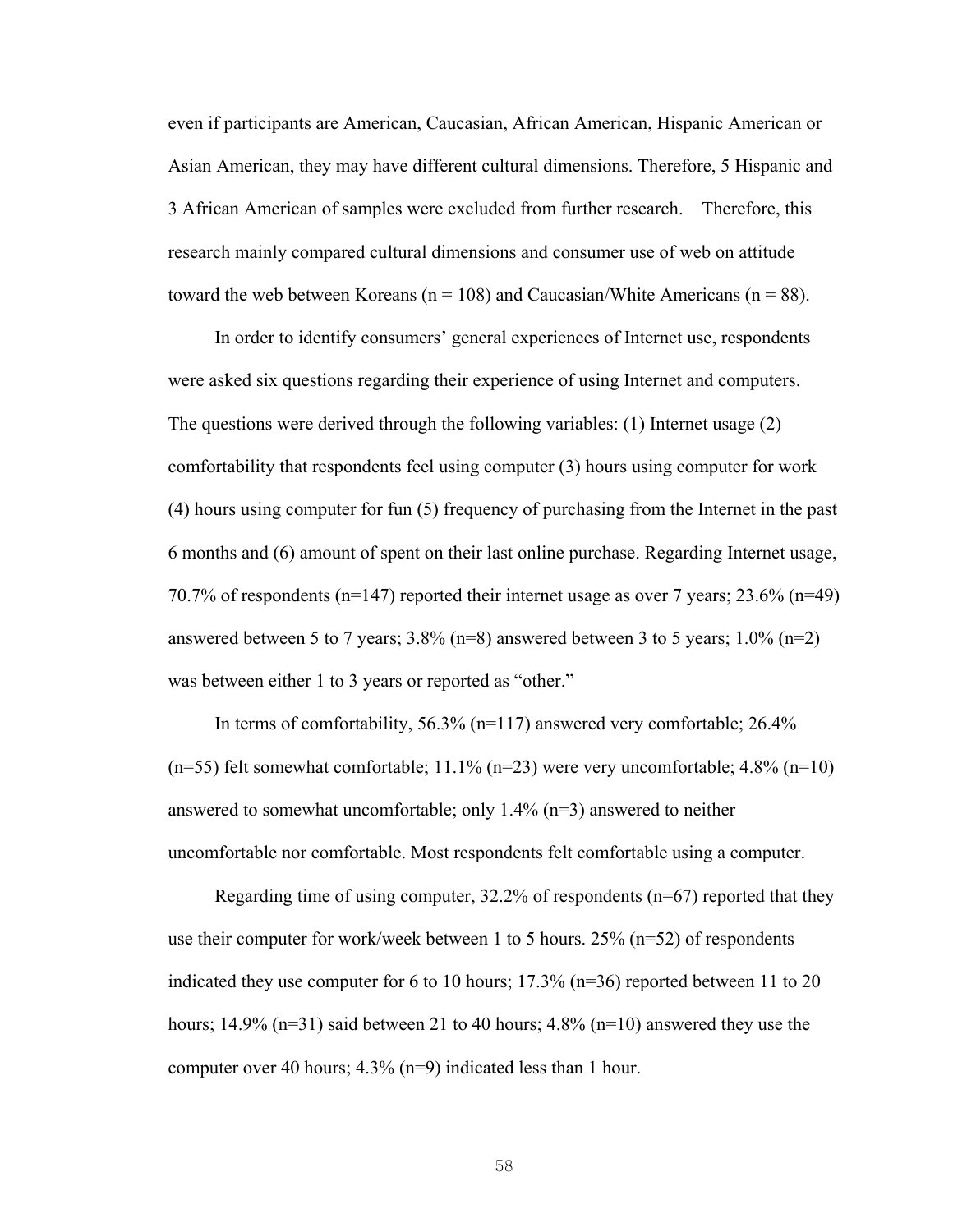In terms of time of using computer for fun/every week, 49.5% (n=103) of total answered they use computer during 1 to 5 hours. 24.5% (n=51) answered between 6 to 10 hours; 13% (n=27) answered between 11 to 20 hours; 8.2% (n=17) of respondents used the computer for less than 1 hour; 4.3% (n=9) answered between 21 to 40 hours; only 0.5% (n=1) answered over 40 hours.

Regarding the purchase frequency from the Internet in the past 6 months, 44.7% (n=93) of the respondents reported having purchased at least once in 2 months. 25.5%  $(n=53)$  of respondents indicated they had purchased about once a month; 17.3%  $(n=36)$ reported they had not purchased from the Internet in the past 6 months; 9.1% (n=19) answered about twice a month; 2.4% (n=5) answered they purchased about every week; 1% (n=2) answered they purchase several times a week from the Internet.

In terms of the amount spent on the last purchase online, 38.5% of respondents  $(n=80)$  reported the last spending amount form online with less than \$50; 34.1%  $(n=71)$ reported the amount between \$50 and \$100; 11.5% (n=24) reported the amount between \$100 and \$150; 10. 6% (n=22) reported the amount more than \$200; 4.8% (n=10) reported the amount between \$150 and \$200. The descriptive statistics for the demography and general information variables are shown in Table 4.1.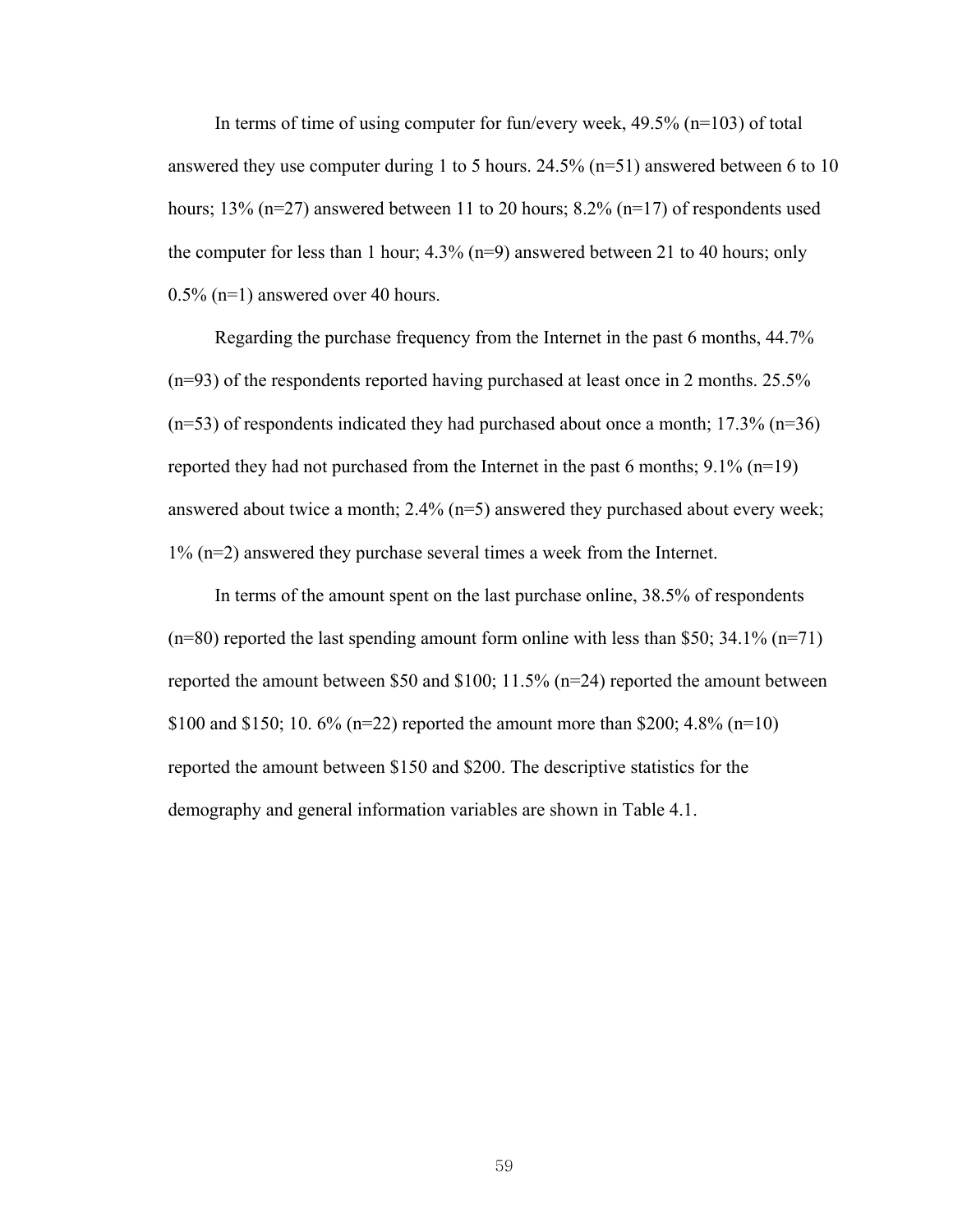Table 4.1

| Demographie Characteristics and General Characteristics of Respondents<br>Demographic variables | Frequency      | Valid Percent |
|-------------------------------------------------------------------------------------------------|----------------|---------------|
| Gender                                                                                          |                |               |
| Male                                                                                            | 67             | 32.4          |
| Female                                                                                          | 140            | 67.6          |
| Age                                                                                             |                |               |
| 18-20                                                                                           | 26             | 12.5          |
| $21 - 25$                                                                                       | 109            | 52.4          |
| $26 - 30$                                                                                       | 25             | 12.0          |
| $31 - 35$                                                                                       | 34             | 16.3          |
| 36-40                                                                                           | 10             | 4.8           |
| Above 40                                                                                        | $\overline{4}$ | 1.9           |
| Ethnicity                                                                                       |                |               |
| Rather not say                                                                                  | $\overline{4}$ | 1.9           |
| Caucasian/white                                                                                 | 88             | 42.3          |
| African American                                                                                | 3              | 1.4           |
| Hispanic/Latino                                                                                 | 5              | 2.4           |
| Asian/Pacific Island                                                                            | 108            | 51.9          |
| Internet Usage                                                                                  |                |               |
| 1-3 years                                                                                       | $\overline{2}$ | 1.0           |
| 3-5 years                                                                                       | 8              | 3.8           |
| 5-7 years                                                                                       | 49             | 23.6          |
| Above 7 years                                                                                   | 147            | 70.7          |
| Comfortability of using computer                                                                |                |               |
| Very uncomfortable                                                                              | 23             | 11.1          |
| Somewhat uncomfortable                                                                          | 10             | 4.8           |
| Neither uncomfortable nor comfortable                                                           | $\overline{3}$ | 1.4           |
| Somewhat comfortable                                                                            | 55             | 26.4          |
| Very comfortable                                                                                | 117            | 56.3          |
| Hours using computer for work                                                                   |                |               |
| Less than 1                                                                                     | 9              | 4.4           |
| 1 to 5 hours                                                                                    | 67             | 32.7          |
| 6 to 10 hours                                                                                   | 52             | 25.4          |
| 11 to 20 hours                                                                                  | 36             | 17.6          |
| 21 to 40 hours                                                                                  | 31             | 15.1          |
| Over 40 hours/week                                                                              | 10             | 4.9           |
| Hours using computer for fun                                                                    |                |               |
| Less than 1                                                                                     | 17             | 8.2           |

Demographic Characteristics and General Characteristics of Respondents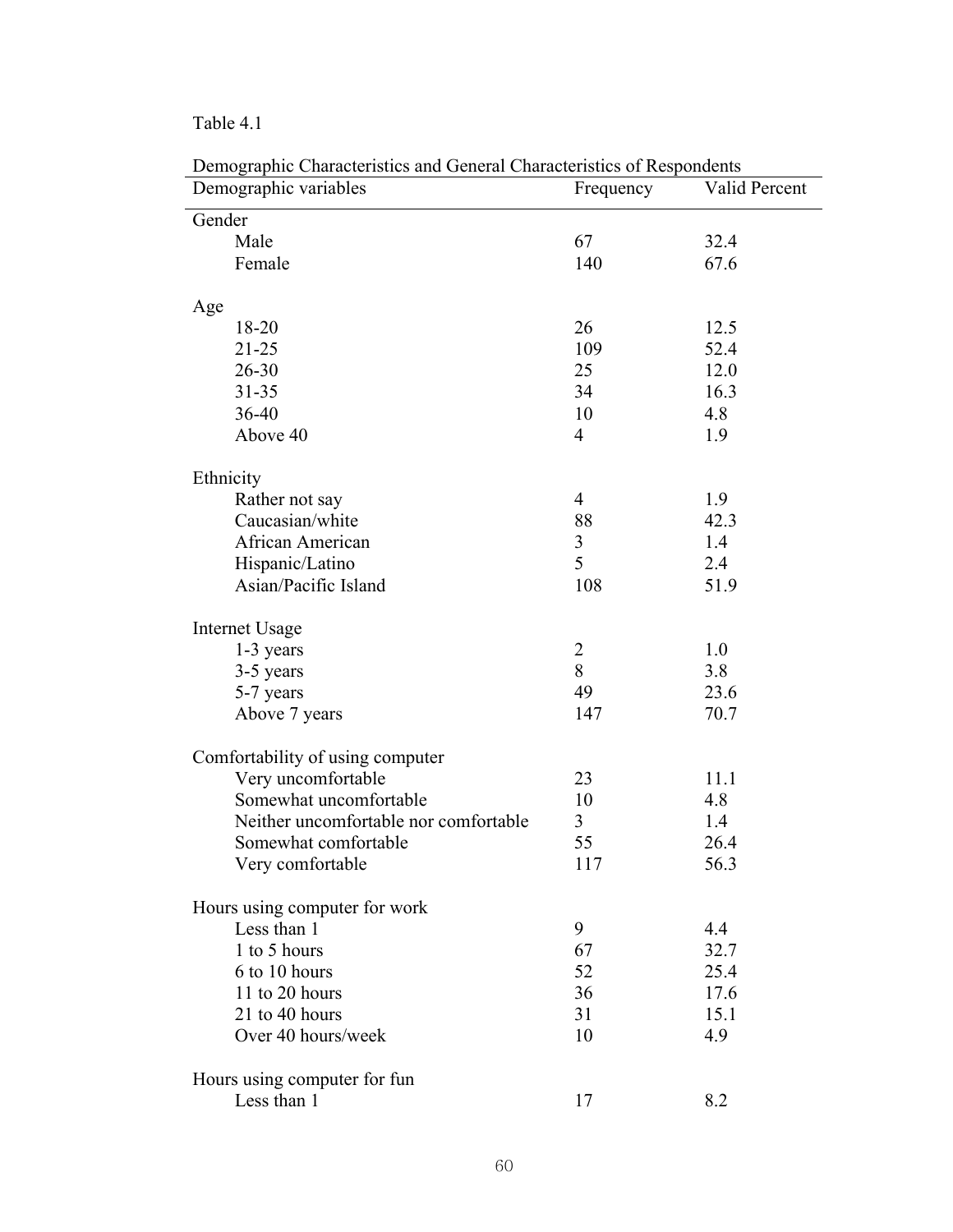| 1 to 5 hours                                               | 103            | 49.5   |  |
|------------------------------------------------------------|----------------|--------|--|
| 6 to 10 hours                                              | 51             | 24.5   |  |
| 11 to 20 hours                                             | 27             | 13.0   |  |
| 21 to 40 hours                                             | 9              | 4.3    |  |
| Over 40 hours/week                                         | 1              | $.5\,$ |  |
| Frequency of purchasing from internet in the past 6 months |                |        |  |
| Never                                                      | 36             | 17.3   |  |
| About once in 2 months                                     | 93             | 44.7   |  |
| About once a month                                         | 53             | 25.5   |  |
| About twice a month                                        | 19             | 9.1    |  |
| About every week                                           | 5              | 2.4    |  |
| Several times a week                                       | $\overline{2}$ | 1.0    |  |
| Amount of spending the last purchase online                |                |        |  |
| Less than \$50                                             | 80             | 38.6   |  |
| \$50-\$100                                                 | 71             | 34.3   |  |
| \$100-\$150                                                | 24             | 11.6   |  |
| \$150-\$200                                                | 10             | 4.8    |  |
| More than \$200                                            | 22             | 10.6   |  |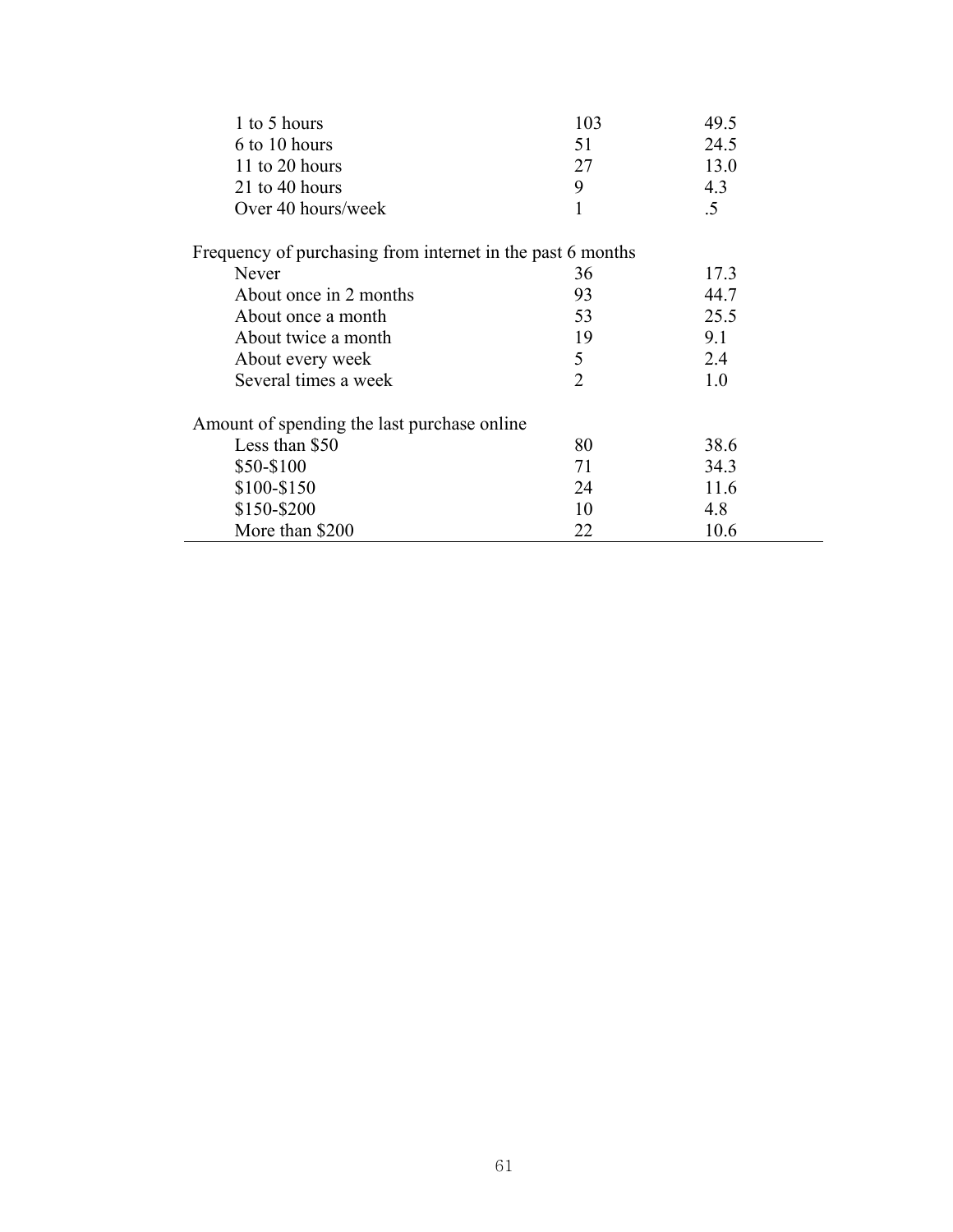#### *4.2 Factor Analysis*

Factor analysis was used (1) to reduce the number of variables and (2) to detect structure in the relationships between variables to classify variables. In the factor analysis, rotation is needed because the original factor structure is mathematically correct, yet difficult to interpret. That is, it was ordinarily used to maximize the variance of factor loadings by making high loadings higher and low ones lower for each other (Tabahnick & Fidell, 1996). Thus, rotated factor loadings were conducted in order to determine which measures load on each factor. With all variables, varimax, the most commonly used rotation method, was performed. Factor loadings vary between -1.0 and +1.0 and indicate the strength of the relationship between a particular variable and a particular factor (George & Mallery, 2005). If each factor load highly (e.g. > .5) on one of the factors, it means that it has excellent face validity and appears to be measuring some underlying construct. Items that had factor loadings lower than 0.30 were deemed to be poor indicators of the construct and were removed from the analysis and hypothesis testing (Leo, Bennett, & Härtel, 2005).

By examining the factor analysis of Hofstede's cultural dimensions, two items were load on power distance and two items were loaded on individualism vs. collectivism. For masculinity vs. femininity, only one item was loaded. Three items were loaded on uncertainty avoidance and four items were loaded on long vs. short term orientation. Factor of power distance was interpreted that inequalities should exist with high loadings; factors of individualism vs. collectivism were interpreted as individualism is important with high loadings; the factors of masculinity vs. femininity were interpreted as masculinity should be important with high loadings; the factor of uncertainty avoidance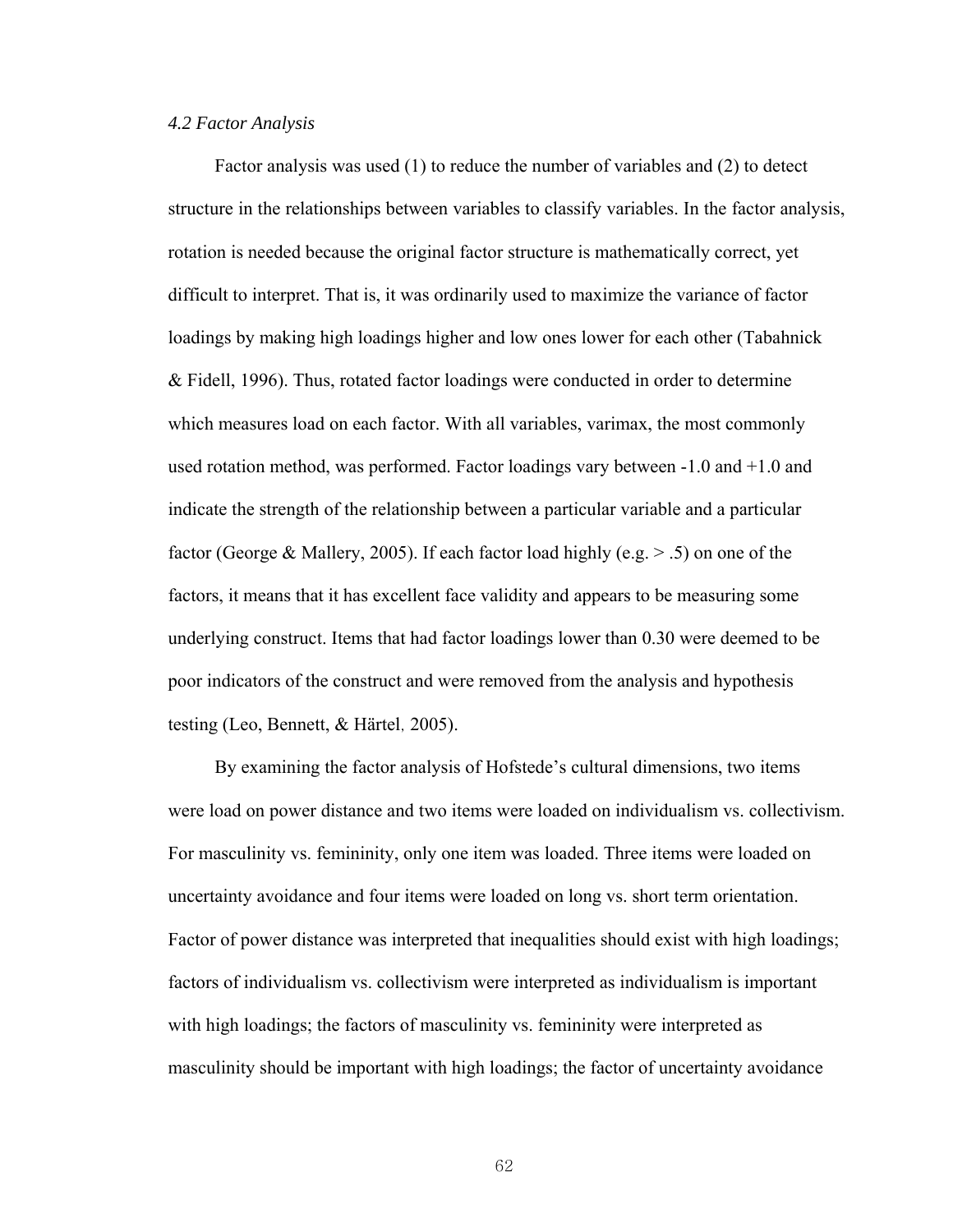was interpreted that uncertainty can not be accepted with high loadings; factor of long vs. short term orientation was interpreted that long term orientation is important in respondents' life with high loadings on it.

Reliability estimates for the five factors were obtained by calculating Cronbach's alpha coefficient. The Cronbach's alpha coefficients, which were obtained, ranged from .35 to .69. Table 4.2 shows the result of the factor analysis and reliability test for each variable. Regardless the high factor loadings of all five factors, some Cronbach's alpha coefficients were found below acceptance level. Nevertheless, these items were still used to examine cultural dimensions for the purpose of this study based on the fact that these items are original questions of Hofstede's cultural dimensions and have been validated in many researches.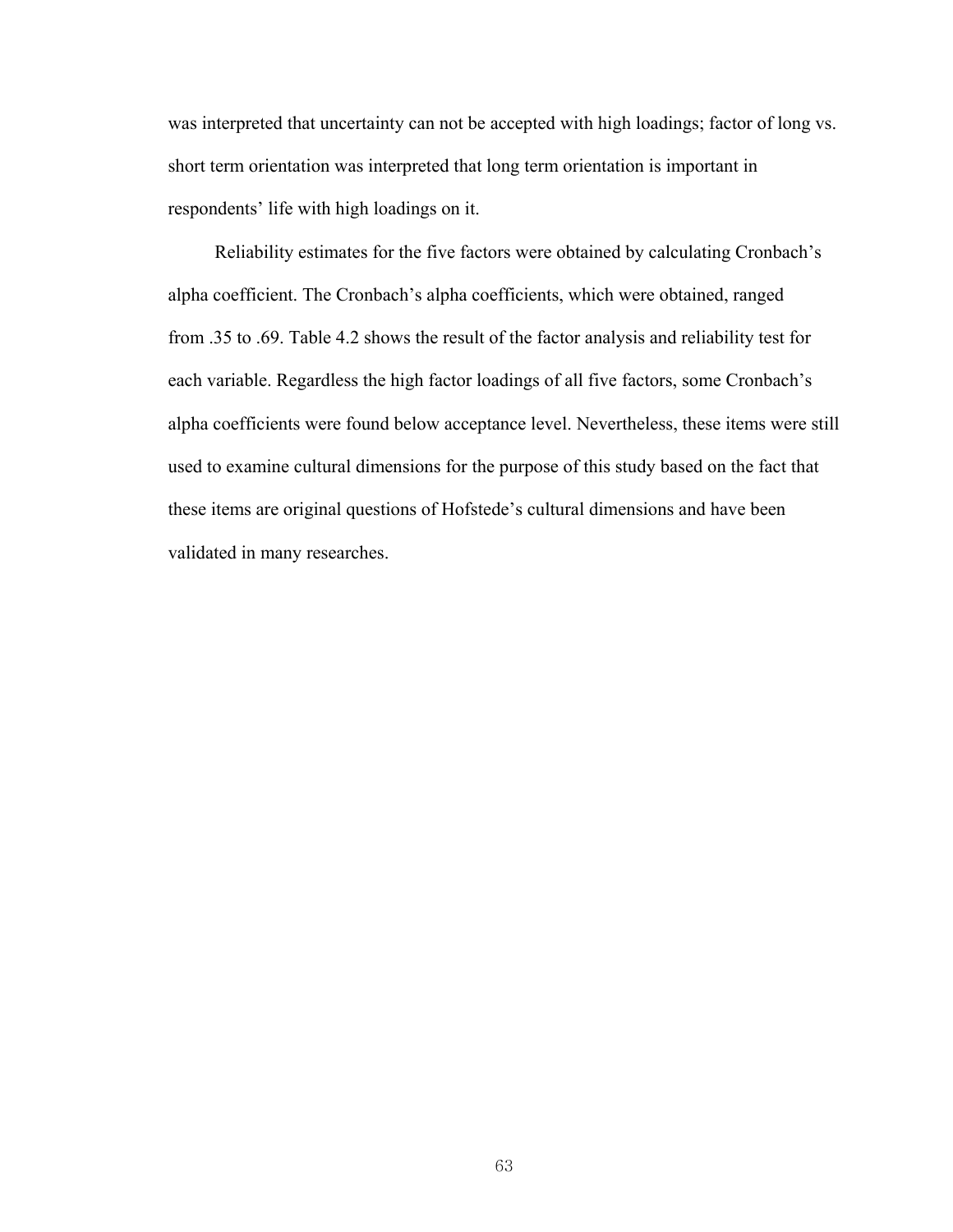| The Result of Factor Analysis and Reliability for Hofstede's Five Cultural Dimensions |
|---------------------------------------------------------------------------------------|
|---------------------------------------------------------------------------------------|

| Cultural value and dimension item                                                                | Factor   | Cronbach's Alpha |
|--------------------------------------------------------------------------------------------------|----------|------------------|
|                                                                                                  | Loadings | Coefficient      |
| <b>Power Distance Dimension</b>                                                                  |          | .69              |
| 1. Inequalities among people are both expected and desired.                                      | .864     |                  |
| 2. Inequalities among people should be minimized. <sup>1</sup>                                   | .847     |                  |
| Individualism vs. Collectivism Dimension                                                         |          | .35              |
| 1. An extended family member should be protected by other<br>member in exchange for loyalty.     | .678     |                  |
| 2. Everyone grows up to look after him/herself and his/her<br>immediate family only.             | .664     |                  |
| Masculine vs. Feminine Dimension                                                                 |          |                  |
| 1. Men are supposed to be assertive, ambiguous, and tough.                                       | .645     |                  |
| <b>Uncertainty Avoidance Dimension</b>                                                           |          | .55              |
| 1. Fear of ambiguous situations and of unfamiliar risks is<br>normal. <sup>r</sup>               | .733     |                  |
| 2. High stress and subjective feeling of anxiety are frequently<br>among people. <sup>r</sup>    | .723     |                  |
| 3. Uncertainty is a normal feature of life and each day is accepted<br>as it comes. <sup>r</sup> | .699     |                  |
| Long vs. Short term orientation Dimension                                                        |          | .68              |
| 1. Personal steadiness and stability                                                             | .834     |                  |
| 2. Persistence (perseverance)                                                                    | .736     |                  |
| 3. Tradition                                                                                     | .665     |                  |
| 4. Thrift                                                                                        | .627     |                  |
| <i>Note</i> Reversed scaled item                                                                 |          |                  |

*Note* . Reversed scaled item

 Extraction method, Principal component analysis; rotation method: varimax with Kaiser Normalization.

7-points Likert-scales were used with 1=strongly Disagree and 7=Strongly Agree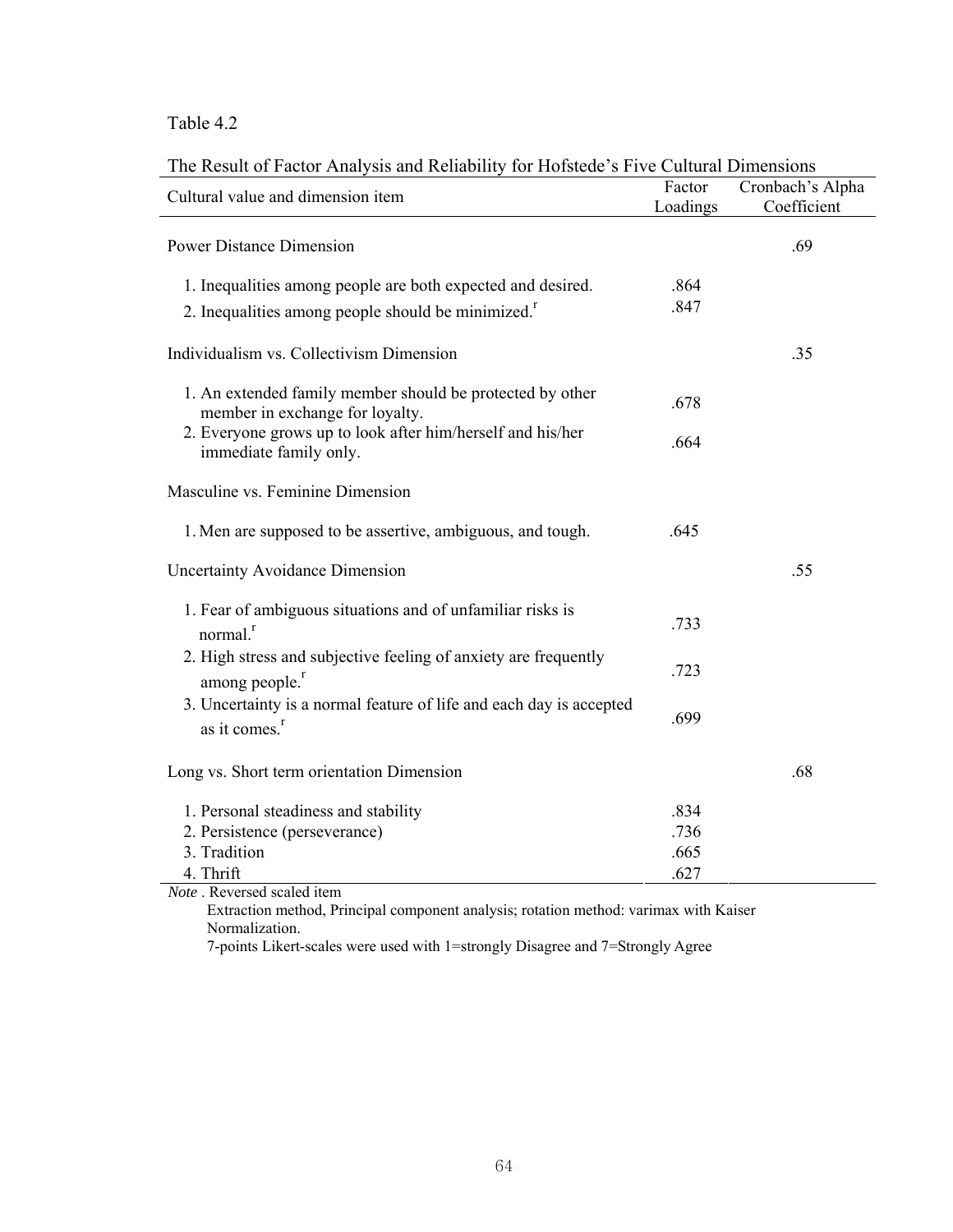Regarding the factor analysis of customer behavior, two factors were obtained. Table 4.3 provides the results of factor analysis and the reliability test for each variable. All of the extracted items have high factor loadings that were over 0.5. Four items loaded on goal-oriented use of web and two items loaded on experiential use of web. Factors of goal-oriented use of web were interpreted that consumers have a certain purpose on Internet shopping with high loadings. Factors of experiential use of web were interpreted that consumers use usually Internet for fun with high loadings.

Reliability estimates for two factors were obtained by calculating Cronbach's alpha coefficient. The Cronbach's alpha coefficients for goal-oriented use of web and experiential use of web were .67 and .48, respectively.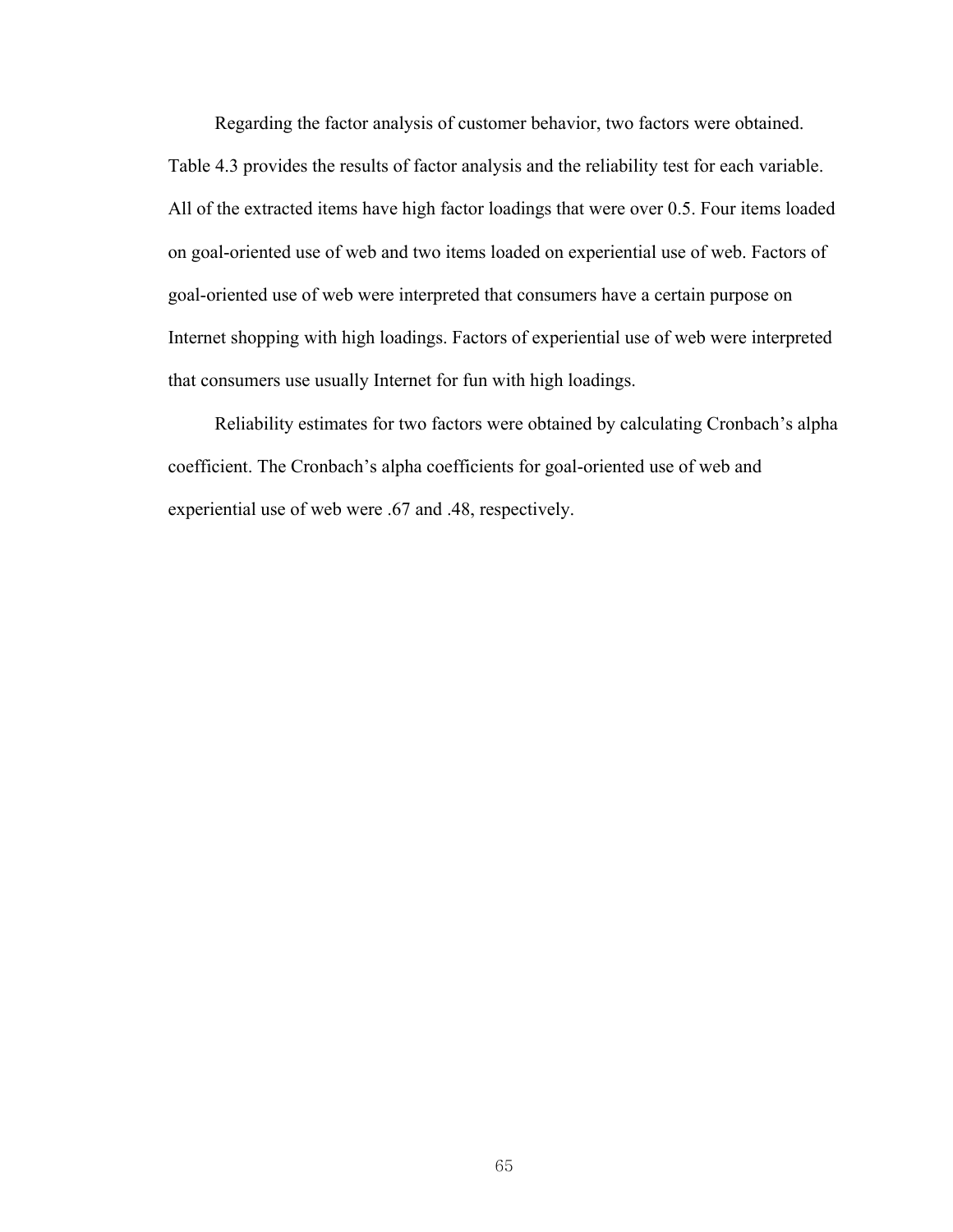| Customer behavior value and item                                                      | Factor<br>Loadings | Cronbach's Alpha<br>Coefficient |
|---------------------------------------------------------------------------------------|--------------------|---------------------------------|
| Goal-oriented use of web                                                              |                    | .67                             |
| 1. I usually have specific goal in mind when I browse.                                | .736               |                                 |
| 2. I usually browse of explore without a specific goal in<br>$mind.$ <sup>r</sup>     | .713               |                                 |
| 3. I have a distinct or identifiable purpose of my<br>browsing.                       | .661               |                                 |
| 4. I have no preconceived purpose for my internet<br>experience. <sup>1</sup>         | .658               |                                 |
| Experiential use of web                                                               |                    | .48                             |
| 1. I use the web for my entertainment.                                                | .841               |                                 |
| 2. I use the web for just fooling around and exploring for<br>fun.                    | .558               |                                 |
| <i>Note</i> . Reversed measured item                                                  |                    |                                 |
| Extraction method, Principal component analysis; rotation method: varimax with Kaiser |                    |                                 |

The Result of Factor Analysis and Reliability for Consumer Behavior to use the web

Normalization.

7-points Likert-scales were used with 1=strongly Disagree and 7=Strongly Agree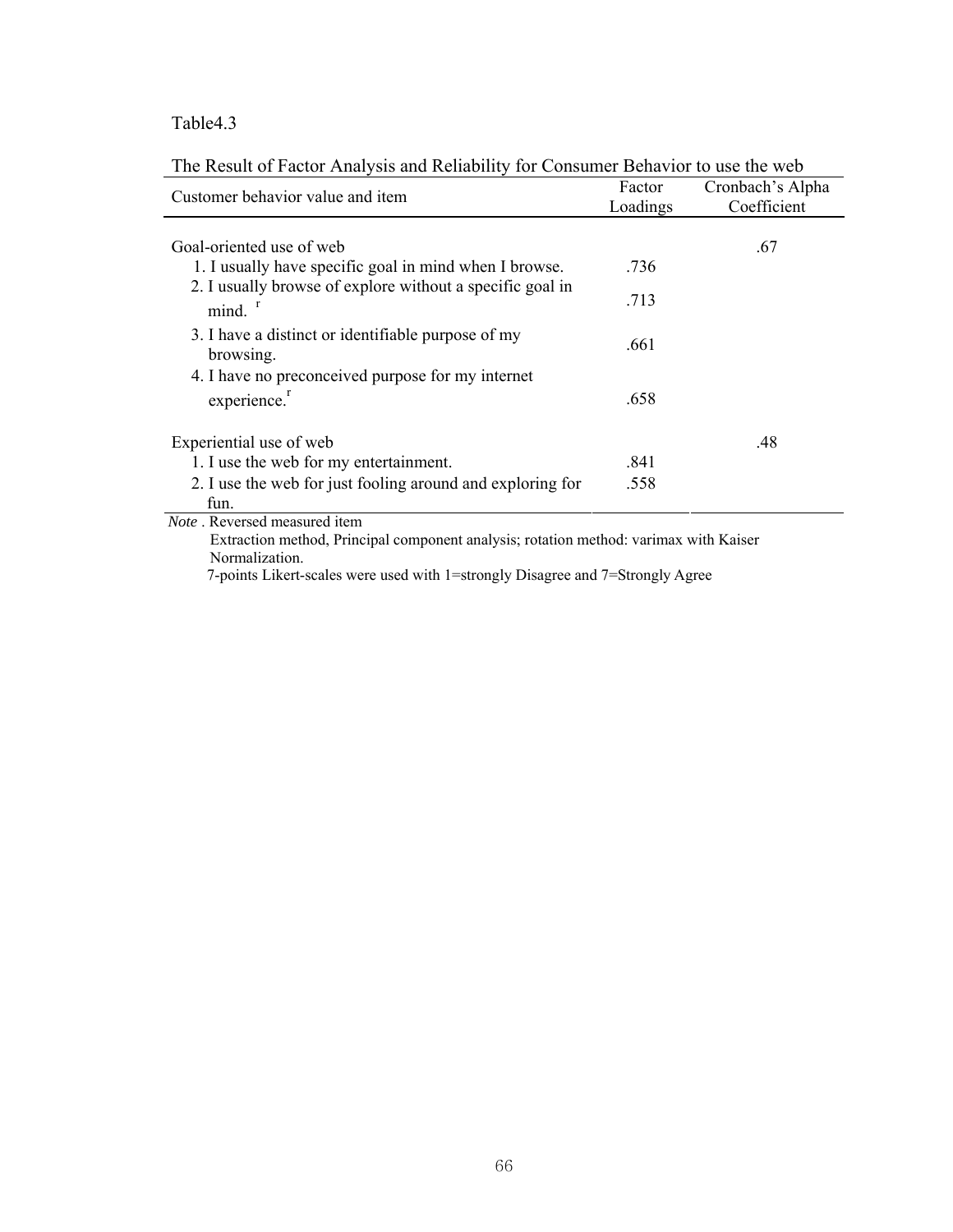Finally, four factors were extracted from all 13 variables about attitudes toward the web. Table 4.4 shows the results of factor analysis and reliability test for attitude toward the web values. Four items were loaded on affective information; three items were loaded on cognitive information; two items were loaded on browsing for information intention; four items were loaded on purchasing intention. The factor of affective information was interpreted that consumers feel affective toward the website with high factor loadings. The factor of cognitive information was interpreted that consumers have more trust for the website with high factor loadings. Factor of browsing for information intention was interpreted that consumers enjoy browsing information through the Internet with high factor loadings. Factor of purchasing intention was interpreted that consumers prefer to buy product on the web with high factor loadings. All factors have high factor loadings that were over 0.5 indicating those four items are important factors in this study to examine the attitude toward the web.

Also, reliability estimates for five factors were obtained by calculating Cronbach's alpha coefficient. The Cronbach's alpha coefficients, which were obtained and ranged from .79 to .92, indicated that the four factors were reliable measures to represent attitudes toward the web.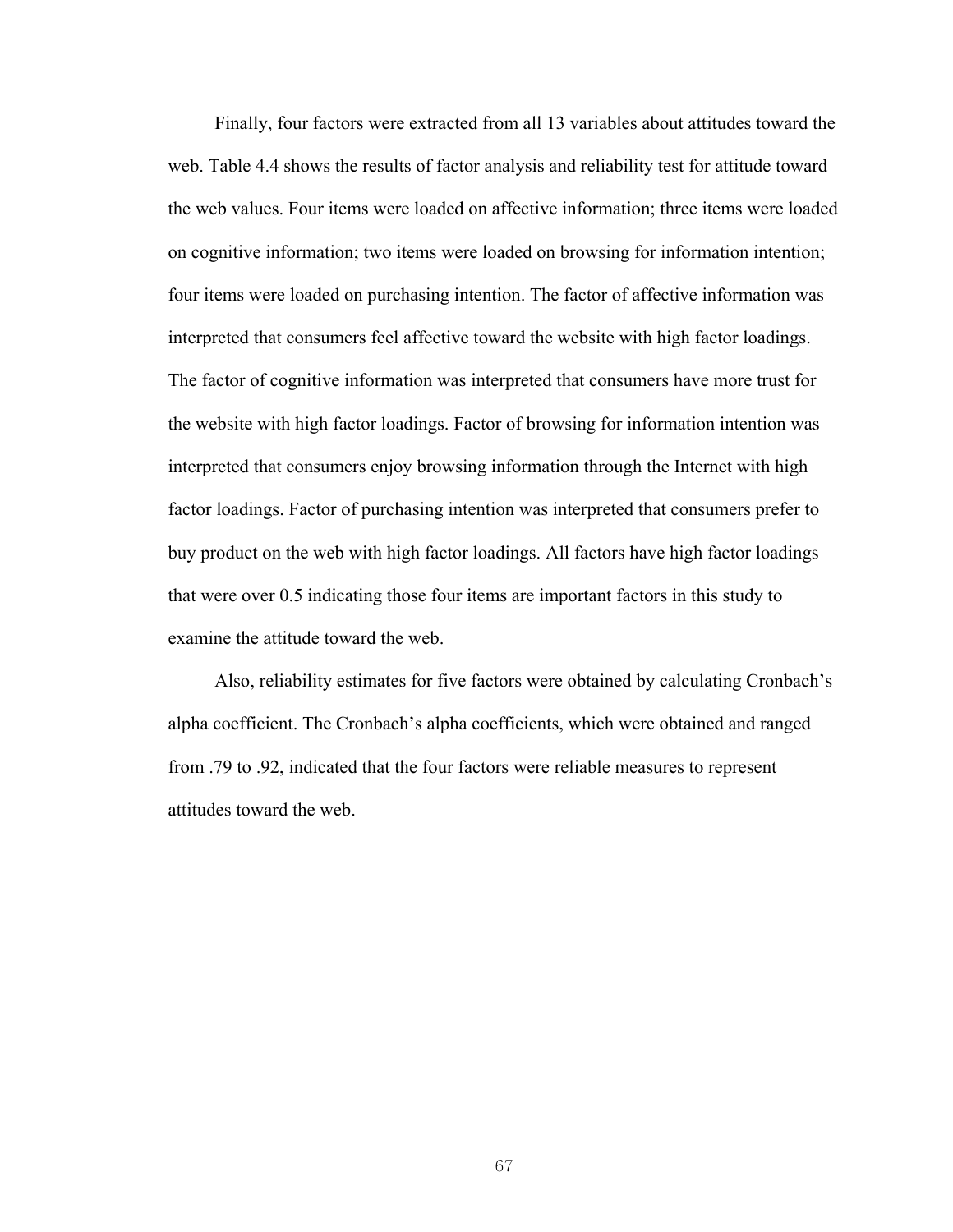| The icesuit of Factor Friarysis and icenability for Frimade Foward the Web               | Factor   | Cronbach's Alpha |
|------------------------------------------------------------------------------------------|----------|------------------|
| Attitude toward the web value and item                                                   | Loadings | Coefficient      |
|                                                                                          |          |                  |
| Affective information                                                                    |          | .92              |
|                                                                                          |          |                  |
| 1. I think this site is attractive.                                                      | .878     |                  |
| 2. I think this site is likable.                                                         | .799     |                  |
| 3. I think this site is appealing.                                                       | .782     |                  |
| 4. I think this site is interesting.                                                     | .780     |                  |
| Cognitive information                                                                    |          | .88              |
|                                                                                          |          |                  |
| 1. I think this site is honest.                                                          | .886     |                  |
| 2. I think this site is believable.                                                      | .849     |                  |
| 3. I think this site is trustworthy.                                                     | .812     |                  |
| Browsing for information intention                                                       |          | .79              |
| 1. The likelihood that I would search products<br>information from this website is high. | .744     |                  |
| 2. It is likely that I would browse this web site to find<br>products information.       | .624     |                  |
| Purchasing intention                                                                     |          | .91              |
| 1. The probability of buying the product on this<br>website would be highly probable.    | .874     |                  |
| 2. The likelihood that I would purchase the product is<br>high.                          | .835     |                  |
| 3. I have a favorable attitude toward continuing to do<br>business with this website.    | .685     |                  |
| 4. I would be willing to buy products from this<br>website.                              | .668     |                  |

The Result of Factor Analysis and Reliability for Attitude Toward the Web

*Note.* Extraction method, Principal component analysis; rotation method: varimax with Kaiser Normalization.

7-points Likert-scales were used with 1=strongly Disagree and 7=Strongly Agree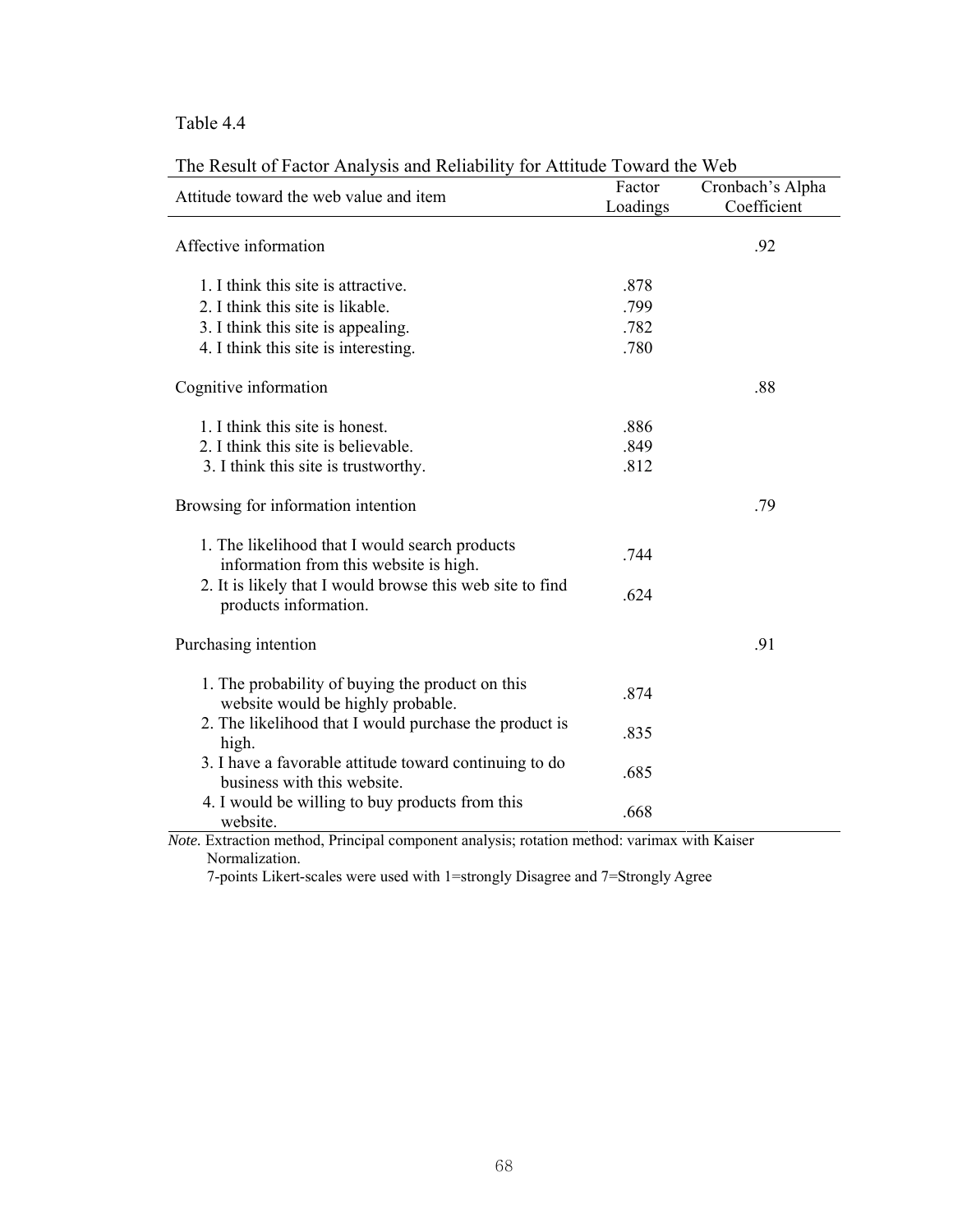*4.3* Multivariate Analysis *of Covariance and* Multivariate Analysis *of Variance*

Multivariate analysis of covariance (MANCOVA) and multivariate analysis of variance (MANOVA) were used to compare groups formed by categorical variables. A MANCOVA revealed a significant multivariate effect. The covariates served as control variables for the independent factors, serving to reduce the error term in the model ("GLM: MANOVA and MANCOVA", n.d.). Univariate testing compared differences (1) between Koreans and Americans with respect to five cultural dimensions and attitudes toward the web (2) between Nike.com and Niketown.com and attitude toward the web.

*4.3.1 Control Variables* 

Six control variables were measured about Internet usage experience and purchasing experience. Study has shown that individual differences with computerrelated experience and technology may affect attitudes toward computer media (Goldstein & Ford, 1978). Rodgers and Thorson (2000), taking a cue from Jih and Reeves (1992), warned against the confounding potential of these experiences. Heeding this warning, this study attempted to control these variables by asking questions related to each participant's Internet using and purchasing experience, and used these variables as covariates.

#### *4.3.2 MANCOVA*

First, the multivariate analysis of covariance (MANCOVA) was conducted using ethnicity (Koreans vs. Americans) as an independent variable, the five cultural dimensions as dependent variables, and six questions about experience of Internet or shopping online as covariates. In this analysis, Internet usage, work/fun hours and past or last purchasing as covariance were shown to have a significant effect on the statistical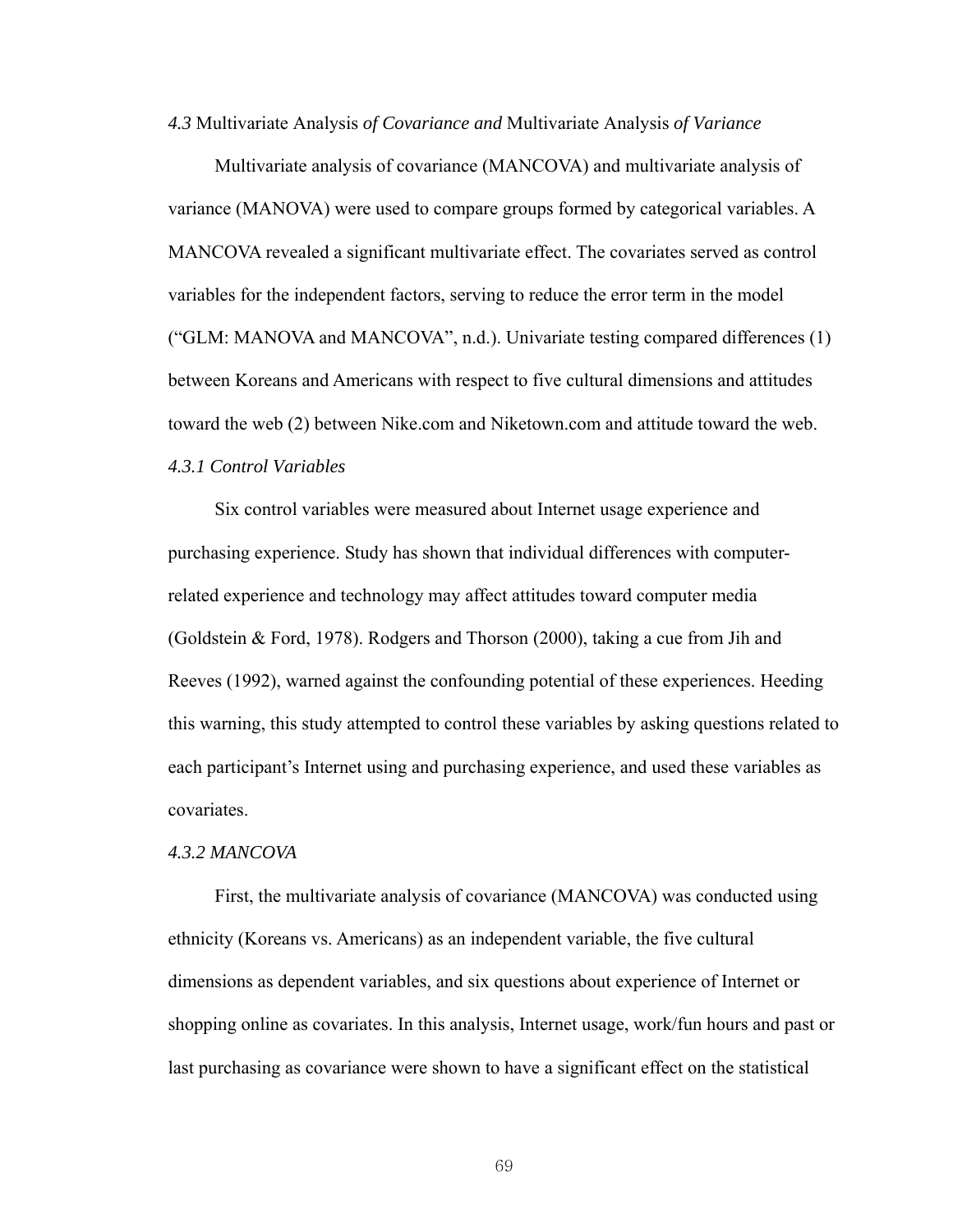model in some cultural dimensions ( $p < .05$ ).

By examining multivariate analysis of covariance, an F test showed a significant difference between Koreans and Americans on three cultural dimensions which were individualism (Korean M= 3.865, American M= 3.330;  $p = .000$ ), masculinity (Korean M= 2.688, American M= 2.134; *p* = .000), and long-term orientation (Korean M= 5.005, American M=  $5.473$ ;  $p = .001$ ). The results of multivariate analysis of covariance are shown in Table 4.5.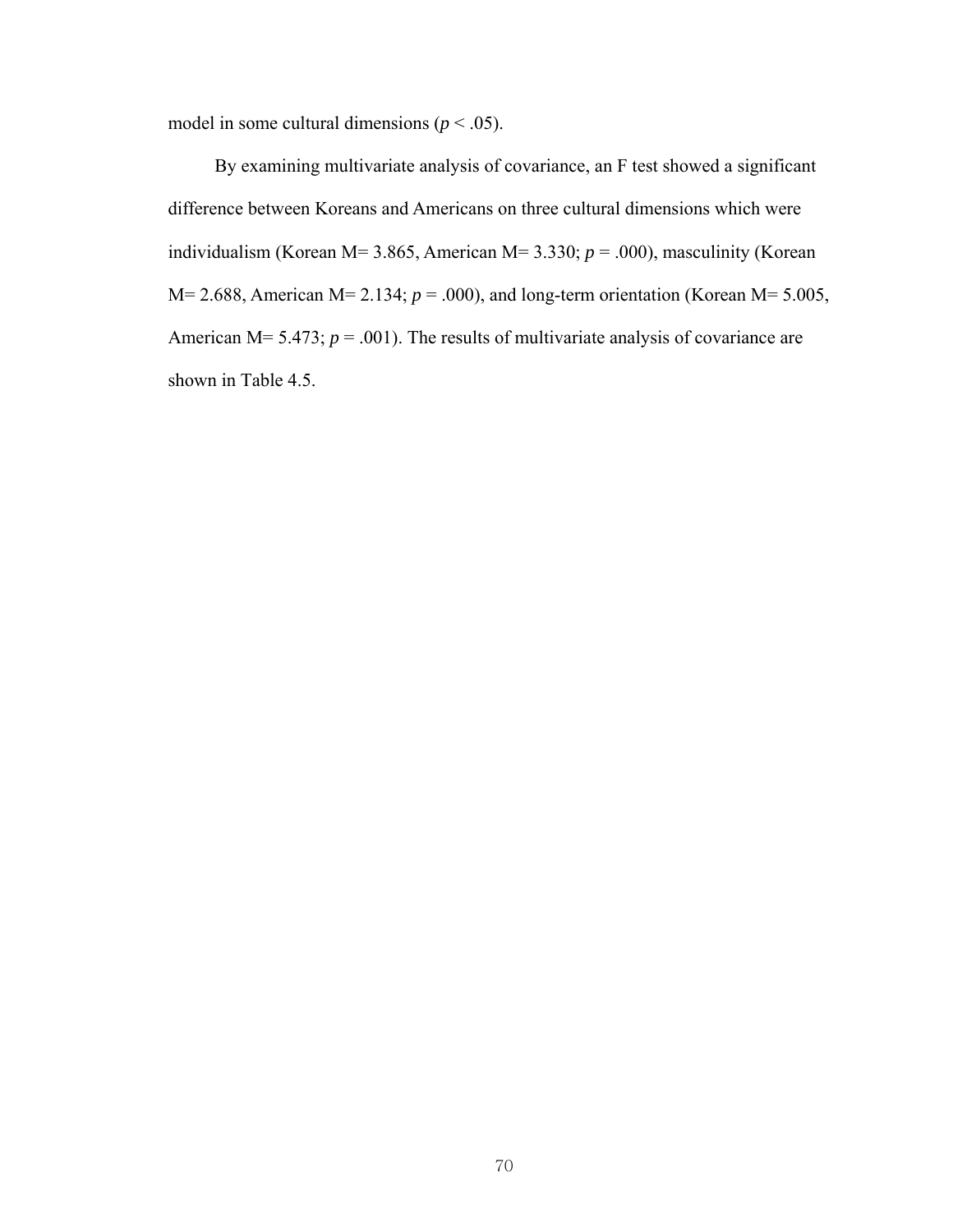| Dependent Variable                                                             |        | <b>Independent Variable</b> |             |         |
|--------------------------------------------------------------------------------|--------|-----------------------------|-------------|---------|
|                                                                                |        | Mean                        | F           | P-value |
|                                                                                | Korean | American                    |             |         |
| <b>Cultural Dimensions</b>                                                     |        |                             |             |         |
| Power distance (PD)                                                            | 3.742  | 3.646                       | .197        | .658    |
| Individualism (IC)                                                             | 3.865  | 3.300                       | $16.789***$ | .000    |
| Masculinity (MAS)                                                              | 2.688  | 2.134                       | 24.615***   | .000    |
| Uncertainty Avoidance (UA)                                                     | 4.414  | 4.430                       | .028        | .868    |
| Long-term orientation (LTO)<br>Note: * $p < 0.1$ ** $p < 0.05$ *** $p < 0.001$ | 5.005  | 5.473                       | $11.215**$  | .001    |

### The Result of Multivariate Analysis of Covariance between Ethnicity and Cultural Dimensions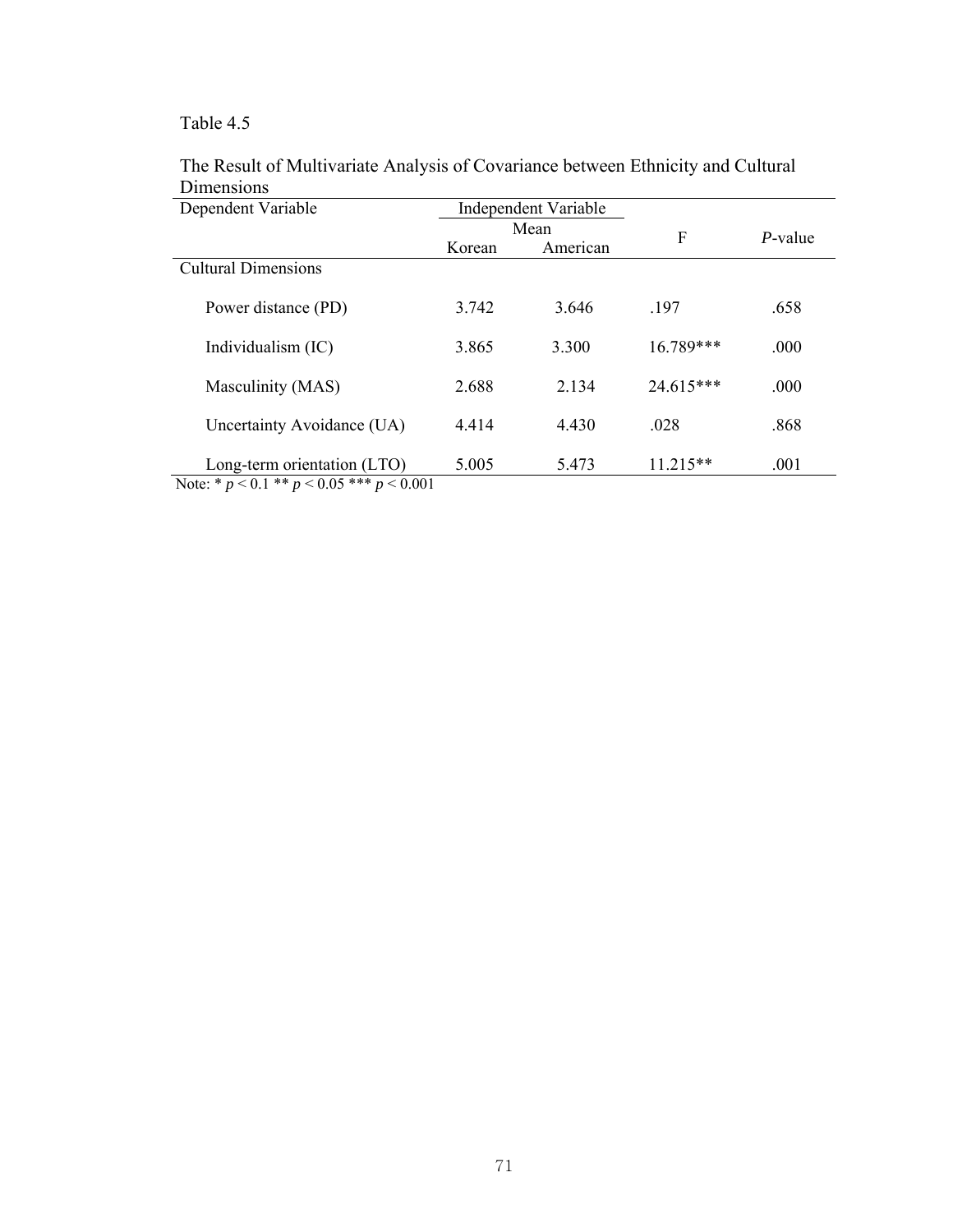Second, the multivariate analysis of covariance (MANCOVA) was conducted by using ethnicity (Koreans vs. Americans) and web site designs (Nike.com vs. Niketown.com) as an independent variable respectively, attitudes toward the web as dependent variables, and six questions about experience of Internet or shopping online as covariates. In this analysis, comfortability, fun hours, and last purchasing as covariance were shown to have a significant effect on the statistical model in some cultural dimensions ( $p < .05$ ).

For the results of multivariate analysis of covariance, an F test showed a significant difference between Koreans and Americans in terms of affective information (Korean M= 4.902, American M= 5.569; *p* = .000), cognitive information (Korean M= 5.188, American M= 5.972;  $p = .000$ ), and purchasing intention (Korean M= 4.004, American  $M=4.756$ ;  $p=.001$ ). The results of multivariate analysis of variance are shown in Table 4.6.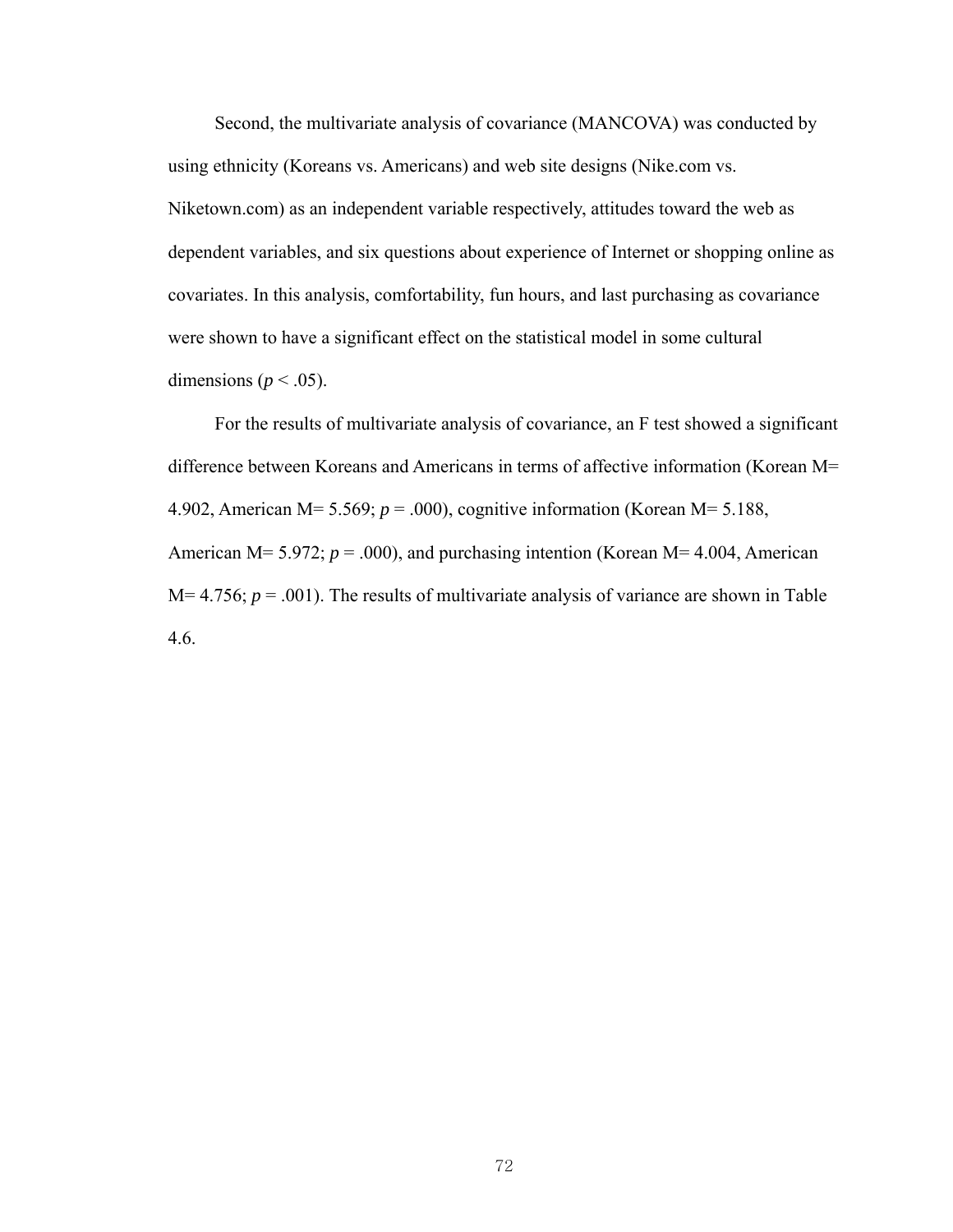| Dependent Variable                                               | <b>Independent Variable</b> |       |             |         |
|------------------------------------------------------------------|-----------------------------|-------|-------------|---------|
|                                                                  | Mean                        |       | F           | P-value |
|                                                                  | Korean<br>American          |       |             |         |
| Attitudes toward the web                                         |                             |       |             |         |
| Affective information                                            | 4.902                       | 5.569 | $13.515***$ | .000    |
| Cognitive information                                            | 5.188                       | 5.972 | $30.700***$ | .000    |
| Browsing for information<br>intention                            | 4.915                       | 5.079 | .649        | .421    |
| Purchasing intention<br>Note: $* n < 0.1** n < 0.05** n < 0.001$ | 4.004                       | 4.756 | 11.856***   | .001    |

### The Result of Multivariate Analysis of Covariance between Ethnicity and Attitudes toward the Web

Note: \* *p* < 0.1 \*\* *p* < 0.05 \*\*\* *p* < 0.001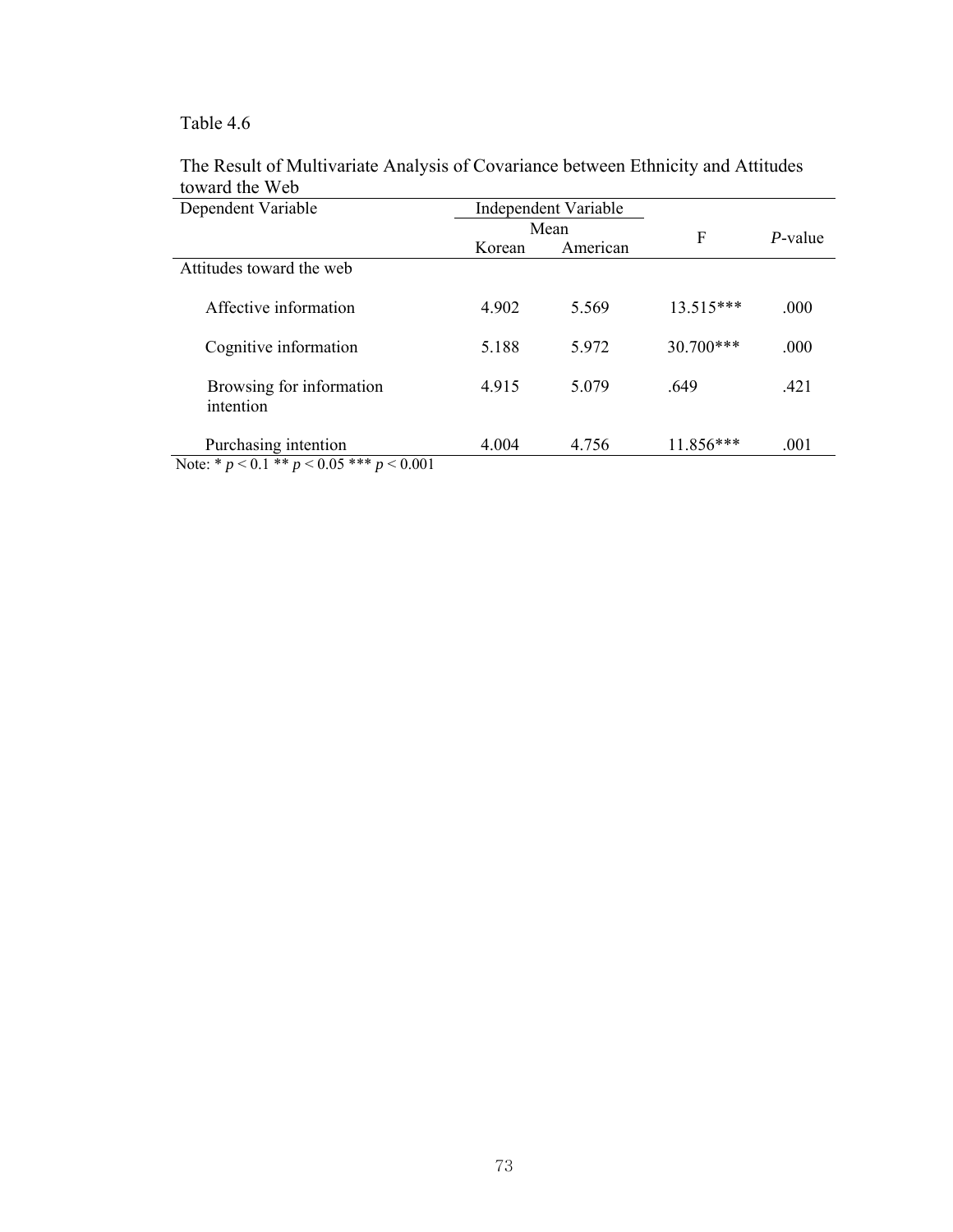## *4.3.3 MANOVA*

Regarding two web site designs as independent variable by examining multivariate analysis of variance (MANOVA), F test showed no significant differences between Nike.com and Niketown.com on consumers' attitude toward the web. The results of multivariate analysis of variance are shown in Table 4.7.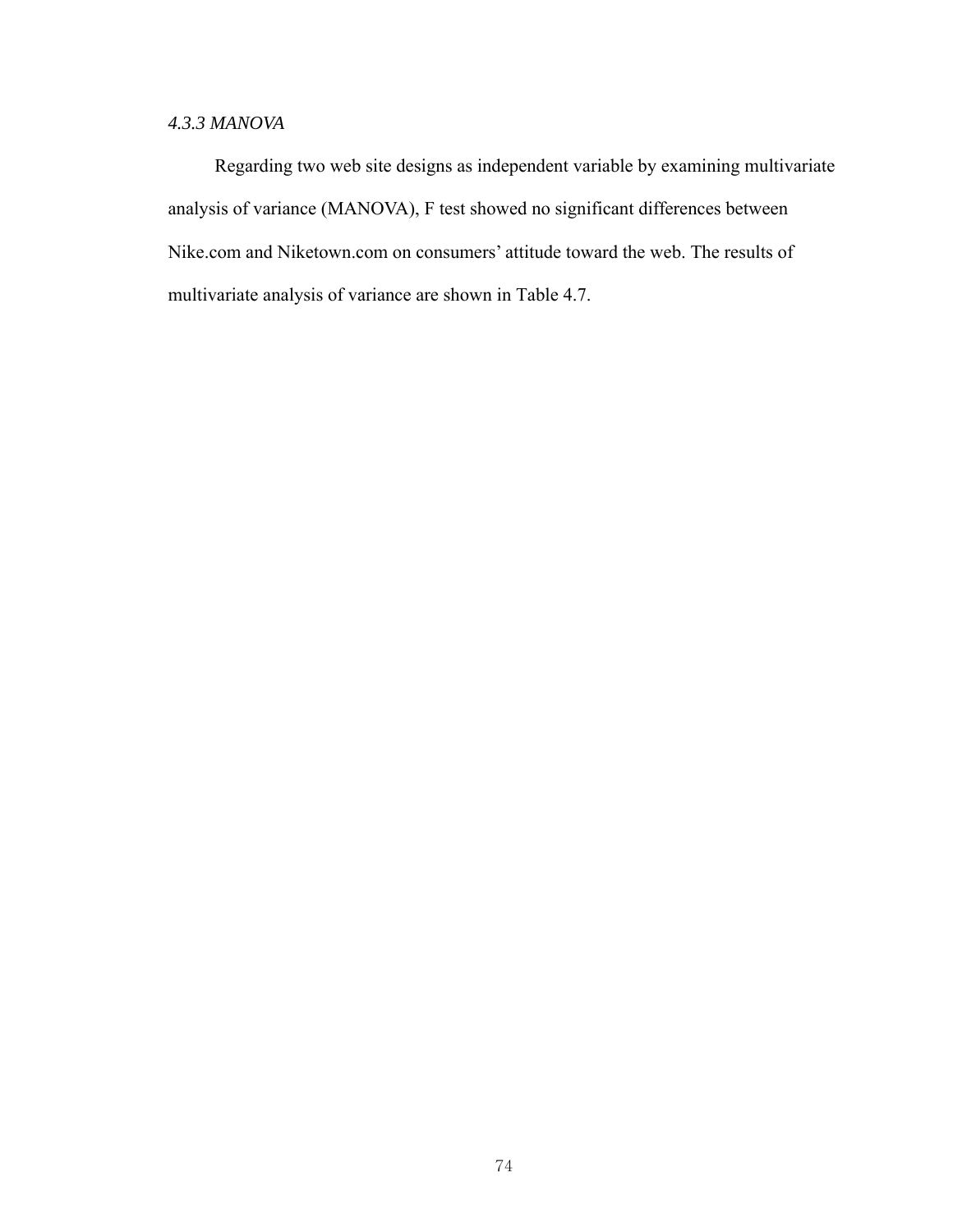| Dependent Variable                                               |          | Independent Variable |       |         |
|------------------------------------------------------------------|----------|----------------------|-------|---------|
|                                                                  | Mean     |                      |       |         |
|                                                                  | Nike.com | Niketown.com         | F     | P-value |
| Attitudes toward the web                                         |          |                      |       |         |
| Affective information                                            | 5.331    | 5.078                | 2.084 | .150    |
| Cognitive information                                            | 5.502    | 5.563                | .171  | .679    |
| Browsing for information<br>intention                            | 5.005    | 5.000                | .001  | .979    |
| Purchasing intention<br>Note $* n < 0.1** n < 0.05*** n < 0.001$ | 4.384    | 4.299                | .155  | .694    |

### The Result of Multivariate Analysis of Variance between Web Design and Attitudes toward the Web

Note. \* *p* < 0.1 \*\* *p* < 0.05 \*\*\* *p* < 0.001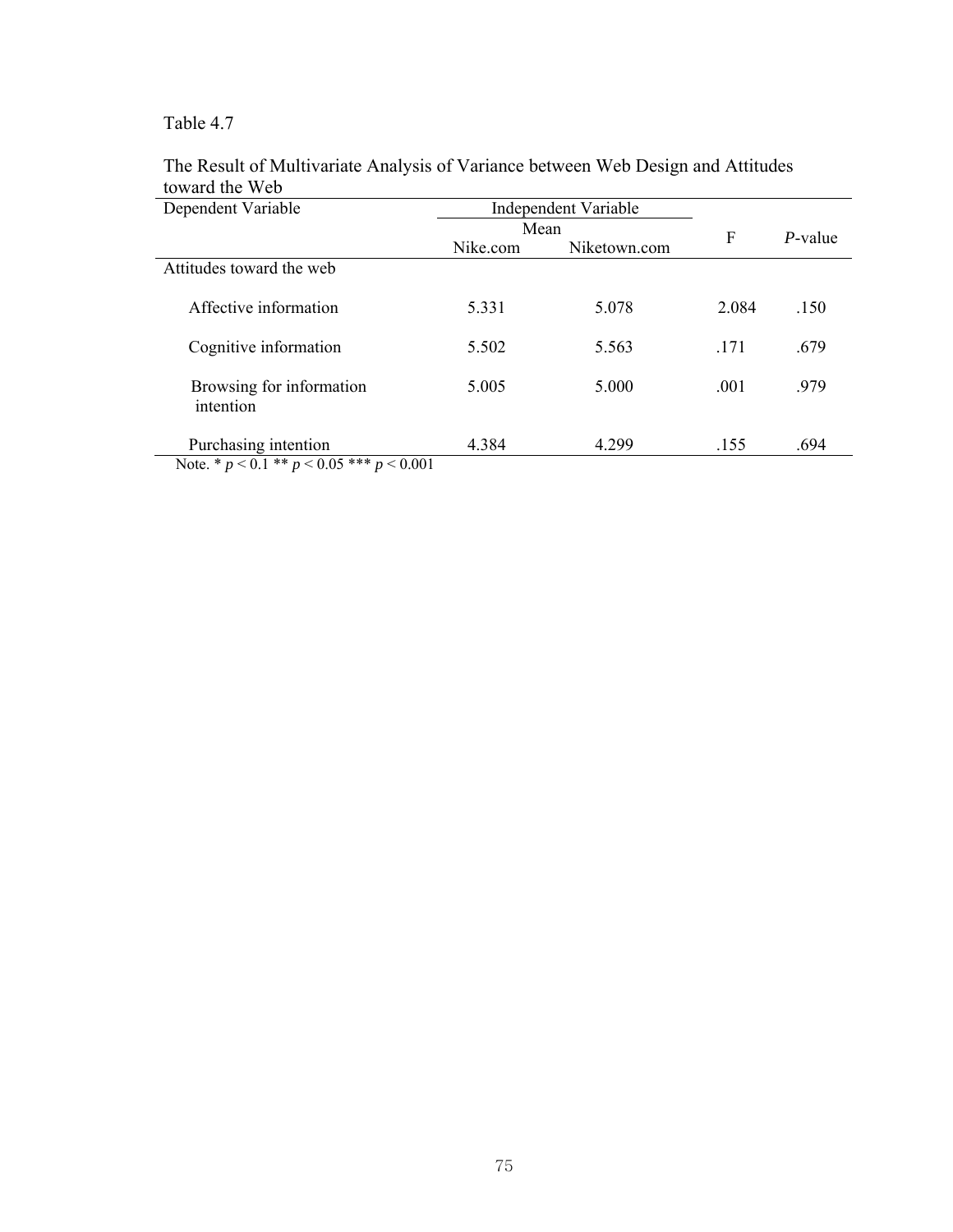Hofstede (2001) suggested that Americans have higher individualism and masculinity than Koreans, while Koreans have higher long-term orientation. However, this research found that Koreans have higher individualism and masculinity than Americans; while Americans have higher long-term orientation than Koreans. Even though three out of five Hofstede's cultural dimensions were found statistically significant different between Koreans and American, the results were contradictory from Hofstede (2001)'s.

Much of the study of ethnic entrepreneurs was based on issues of culture with a growing body of literature supporting the argument that national culture influences a variety of economic/management behavior (Urban, 2006). In addition, even if Hofstede's cultural dimensions are generalized to study in many fields, they have been the subject of considerable debate and criticism. Researchers have adopted a more emic perspective, arguing that culture in all its complexity cannot be captured quantitatively and reduced to five variables, while others pointed out that culture is changeable in some countries (Urban, 2006). Nonetheless, Hofstede's dimensions are well-documented and useful in identifying the criteria level of the five empirical dimensions of national culture. Also, Hofstede's dimensions are widely used since measures are based on data from 53 developed and developing countries (Urban, 2006).

Accordingly, using Hofstede's cultural dimensions between Koreans and Americans in order to determine its influence on attitudes toward the web seems to be a robust approach. Even so, it remains important to remember that Hofstede's cultural dimensions yield statistically significant differences between Koreans and Americans. There seem to be some reasons regarding the results of this research such as small sample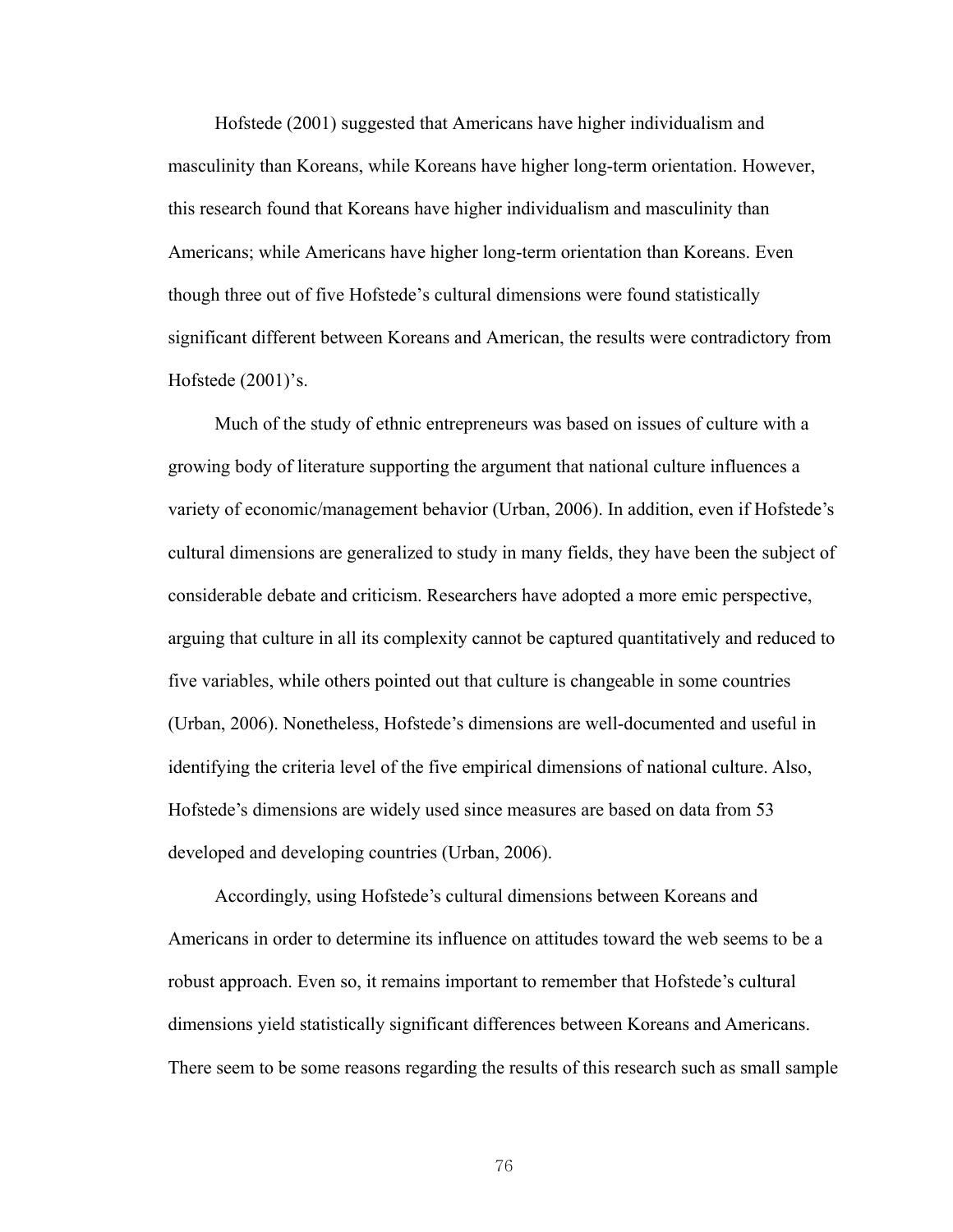numbers and limited subjects for Korean which means that most of the entire Korean sample used in this study is not really living in Korea, but students studying in U.S.A. This subject is discussed again in Discussion section of Chapter 5.

In this study the researcher propose that there will be a relationship influencing attitudes toward the web in terms of five cultural dimensions and goal-oriented vs. experiential use of web behavior. Therefore, hypotheses were tested based on this research model formulated as configurations of Hofstede's cultural dimensions and goaloriented vs. experiential use of web behavior, which are optimal elements for encouraging online business and increasing positive attitudes toward the web.

### *4.4 Multiple Regression Analysis for Hypotheses Testing*

Each of the hypotheses was tested to determine whether the hypothesis was supported or not. This study used the multiple regression analysis to test hypotheses and see the strength of the relationships among variables. The relationships among five cultural dimensions, goal-oriented vs. experiential use of web behavior, and four attitudes toward the web were tested under all three hypotheses. Multiple regression analysis tells of the interrelationships among variables.

#### *4.4.1 Hypothesis 1 testing*

Hypothesis 1 posited that there will be a significant relationship between consumers' cultural dimensions: (1) power distance, (2) Individualism, (3) masculinity, (4) uncertainty avoidance, (5) long-term orientation, and their consumer behaviors: (a) goal-oriented use of web, (b) experiential use of web. The results of multiple regression analysis are shown in Table 4.8. There was only one statistically significant relationship between long-term orientation and goal-oriented use of web ( $\beta$ = .157, p = .032)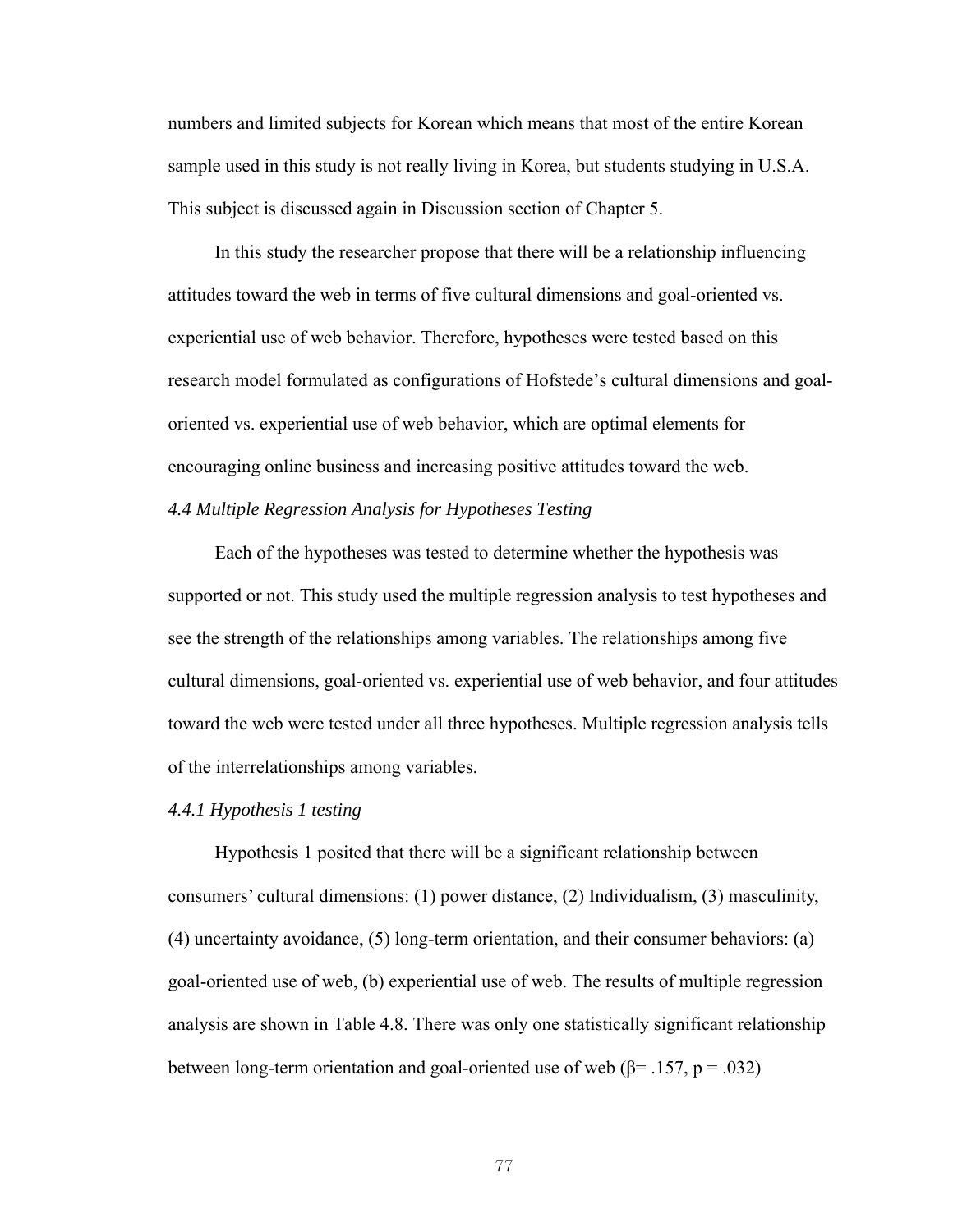suggesting the high long term orientation possess the predictive high goal-oriented use of web. There were no significant relationships between the other cultural dimensions which are power distance, individualism, masculinity, and uncertainty avoidance and goaloriented use of web. Therefore, hypothesis 1a (5) was supported. The hypotheses 1a (1), 1a (2), 1a (3), and 1a (4) were not supported. The result revealed only one statistically significant relationship ( $p < .05$ ); that is, there is a significant positive relationship between consumers' long-term orientation and consumer's goal-oriented use of web behavior.

The results of multiple regression analysis showed there were statistically significant relationships between consumer's experiential use of web behavior and three cultural dimensions of power distance ( $β = .164$ ,  $p = .023$ ), individualism ( $β = -.124$ , p = .085), and long-term orientation ( $\beta$  = .131, p = .073). It indicates that the people who have high power distance have the high predictive experiential use of web; the people who have high individualism have the low experiential use of web; the people who have high long-term orientation have the high predictive experiential use of web. There were no significant relationships between two cultural dimensions which were masculinity and uncertainty avoidance. Table 4.8 exhibits the relationship between cultural dimensions and experiential consumer behavior. In conclusion, hypothesis 1b (1), 1b (2), and hypothesis 1b (5) were supported. The hypotheses 1b (3) and 1b (4) were not supported. The accepted hypotheses are following; there are significant positive relationship between consumers' power distance and long-term orientation, and their experiential use of web behavior, and there is a significant negative relationship between consumers' individualism and their experiential use of web behavior.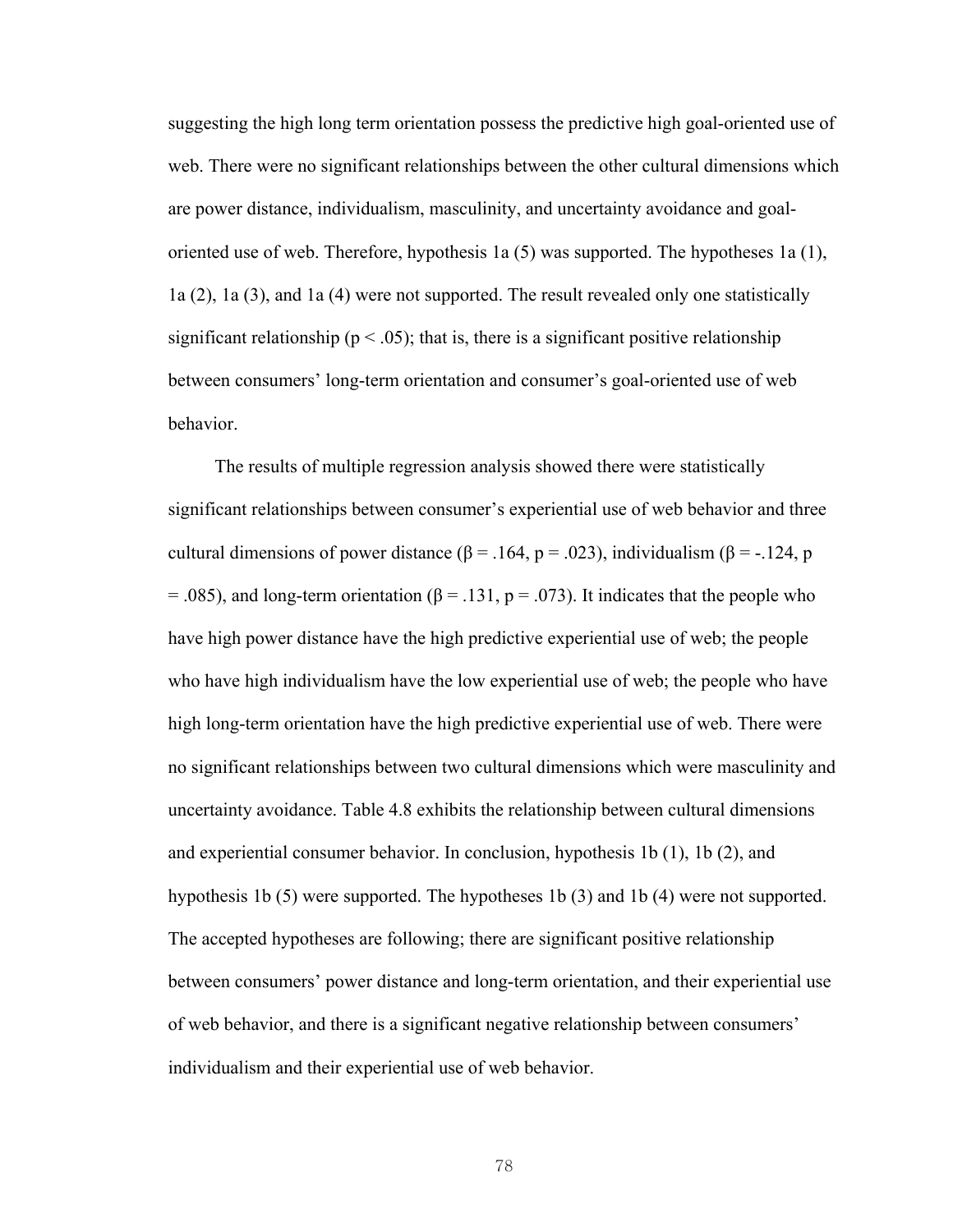With regard to cultural dimensions, power distance, individualism, and long-term orientation have significantly influenced consumers' web behavior. However, there were shown counterproposal in terms of long-term orientation for consumer's goal-oriented use of web behavior even if proven statistically significant. It was assumed that people who have high long-term orientation possess the high experiential use of web rather than goal-oriented use of web. But, the result of this research showed the opposite direction. Regarding the individualism dimension, it seems to be right with the relationship between people who have high individualism show low experiential use of web. Moreover, even if there were not statistically significant relationships, there were shown negative relationship between masculinity and goal-oriented use of web, and negative relationship between uncertainty avoidance and experiential use of web.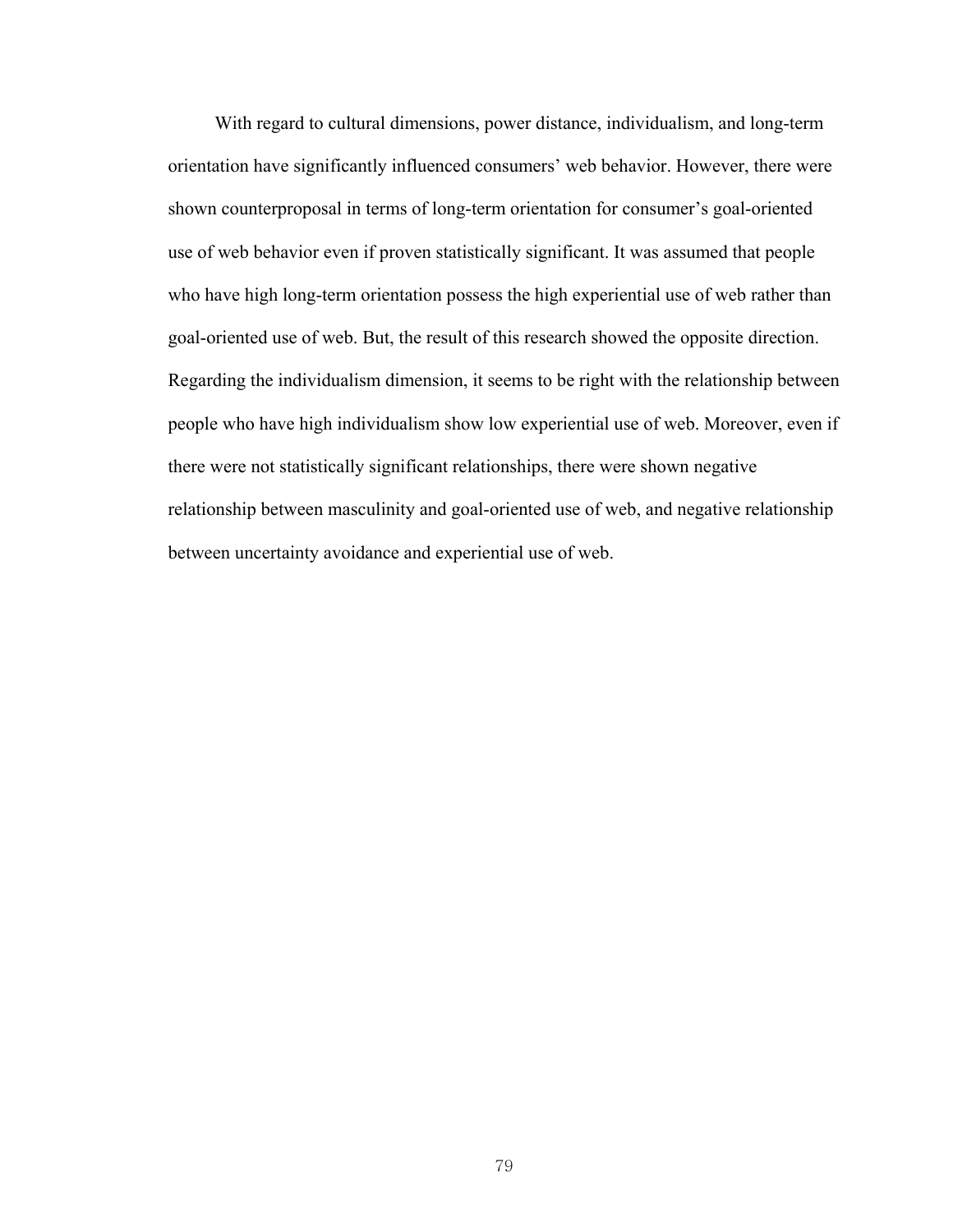| Independent variable                                             | Dependent variable          |                          |                         |         |  |  |
|------------------------------------------------------------------|-----------------------------|--------------------------|-------------------------|---------|--|--|
|                                                                  |                             | Goal-oriented use of web | Experiential use of web |         |  |  |
|                                                                  |                             | P-value                  |                         | P-value |  |  |
| <b>Cultural Dimensions</b>                                       |                             |                          |                         |         |  |  |
| Power distance                                                   | $-.078$                     | .282                     | $.164**$                | .023    |  |  |
| Individualism                                                    | $-.085$                     | .241                     | $-124*$                 | .085    |  |  |
| Masculinity                                                      | $-.091$                     | .213                     | .033                    | .654    |  |  |
| Uncertainty avoidance                                            | .113                        | .129                     | $-118$                  | .110    |  |  |
| Long-term orientation<br><i>Note</i> . * $p < 0.1$ ** $p < 0.05$ | $.157**$<br>*** $p < 0.001$ | .032                     | $.131*$                 | .073    |  |  |

### The Result of Multiple Regression Analysis of Cultural Dimensions on Consumer's Web Behavior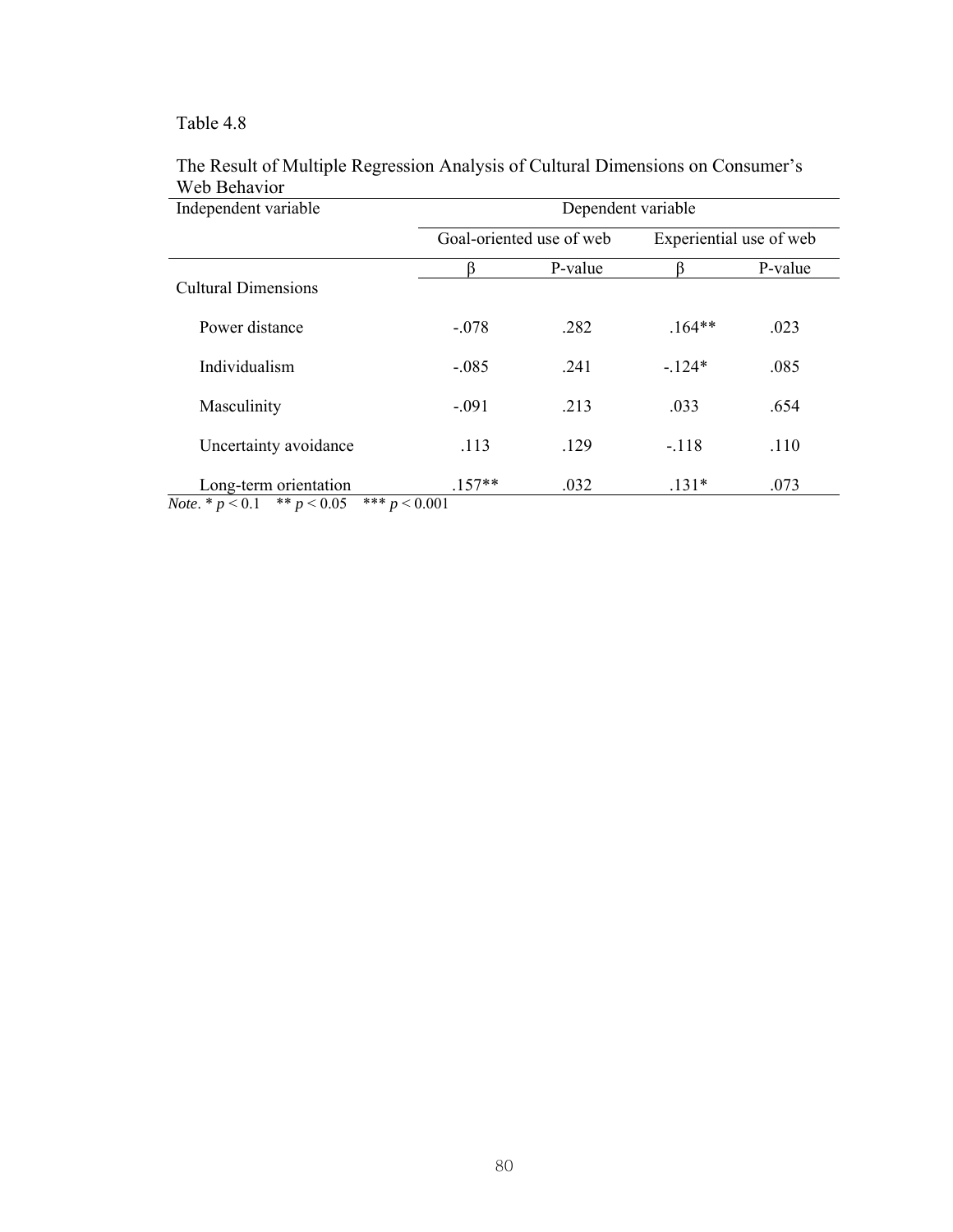#### *4.4.2 Hypothesis 2 testing*

Hypothesis 2 was proposed that there will be a significant relationship between consumer behaviors: (1) goal-oriented use of web, (2) experiential use of web, and consumers' attitudes toward the web: (a) affective information, (b) cognitive information, (c) browsing for information intention, (d) purchasing intention. Table 4.9 shows the finding of relationship between consumers' web behavior and attitudes toward the web. Overall, it was shown that consumers' web behavior depicts a positive relationship with attitudes toward the web.

This research found that goal-oriented use of the web had a significant positive influence on cognitive information ( $\beta$  = .182, p = .009). This means that the higher goaloriented use of web is, the more positive cognitive attitude toward the web is found. Other predicted relationships between goal-oriented use of web and affective information, browsing for information intention, and purchasing intention, respectively, were not statistically significant relationships. Also, there were found statistical significant positive relationships between experiential use of web and attitude toward web affective information ( $\beta$  = .163, p = .025), cognitive information ( $\beta$  = .340, p= .000), and purchasing intention (β = .217, p = .003). It indicates that the more experiential a consumer is, the more positive attitudes for affective information, cognitive information, and purchasing intention are shown in the web site.

Hence, regarding goal-oriented use of web, only hypothesis 2b (1) was supported. Hypotheses 2a (1), 2c (1), and 2d (1) were not supported. For the results of experiential use of web, hypothesis 2a (2), 2b (2), and 2d (2) were supported. Hypothesis 2c (2) was not supported. Again, in relation to each items in hypothesis 2, no statistically significant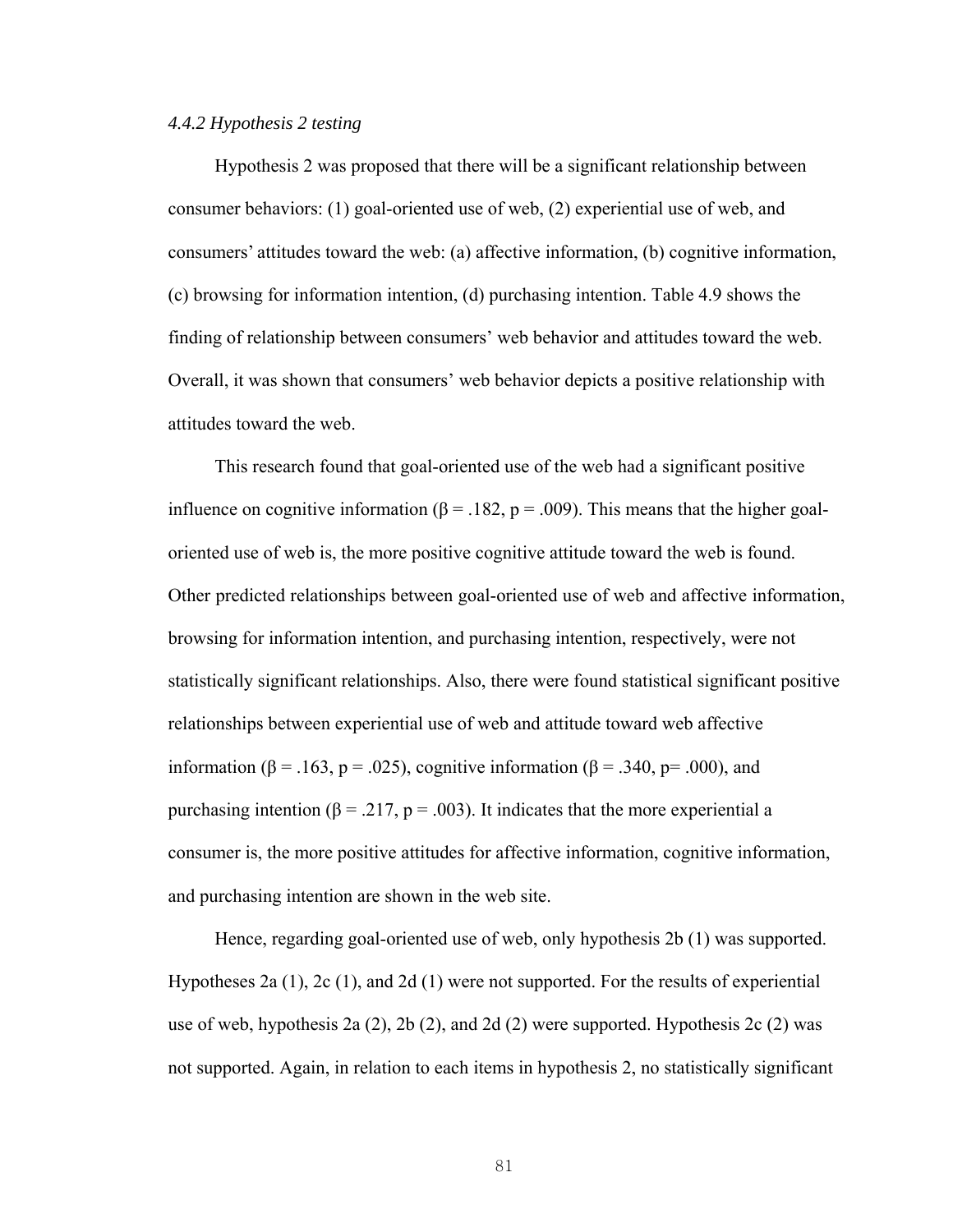relationship was found associated with goal-oriented use of web and affective information, browsing for information intention, or purchasing intention, and between experiential use of web and browsing for information intention.

Consequently, following hypotheses are supported; there is a significant positive relationship between consumer's goal-oriented use of web and cognitive attitude toward the web; there is a significant positive relationship between consumer's experiential use of web and affective attitude toward the web; there is a significant positive relationship between consumer's experiential use of web and cognitive attitude toward the web, and there is a significant positive relationship between consumer's experiential use of web and purchasing intention toward the web. Overall, consumer's experiential use of web behavior shows more positive attitudes toward the web than consumer's goal-oriented use of web behavior.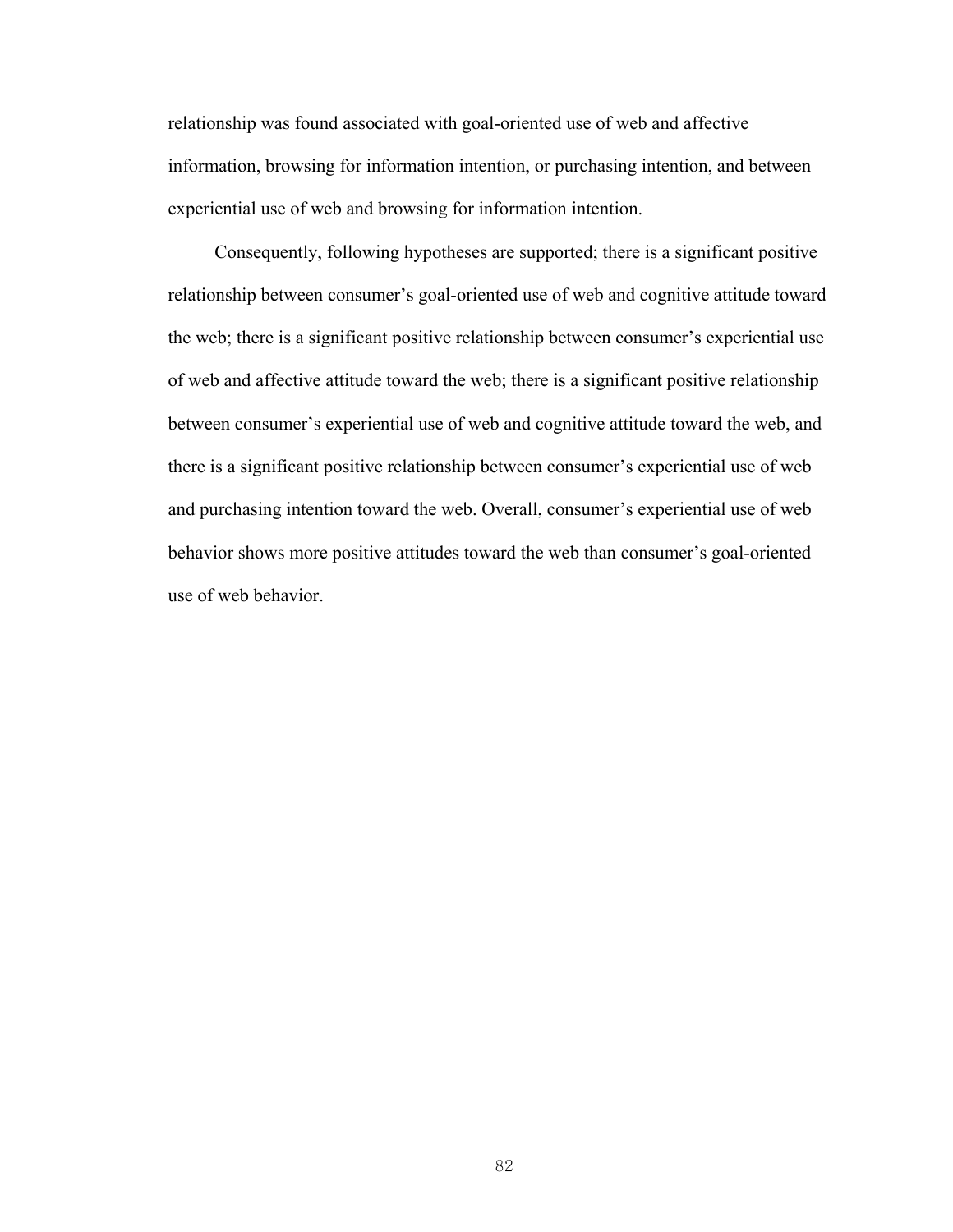| Independent                                | Dependent variable         |                 |           |           |                 |           |            |         |  |  |
|--------------------------------------------|----------------------------|-----------------|-----------|-----------|-----------------|-----------|------------|---------|--|--|
| variable                                   |                            |                 |           |           |                 |           |            |         |  |  |
|                                            | Affective                  |                 | Cognitive |           | <b>Browsing</b> |           | Purchasing |         |  |  |
|                                            | information<br>information |                 |           | Intention |                 | Intention |            |         |  |  |
|                                            |                            | P-value         |           | P-value   | ß               | P-value   | ß          | P-value |  |  |
| <b>Consumer Behavior</b>                   |                            |                 |           |           |                 |           |            |         |  |  |
| Goal-oriented<br>use of web                | .100                       | .168            | $.182**$  | .009      | .032            | .659      | .035       | .625    |  |  |
| Experiential<br>use of web                 | $.163**$                   | .025            | $.340***$ | .000      | .071            | .336      | $.217**$   | .003    |  |  |
| ** $p < 0.05$<br><i>Note</i> . $* p < 0.1$ |                            | *** $p < 0.001$ |           |           |                 |           |            |         |  |  |

### The Result of Multiple Regression Analysis of Consumer's Web Behavior on Attitude toward the Web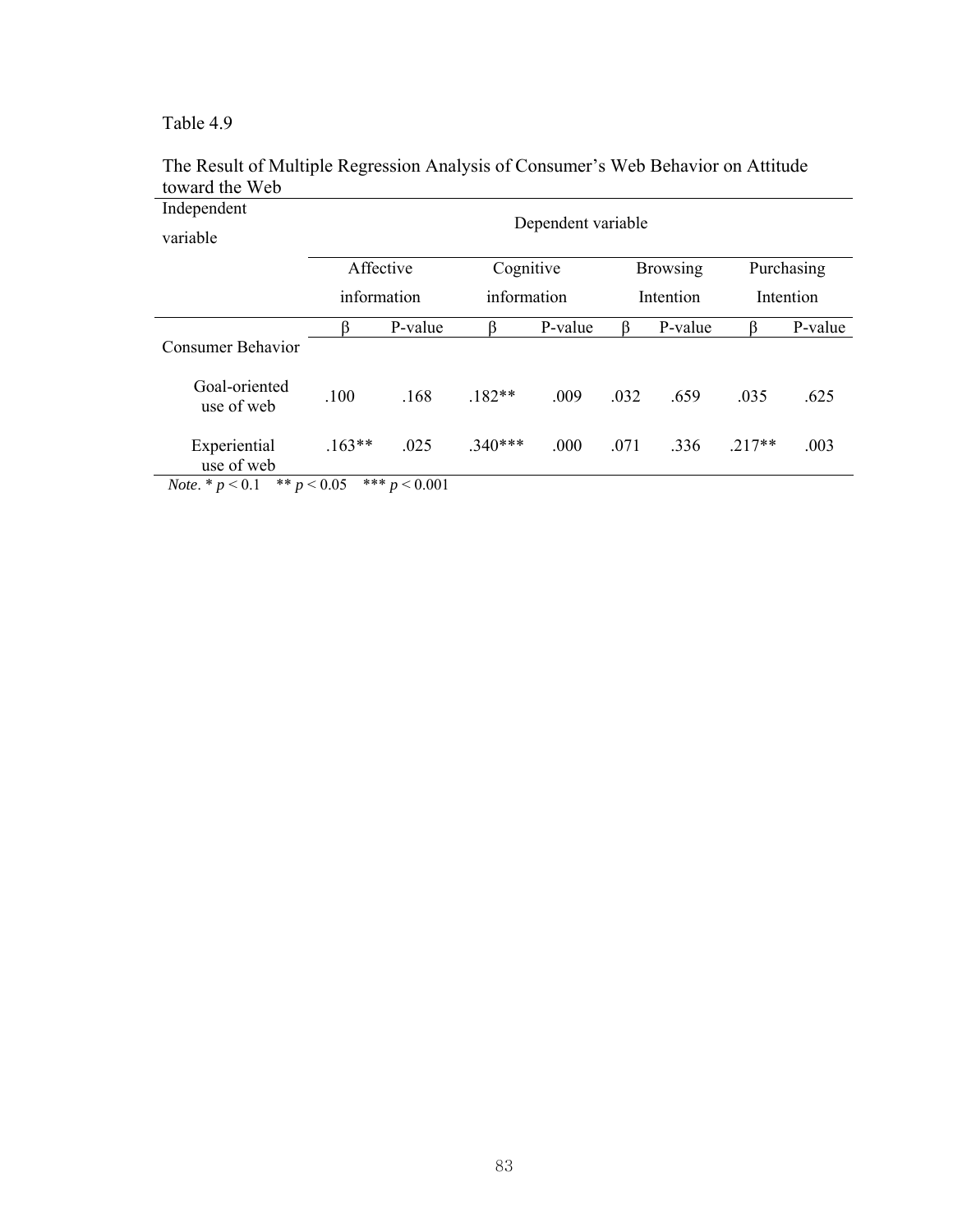#### *4.4.3 Hypothesis 3 testing*

Hypothesis 3 proposed that there will be a significant relationship between consumers' cultural dimensions: (1) power distance, (2) individualism, (3) masculinity, (4) uncertainty avoidance, (5) long-term orientation and consumers' attitudes toward the web: (a) affective information, (b) cognitive information, (c) browsing for information intention, (d) purchasing intention.

Power distance was found to have statistically significant influences on the website affective information (β = .150, p = .037), browsing for information intention (β = .136, p  $= .060$ ), and purchasing intention ( $\beta = .139$ ,  $p = .059$ ). In terms of the relationship between masculinity and consumers' attitudes toward the web, it was found there existed a statistically significant relationship between masculinity and affective information ( $\beta = -$ .182,  $p = .013$ ; masculinity and cognitive information ( $\beta = -.171$ ,  $p = .018$ ). Long-term orientation was found statistically significant with cognitive information ( $\beta$  = .229, p  $= .002$ ) and browsing for information intention ( $\beta = .134$ ,  $p = .068$ ). It is implied that people who have high power distance show positive affective and cognitive attitude toward the web, and purchasing intention on the web; people who have high masculinity show negative attitude toward the web according to the affective information and cognitive information; people who have long-term orientation possess the positive attitude toward the web for cognitive information and browsing for information intention. Therefore, hypothesis 3a (1), 3a (3), 3b (3), 3b (5), 3c (1), 3c (5), and 3d (1) were supported. Hypothesis 3a (2), 3a (4), 3a (5), 3b (1), 3b (2), 3b (4), 3c (2), 3c (3), 3c (4), 3d (2), 3d (3), 3d (4), and 3d (5) were not supported. The results of relationships between cultural dimensions and attitudes toward the web are shown in Table 4.10.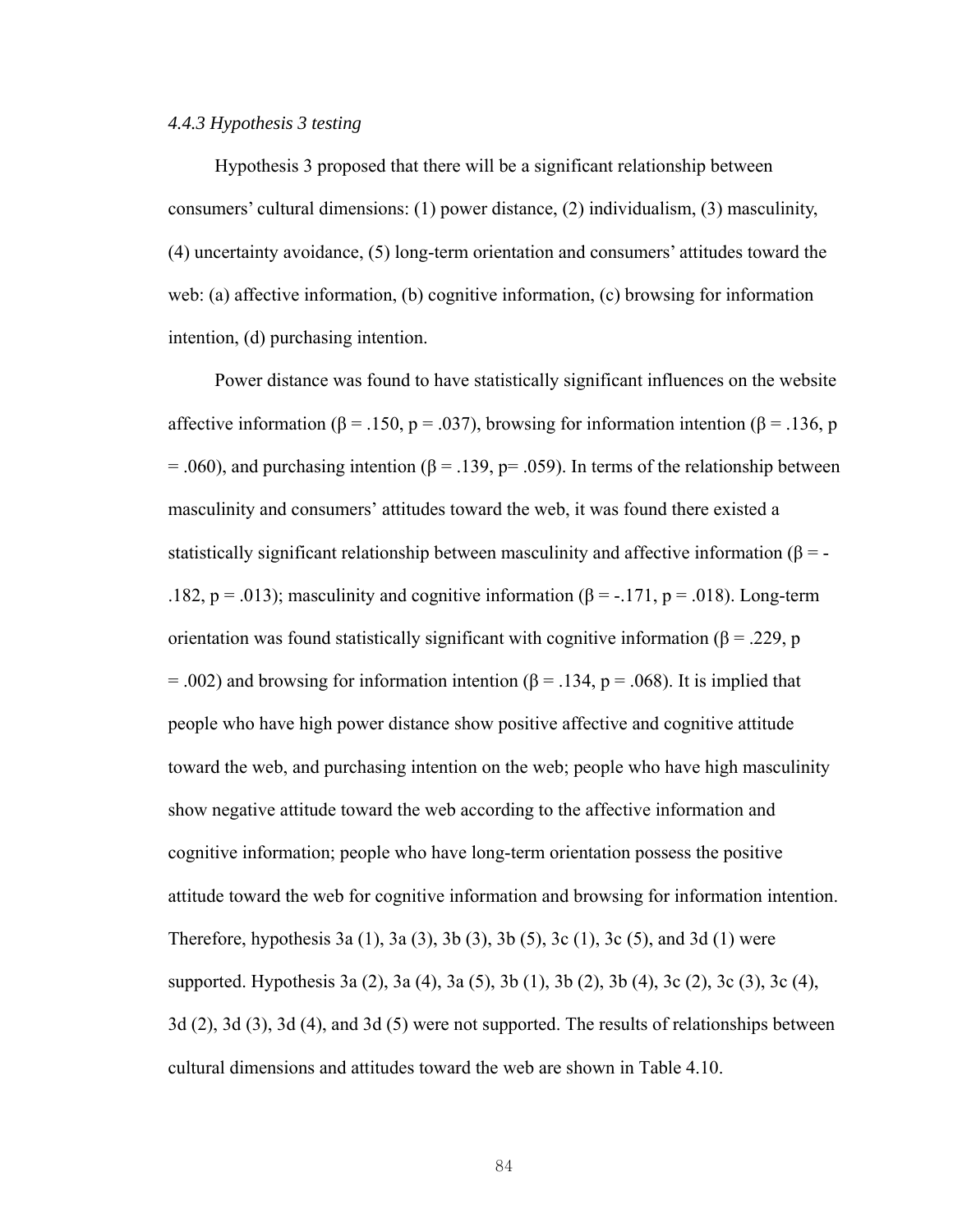| Independent variable                                         | Dependent variable     |                            |           |           |           |                 |         |            |  |
|--------------------------------------------------------------|------------------------|----------------------------|-----------|-----------|-----------|-----------------|---------|------------|--|
|                                                              |                        | Affective                  |           | Cognitive |           | <b>Browsing</b> |         | Purchasing |  |
|                                                              |                        | information<br>information |           |           | Intention | Intention       |         |            |  |
|                                                              | R                      | P-value                    | ß         | P-value   | ß         | P-value         | ß       | P-value    |  |
| Cultural dimensions                                          |                        |                            |           |           |           |                 |         |            |  |
| Power distance                                               | $.150**$               | .037                       | .069      | .331      | $.136*$   | .060            | $.139*$ | .059       |  |
| Individualism                                                | $-.041$                | .572                       | $-.022$   | .753      | .045      | .531            | $-.030$ | .685       |  |
| Masculinity                                                  | $-.182**$              | .013                       | $-.171**$ | .018      | $-.120$   | .103            | $-.089$ | .232       |  |
| Uncertainty<br>avoidance                                     | $-.028$                | .701                       | $-.051$   | .481      | .049      | .509            | .004    | .958       |  |
| Long-term<br>orientation<br>$N_{\text{obs}}$ * $\approx$ 0.1 | .120<br>** $\sim$ 0.05 | .162<br>*** $\sim$ 0.001   | $.229**$  | .002      | $.134*$   | .068            | .099    | .180       |  |

### The Result of Multiple Regression Analysis of Cultural Dimensions on Attitude toward the Web Independent variable Dependent variable

*Note*. \* *p* < 0.1 \*\* *p* < 0.05 \*\*\* *p* < 0.001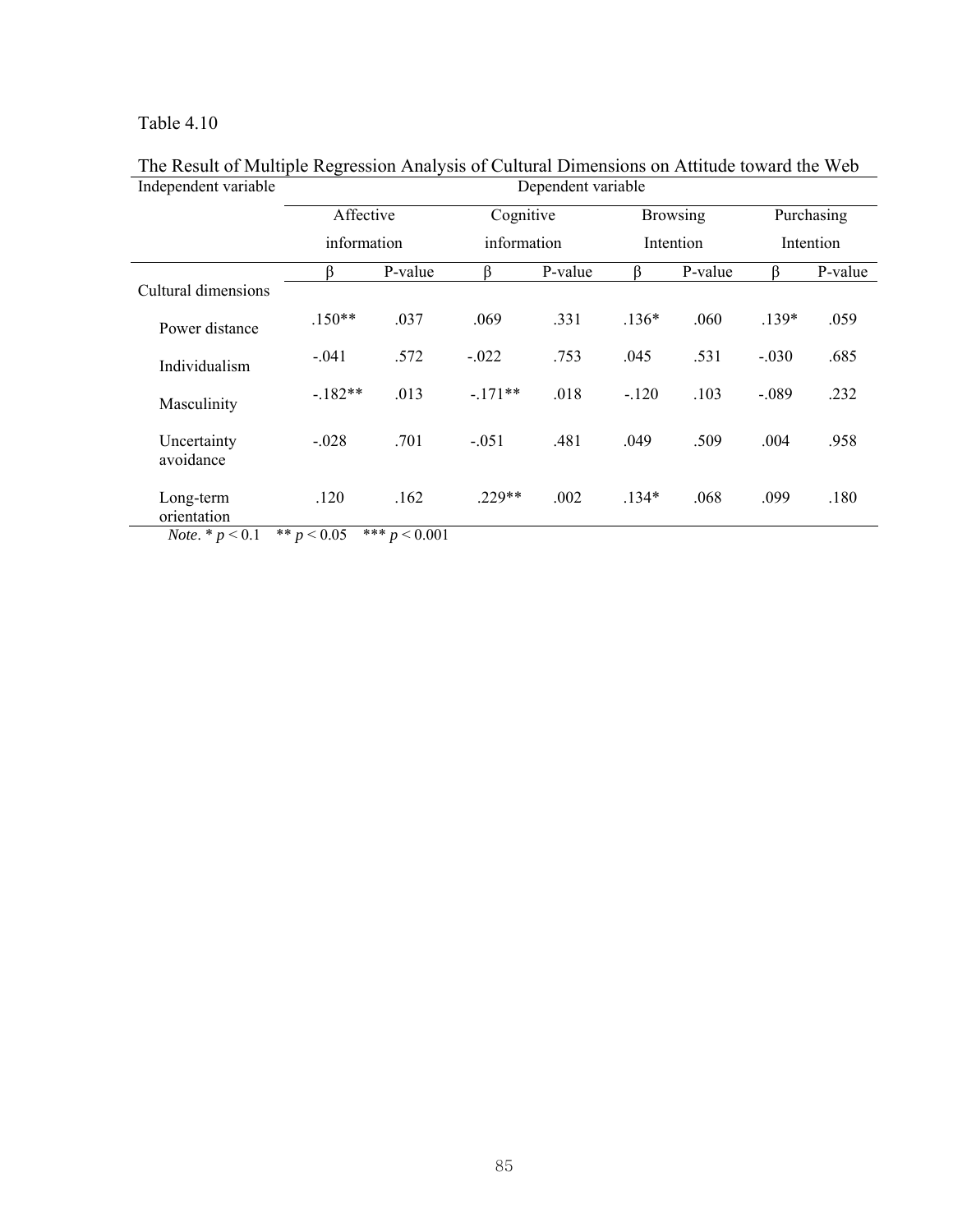The supported hypotheses are as follows: there are significant positive relationships between a consumer's power distance and affective information, browsing for information intention, and purchasing intention on attitudes toward the web; there are significant negative relationships between consumer's masculinity and affective information and cognitive information on attitudes toward the web, and there are significant positive relationships between consumer's long-term orientation and cognitive information and browsing for information intention on attitudes toward the web. Finally, the results of hypotheses tests in this study are shown in Table 4.11.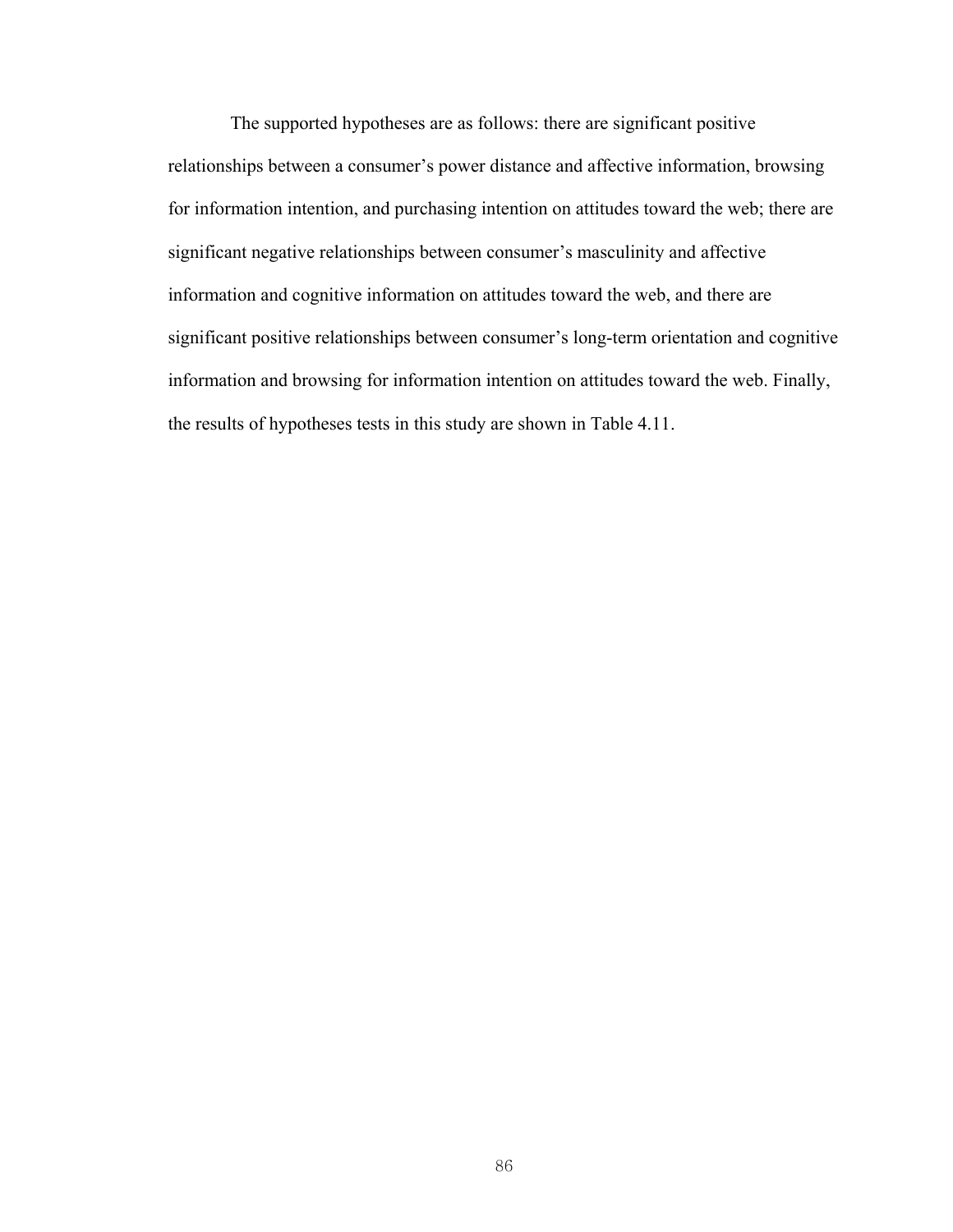|                  | The Summary of Results for Hypotheses     |                            |                            |
|------------------|-------------------------------------------|----------------------------|----------------------------|
|                  | <b>Independent Variables</b>              | <b>Dependent Variables</b> | <b>Hypotheses Testing</b>  |
| H <sub>1</sub> a | (1) Power distance                        | (a) Goal-oriented use of   | (1) Not supported          |
|                  | (2) Individualism                         | web                        | (2) Not supported          |
|                  | (3) Masculinity                           |                            | (3) Not supported          |
|                  | (4) Uncertainty avoidance                 |                            | (4) Not supported          |
|                  | (5) Long-term orientation                 |                            | (5) Supported              |
| H <sub>1</sub> b | (1) Power distance                        | (b) Experiential use of    | (1) Supported              |
|                  | (2) Individualism                         | web                        | (2) Supported              |
|                  | (3) Masculinity                           |                            | (3) Not supported          |
|                  | (4) Uncertainty avoidance                 |                            | (4) Not supported          |
|                  | (5) Long-term orientation                 |                            | (5) Supported              |
| H <sub>2</sub> a | (1) Goal-oriented use of web              | (a) Affective information  | (1) Not supported          |
|                  | (2) Experiential use of web               |                            | (2) Supported              |
| H2b              | $\overline{(1)}$ Goal-oriented use of web | (b) Cognitive information  | (1) Supported              |
|                  | (2) Experiential use of web               |                            | (2) Supported              |
| H <sub>2c</sub>  | (1) Goal-oriented use of web              | (c) Browsing for           | (1) Not supported          |
|                  | (2) Experiential use of web               | information intention      | (2) Not supported          |
| H <sub>2d</sub>  | (1) Goal-oriented use of web              | (d) Purchasing intention   | (1) Not supported          |
|                  | (2) Experiential use of web               |                            | (2) Supported              |
| H3a              | (1) Power distance                        | (a) Affective information  | $\overline{(1)}$ Supported |
|                  | (2) Individualism                         |                            | (2) Not supported          |
|                  | (3) Masculinity                           |                            | (3) Supported              |
|                  | (4) Uncertainty avoidance                 |                            | (4) Not supported          |
|                  | (5) Long-term orientation                 |                            | (5) Not supported          |
| H <sub>3</sub> b | (1) Power distance                        | (b) Cognitive information  | (1) Not supported          |
|                  | (2) Individualism                         |                            | (2) Not supported          |
|                  | (3) Masculinity                           |                            | (3) Supported              |
|                  | (4) Uncertainty avoidance                 |                            | (4) Not supported          |
|                  | (5) Long-term orientation                 |                            | (5) Supported              |
| H <sub>3c</sub>  | (1) Power distance                        | (c) Browsing for           | (1) Supported              |
|                  | (2) Individualism                         | information intention      | (2) Not supported          |
|                  | (3) Masculinity                           |                            | (3) Not supported          |
|                  | (4) Uncertainty avoidance                 |                            | (4) Not supported          |
|                  | (5) Long-term orientation                 |                            | (5) Supported              |
| H3d              | (1) Power distance                        | (d) Purchasing intention   | (1) Supported              |
|                  | (2) Individualism                         |                            | (2) Not supported          |
|                  | (3) Masculinity                           |                            | (3) Not supported          |
|                  | (4) Uncertainty avoidance                 |                            | (4) Not supported          |
|                  | (5) Long-term orientation                 |                            | (5) Not supported          |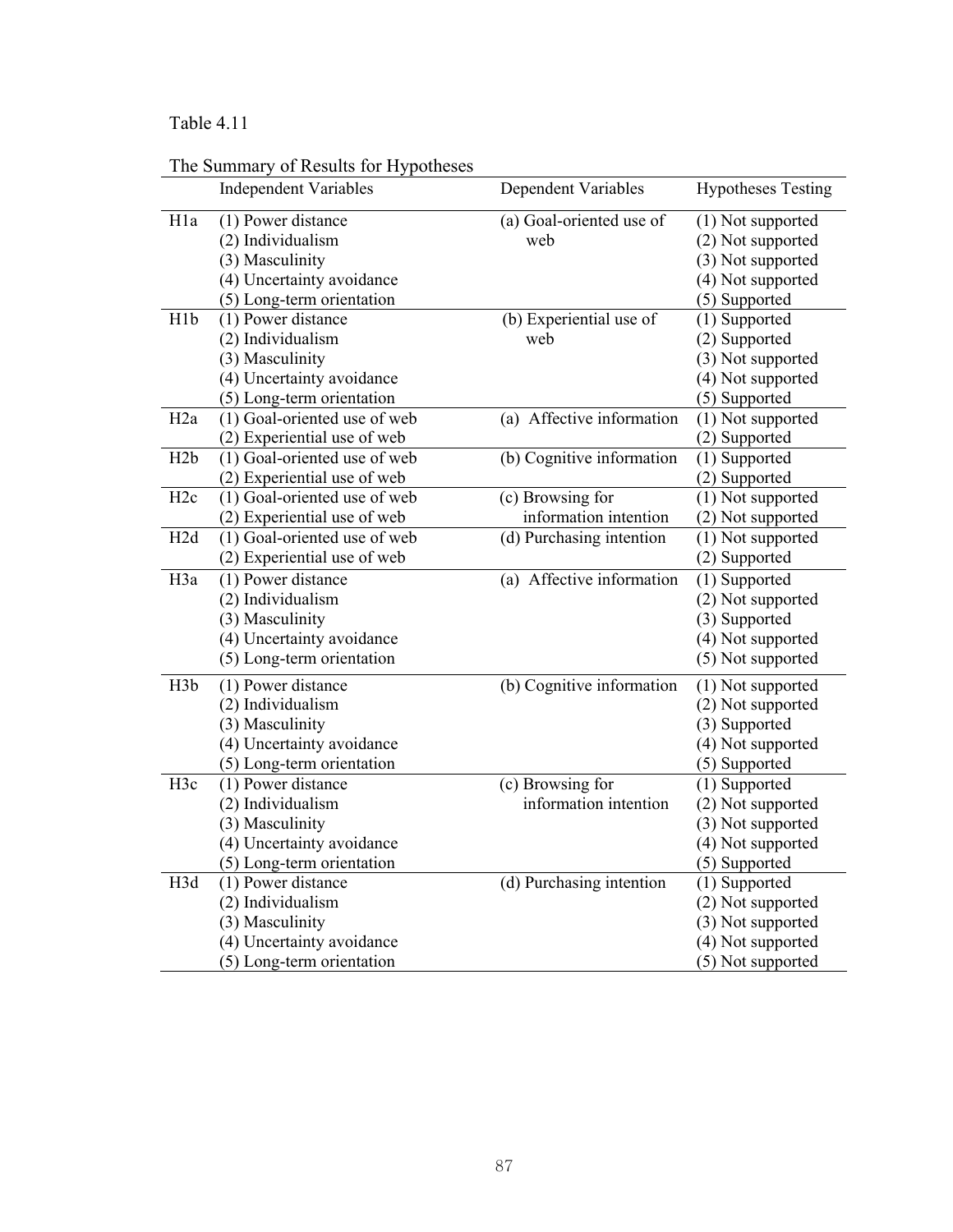#### *4.5 Multiple Regression Analysis with Split file*

Through the testing of hypotheses, it was proven that there are significant relationships among cultural dimensions, consumer behavior on the web, and attitudes toward the web. However, to see which web design is more positively or negatively related with attitude toward the web, the researcher conducted a multiple regression analysis with a split file (web design: Nike.com vs. Niketown.com). The results of the multiple regression analysis are shown in Table 4.12.

From the previous findings of hypothesis 2, both consumer's goal-oriented web behavior and consumer's experiential web behavior have statistically significant relationships with attitude toward the web. Meanwhile, the results of hypothesis 2 show that consumer's experiential web behavior has a more positive relationship with attitude toward the web according to the effective information, cognitive information, and purchasing intention than consumer's goal-oriented use of web behavior. With a split file between Nike.com and Niketown.com, the multiple regression analysis shows some results.

First, the multiple regression analysis was conducting using a split file to see the relationship between goal-oriented vs. experiential web behavior and attitude toward the web. For the results, consumers with high goal-oriented use of the web have a significant positive relationship with cognitive information ( $\beta$  = .170,  $p$  = .092) in the Nike.com. Also, consumers with high experiential use of the web have a significant positive influence on cognitive information ( $\beta$  = .216,  $p$  = .033) in Niketown.com. Hence, both consumers' goal-oriented and experiential web behavior shows a positive relationship with cognitive information in Nike.com.

Regarding Niketown.com, consumers with high goal-oriented use of the web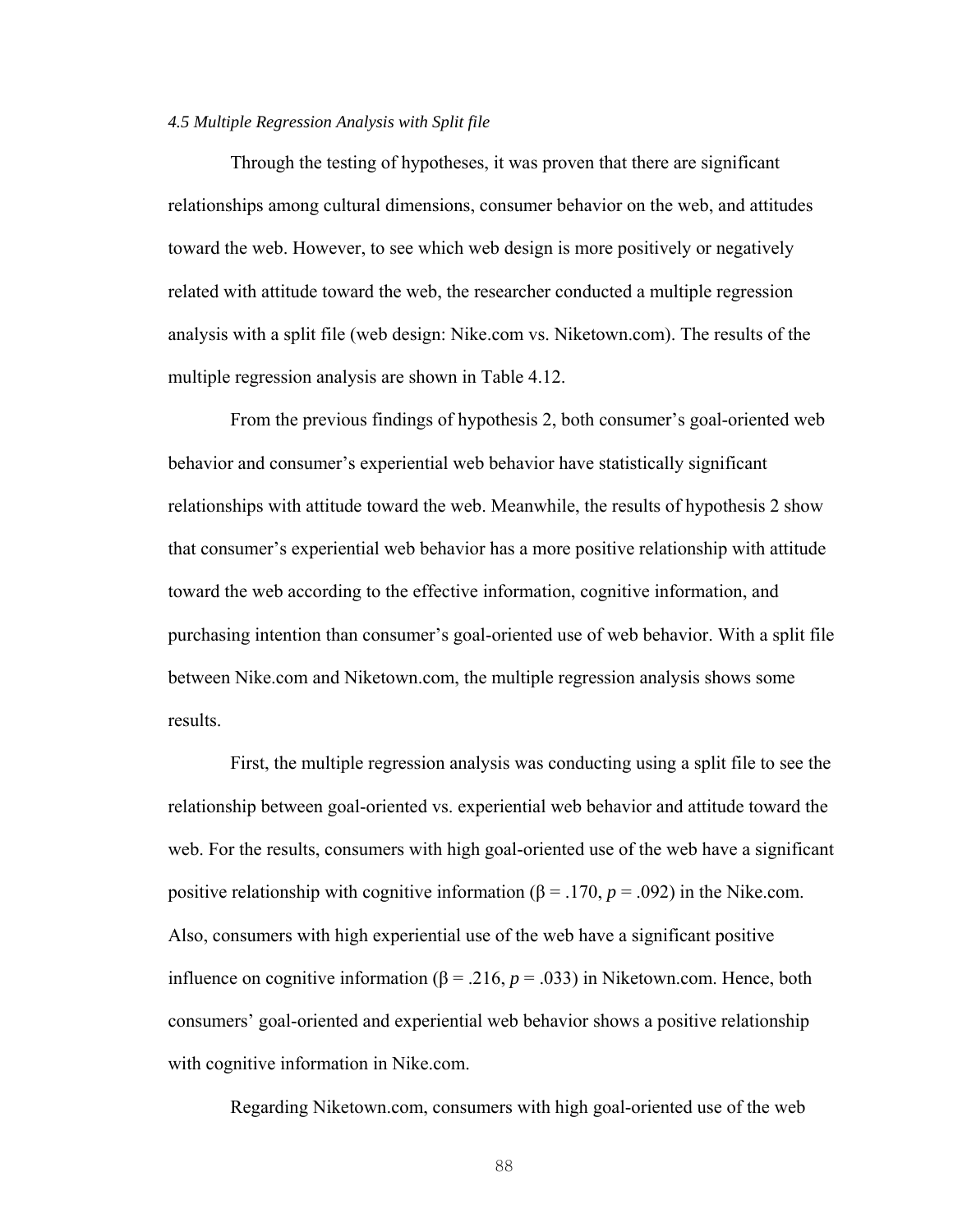have a significantly positive relationship with cognitive information ( $\beta$  = .204, *p* = .034). It indicates that the higher consumers for goal-oriented use of web are, the more positive the attitude towards the web and Niketown.com. Consumer's experiential use of the web shows a significant positive relationship with attitudes toward the web in terms of affective information ( $\beta$  = .217, *p* = .039), cognitive information ( $\beta$  = .447, *p* = .000), and purchasing intention (β = .271,  $p = .009$ ) in Niketown.com. It means that consumers with high experiential use of the web are positively influenced by affective and cognitive information, and they have more purchasing intention in Niketown.com. Overall, it is suggested that consumer's experiential use of web behavior in Niketown.com have a positive attitude towards Niketown.com.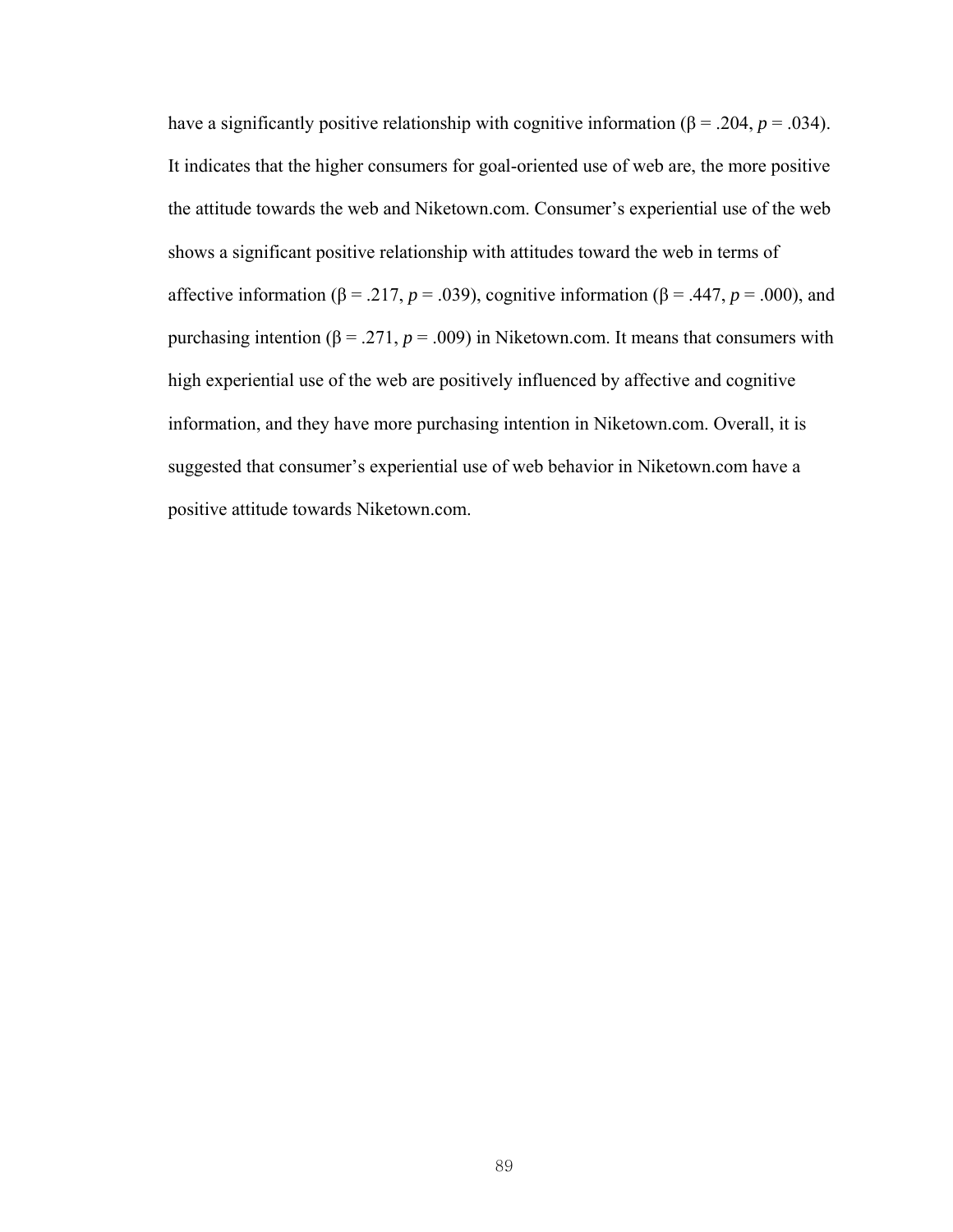|                  | Independent<br>variables                                        |          |                         |             | Dependent variables |         |                 |          |            |
|------------------|-----------------------------------------------------------------|----------|-------------------------|-------------|---------------------|---------|-----------------|----------|------------|
|                  |                                                                 |          | Affective               | Cognitive   |                     |         | <b>Browsing</b> |          | Purchasing |
|                  |                                                                 |          | information             | information |                     |         | intention       |          | Intention  |
|                  |                                                                 | ß        | P-value                 | ß           | P-value             | ß       | P-value         | ß        | P-value    |
|                  | Consumer's Web<br>Behavior                                      |          |                         |             |                     |         |                 |          |            |
| Nike.com         | Goal-<br>oriented use<br>of web                                 | .095     | .356                    | $.170*$     | .092                | .019    | .851            | $-.020$  | .846       |
|                  | Experiential<br>use of web                                      | .087     | .399                    | $.216**$    | .033                | $-.030$ | .771            | .146     | .158       |
| Niketown.<br>com | Goal-<br>oriented use<br>of web                                 | .093     | .371                    | $.204**$    | .034                | .049    | .642            | .076     | .461       |
|                  | Experiential<br>use of web<br>Note $* n < 0.1$<br>** $n < 0.05$ | $.217**$ | .039<br>*** $p < 0.001$ | $.447***$   | .000                | .166    | .115            | $.271**$ | .009       |

#### The Result of Multiple regression Analysis with Split file for Consumer's Web Behavior on Attitude toward the Web

Note. \*  $p < 0.1$  \*\*  $p < 0.05$  \*\*\*  $p < 0.001$ Split file: Nike.com vs. Niketown.com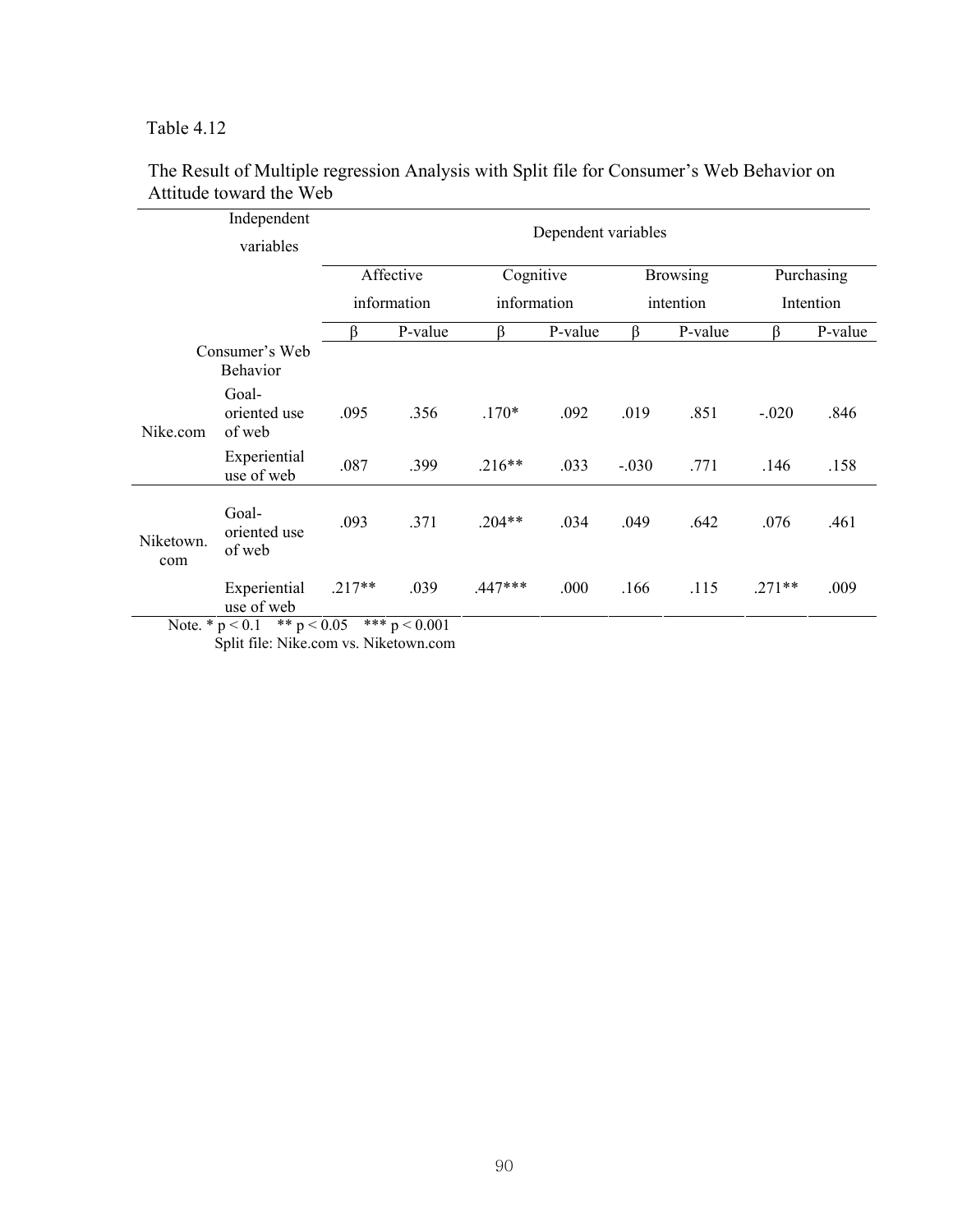Secondly, the multiple regression analysis was examined to see the relationships between cultural dimensions and attitudes toward the web split file (web designs: Nike.com vs. Niketown.com). In this analysis, those who have power distance exhibit a significant relationship with affective information ( $\beta$  = .208,  $p$  = .041) in Nike.com. Also, those who have long-term orientation possess a significant relationship with browsing for information intention (β = .197,  $p = .054$ ) in Nike.com. It implies that consumers who have high power distance show significantly positive relationship with browsing for information intention in Nike.com; and consumers who have high long-term orientation show a statistically significant positive influence on browsing for information intention in Nike.com.

Regarding Niketown.com, people with high masculinity have significant negative relationships with affective information ( $\beta$  = -.255,  $p$  = .020) and cognitive information (β = -.193,  $p = .061$ ). It implies that consumers who consider higher masculine characteristics have lower attitudes regarding affective and cognitive information in Niketown.com. On the other hand, people with high long-term orientation have a significant positive relationship with cognitive information ( $\beta$  = .357, *p* = .001) in Niketown.com. It indicates that consumers who consider trust with a company have a higher positive attitude regarding long-term orientation in Niketown.com. In this result, there were no relationships between cultural dimensions and purchasing intention within either Nike.com or Niketown.com. The results of multiple regression analysis are shown in Table 4.13.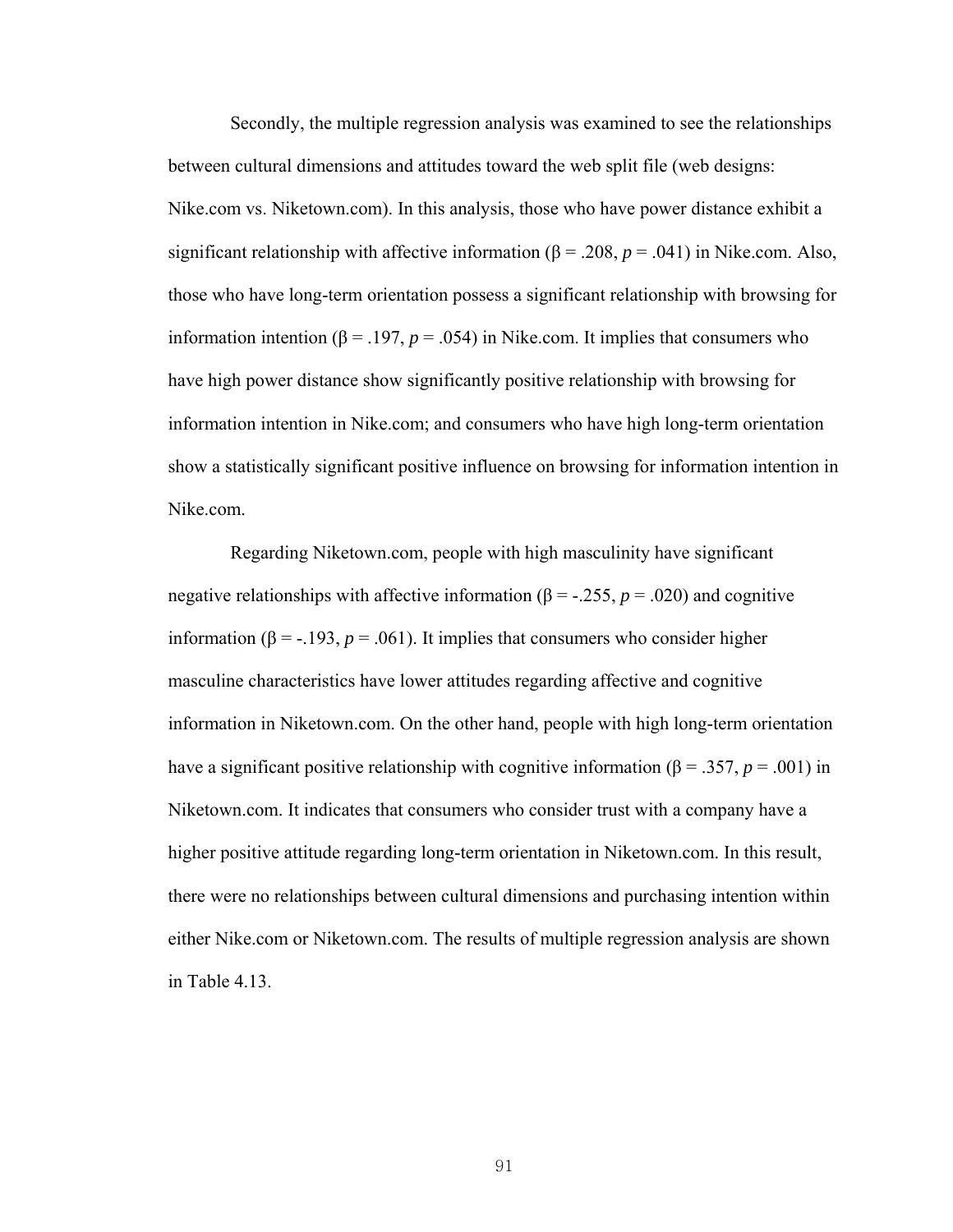$\overline{a}$ 

| Independent<br>variables |                            | Dependent variables   |         |             |         |                       |         |            |         |
|--------------------------|----------------------------|-----------------------|---------|-------------|---------|-----------------------|---------|------------|---------|
|                          |                            | Affective information |         | Cognitive   |         | Browsing for          |         | Purchasing |         |
|                          |                            |                       |         | information |         | information intention |         | Intention  |         |
|                          |                            | ß                     | P-value | ß           | P-value | $\beta$               | P-value | $\beta$    | P-value |
|                          | <b>Cultural Dimensions</b> |                       |         |             |         |                       |         |            |         |
| Nike.com                 | Power distance             | $.208**$              | .041    | .050        | .634    | .160                  | .119    | .127       | .220    |
|                          | Individualism              | .021                  | .838    | $-.065$     | .533    | .098                  | .340    | .047       | .655    |
|                          | Masculinity                | $-.138$               | .177    | $-.135$     | .203    | $-.094$               | .360    | $-.084$    | .419    |
|                          | Uncertainty<br>Avoidance   | $-.138$               | .171    | $-.021$     | .837    | $-.009$               | .927    | $-.089$    | .388    |
|                          | Long-term<br>orientation   | .135                  | .181    | .100        | .338    | $.197*$               | .054    | .163       | .117    |
| Niketown.<br>com         | Power distance             | .048                  | .653    | .099        | .330    | .081                  | .457    | .115       | .296    |
|                          | Individualism              | $-.084$               | .428    | .006        | .950    | $-.009$               | .935    | $-.080$    | .457    |
|                          | Masculinity                | $-.255**$             | .020    | $-193*$     | .061    | $-.161$               | .143    | $-.096$    | .381    |
|                          | Uncertainty<br>Avoidance   | .108                  | .337    | $-.120$     | .261    | .145                  | .205    | .102       | .373    |
|                          | Long-term<br>orientation   | .038<br>$\cdots$      | .731    | $.357**$    | .001    | .050                  | .654    | .030       | .791    |

### The Result of Multiple regression Analysis with Split file for Cultural Dimensions on Attitude toward the Web

Note. \*  $p < 0.1$  \*\*  $p < 0.05$  \*\*\*  $p < 0.001$ Split file: Nike.com vs. Niketown.com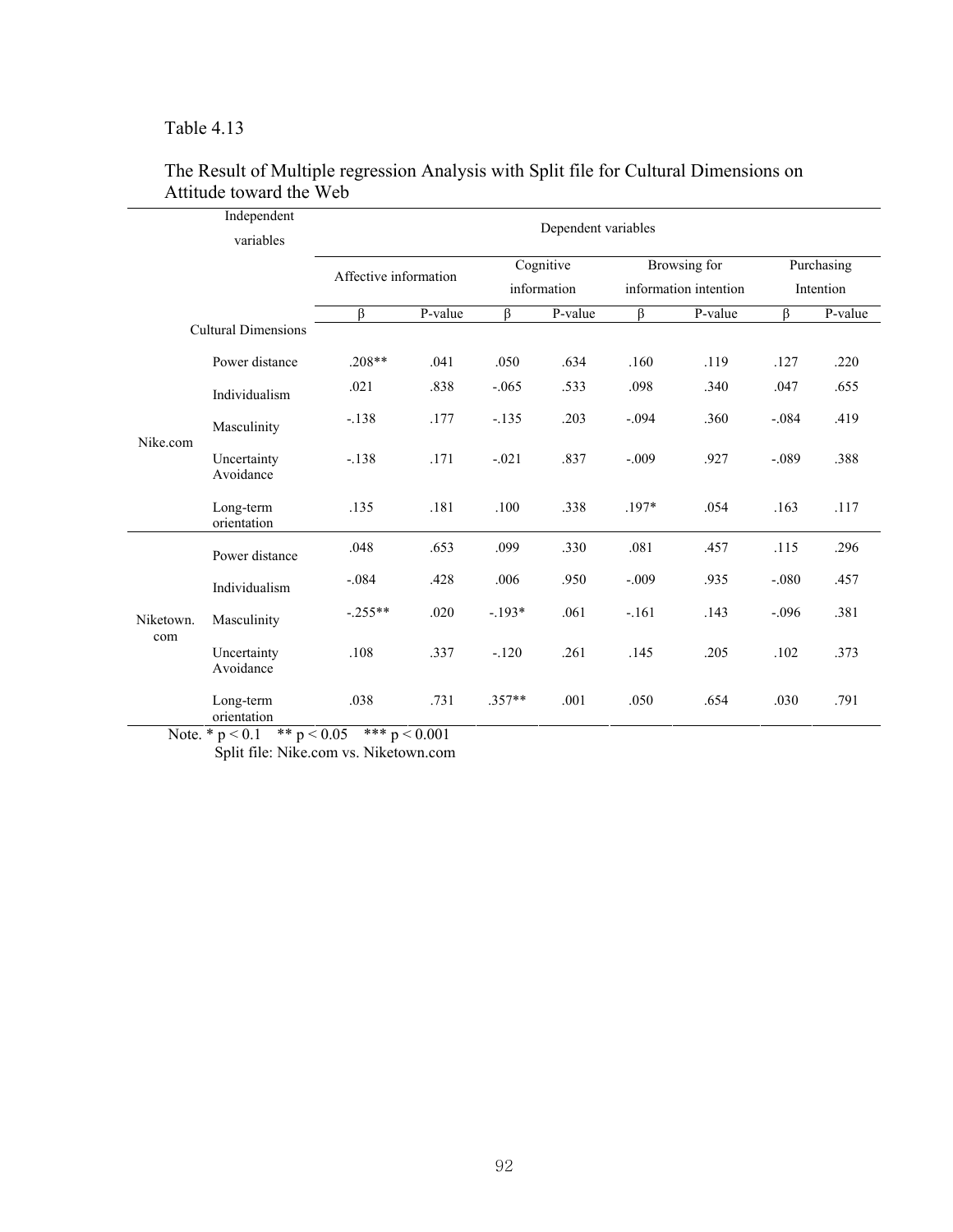Consequently, the results of this analysis suggest that consumer's experiential web behavior shows a more positive attitude in terms of affective and cognitive information and purchasing intention in Niketown.com, rather than consumer's goaloriented use of web and Nike.com. Consumers with high power distance and long-term orientation show a positive attitude regarding affective and cognitive information, and browsing for information intention within either Nike.com or Niketown.com. In contrast, consumers with high masculinity show a negative attitude regarding affective and cognitive information in Nike.com.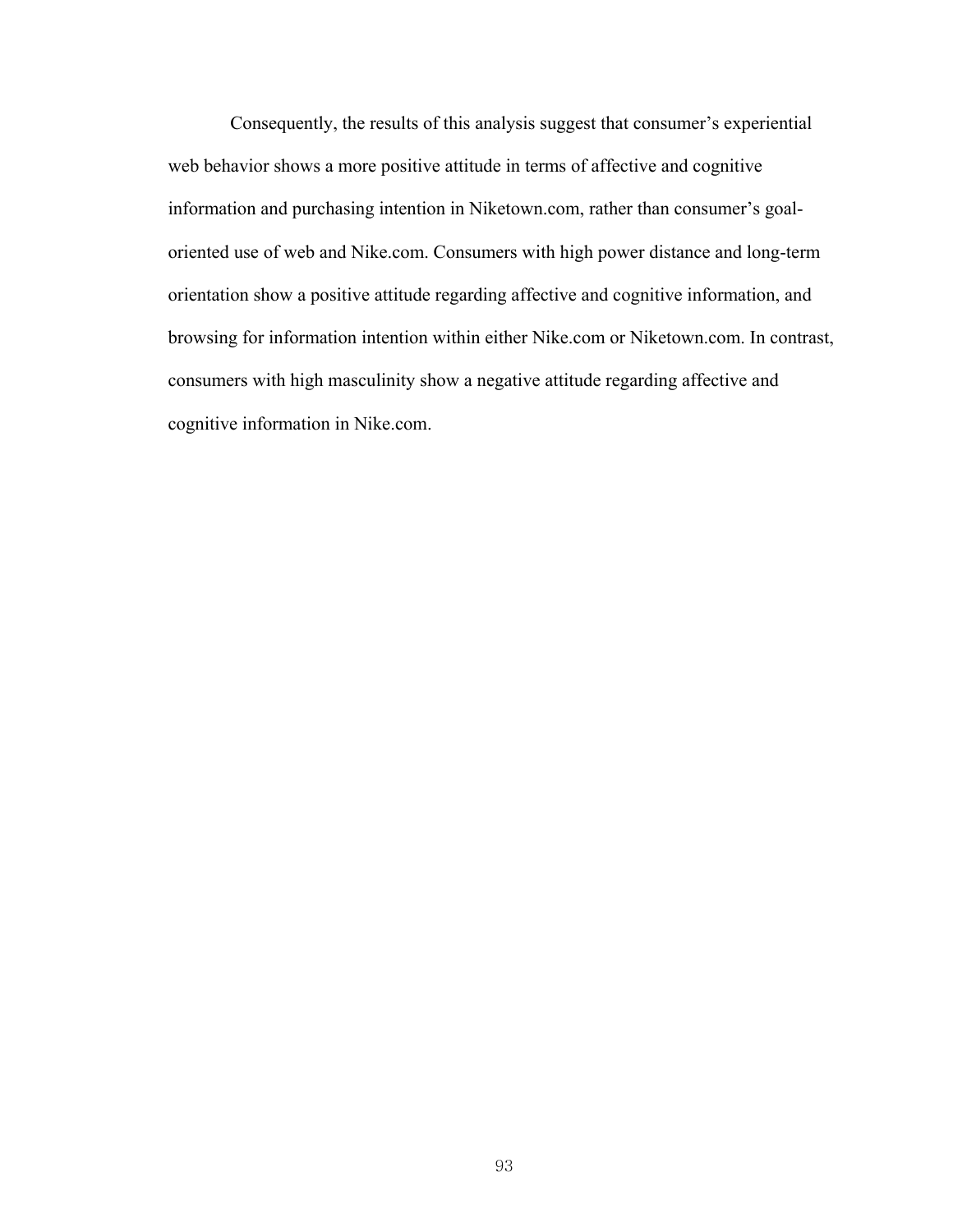#### **CHAPTER 5**

### **SUMMARY, DISCUSSION AND IMPLICATION**

This chapter includes summary, discussion and implication. The implications of the study findings are explained both academically and practically.

#### *5.1 Summery and Discussion*

The growth of online marketing agitates the study of cultural differences and consumer behavior on the web. However, little has been researched about attitudes toward the web that are defined by cultural differences and consumer behaviors together. Thus, by utilizing the Hofstede's cultural dimensions and consumer's web behaviors, along with examining attitudes toward the web, this study assessed the variables affecting attitudes toward the web and identified important relationships between variables.

The experimental study was completed with the sample (108 Korean vs. 88 American) and a paper based survey with respondent's browsing a website (Nike.com vs. Niketown.com). A survey questionnaires included not only the respondent's age, ethnicity, gender, and their past internet experiences such as (a) internet usage, (b) comfort of using computer, (c) hours using computer for work, (d) hours using computer for fun, (e) frequency of purchasing from internet in the past 6 months, and (f) amount of spending the last purchase online, but also questions examining for Hofstede's cultural dimensions: (1) power distance, (2) individualism vs. collectivism, (3) masculinity vs. femininity, (4) uncertainty avoidance, and (5) long vs. short term orientation, consumer's web behavior: (1) goal-oriented vs. (2) experiential use of web, and attitudes toward the web: (1) affective information, (2) cognitive information, (3) browsing for information intention,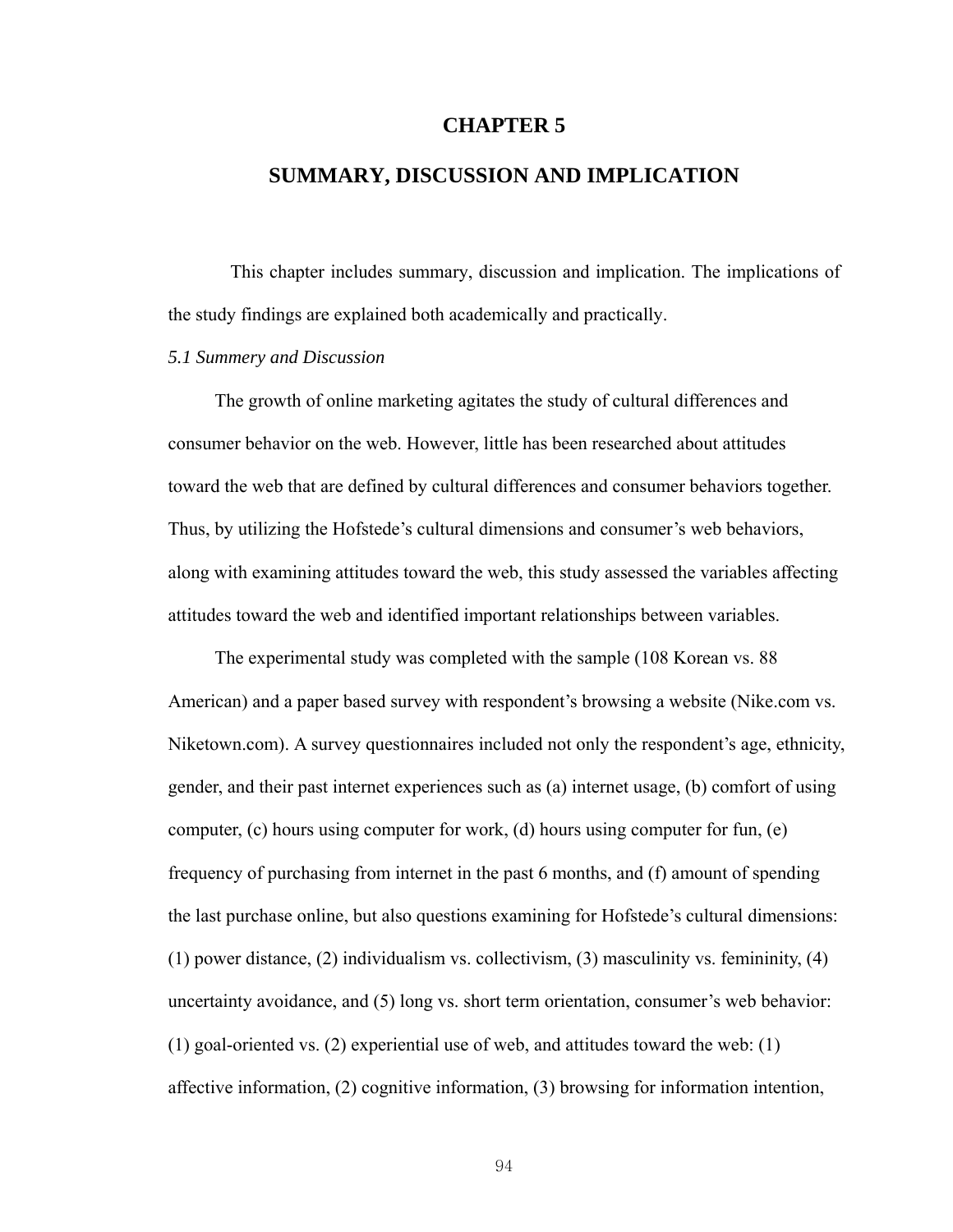and (4) purchasing intention.

Before testing the hypotheses, this study examined (1) factor analysis, (2) reliability of measurement, and (3) multivariate analysis of covariance and multivariate analysis of variance. For testing the hypotheses, multiple regression analysis was conducted. Also, multiple regression analysis with a split file (Nike.com vs. Niketown.com) was examined after testing the hypotheses to compare website designs.

Regarding the factor analysis, 12 questions were collected with high loading (over .50) to examine cultural dimensions; 6 questions were gathered with consumer's web behavior; and finally 13 questions were used for attitudes toward the web. All questionnaires were with high loaded items.

Regarding the reliability of measures, the Cronbach's alpha coefficients for all of the measurements indicated that the questionnaire was a reliable instrument for measuring variables. For attitude toward the web, all of the measurements were reliable. However, the score of Cronbach's alpha coefficient was less than accepted level of over .70 for cultural dimensions and consumer's web behaviors. This could have occurred through a misunderstanding on the respondent's part. The respondents would be either too easy or too difficult for survey questionnaires so that the score would be clustered together at either the high or the low end of the scale, with small differences among respondents (Jacobs, 1991). Thus, the results of reliability test remain as a limitation in this study.

From the test with multivariate analysis of covariance, it was shown that there were statistically significant differences between ethnicity and cultural dimensions. The mean difference between Korean and American occurred with individualism, masculinity, and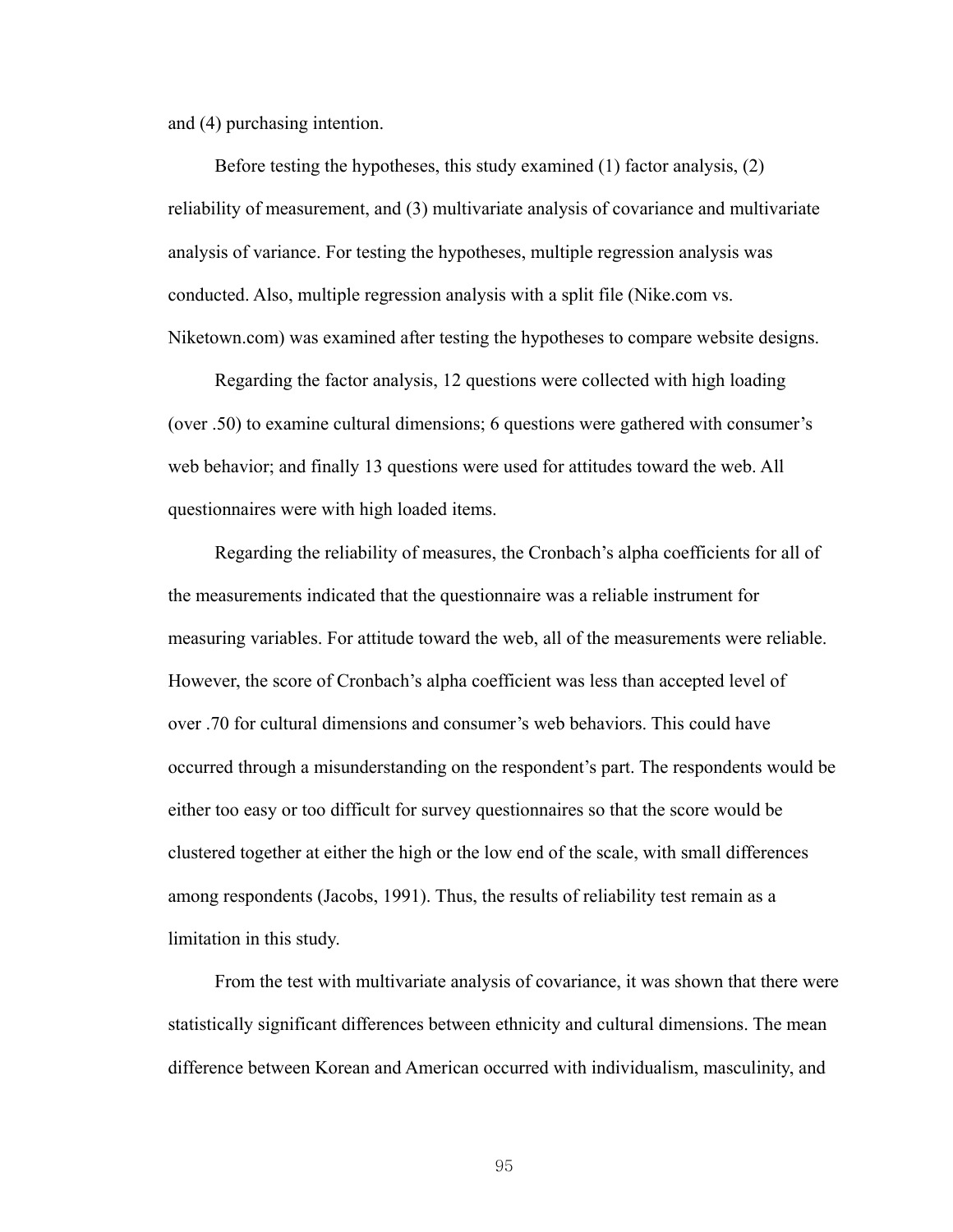long-term orientation, indicating that Koreans have more individualism and masculinity than Americans, while American have more long-term orientation than Korean. Even though these results did not support Hofstede's work for five cultural dimensions, it is revealed that Koreans and Americans have different cultural dimensions. The reason why these findings did not follow Hofstede's cultural dimensions is discussed later in this chapter.

According to the test of multivariate analysis of covariance between ethnicity and attitude toward the web, there were significant differences. The mean differences were shown that Americans are higher affective, cognitive toward the web and have a higher purchasing intention on the web than Koreans.

Regarding the test of multivariate analysis of variance between web designs and attitude toward the web, it appears that there were no significant differences between Nike.com and Niketown.com.

#### *Hypotheses testing*

In order to test the hypotheses, a multiple regression analysis was used. This study exposed some previously considered results and some adverse results within hypotheses. Table 4.11 summarizes the outcomes from testing for relationships among variables. Some statistical significant relationships are reported.

First, according to the relationship between cultural dimensions and consumer's web behavior, respondents with the high long-term oriented culture show stronger goaloriented use of web, which indicates that those who have more patience and foster virtues oriented towards future rewards (Hofstede, 2001) consider the results and achievement of goals (Kralisch & Berendt, 2004) on the web. In contrast, respondents with high power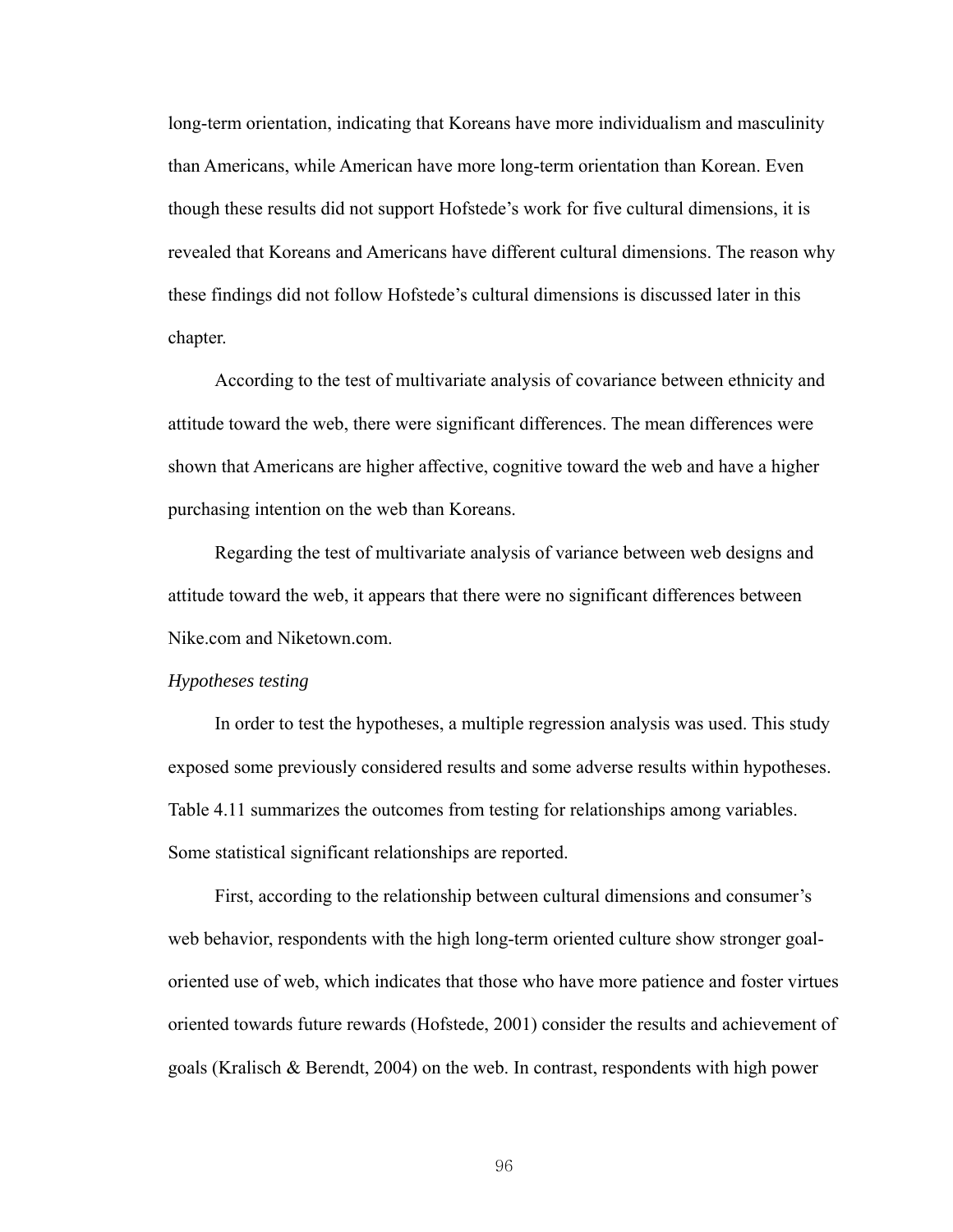distance culture show more positive experiential use of web, which means that those who are characterized by taller hierarchies in their mental models and by higher ability (Kralisch & Berendt, 2004) tend to follow the more experienced and others' considerations; respondents with high individualism culture show lower experiential use of web indicating that those who more consider their interests and freedom of decision do not strongly rely on other's previous experience and their opinions. However, regarding long-term orientation, respondents with high long-term orientation in this study revealed slightly below score with experiential users on the web  $(p = .073)$  than the goal-oriented users on the web ( $p = .032$ ).

Previously, Marcus and Gould (2000) found that the cultural dimension with a low level of long-term orientation consider the immediate results and achievements of a goal, but the findings of this study show that long-term orientation culture has an effects on both goal-oriented users ( $\beta$  = .157) and experiential users on the web ( $\beta$  = .131). Also, while consumers in a high power distance culture basically tend to concentrate on their own opinion, this study found that respondents with high power distance cultures are willing to be experiential users on the web ( $\beta$  = .164). Thus, it remains that the cultural research should adjust to the changing culture and people in a changed culture.

Secondly, the results of the relationship between consumer's web behavior and attitude toward the web provides that consumer behaviors while using the web seem to influence their attitudes toward the web. The respondents with high goal-oriented use of the web show more positive cognitive attitudes related to trust on the web. Respondents with experiential use of web show a higher positive affective information, cognitive information, and purchasing intention, depicting they have great emotion and trust on the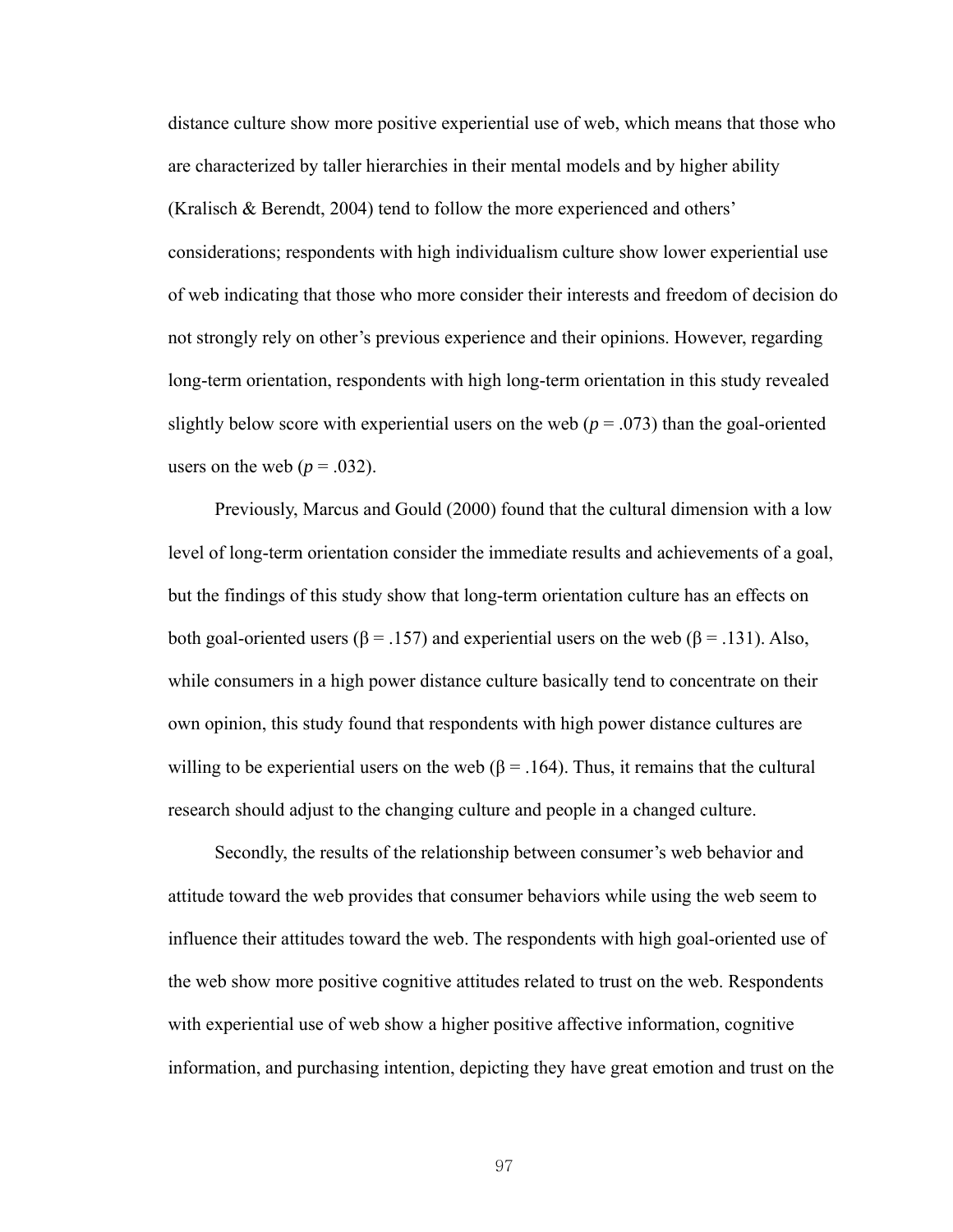web, and high intention for online shopping. With these results, it is explained that both of respondents for goal-oriented and experiential use of web tend to require important cognitive information related to trust on the website. What is more important, respondents for experiential use of web show more positive attitudes toward the web in many more aspects than respondents for goal-oriented use of web in this study.

Thirdly, the significant relationships were found between cultural dimensions and attitude toward the web. In this study, respondents with a high power distance culture show a positive attitude for affective information, browsing for information intention, and purchasing intention on the web, indicating that respondents who accept distance of power on the social level consider the website's aesthetic aspects, such as attractiveness, design appeal, or interestingness, searching information such as products and service, and buying products through online in their life. In addition, respondents with high masculinity culture show negative attitudes for affective and cognitive information on the web. It explains that those who consider more outstanding achievement and performance (Marcus and Gould, 2000) would not like to consult greater attractiveness and trust on the website. Besides, respondents with high long-term oriented culture show a positive attitude for cognitive information and browsing for information intention on the web, describing that those who have stronger patience to determine whether items are interested (Marcus and Gould, 2000) would like to build trust with the company and search and/or browse information before online shopping.

Although it is proven that cultural dimensions and consumer behaviors are important elements on attitudes toward the web, some discussion remains regarding the result of multivariate analysis of covariance between ethnicity and Hofstede's cultural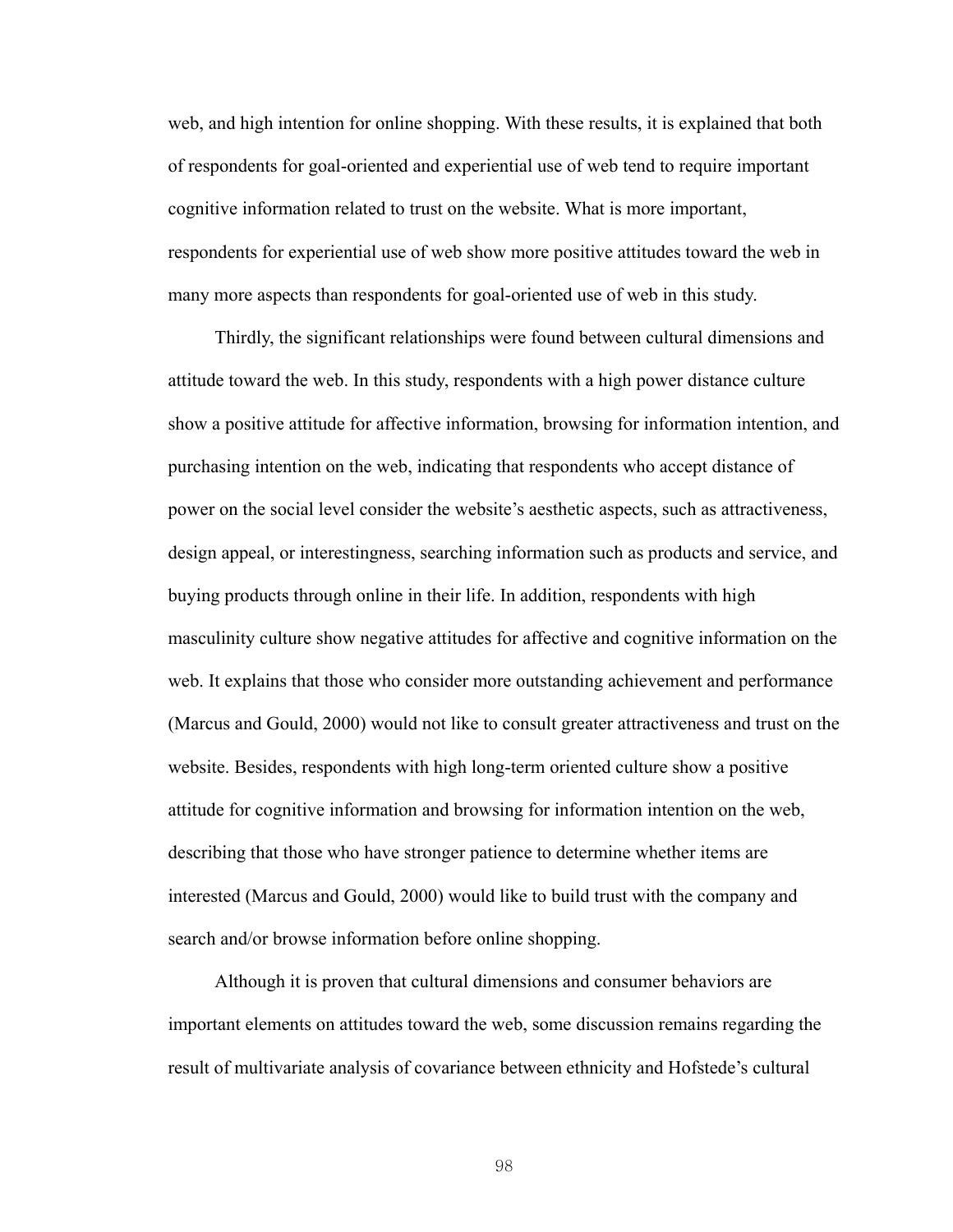dimensions, as mentioned above.

Since Hofstede's dimensions have been adopted across various contexts and societies, they are generalizable (Li, Zinn, Chick, Graefe, & Absher, 2004). Even though associations of cultural dimensions were expected to be significantly different between Koreans and Americans, the results indicated that it would be inaccurate to describe this study's sample as having attitudes toward websites aligned with cultural values. According to power distance dimension, even if the mean score showed the differences where Koreans ranked higher than Americans and it supported Hofstede's cultural dimension, the results revealed that it was not statistically significant. Also, the high score on cultural values obtained by a group of Koreans was in individualism, the inevitable consequence of a collectivism nation. Urban (2006) addressed the situation like the above result, which is that even though Hofstede's cultural dimensions are generalized to study many fields, his work has been considered and debated with researchers adopting a more perspective, arguing that culture, in all its complexity, cannot be captured quantitatively and reduced to five variables. From a psychological standpoint, different groups adopt personal traits that vary across members of the same culture group; there can be, for instance, large differences even within the United States on cultural dimension (Allik & Realo, 2004). In addition, culture has been changed and is changeable in some countries (Urban, 2006). Moreover, Allik and Realo (2004) stated that Hofstede (1991) claimed that industrialized, wealthy and urbanized societies tend to become increasingly individualistic, whereas traditional, poorer, and rural societies tend to remain collectivistic. In Korea's case, culture has been changed in many aspects of marketing because of the growing importance of the economy, politics and culture as well.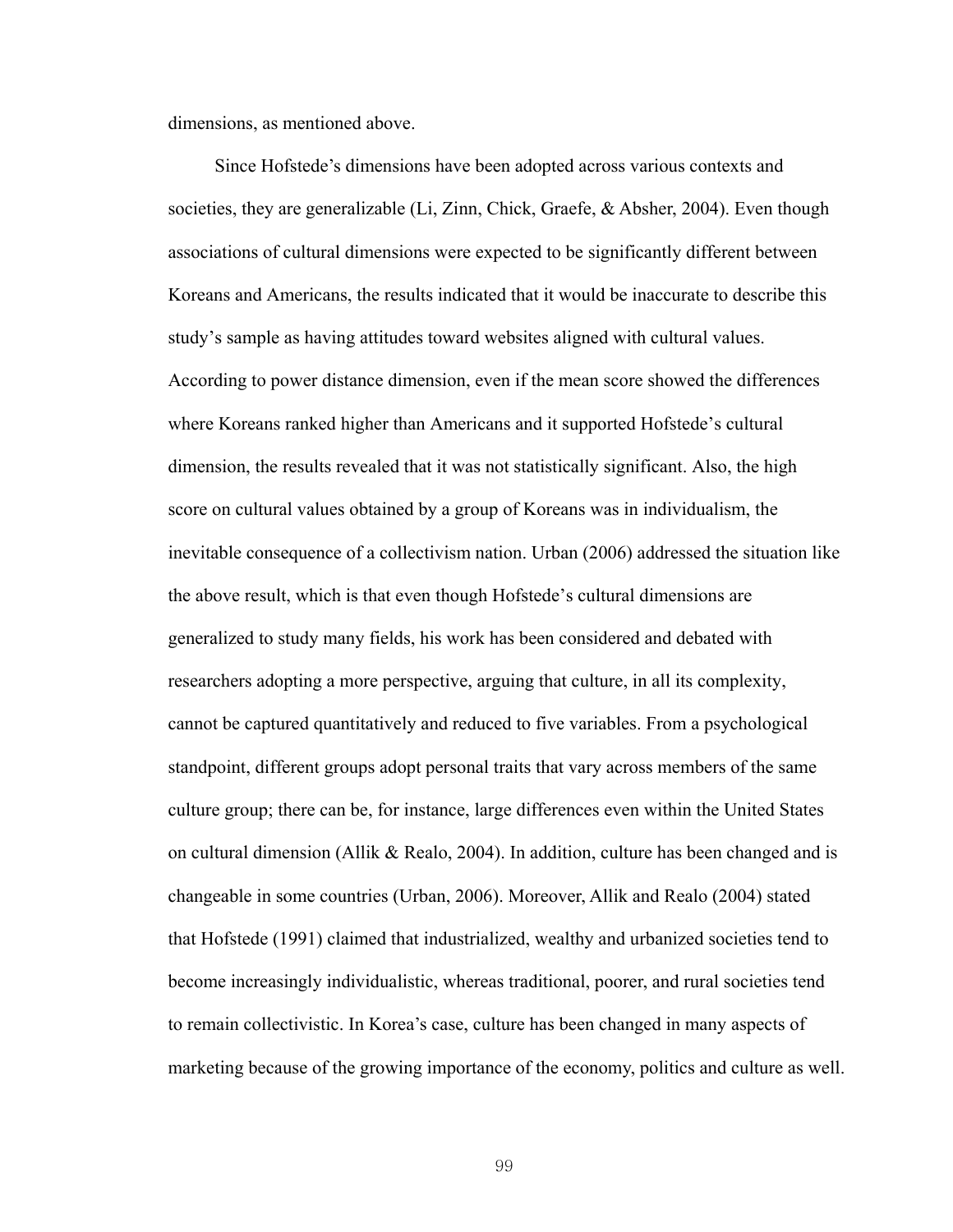Thus, with Koreans who have been pursuing new culture, a certain country or cultural group may not fully accompany the traditional culture in Korea. Overall, the results reflect a general lack of convergence in research regarding the effects of ethnicity on Hofstede's cultural dimensions.

The research also obtained results from a multiple analysis of covariance between web design and attitudes toward the web. The website designs that were expected to show the different attitudes between Nike.com and Niketown.com did not show any statistically significant differences on attitudes toward the web. These results show that consumers do not have different attitudes in Nike.com and Niketown.com. This subject may be connected with the level of the websites' complexity. Martin, Sherrard, and Wentzel (2005) addressed that consumers prefer hybrid web design, rather than functional or aesthetic web designs. With this reason, the respondents might not see the differences between Nike.com and Niketown.com.

Nevertheless, there is a challengeable idea regarding website design in this research. Previous research on the dimensionality of attitudes toward commercial web sites began in the mid-1990s, but those researchers considered dimensionally across a variety of commercial site types (Elliott & Speck, 2005). This study focused on existing retail websites, Nike.com and Niketown.com, and it considered whether cultural dimensions and two types of predictable consumer's web behavior affect retail web sites. In fact, though online shopping is recent, it is growing rapidly and will account for a substantial proportion of retail sales in future. With the exception of a few firms such as E-bay, online retailers are yet to succeed in finding ways of attracting and retaining customers (Mummalaneni, 2005). Therefore, in this research, it is proposed that analyzing cultural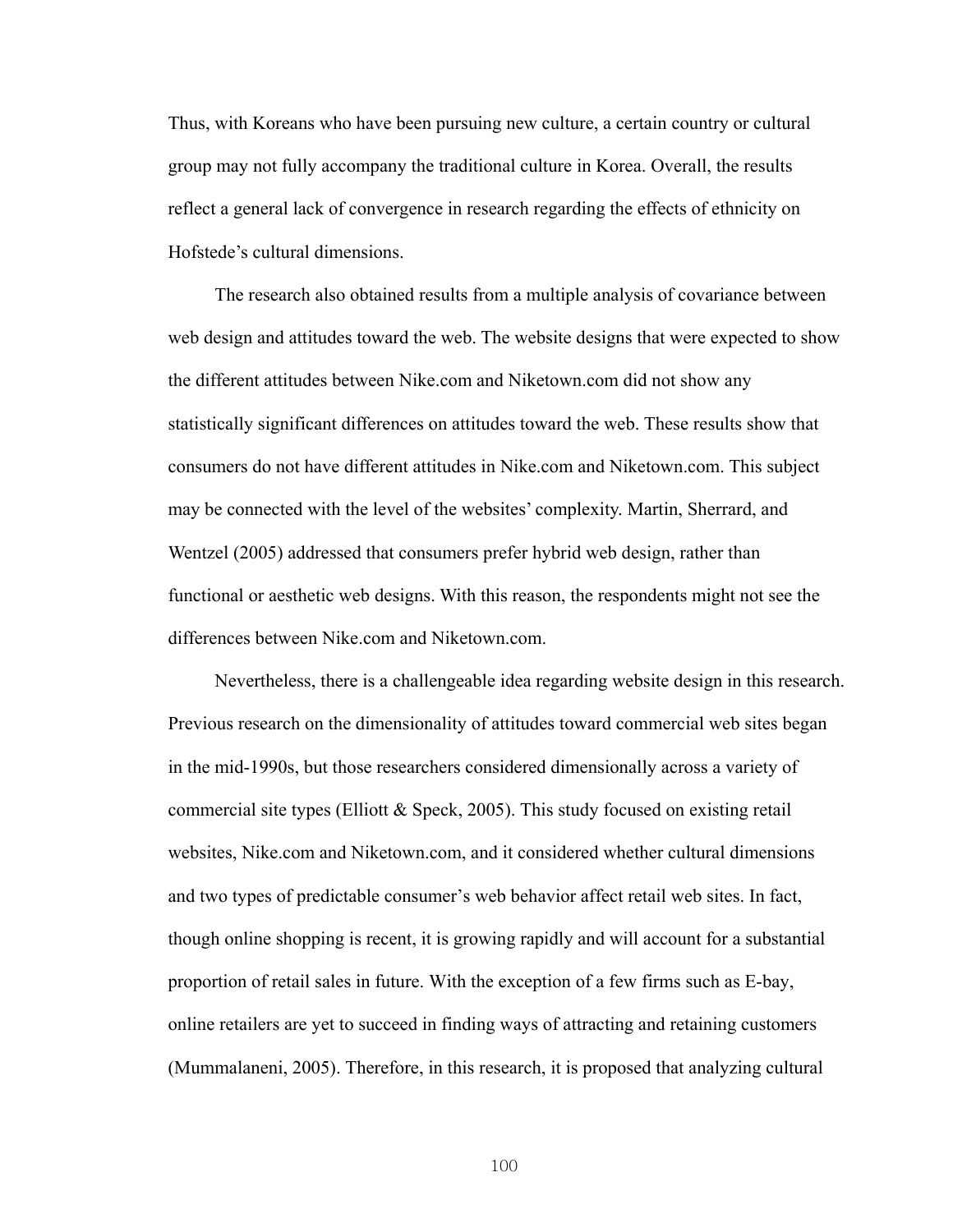differences with regards to web design is an integral element of retail strategy that would help e-tailers find success.

In summation, the results of this study indicate the usefulness in understanding cultural dimensions and the affect of different attitudes toward web design according to emotional responses and customer's web behaviors.

## *5.2 Theoretical implication*

It is important for researchers to identify the cultural dimensions and study the various aspects of cultural differences (context, time orientation, etc.) so that they can better understand the role each plays in the continuous relationship of understanding between cultures and its effect on consumer's web behavior and attitude toward the web. This study attempted to measure only Hofstede's cultural dimensions and determine effects on attitudes toward the retail websites. In attempting to see the cultural differences, this research had two groups browsing in two different website designs, which were described as the functional design of a website and the aesthetic design of a web site, respectively. The research attempted to measure how Korean and American respondents have different cultural characteristics on the web, changing the experience of using the Internet. Also, to see the different attitudes toward retail websites, the research attempted two differently designed websites under the same brand, Nike. In spite of these efforts, the individual characteristics were not statistically significant enough to support Hofstede's cultural dimensions, and there was no significant difference in attitudes regarding either Nike.com or Niketown.com.

Previous researchers have identified multiple variables that contribute to a varying mix of cultural dimensions, such as context, concept of time and concept of space (An,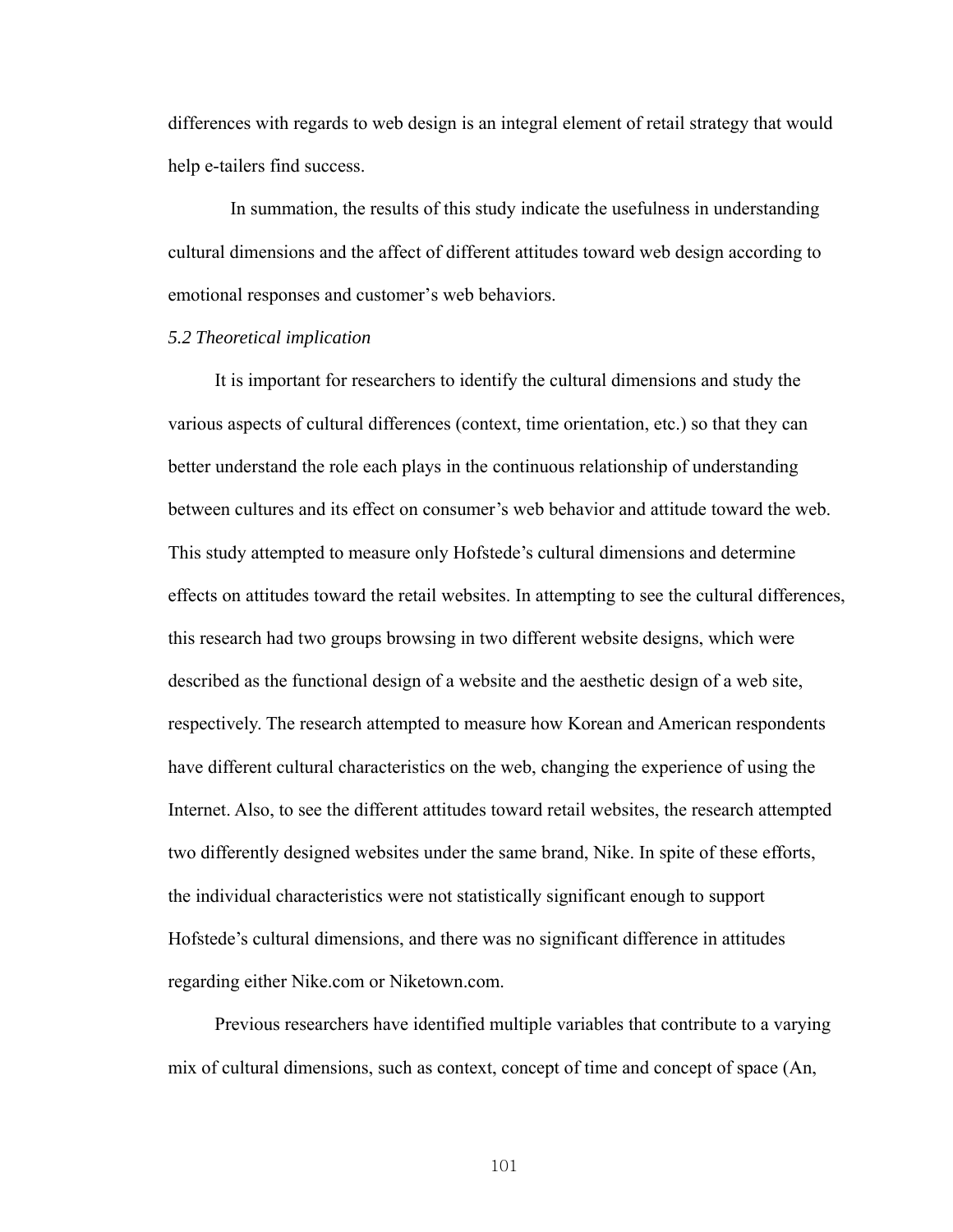2003; Christopher, 2004; Kralish & Berendt, 2004). While this research identified one author's cultural dimensions, there were certainly other aspects that appear to contribute to the study of consumer's web behavior and attitudes toward the web. For instance, consumers with high power distance show higher experiential use on the web rather than goal-oriented use on the web. In addition, consumer's experiential use of web behavior has more positive purchase intention on the web than consumer's goal-oriented use of web behavior. Also, consumers with high power distance dimensions have more positive attitudes toward the web such as affective information, browsing for information intention and purchasing intention. Although the dimension of power distance was not significant between Koreans and Americans, its dimension was relevant with consumer's web behavior and attitudes toward the web.

This interpretation of the findings suggests that there are optimal attitudes toward the web which are increasing in the direction of online business success. Having established this, future research can explore, with varying sources of cultural dimensions or the mix of cultural dimension with authorized theories and its effect, in order to approach an understanding attitude toward the web. This idea has practical implications, as well as theoretical implications.

## *5.3 Practical Implication*

The findings of this study support the suggestion that effects between two different website designs exist. The respondents were stimulated in two retail websites which were Niketown.com (functional website) and Nike.com (aesthetic website). Even though they are the same brand with the same product, the websites are formed with different purposes. In fact, there were many respondents who knew about Niketown.com where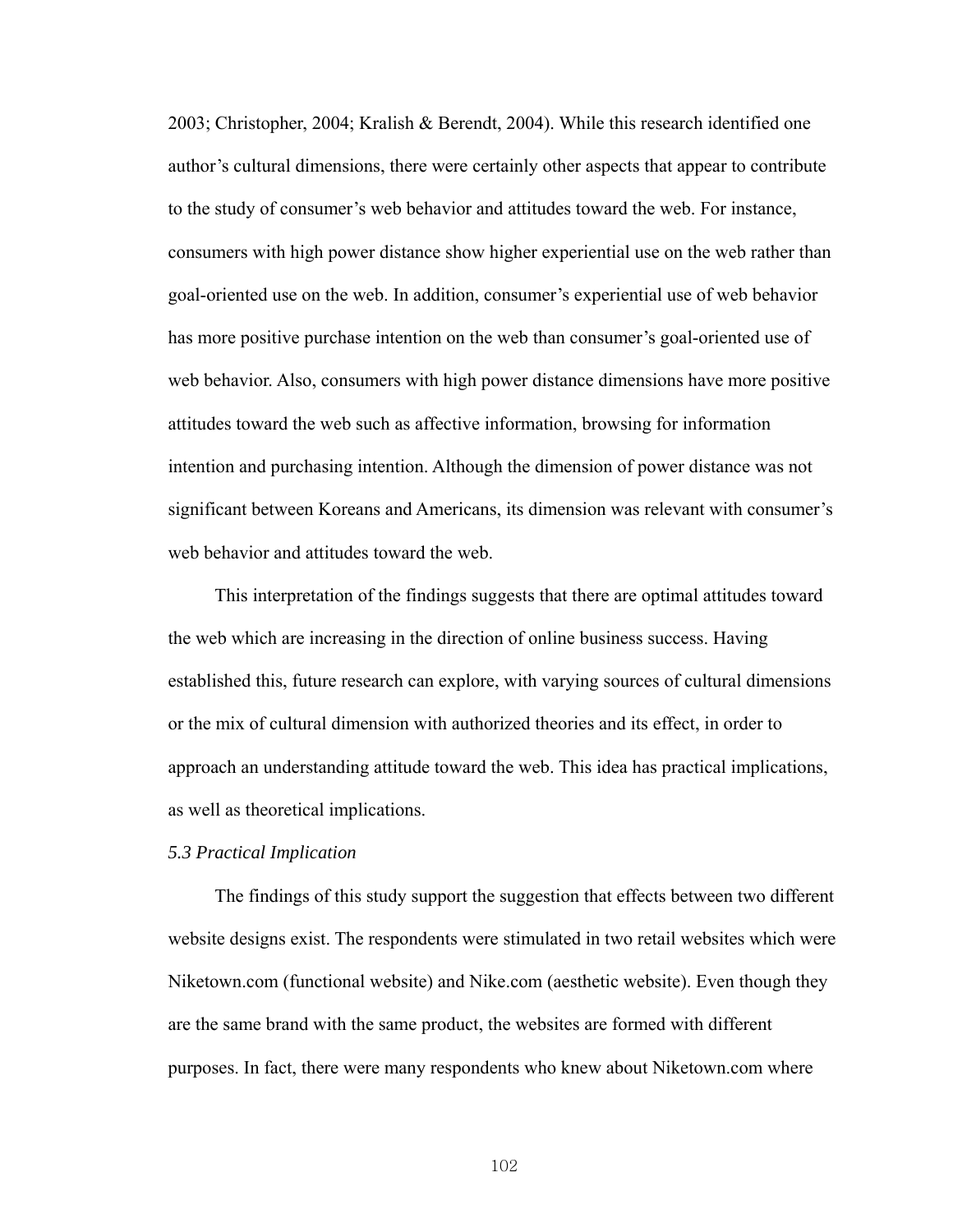they can shop online instead of at Nike.com. Nike.com allows customers to feel as though they are really in the store, featuring products with technological ability such as flash, animation and music, while Niketown.com focuses more on the number of products and features of products so that customers can be under impetus in the website. Despite the researcher's attempts to compare two different websites, the results of comparing the differences were not statistically significant. However, research working with different websites would make a difference in effects on attitudes toward the web and would be a worthy investment to increase the positive attitudes of online business. Only further research can determine the validity of these implications.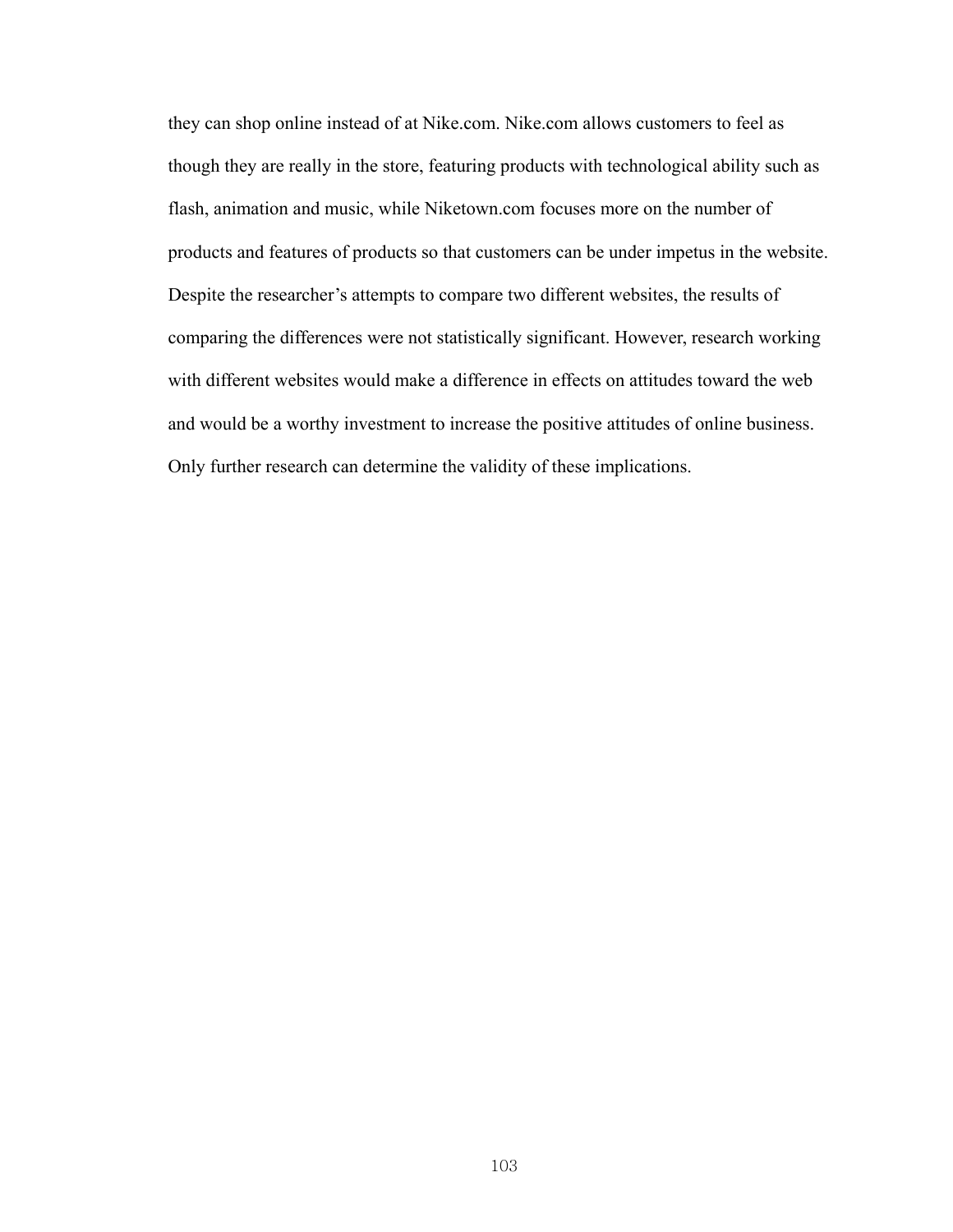### **CHAPTER 6**

# **LIMITATIONS AND FUTURE RESEARCH**

The findings reported here are subject to several limitations. The first limitation of this study arises from the cultural context of Korea. Korea is a society in flux, where the present Koreans' attitudes about their own culture are changing. This study provides only a snapshot for this cultural dynamic at this specific time and place. Thus, this study does not allow many inferences to be made because of the cultural dynamic in Korea.

The second limitation arises from the possibility of generalizing the results of this study about the whole of Korea. This study focused on Korean consumers who were studying in the U.S.A. Hence, the study does not provide the possibilities of applying important results to consumers who are really in Korea.

The third limitation is the absence of fixed website designs. To elicit more accurate information and differences, this study could propose fixed website designs. For the duration of this experiential study, the websites that were used did not change. If it were possible for apparel companies to change website content and/or design before the start of a new season, future studies could use the change for valuable and precise results. A growing understanding between website design and users may therefore lead to heightened involvement, which, in turn, could produce hedonic value, stimulation, information searching and subjective expertise and shopping behavior (Demangeot & Broderick, 2006).

The fourth limitation was the sampling method, because the sample was selected within the researcher's limited interpersonal relations. Although the sample had various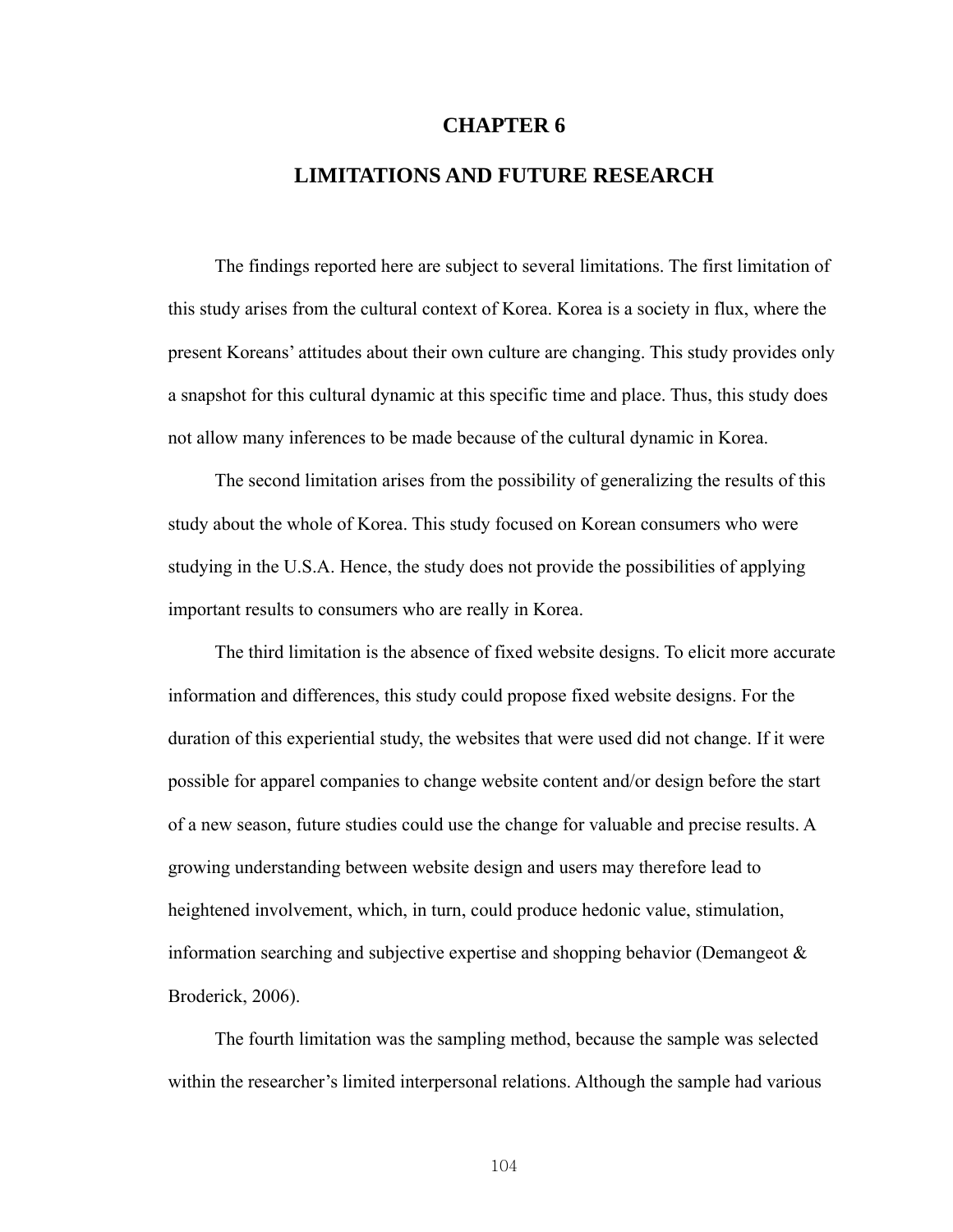characteristics in demographic variables, it is not quite certain that the study findings cannot be generalized to all Korean and American consumers.

The fifth limitation exists in the result of the reliability test. Even if high factor loadings were shown among items for cultural dimensions and consumer behaviors, the values of Cronbach's Alpha Coefficient are less than .70. Thus, it shows a lack of the instruments needed for measuring cultural dimensions and consumer's web behaviors; those items are not certainly reliable.

Consequently, the several suggestions should be considered for future research. First, analysis of a time series might provide a more comprehensive understanding of Korean and Americans' goal-oriented vs. experiential use of web on attitudes toward the web. Because of the currently increasing market in Korea, cultural characteristics can be different from the past. Thus, according to the cultural dimensions between the past and present, additional analysis is needed to trace and compare changes in Korea or America.

Along with the time variable, the sample can be formed not only with many numbers of respondents, but also with residents in Korea, not living or studying in the U.S.A. This would yield more possibilities and accurate results to compare cultural differences.

Regarding website design, future study can investigate attitudes toward the web using the re-assessment of the investment of Nike web sites. Thus, the different concepts of websites can be distinguished as functional websites versus aesthetic websites.

Analysis with other variables rather than consumer behavior is needed to fully capture cross-cultural attitudes toward the web and website preferences. Some relevant factors, such as consumer characteristics (product/service characteristics or merchant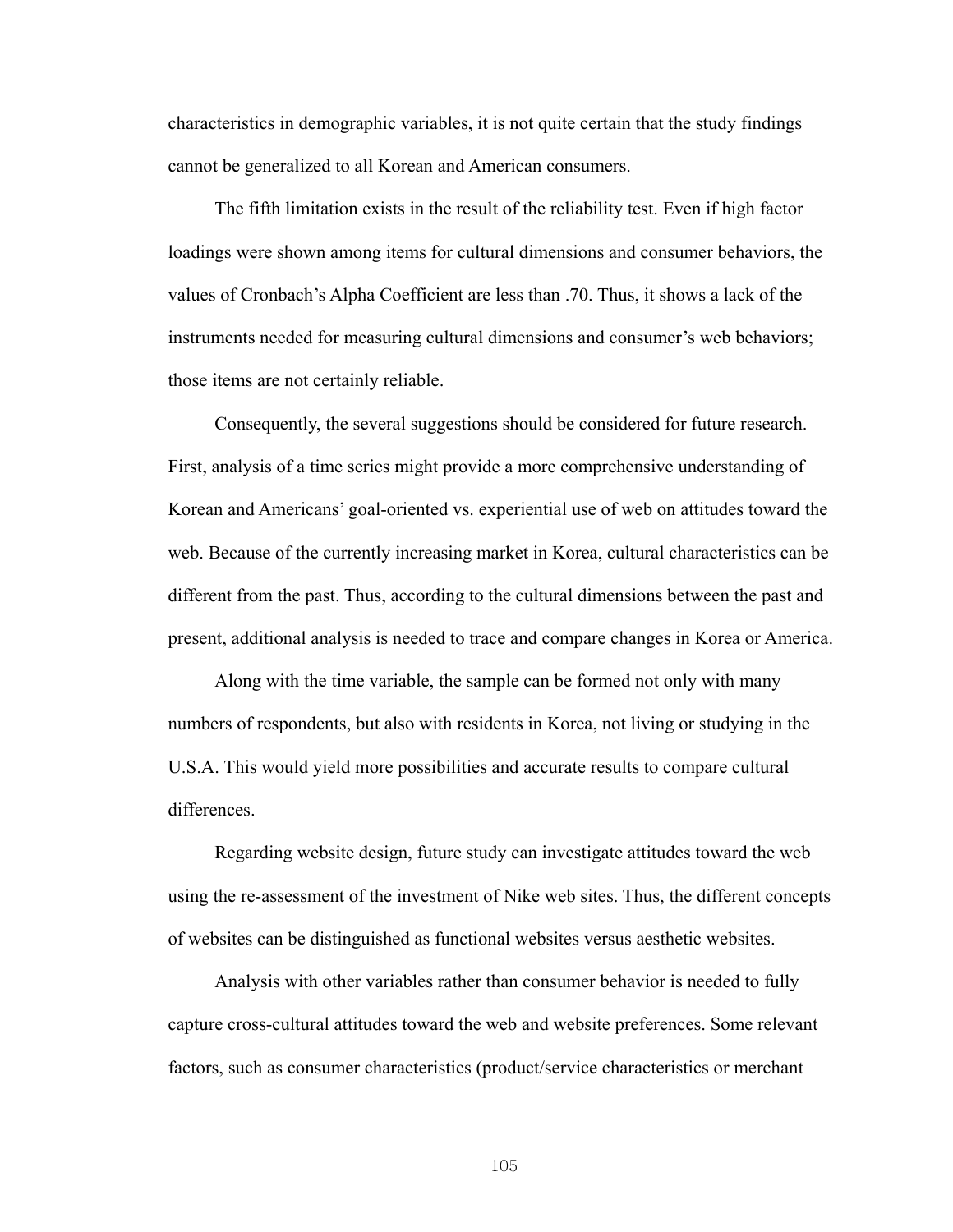characteristics) which are important factors in explaining attitudes toward the web (Chen & Chang, 2003) were not considered in this study. Even though consumer characteristics were found to be important factors, there might be other external variables that are strongly related to attitudes toward the web to better predict and explain cross-cultural differences in attitudes toward the web.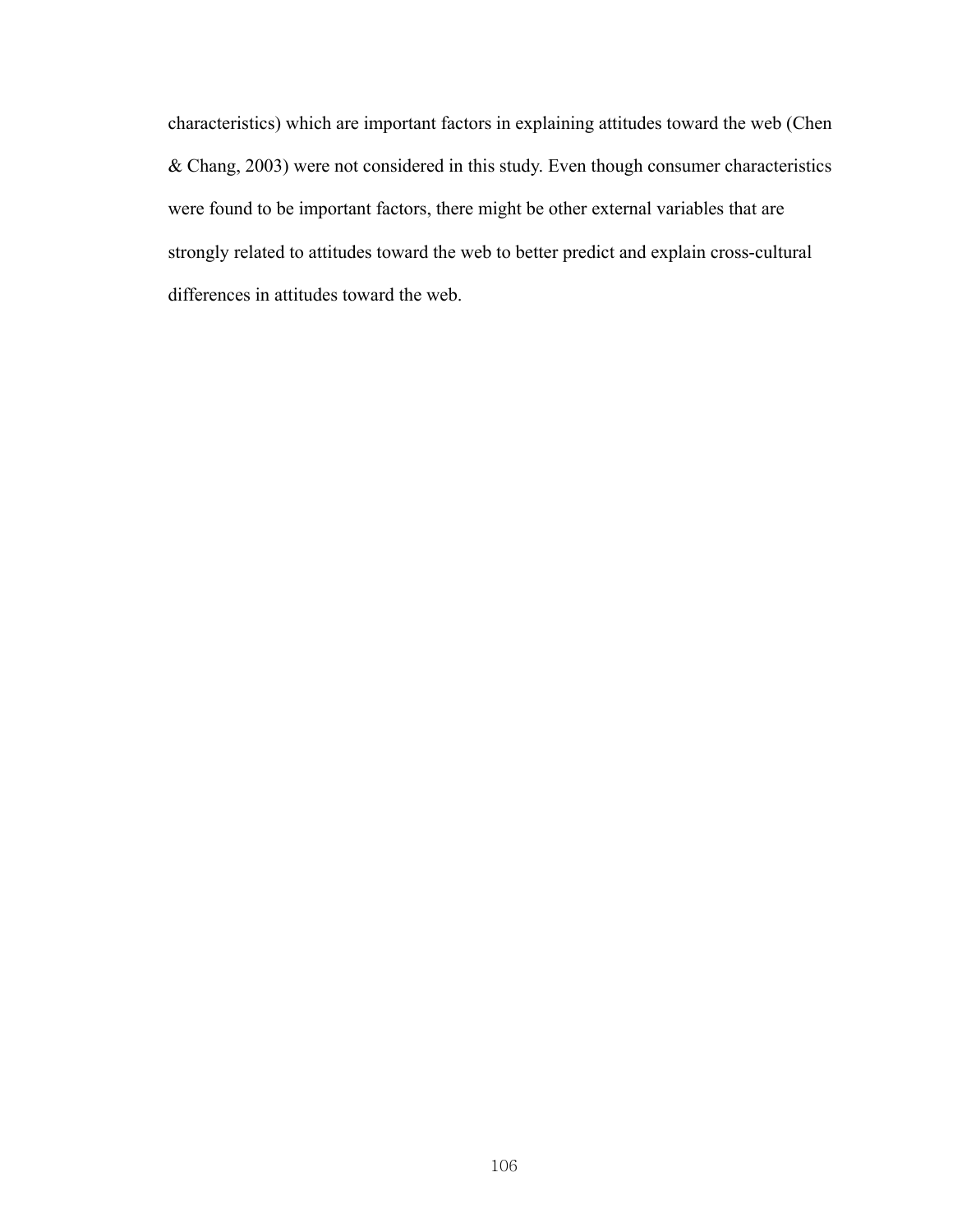# **APPENDIX 1**

**The Indexes of Hofstede's Cultural Dimension**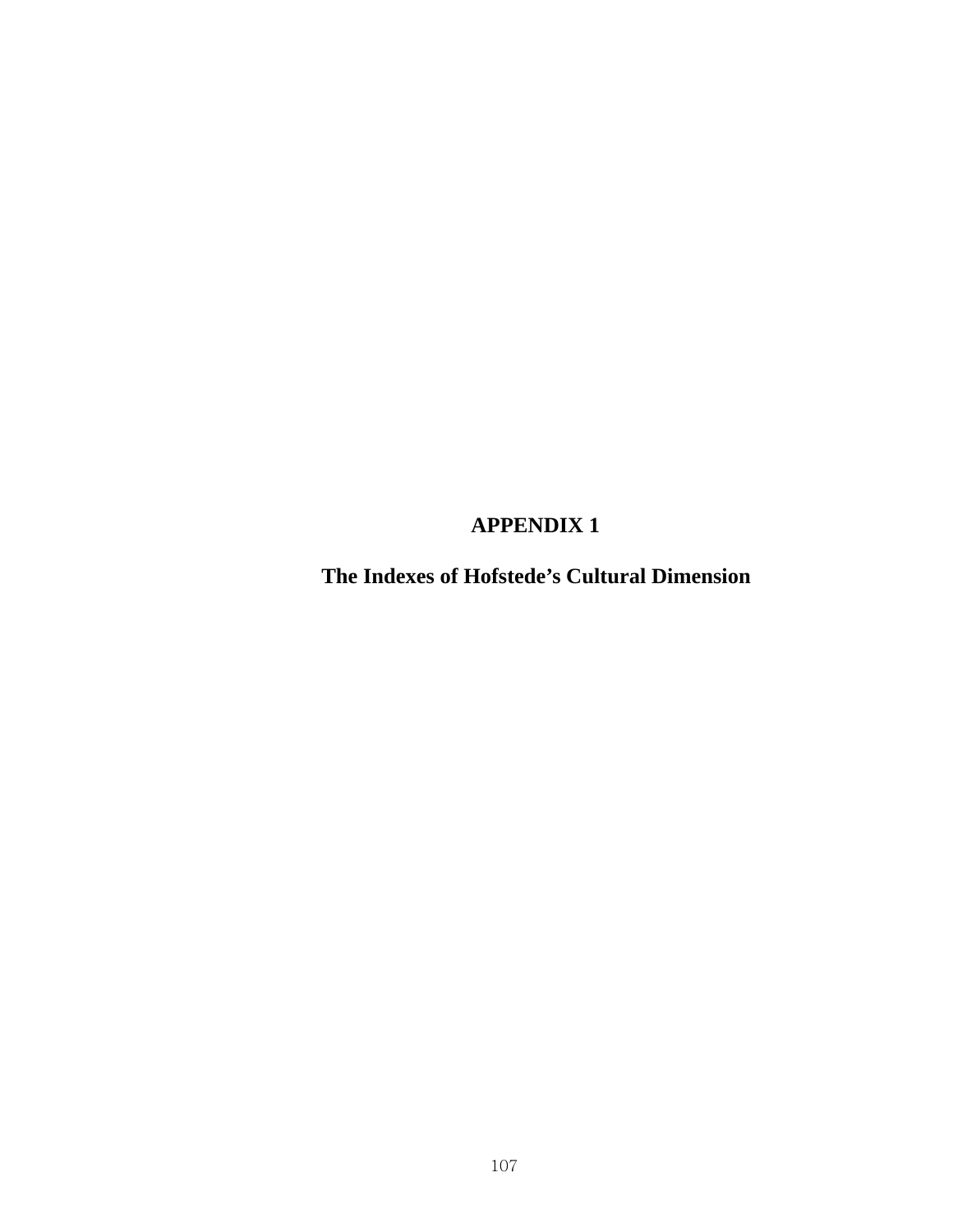# **The indexes of Hofstede's cultural dimension**

Indexes from: Hofstede, Greet, 1991, Cultures and Organizations: Software of

the Mind: Intercultural Cooperation and its Importance for Survival, McGraw Hill, New

York, 1991, ISBN: 0-07-029307-4.

PDI: Power distance index

IDV: Individualism index

MAS: Masculinity index

UAI: Uncertainty avoidance index

LTO: Long-term orientation index

|                         | PDI            |       | IDV            |       | <b>MAS</b>     |       | <b>UAI</b>     |       | <b>LTO</b>     |       |
|-------------------------|----------------|-------|----------------|-------|----------------|-------|----------------|-------|----------------|-------|
|                         | Rank           | Score | Rank           | Score | Rank           | Score | Rank           | Score | Rank           | Score |
| Arab<br>Countries       | $\overline{7}$ | 80    | 26/27          | 38    | 23             | 53    | 27             | 68    |                |       |
| Argentina               | 35/36          | 49    | 22/23          | 46    | 20/21          | 56    | 10/15          | 86    |                |       |
| Australia               | 41             | 36    | $\overline{2}$ | 90    | 16             | 61    | 37             | 51    | 15             | 31    |
| Austria                 | 53             | 11    | 18             | 55    | $\overline{2}$ | 79    | 24/25          | 70    |                |       |
| Bangladesh              |                |       |                |       |                |       |                |       |                |       |
| Belgium                 | 20             | 65    | 8              | 75    | 22             | 54    | 5/6            | 94    |                |       |
| <b>Brazil</b>           | 14             | 69    | 26/27          | 38    | 27             | 49    | 21/22          | 76    | 6              | 65    |
| Canada                  | 39             | 39    | 4/5            | 80    | 24             | 52    | 41/42          | 48    | 20             | 23    |
| Chile                   | 24/25          | 63    | 38             | 23    | 46             | 28    | 10/15          | 86    |                |       |
| China                   |                |       |                |       |                |       |                |       | 1              | 118   |
| Columbia                | 17             | 67    | 49             | 13    | 11/12          | 64    | 20             | 80    |                |       |
| Costa Rica              | 42/44          | 35    | 46             | 15    | 48/49          | 21    | 10/15          | 86    |                |       |
| Denmark                 | 51             | 18    | 9              | 74    | 50             | 16    | 51             | 23    |                |       |
| East Africa             | 21/23          | 64    | 33/35          | 27    | 39             | 41    | 36             | 52    |                |       |
| Equador                 | 8/9            | 78    | 52             | $8\,$ | 13/14          | 63    | 28             | 67    |                |       |
| Finland                 | 46             | 33    | 17             | 63    | 47             | 26    | 31/32          | 59    |                |       |
| France                  | 15/16          | 68    | 10/11          | 71    | 35/36          | 43    | 10/15          | 86    |                |       |
| Germany FR              | 42/44          | 35    | 15             | 67    | 9/10           | 66    | 29             | 65    | 14             | 31    |
| Great<br><b>Britain</b> | 42/44          | 35    | 3              | 89    | 9/10           | 66    | 47/48          | 35    | 18             | 25    |
| Greece                  | 27/28          | 60    | 30             | 35    | 18/19          | 57    | $\mathbf{1}$   | 112   |                |       |
| Guatemala               | 2/3            | 95    | 53             | 6     | 43             | 37    | $\overline{3}$ | 101   |                |       |
| Hong Kong               | 15/16          | 68    | 37             | 25    | 18/19          | 57    | 49/50          | 29    | $\overline{2}$ | 96    |
| India                   | 10/11          | 77    | 21             | 48    | 20/21          | 56    | 45             | 40    | $\overline{7}$ | 61    |
| Indonesia               | 8/9            | 78    | 47/48          | 14    | 30/31          | 46    | 41/42          | 48    |                |       |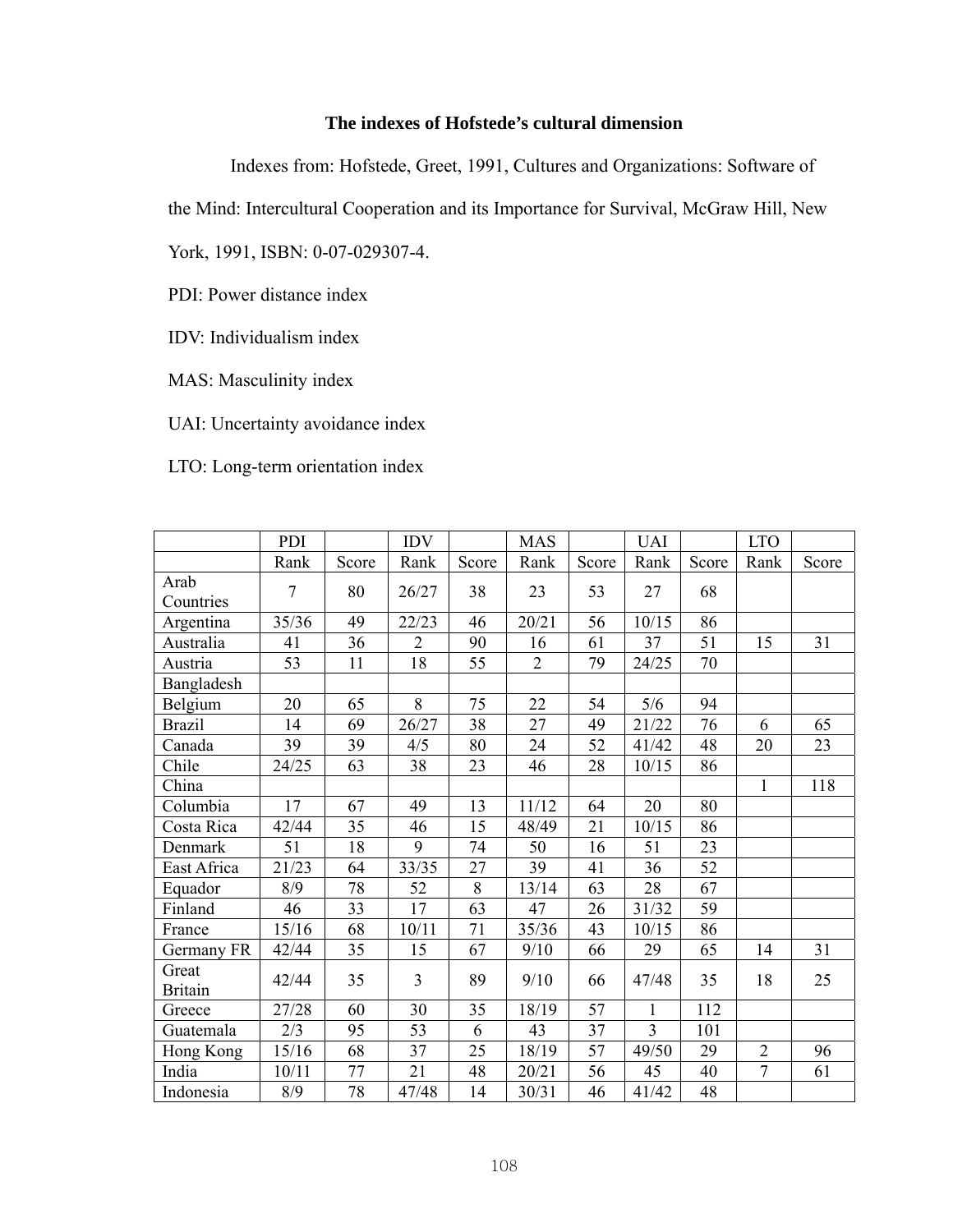| <b>Iran</b>         | 29/30           | 58              | 24     | 41              | 35/36            | 43              | 31/32           | 59              |                         |                  |
|---------------------|-----------------|-----------------|--------|-----------------|------------------|-----------------|-----------------|-----------------|-------------------------|------------------|
| Ireland (Rep<br>of) | 49              | 28              | 12     | 70              | 7/8              | 68              | 47/48           | 35              |                         |                  |
| Israel              | 52              | 13              | 19     | 54              | 29               | 47              | 19              | 81              |                         |                  |
| Italy               | 34              | 50              | $\tau$ | 76              | 4/5              | 70              | 23              | 75              |                         |                  |
| Jamaica             | 37              | 45              | 25     | 39              | 7/8              | 68              | 52              | 13              |                         |                  |
| Japan               | 33              | $\overline{54}$ | 22/23  | 46              | 1                | $\overline{95}$ | $\overline{7}$  | $\overline{92}$ | $\overline{4}$          | 80               |
| Malaysia            | $\mathbf{1}$    | 104             | 36     | 30              | $\overline{6}$   | $\overline{69}$ | $\overline{18}$ | 82              |                         |                  |
| Mexico              | 5/6             | 81              | 32     | 30              | 6                | 69              | 18              | 82              |                         |                  |
| Netherlands         | 40              | 38              | 4/5    | 80              | 51               | 14              | 35              | 53              | 10                      | 44               |
| New<br>Zealand      | 50              | 22              | 6      | 79              | 17               | 58              | 39/40           | 49              | 16                      | 30               |
| Nigeria             |                 |                 |        |                 |                  |                 |                 |                 | 22                      | 16               |
| Norway              | 47/48           | 31              | 13     | 69              | 52               | 8               | 38              | 50              |                         |                  |
| Pakistan            | 32              | $\overline{55}$ | 47/48  | 14              | 25/26            | 50              | 24/25           | 70              | 23                      | $\boldsymbol{0}$ |
| Panama              | 2/3             | 95              | 51     | 11              | 34               | 44              | 10/15           | 86              |                         |                  |
| Peru                | 21/23           | 64              | 45     | 16              | 37/38            | 42              | 9               | 87              |                         |                  |
| Philippines         | $\overline{4}$  | 94              | 31     | 32              | 11/12            | 64              | 44              | 44              | 21                      | 19               |
| Poland              |                 |                 |        |                 |                  |                 |                 |                 | 13                      | 32               |
| Portugal            | 24/25           | 63              | 33/35  | 27              | 45               | 31              | $\overline{2}$  | 104             |                         |                  |
| Salvador            | 18/19           | 66              | 42     | 19              | 40               | 40              | 5/6             | 94              |                         |                  |
| Singapore           | 13              | 74              | 39/41  | 20              | 28               | 48              | 53              | 8               | 9                       | 48               |
| South Africa        | 35/36           | 49              | 16     | 65              | 13/14            | 63              | 39/40           | 49              |                         |                  |
| South Korea         | 27/28           | 60              | 43     | 18              | 41               | 39              | 16/17           | 85              | 5                       | 75               |
| Spain               | 31              | 57              | 20     | 51              | 37/38            | 42              | 10/15           | 86              |                         |                  |
| Sweden              | 47/48           | $\overline{31}$ | 10/11  | 71              | 53               | $\overline{5}$  | 49/50           | 29              | 12                      | 33               |
| Switzerland         | $\overline{45}$ | $\overline{34}$ | 14     | $\overline{68}$ | $\overline{4/5}$ | $\overline{70}$ | 33              | 58              |                         |                  |
| Taiwan              | $\sqrt{29/30}$  | 58              | 44     | 17              | 32/33            | $\overline{45}$ | $\overline{26}$ | $\overline{69}$ | $\overline{\mathbf{3}}$ | 87               |
| Thailand            | 21/23           | 64              | 39/41  | 20              | 44               | 34              | 30              | $\overline{64}$ | $\overline{8}$          | 56               |
| Turkey              | 18/19           | 66              | 28     | 37              | 32/3             | 45              | 16/17           | 85              |                         |                  |
| Uruguay             | 26              | 61              | 29     | 36              | 42               | 38              | $\overline{4}$  | 100             |                         |                  |
| <b>USA</b>          | 38              | 40              | 1      | 91              | 15               | 62              | 43              | 46              | 17                      | 29               |
| Venezuela           | 5/6             | 81              | 50     | 12              | $\overline{3}$   | 73              | 21/22           | 76              |                         |                  |
| West Africa         | 10/11           | 77              | 39/41  | 20              | 30/31            | 46              | 34              | 54              |                         |                  |
| Yugoslavia          | 12              | 76              | 33/35  | 27              | 48/49            | 21              | 8               | 88              |                         |                  |
| Zimbabwe            |                 |                 |        |                 |                  |                 |                 |                 | 19                      | 25               |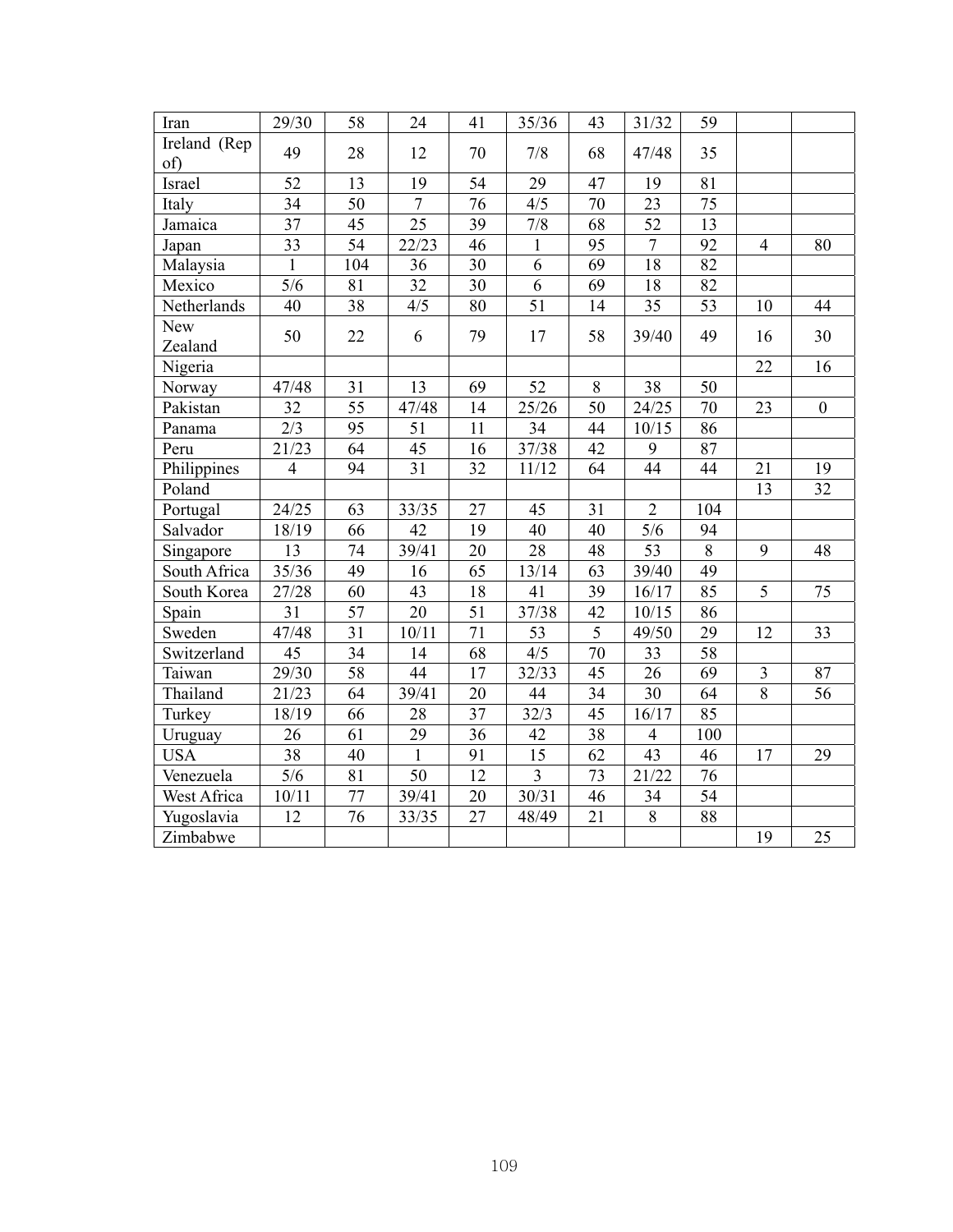# **APPENDIX 2**

**Questionnaire Components**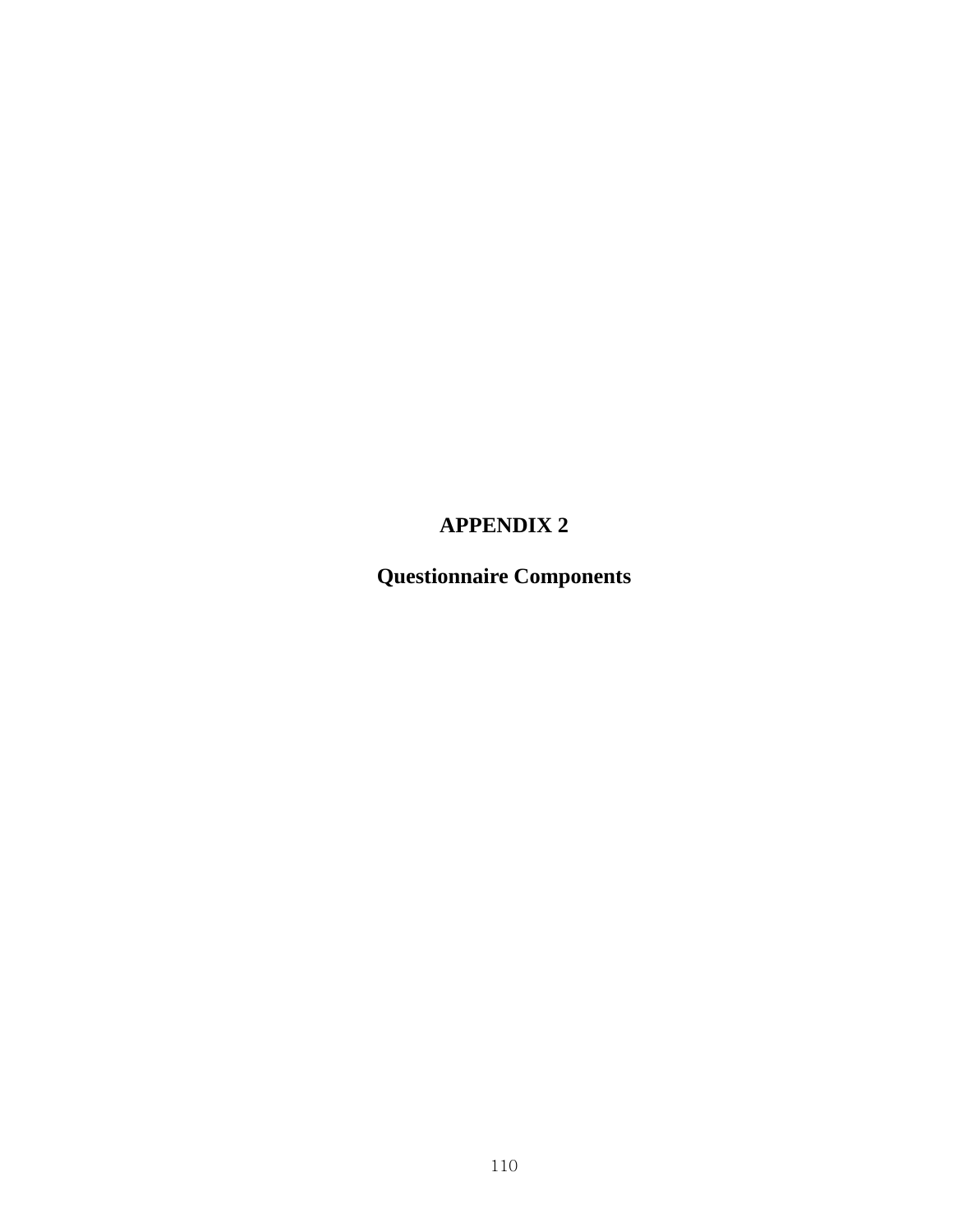| <b>Construct</b> /Indicators   |                                                                                                                                                                                                                                                                                                                                                                    |
|--------------------------------|--------------------------------------------------------------------------------------------------------------------------------------------------------------------------------------------------------------------------------------------------------------------------------------------------------------------------------------------------------------------|
| Power distance                 | (1) Inequalities among people are both expected and desired.<br>(2) Less powerful people should be dependent on the more<br>powerful.<br>(3) Inequalities among people should be minimized.<br>(4) There should be, and there is to be some extent,<br>interdependencies between less and more powerful people.                                                    |
| Individualism                  | (1) Everyone grows up to look after him/herself and his/her<br>immediate family only.<br>(2) People are identified independently of the group they<br>belong to.<br>(3) An extended family member should be protected by<br>another member in exchange for loyalty.<br>(4) People are identified by their position in the social<br>networks to which they belong. |
| Masculinity                    | (1) Money and material things are important.<br>(2) Men are supposed to be assertive, ambitious and tough.<br>(3) Dominant values in society are caring for others and<br>preservation.<br>(4) Both men and woman are allowed to be tender and to be<br>concerned with relationships.                                                                              |
| <b>Uncertainty Avoidance</b>   | (1) Uncertainty is a normal feature of life and each day is<br>accepted as it comes.<br>(2) Emotions should not be shown.<br>(3) High stress and subjective feelings of anxiety are frequent<br>among people.<br>(4) Fear of ambiguous situations and of unfamiliar risks is<br>normal.                                                                            |
| Long/short term<br>orientation | (1) Personal Steadiness and stability.<br>(2) Repeat for tradition.<br>$(3)$ Thrift.<br>(4) Persistence (perseverance)                                                                                                                                                                                                                                             |
|                                | Note: *Measured with a 7 points Likert type scale from strongly Disgarge to Strongly                                                                                                                                                                                                                                                                               |

# **Questionnaire Components**

*Note: \*Measured with a 7-points Likert-type scale from strongly Disagree to Strongly Agree* 

| Goal-oriented | $(1)$ I use the web for my work.                               |
|---------------|----------------------------------------------------------------|
| use of web    | (2) I usually have a specific goal in mind when I browse.      |
|               | (3) I have a distinct or identifiable purpose for my browsing. |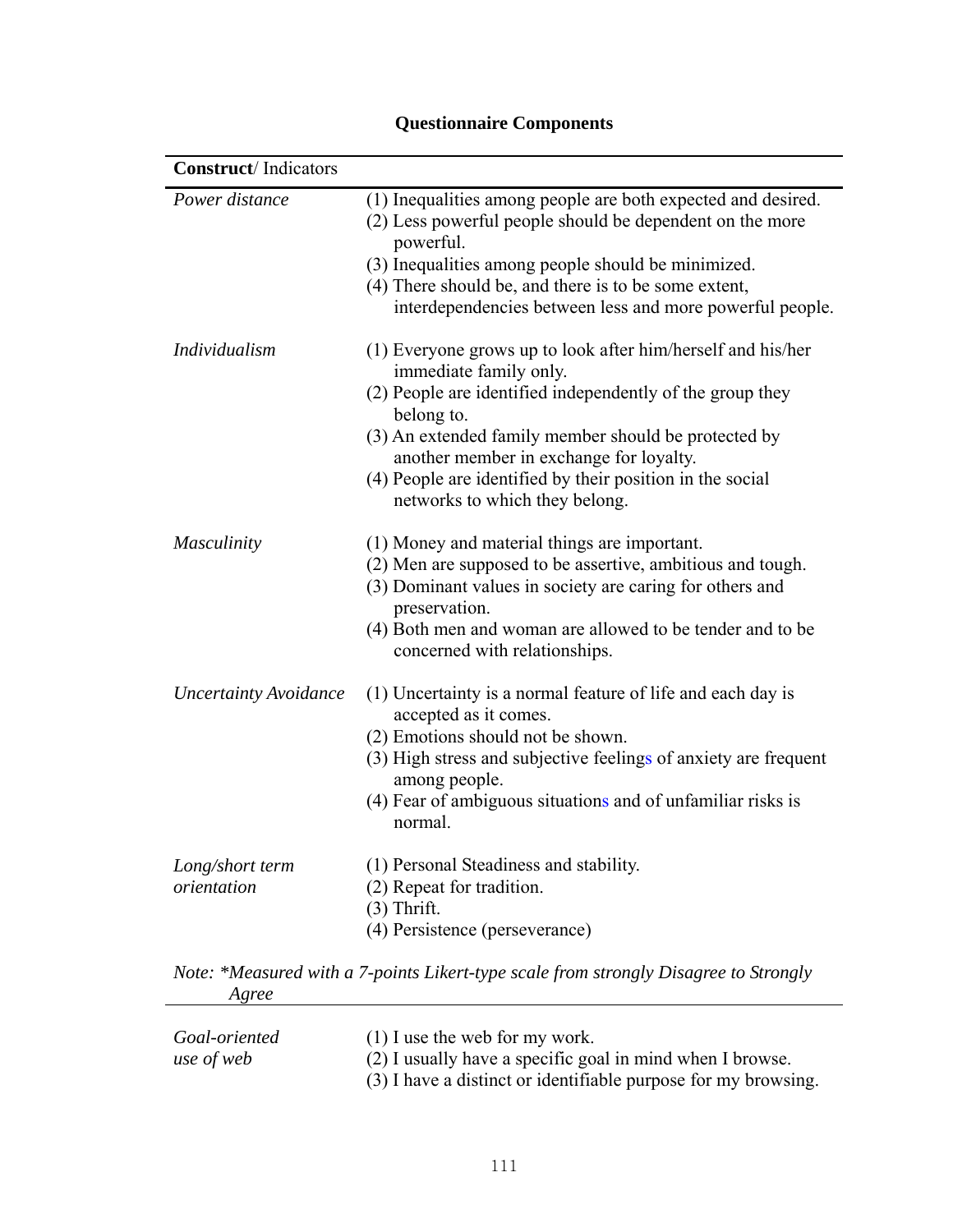| Experiential<br>use of web                   | $(1)$ I use the web for my entertainment.<br>(2) I use the web for just fooling around and exploring for fun.<br>(3) I have no preconceived purpose for my Internet<br>experience.<br>(4) I usually browse or explore without a specific goal in<br>mind.                                           |
|----------------------------------------------|-----------------------------------------------------------------------------------------------------------------------------------------------------------------------------------------------------------------------------------------------------------------------------------------------------|
| Affective information                        | $(1)$ I think the site is attractive.<br>$(2)$ I think the site is interesting.<br>(3) I think the site is likeable.<br>$(4)$ I think the site is appealing.                                                                                                                                        |
| Cognitive information                        | $(1)$ I think the site is trustworthy.<br>(2) I think the site is believable.<br>$(3)$ I think the site is honest.                                                                                                                                                                                  |
| <b>Browsing for</b><br>information intention | (1) The likelihood that I would search for product information<br>from this website is high.<br>(2) It is likely that I would browse this web site to find<br>product information.                                                                                                                  |
| Purchasing intention                         | (1) I would be willing to buy products from this website.<br>(2) I have a favorable attitude toward continuing to do<br>business with this website.<br>(3) The likelihood that I would purchase the product is high.<br>(4) The probability of buying the product on this website<br>would be high. |

*Note: \*Measured with a 7-points Likert-type scale from strongly Disagree to Strongly Agree*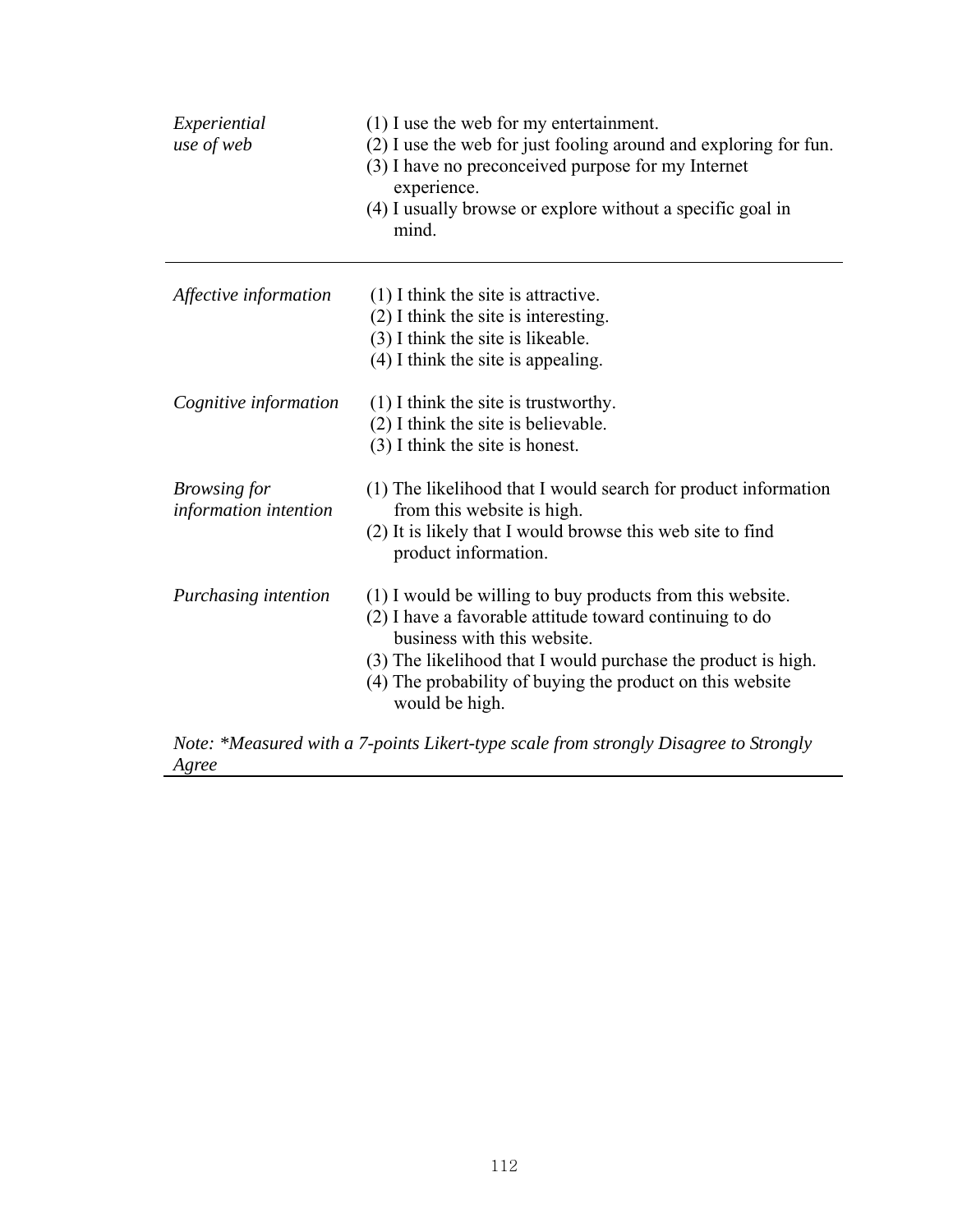# **APPENDIX 3**

**Survey Letter of Consent**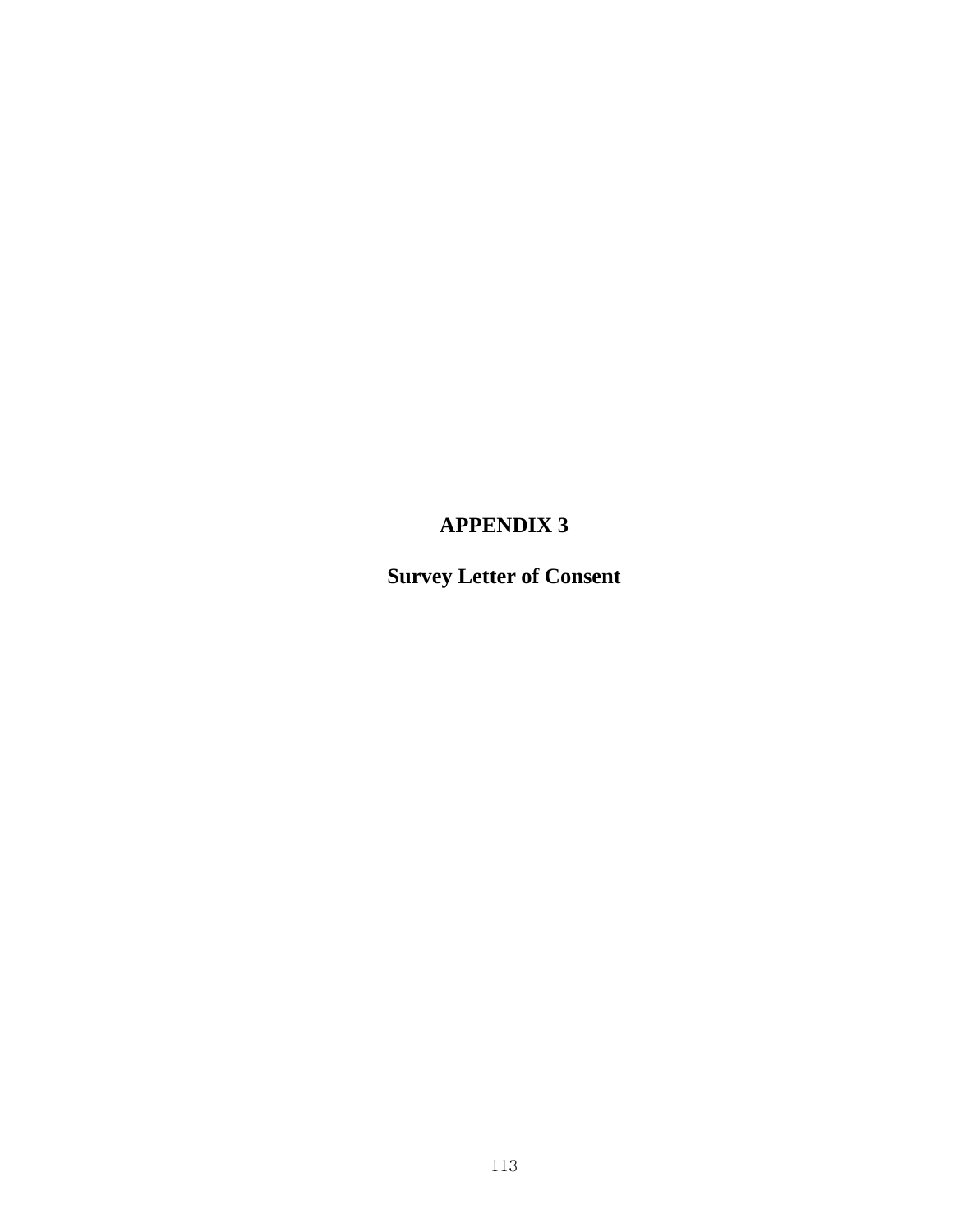### **Survey Letter of Consent**

I am a graduate student in Textile and Apparel Management Department of University of Missouri, Columbia. I am conducting a research study to explore the influence of consumer behavior and web design on the attitude toward the web site. This research will be conducted with students of University of Missouri, Columbia.

Your participant will involve the completion of the survey to look at your online shopping experience. It will take approximately 30 minutes to complete including time to fill out the paper survey and to browse the website. Your participation in this study is voluntary. If you choose not to participate or to withdraw from the study at any time, there will be no penalty, (it will not affect your grade, treatment/care, select whichever applies). The results of the research study will assist in the compilation of an accurate and detailed description of consumer attitude of online shopping. All information you provide will be anonymous and will be used for research purposes only.

Although there may be no direct benefit to you, the possible benefit of your participation is the expansion of our knowledge by examining the effects of consumer attitude influencing online shopping.

If you have any questions concerning this research study, please call me at (573) 673-2929 or e-mail me to myfx8@mizzou.edu.

Sincerely,

Miri Yoon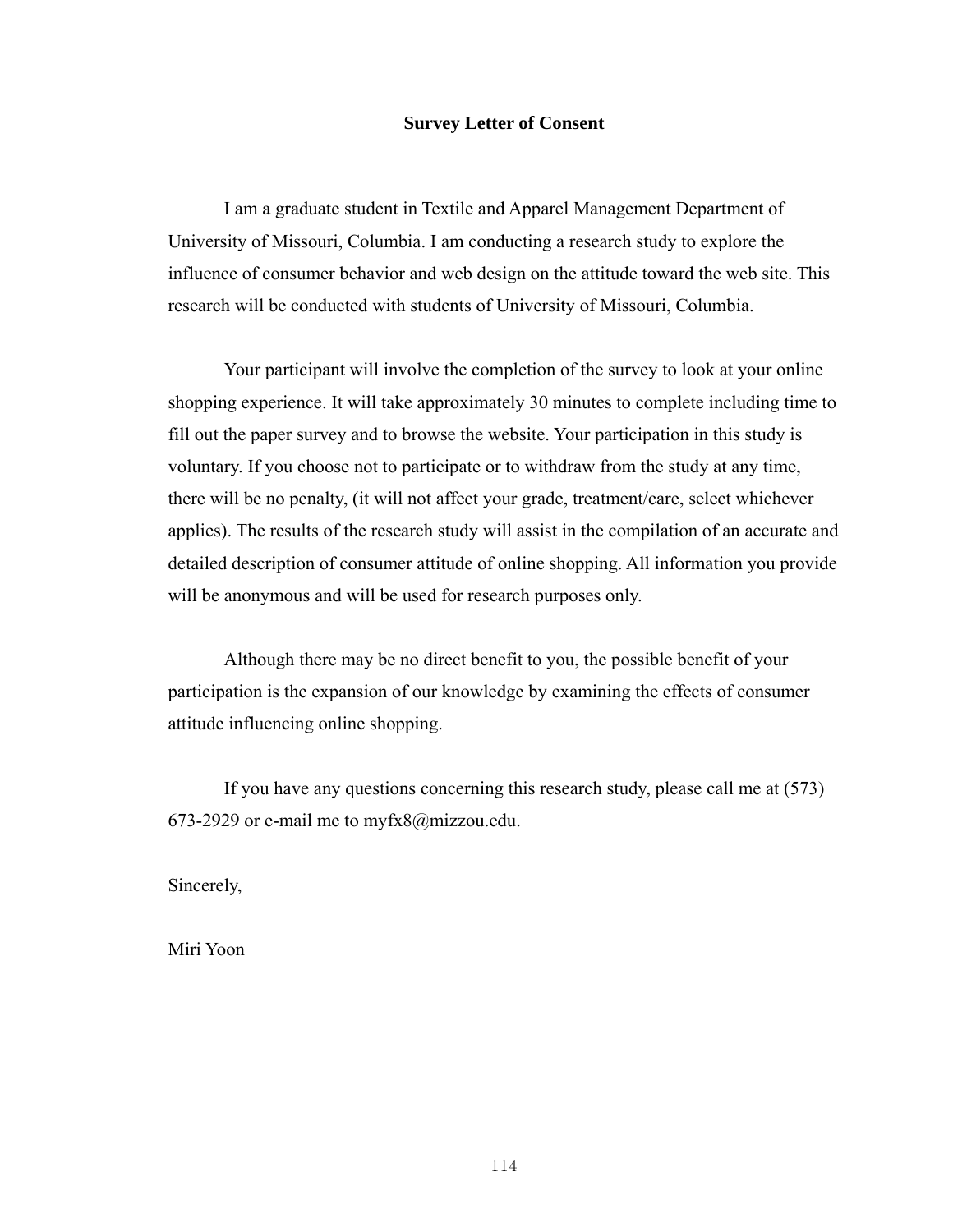# **APPENDIX 4**

**Survey Questionnaires**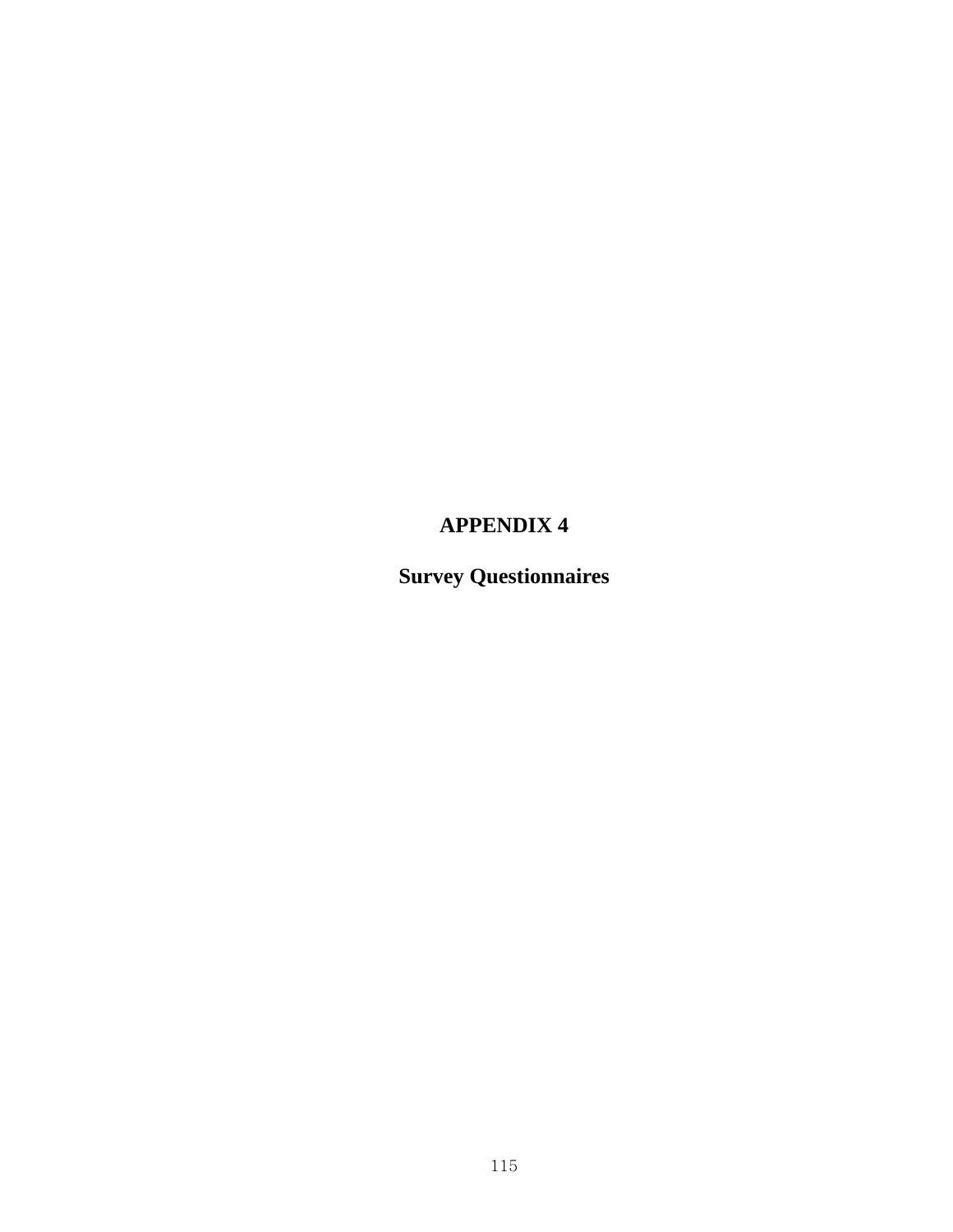# **Section A**

# **I: Please indicate your level of agreement with the following statement.**

| <b>Strongly Disagree</b>                                                                                     |              |                |                |                 |                 |   | <b>Strongly Agree</b> |  |
|--------------------------------------------------------------------------------------------------------------|--------------|----------------|----------------|-----------------|-----------------|---|-----------------------|--|
| 1. Inequalities among people are both expected and desired                                                   |              | 2              | $\overline{3}$ | 4               | 5               | 6 | 7                     |  |
| 2. High stress and subjective feeling of anxiety are frequent among<br>people                                | $\mathbf{1}$ | $\overline{2}$ | $\overline{3}$ | $\overline{4}$  | 5               | 6 | $\overline{7}$        |  |
| 3. Dominant values in society are the caring for others and<br>preservation                                  | $\mathbf{1}$ | $\overline{2}$ | $\overline{3}$ |                 | $4 \quad 5$     | 6 | $7\phantom{.0}$       |  |
| 4. Less powerful people should be dependent on the more powerful                                             | $\mathbf{1}$ | $\overline{2}$ | $\overline{3}$ | $\overline{4}$  | 5               | 6 | $\overline{7}$        |  |
| 5. An extended family member should be protected by other<br>member in exchange for loyalty                  | $\mathbf{1}$ | $\overline{2}$ | $\mathfrak{Z}$ | 4               | $\overline{5}$  | 6 | $\overline{7}$        |  |
| 6. Inequalities among people should be minimized                                                             | $\mathbf{1}$ | $\overline{2}$ | 3              | $\overline{4}$  | $\overline{5}$  | 6 | 7                     |  |
| 7. Emotion should not be shown                                                                               | $\mathbf{1}$ | $\overline{2}$ | 3 <sup>7</sup> |                 | $4 \quad 5$     | 6 | $7\phantom{.0}$       |  |
| 8. Uncertainty is a normal feature of life and each day is accepted as<br>it comes                           | 1            | $\overline{2}$ | $\overline{3}$ |                 | $4 \quad 5$     | 6 | $\overline{7}$        |  |
| 9. Everyone grows up to look after him/herself and his/her<br>immediate family only                          | $\mathbf{1}$ |                | $2 \quad 3$    |                 | $4 \quad 5$     | 6 | $\overline{7}$        |  |
| 10. Money and material things are important                                                                  | $\mathbf{1}$ | $\overline{2}$ | 3              | $\overline{4}$  | 5               | 6 | $\overline{7}$        |  |
| 11. There should be, and there is to some extent, interdependencies<br>between less and more powerful people | $\mathbf{1}$ | $\overline{2}$ | $\overline{3}$ | $\overline{4}$  | 5               | 6 | $7\phantom{.0}$       |  |
| 12. Both men and women are allowed to be tender and to be<br>concerned with relationships                    | $\mathbf{1}$ | $\overline{2}$ | $\mathfrak{Z}$ |                 | $4 \quad 5$     | 6 | 7                     |  |
| 13. People are identified by their position in the social networks to<br>which they belong                   | $\mathbf{1}$ | $\overline{2}$ | $\overline{3}$ | $4\overline{ }$ | 5               | 6 | 7                     |  |
| 14. Fear of ambiguous situations and of unfamiliar risks is normal                                           | 1            |                | $2 \quad 3$    |                 | $4 \quad 5$     | 6 | $\overline{7}$        |  |
| 15. Men are supposed to be assertive, ambitious, and tough                                                   | $\mathbf{1}$ | $\overline{2}$ | $\overline{3}$ | $\overline{4}$  | $5\overline{)}$ | 6 | $\overline{7}$        |  |
| 16. People are identified independently of the groups they belong to                                         | $\mathbf{1}$ | $\overline{2}$ | $\mathfrak{Z}$ | $\overline{4}$  | 5               | 6 | $\overline{7}$        |  |
| 17. I use the web for my work                                                                                | $\mathbf{1}$ | $\overline{2}$ | $\mathfrak{Z}$ | $\overline{4}$  | $\sqrt{5}$      | 6 | $\overline{7}$        |  |
| 18. I use the web for my entertainment                                                                       | $\mathbf{1}$ | $\overline{2}$ | $\overline{3}$ | $\overline{4}$  | $\overline{5}$  | 6 | $7\phantom{.0}$       |  |
| 19. I have a distinct or identifiable purpose of my browsing                                                 | $\mathbf{1}$ |                | $2 \quad 3$    |                 | $4 \quad 5$     | 6 | $\overline{7}$        |  |
|                                                                                                              |              |                |                |                 |                 |   |                       |  |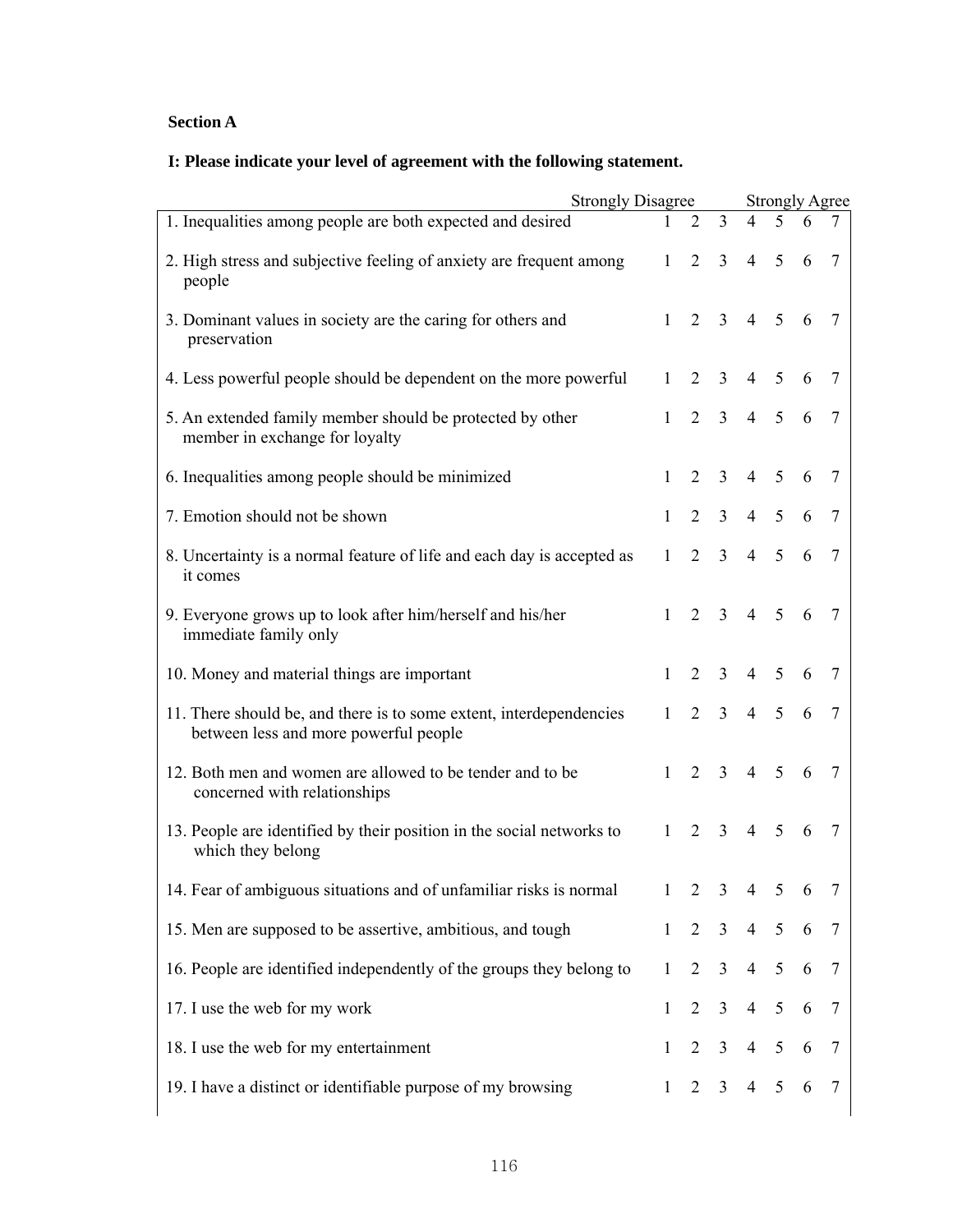| 20. I use the web for just fooling around and exploring for fun | $1 \t2 \t3 \t4 \t5 \t6 \t7$ |  |  |  |
|-----------------------------------------------------------------|-----------------------------|--|--|--|
| 21. I usually have specific goal in mind when I browse          | $1 \t2 \t3 \t4 \t5 \t6 \t7$ |  |  |  |
| 22. I have no preconceived purpose for my Internet experience   | $1 \t2 \t3 \t4 \t5 \t6 \t7$ |  |  |  |
| 23. I usually browse or explore without a specific goal in mind | $1 \t2 \t3 \t4 \t5 \t6 \t7$ |  |  |  |

## **II. In your life, how important is each of the following to you?**

|                                       | Very Unimportant |  |  |                             | Very Important                 |  |
|---------------------------------------|------------------|--|--|-----------------------------|--------------------------------|--|
| 15. Personal steadiness and stability |                  |  |  |                             | $1 \t2 \t3 \t4 \t5 \t6 \t7 \t$ |  |
| 16. Tradition                         |                  |  |  | $1 \t2 \t3 \t4 \t5 \t6 \t7$ |                                |  |
| 17. Thrift                            |                  |  |  | $1 \t2 \t3 \t4 \t5 \t6 \t7$ |                                |  |
| 18. Persistence (perseverance)        |                  |  |  | $1 \t2 \t3 \t4 \t5 \t6 \t7$ |                                |  |

#### **III. Please circle one answer that best describe you and your Internet usage/purchase.**

| 1. Gender:      | 1) Male    | 2) Female  |               |
|-----------------|------------|------------|---------------|
| $2. \text{Age}$ | 1) $18-20$ | $2)$ 21-25 | $3)$ 26-30    |
|                 | $4)$ 31-35 | $5)$ 36-40 | $6)$ Above 40 |

| 3. How would you classify yourself? |                           |                     |
|-------------------------------------|---------------------------|---------------------|
| 1) Rather not say                   | 2) Caucasian/White        | 3) African American |
| 4) Hispanic/Latino                  | 5) Asian/Pacific Islander |                     |
|                                     |                           |                     |

| 4. How long have you been using Internet (including using email, gopher, ftp, etc.)? |                  |                  |
|--------------------------------------------------------------------------------------|------------------|------------------|
| 1) Less than 1 year                                                                  | $2)$ 1 - 3 years | $3) 3 - 5$ years |
| 4) $5 - 7$ years                                                                     | 5) Above 7 years | 6) Others        |

5. How comfortable do you feel using computers, in general?<br>1) Very uncomfortable 2) Somewhat uncom  $1)$  Somewhat uncomfortable  $3)$  Neither uncomfortable nor comfortable 4) Somewhat comfortable 5) Very comfortable

|                                  |                                                                              | 6. How many hours do you estimate you use your computer for your work each week? |                       |  |  |  |  |  |
|----------------------------------|------------------------------------------------------------------------------|----------------------------------------------------------------------------------|-----------------------|--|--|--|--|--|
|                                  | 1) Less than 1                                                               | $2)$ 1 to 5 hours                                                                | $3)$ 6 to 10 hours    |  |  |  |  |  |
|                                  | 4) 11 to 20 hours                                                            | 5) 21 to 40 hours/week                                                           | 6) Over 40 hours/week |  |  |  |  |  |
| $7_{\scriptscriptstyle{\ddots}}$ | How many hours do you estimate you use your computer for fun/play each week? |                                                                                  |                       |  |  |  |  |  |
|                                  | 1) Less than 1                                                               | $2)$ 1 to 5 hours                                                                | $3)$ 6 to 10 hours    |  |  |  |  |  |

4) 11 to 20 hours  $(5)$  21 to 40 hours/week  $(6)$  Over 40 hours/week

8. How often have you made purchase from the Internet retailers in the past 6 months?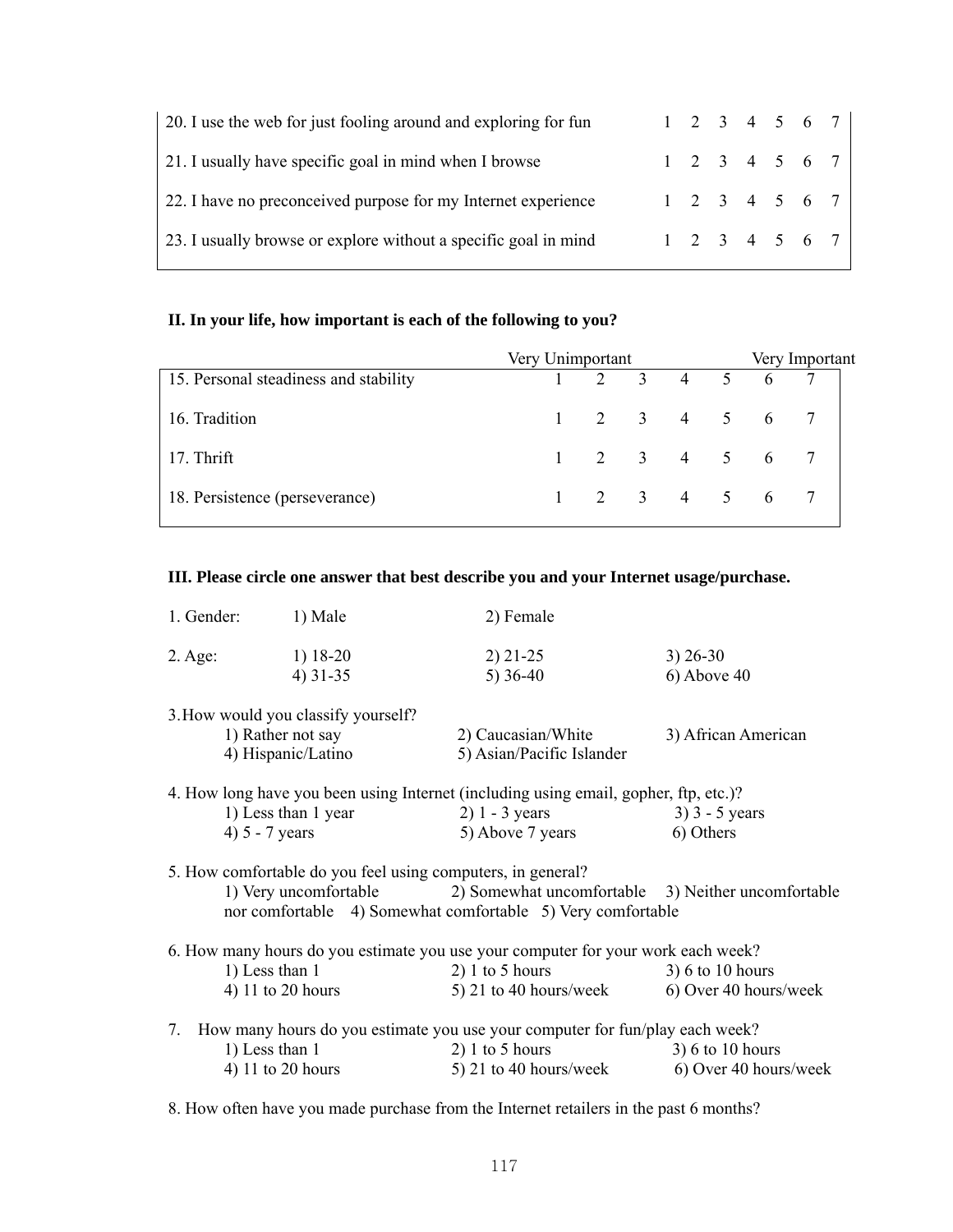| 1) Never               | 2) about once in 2 months | 3) About once a month   |
|------------------------|---------------------------|-------------------------|
| 4) About twice a month | 5) About every week       | 6) Several times a week |

9. What was the average amount you spent to make the last purchase online?

4) \$150-\$200 5) More than \$200

1) Less than \$50 2) \$50 - \$100 3) \$100-\$150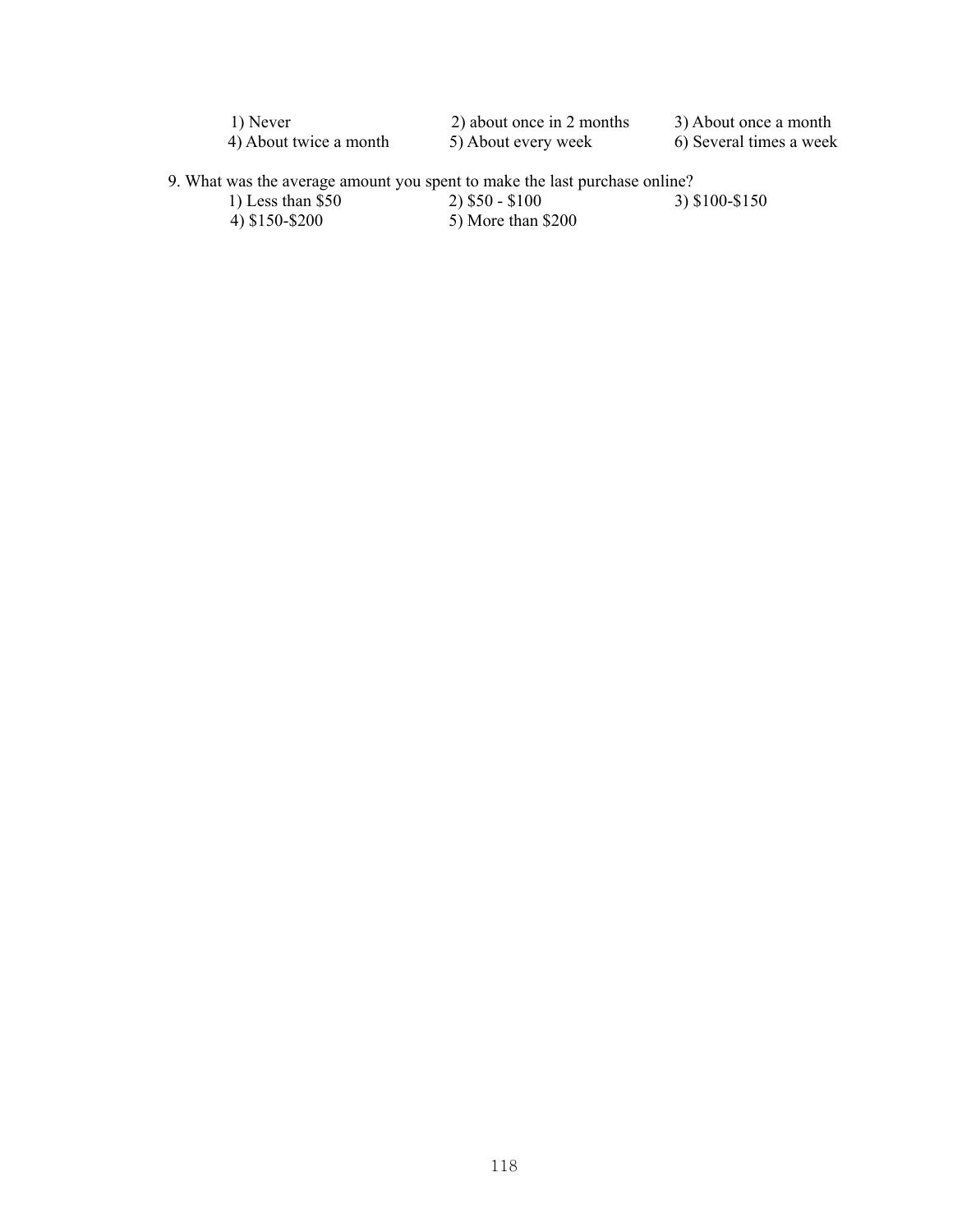### **Section B1**

The purpose of this study is to investigate your attitude towards Nike website and Nike footwear. Please follow the following instruction carefully when access the Nike website (**[www.nike.com](http://www.nike.com/)**).

- 1. Please spend about 10 minutes to browse the website. When browsing the website, please pretend that you intend to purchase footwear or to gather information of footwear from the Nike website.
- 2. Place the mouse on **"Directory"** in the upper left corner of the page, and select /browse two categories from the following: Basketball, Running, and Nike Woman.
	- To shop or gather information of **Basketball**, please click **"Start Shopping"**.
	- To shop or gather information of **Running,** please click **"Shop".**
	- To shop or gather information of **Nike Woman**, please click **"Shop".**

3. After browsing the website of two categories for 10 minutes, please select a product and click "**Add to Cart**" for pretend buy. Then fill out the survey in the following section.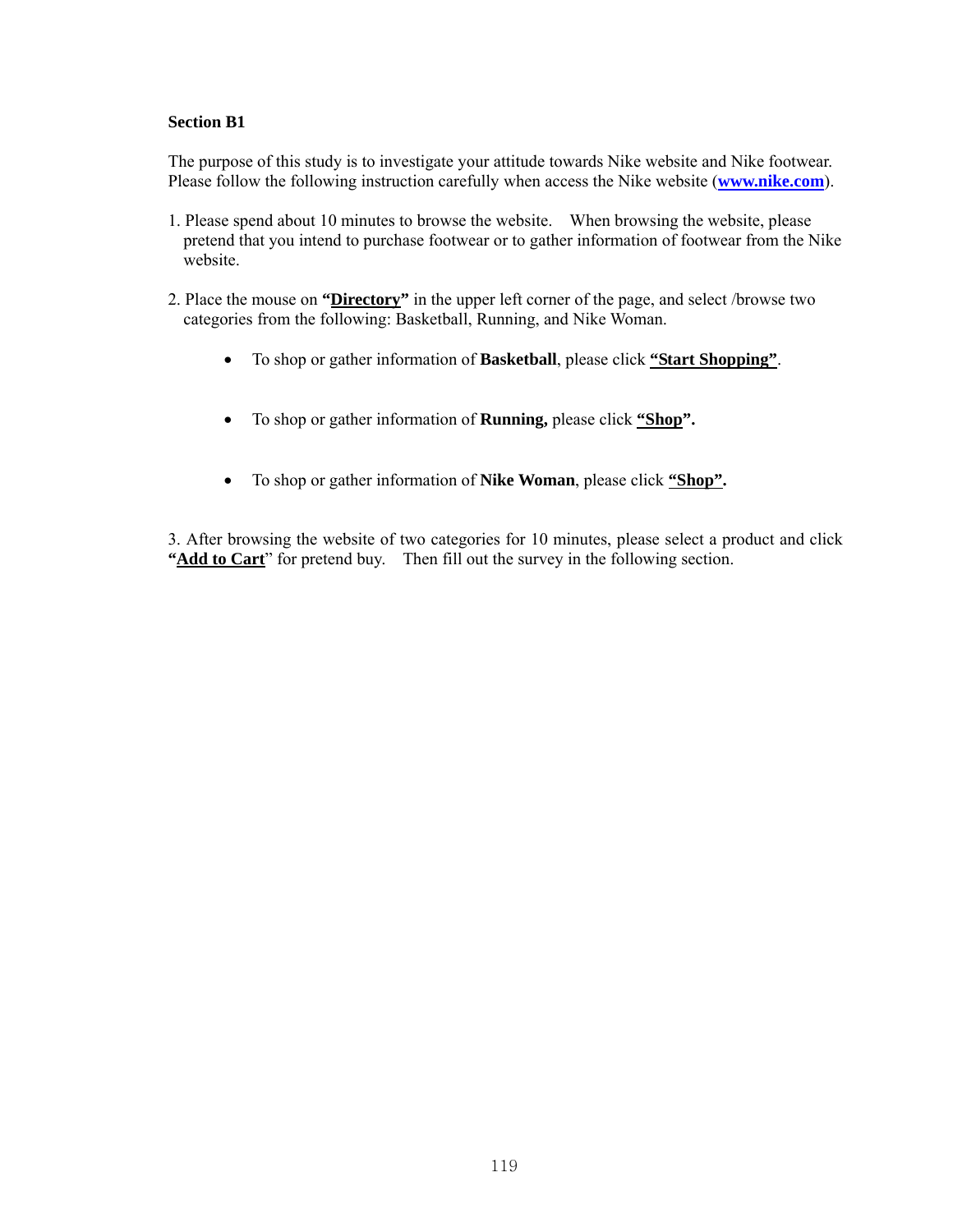### **Section B2**

The purpose of this study is to investigate your attitude towards Nike website and Nike footwear. Please follow the following instruction carefully when access the Nike website (**[www.niketown.com](http://www.niketown.com/)**).

1. Please spend about 10 minutes to browse the website. When browsing the website, please pretend that you intend to purchase footwear or to gather information of footwear from the Nike website.

## 2. **Browse two categories, Basketball and Running, from "Men's" or "Women's" Footwear.**

- To shop or gather information of **Men's Footwear**, please click **"All Footwear"** and **browse Basketball and Running categories.**
- To shop or gather information of **Women's Footwear**, please click **"All Footwear"** and **browse Basketball and Running categories.**
- 3. After browsing the website of two categories for 10 minutes, please select products and click "**Add to Cart**" for pretend buy. Then fill out the survey in the following section.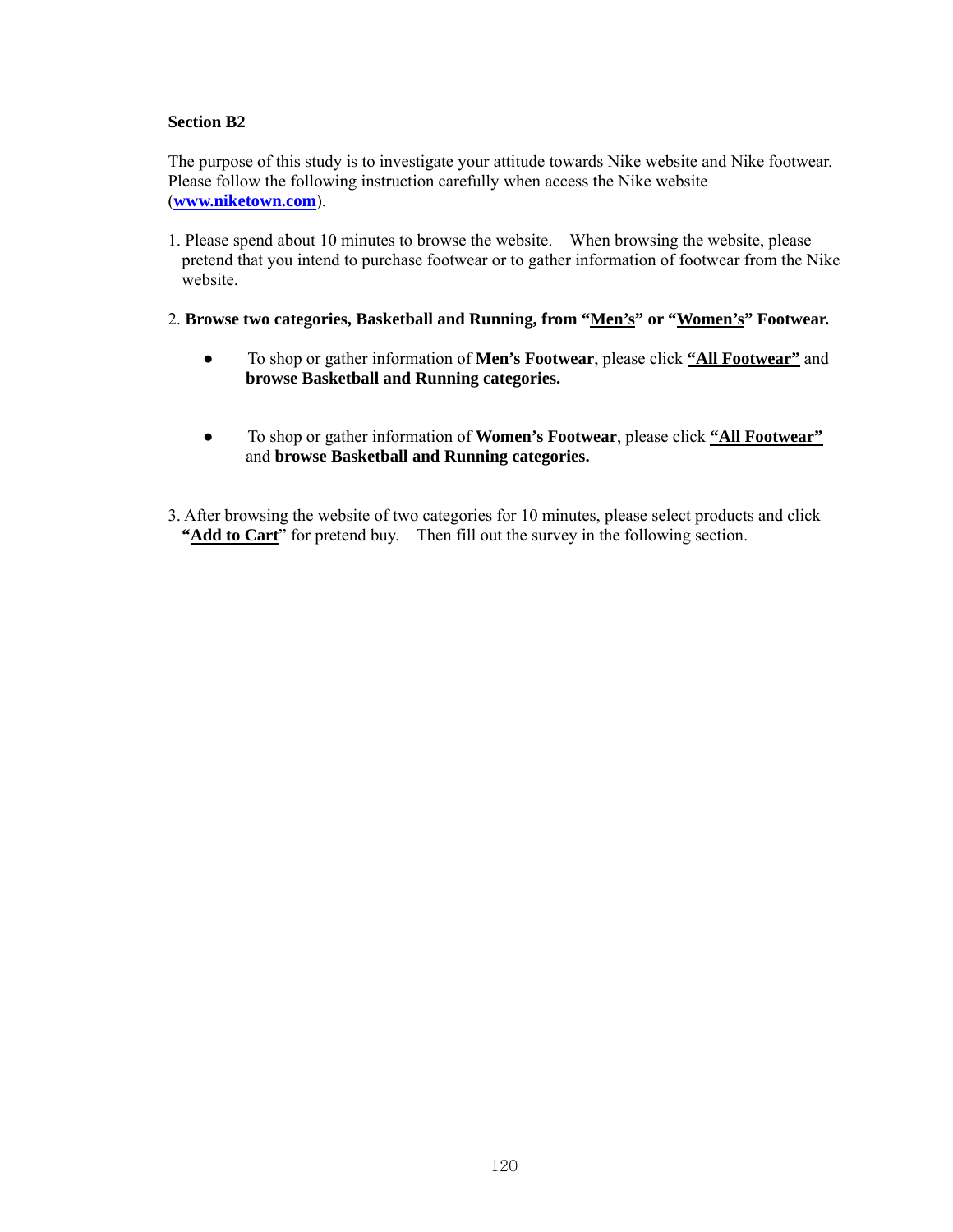| IV. Please indicate your level of agreement regarding Nike website with the following |                   |                     |  |  |  |  |
|---------------------------------------------------------------------------------------|-------------------|---------------------|--|--|--|--|
| statement.                                                                            |                   |                     |  |  |  |  |
|                                                                                       | Strongly Disagree | $Stringplot \Delta$ |  |  |  |  |

|                                                                                         | <b>Strongly Disagree</b> |              |                |                | <b>Strongly Agree</b> |   |   |   |  |
|-----------------------------------------------------------------------------------------|--------------------------|--------------|----------------|----------------|-----------------------|---|---|---|--|
| 1. I think the site is trustworthy                                                      |                          |              | $\overline{2}$ | $\overline{3}$ | $\overline{4}$        | 5 | 6 |   |  |
| 2. I would recommend this site to my friends                                            |                          | 1            | 2              | $\overline{3}$ | $\overline{4}$        | 5 | 6 | 7 |  |
| 3. I think the site is attractive                                                       |                          | 1            | $\overline{2}$ | $\overline{3}$ | $\overline{4}$        | 5 | 6 | 7 |  |
| 4. The likelihood that I would search products information from this<br>website is high | -1                       |              | $\overline{2}$ | $\overline{3}$ | $\overline{4}$        | 5 | 6 |   |  |
| 5. I think the site is interesting                                                      |                          | $\mathbf{1}$ | $\overline{2}$ | 3              | 4 <sub>5</sub>        |   | 6 |   |  |
| 6. I recommend this web site to anyone who seeks my advice                              |                          | $\mathbf{1}$ | $\overline{2}$ | $\overline{3}$ | $\overline{4}$        | 5 | 6 | 7 |  |
| 7. I think the site is likeable                                                         |                          | 1            | $\overline{2}$ | $\overline{3}$ | $\overline{4}$        | 5 | 6 | 7 |  |
| 8. The likelihood that I would purchase the product is high                             |                          | $\mathbf{1}$ | $\overline{2}$ | $\overline{3}$ | $\overline{4}$        | 5 | 6 | 7 |  |
| 9. I think the site is believable                                                       |                          | $\mathbf{1}$ | 2              | $\overline{3}$ | $\overline{4}$        | 5 | 6 | 7 |  |
| 10. I think the site is appealing                                                       |                          | $\mathbf{1}$ | 2              | $\overline{3}$ | 4                     | 5 | 6 | 7 |  |
| 11. I have a favorable attitude toward continuing to do business<br>with this website   |                          | $\mathbf{1}$ | $\overline{2}$ | $\overline{3}$ | $\overline{4}$        | 5 | 6 | 7 |  |
| 12. I think the site is honest                                                          |                          | 1            | 2              | 3              | $\overline{4}$        | 5 | 6 | 7 |  |
| 13. I would be willing to buy products from this website                                |                          | $\mathbf{1}$ | 2              | $\overline{3}$ | $\overline{4}$        | 5 | 6 | 7 |  |
| 14. I would intent to purchase things from this website in the future                   |                          | $\mathbf{1}$ | 2              | $\overline{3}$ | $\overline{4}$        | 5 | 6 | 7 |  |
| 15. It is likely that I would browse this web site to find products<br>information      |                          | 1            | $\overline{2}$ | $\overline{3}$ | $\overline{4}$        | 5 | 6 |   |  |
| 16. The probability of buying the product on this website would be<br>highly probable   | $\overline{1}$           |              | 2              | $\overline{3}$ | $\overline{4}$        | 5 | 6 |   |  |

*Thank you very much for your participation!*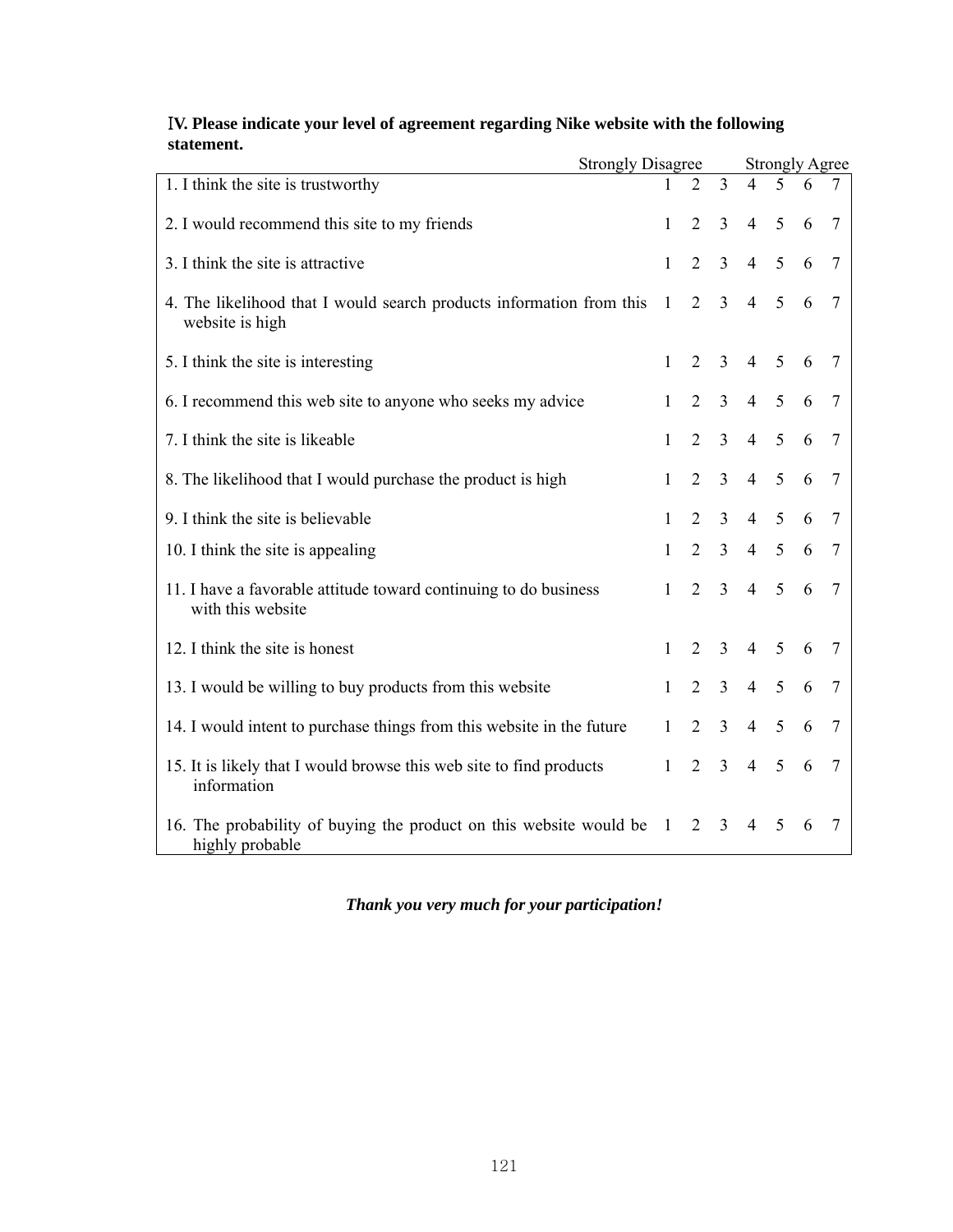## **REFERENCE**

- Alden, D., Hoyer, W., & Lee, C. (1993). Identifying global and culture specific dimensions of humor. *Journal of Marketing*, 57 (2), 64-76.
- Allik, J., & Realo, A. (2004). Individualism-collectivism and social capital. *Journal of Cross-Cultural Psychology*, 35 (1), 29-49.

Anastasi, A. (1982). Psychological testing  $(5<sup>th</sup>$  ed.), New York: Macmillan.

- An, D., (2003). An empirical study of Hall and Hofstede's cultural values; A content analysis of Internet advertising in Korea and United States, Submitted the partial fulfillment of the Requirements for the degree of Doctor of Philosophy in the College of Mass communications and Information Studies, University of South Carolina.
- Anderson, R. E., & Srivanan, S. S. (2003). E-satisfaction and e-loyalty: A contingency framework. *Psychology and Marketing*, 20, 122-138.
- Babin, B. J., Darden, W. R., & Griffin, M. (1994). Work and/or fun: Measuring hedonic and utilitarian shopping value. *Journal of consumer research*, 20 (4), 644-656.
- Barber, W., & Badre, A. N. (2001). Culturability: The merging of culture and usability. In Proceeding of the Fourth Conference on Human Factors and the Web, Basking Ridge, New Jersey.
- Bloch, P. H., & Bruce, G. D. (1984). Product involvement as leisure behavior. *Advances in Consumer Research*, Thomas C. Kinnear, Ann Arbor, MI: Associaton for Consumer Research, 11, 197-202.
- Chau, Patrick, Y. K., Cole, M., Massey, A. P., Montoya-Weiss, M., & O'Keefe, R. M. (2002). Cultural differences in the online behavior of consumers. *Communications of the ACM*, 45 (10), 138-143.
- Chen, S. -J., & Chang, T. -Z. (2003). A descriptive model of online shopping process: some empirical results. *International Journal of Service Industry Management*, 14 (5), 556-569.
- Cheung, C. M. K., Zhu, L., Kwong, T., Chan, G. W. W., & Limayem, M. (2003). Online Consumer behavior: A review and agenda for future research,  $16<sup>th</sup>$  Bled eCommerce conference eTransformation, Bled, Slovenia, 194-218.
- Chiang, K. P., & Dholakia, R. R. (2003). Factors driving consumer intention to shop online: An empirical investigation*. Journal of consumer psychology*, 13 (1&2), 177-183.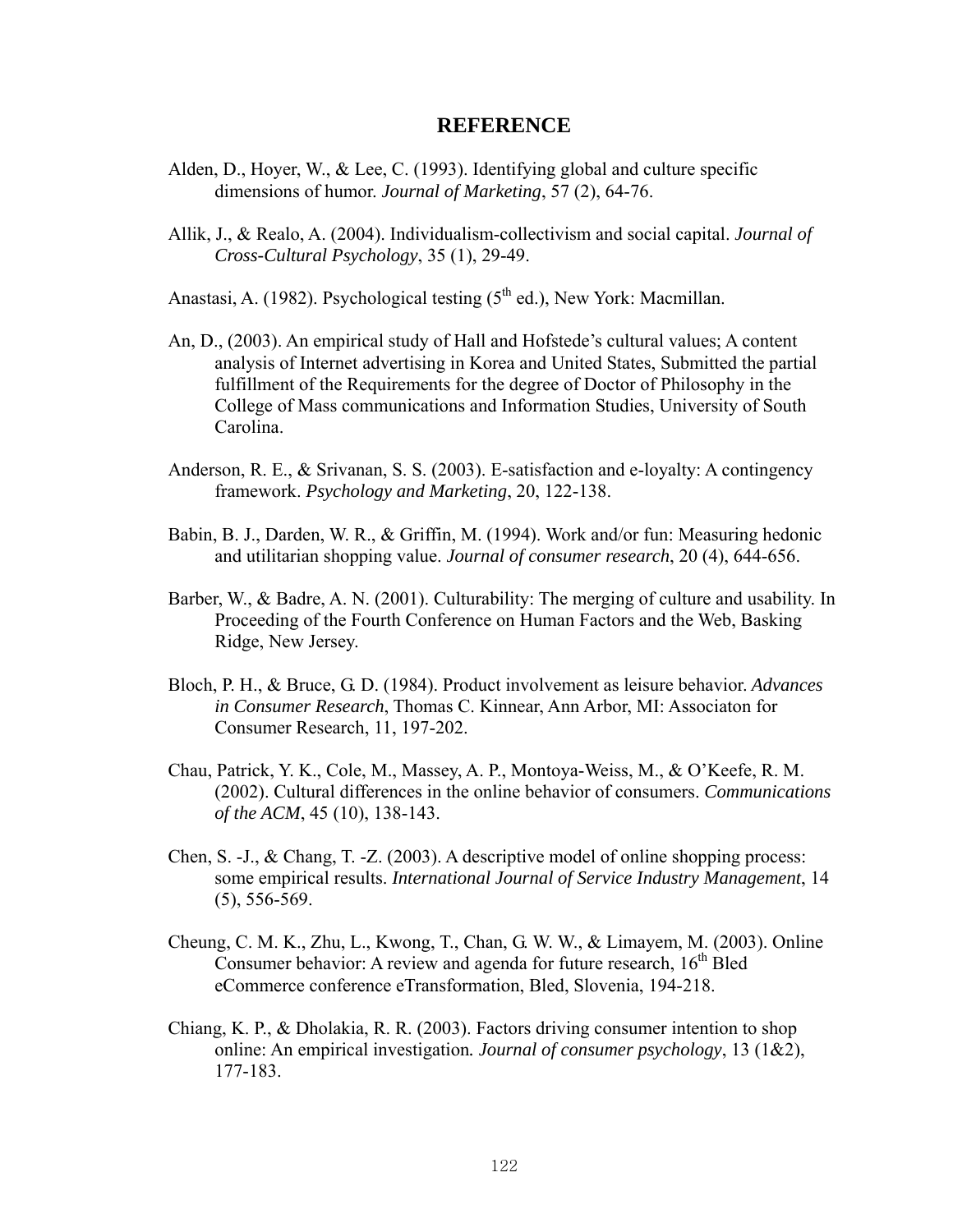- Childers, T. L., Carr, C. L., Peck, J., & Carson, S. (2001). Hedonic and utilitarian motivations for online retail shopping behavior. *Journal of Retailing*, *77*, 511-535.
- Christopher, E. (2004, July). Differences between Thai and Norwegian students' communication problems at Macquarie University Sydney Austalia. ANZCA04 Conference, Sydney.
- Cyr, D., Bonanni, C., Bowes, J., & Ilsever, J. (2005). Beyond Trust: Web site Design Preference across Cultures. *Journal of Global information Management*; *13* (4), 25-54.
- Cyr, D., Ilsever, J., Bonanni, C., & Bowes, J. (n.d.). Website Design and Culture: An empirical investigation.
- Damangeot, C., & Broderick, A., J. (2006). Exploring the experiential intensity of online shopping environments. *Qualitative Market Research: an International Journal*, 9 (4), 325-351.
- Davis, F. D. (1989). Perceived usefulness, perceived ease of use, and user acceptance of information technology. *MIS Qwarterly*, 13 (3), 319-340.
- De Mooij, M. (1998). Global marketing and advertising: Understanding cultural paradoxes. *Journal of Marco Marketing*, 18 (1), 70-71.
- Elliott, M. T., & Speck, P. S. (2005). Factors that affect attitude toward a retail web site. *Journal of Marketing*, 40-51.
- Engel, Blackwell, R. D., & Minard, P. W. (2001). Consumer Behavior. *The Dryden Press Series in Marketing*.
- Fischer, E., & Arnold, S. J. (1990). More than a labor of love: Gender roles and Christmas gift shopping. *Journal of Consumer Research*, 17 (3), 333-345.
- George, D., & Mallery, P., (2005). SPSS for Windows Step by Step: A sample guide and reference 12.0 update  $(5<sup>th</sup>$  ed.). Boston, MA: Pearson Education.
- Goldstein, C. M., & Ford, W. H. (1978). The user-cordial interface. *Online Review*, *2* (3), 269-275.
- Ha, Y., & Stoel, L. (2004). Internet apparel shopping behaviors: the influence of general innovativeness. *International Journal of Retail & Distribution Management*, 32 (8/9), 377-385.
- Hoffman, D. L., & Novak, T. P. (1996). Marketing in hypermedia computer-mediated environments: Conceptual foundations. *Journal of Marketing*, 60, 50-68.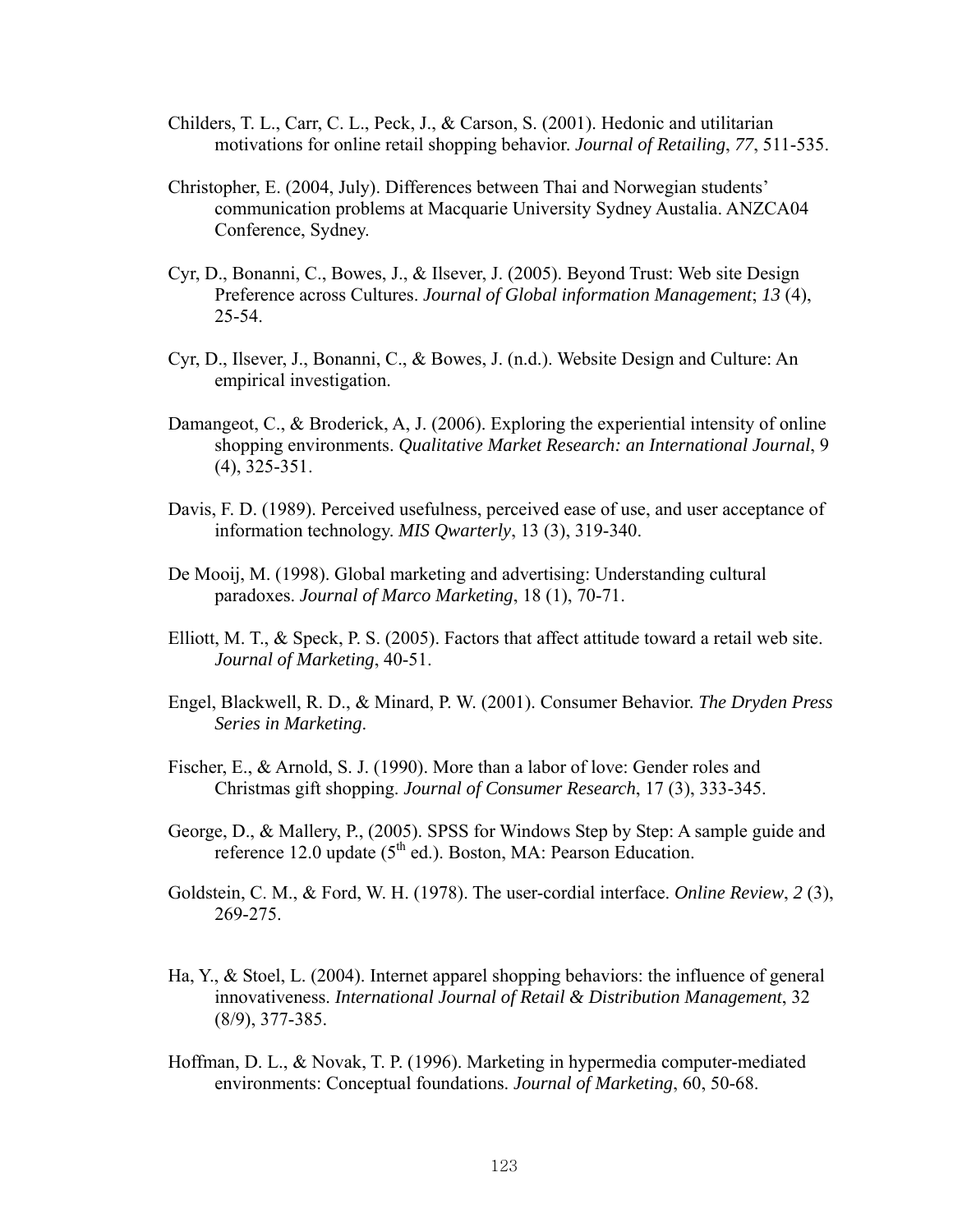- Hoffman, D. L., Novak, T.P., & Chatterjee, P. (2000). Commercial scenarios for the Web: opportunities and challenges, Project 2000: Research Program on Marketing in Computer-Mediated Environments.
- Hofstede, G. (1980). Cultures Consequences. Beverly Hills, CA: Sage.
- Hofstede, G. (1991). Cultural and Organizations: Software of the Mind. London: McGraw-Hill.
- Hofstede, G. (1993). Cultural constraint in management theories. *Academy of Management Executive*, 7 (1), 81-94.
- Hofstede, G. (2001). Culture's Consequences: Comparing values, behaviors, institutions, and organizations across nations. *International Educational and Professional Publisher*, Thousand Oaks, London, New Delhi.
- Holbrook, M. B., & Hirschman, E. C. (1982, September). The experiential aspects of consumption: Consumer fantasies, feeling, and fun. *Journal of Consumer Research*, *9*, 132-140.
- Hopkinson, G. C., & Pujari, D. (1999). A factor analytic study of the sources of meaning in hedonic consumption. *European Journal of Marketing, 33* (3/4), 273-290.
- Hsu, H. (2006). An empirical study of web site quality, customer value, and customer satisfaction based on E-shop, *The Business Review*, 5 (1), 190
- Jacobs, L. C. (1999). Test Reliability. IUB Evaluation Services & Testing, Indiana University, Bloomington. Retrieved December 14, 2004 [http://www.indiana.edu/~best/test\\_reliability.shtml](http://www.indiana.edu/~best/test_reliability.shtml)
- Janiszewski, C. (1998). The influence of display characteristics on visual exploratory search behavior. *Journal of Consumer Research*, 25 (3), 290-301.
- Jarvenpaa, S. L., Tractinsky, N., Saarinen, L., & Vitale, M. (1999). Consumer trust in an Internet store: A cross-cultural validation. *Journal of Computer Mediated Communication*, 5 (2).
- Jee, J., & Lee, W. N. (n.d.). Antecedents and consequences of perceoved interactivity: An exploratory study, Department of advertising, University of Texas at Austin, 27-43.
- Jih, H., & Reeves, T. C. (1992). Mental models: A research focus for interactive learning systems. *Educational Technology Research and Development, 40 (3), 39-53.*
- Joines, L., Scherer, W, & Scheufele, A. (2003). Exploring motivations for consumer web use and their implications for e-commerce. *Journal of Consumer Marketing*; *20*   $(2/3)$ .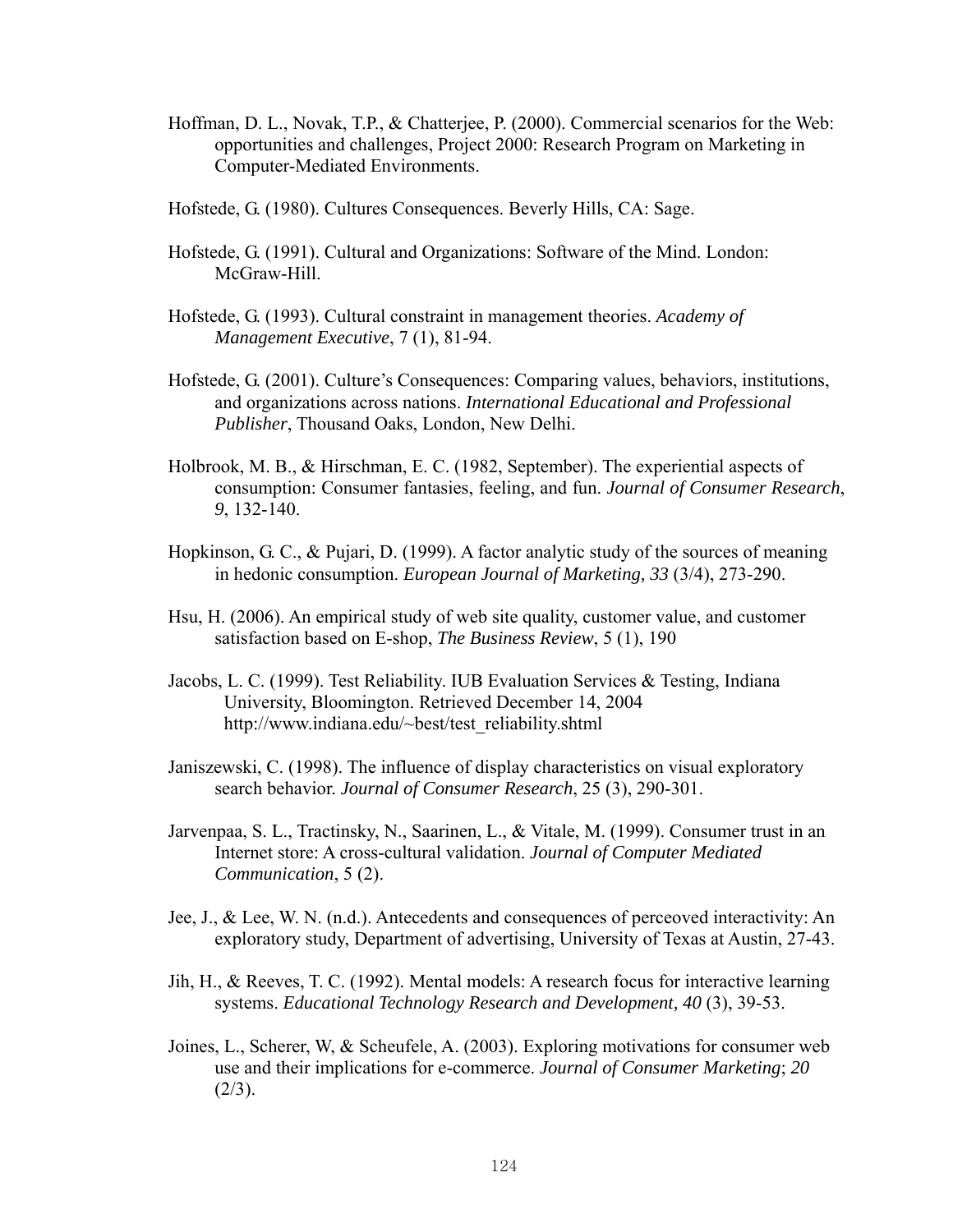- Jordan, P. (2000). Designing pleasurable products. London: Taylor and Francis, Jones, A.I.J. 2002 on the concept of trust. *Decision Support Systems*, 33, 225-232.
- Korgaonkar, P. K., & Wolin, L. D. (1999, March-April). A multivariate analysis of web usage. *Journal of Advertising Research*.
- Kim, S., Williams, R., & Lee, Y. (2003). Attitude toward online shopping and retail website quality: A comparison of US and Korean consumers. *Journal of International Consumer Marketing*, *16* (1).
- Koufaris, M., Kambil, A., & LaBarbera, P. A. (2001-2002). Consumer behavior in Webbased commerce: An empirical study. *International Journal of Electronic Commerce,* 6 (2), 115-138.
- Koufaris, M. (2002). Applying the Technology acceptance model and flow theory to online consumer behavior*. Information System Research*, *13* (2), 205-223.
- Kralisch, A., & Berendt, B. (2004, July). Cultural determinants of search behavior on websites, proceedings of the IWIPS 2004 conference on Culture, Trust, and Design innovation. Vancouver, Canada.
- Keen, P. G. W. (1999). Secret to e-commerce. *Computerworld*, 33 (24), 50.
- Kutner, M. H., Nachtsheim, C. J., & Neter, J. (2004). Applied Linear Regression Models  $(4<sup>th</sup>$  ed.). New York: McGraw-Hill.
- Lee, M., & Johnson, K. K. P. (2002). Exploring difference between Internet apparel purchasers, browsers, and non-purchasers. *Journal of Fashion Marketing and Management*, *6*(2), 146-157.
- Leggatt, H. (2007). Consumers find more retail satisfaction online than offline. Retrieved February 20, 2007, from http://www.bizreport.com/2007/02/consumers find more retail satisfaction onlin [e\\_than\\_offline.html](http://www.bizreport.com/2007/02/consumers_find_more_retail_satisfaction_online_than_offline.html)
- Leo, C., Bennett, R., & Härtel, C.E.J., (2005). Cross-culture differences in consumer Decision-making styles. *Cross Cultural Management*, 12 (3), 32-62.
- Levy, M., & Weitz, B. A. (2001). Retailing Management  $(4<sup>th</sup>$  ed.). New York, NY : McGraw Hill.
- Li, C. L., Zinn, H. C., Chick, G. E., Graefe, A. R., & Absher, J. D. (2004). Hofstede's measure of cultural values in a national forest recreation context, working papers of the Finish Forest Research Institute, from <http://www.melta.fi/julkaisut/workingpapers/2004/mwp002.htm>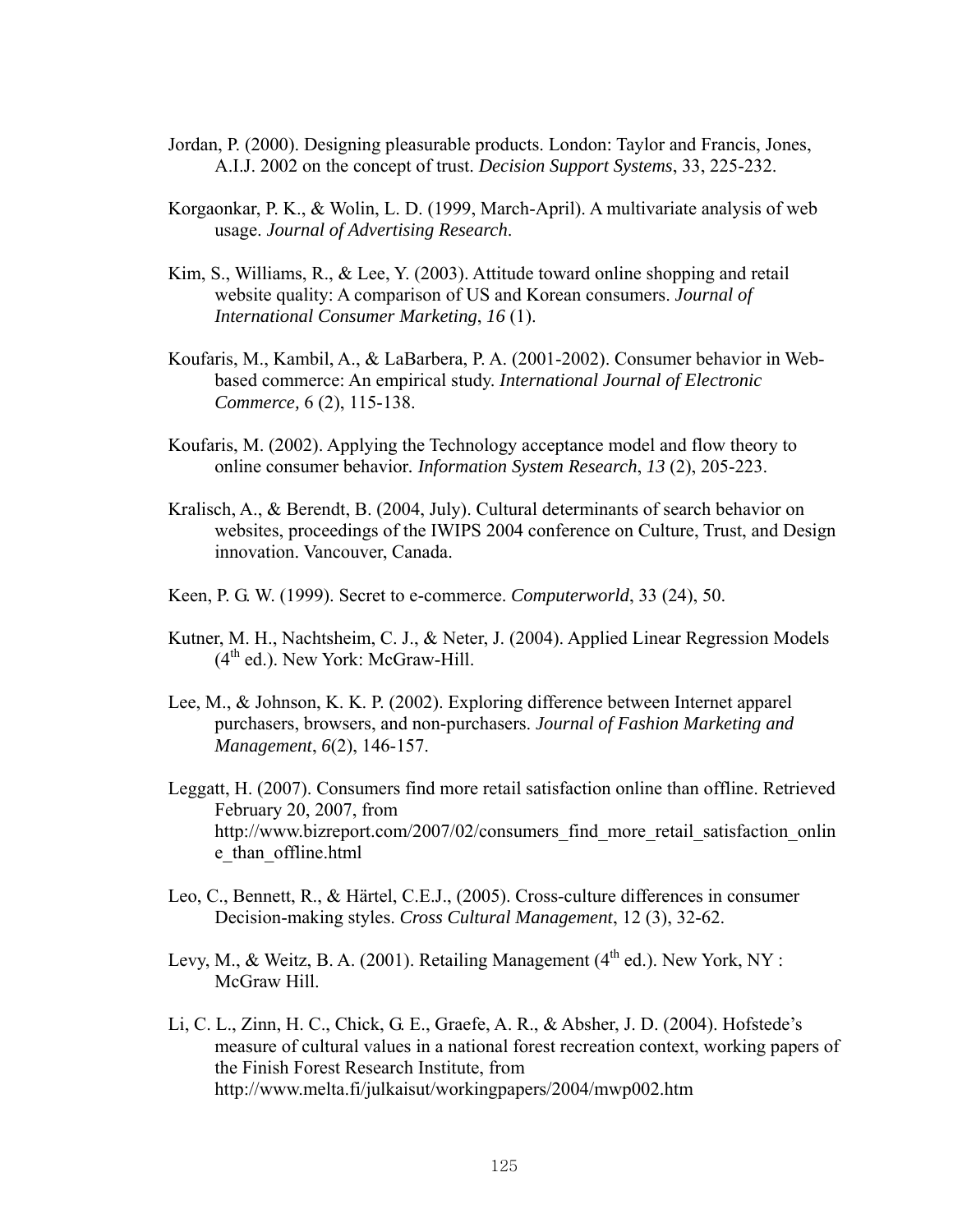- Lim, H., & Dubinsky, A. J. (2004). Consumers' perceptions of e-shopping characteristics: An expectancy-value approach. *Journal of Service Marketing*, *18* (7).
- Liu, Y. (2003, June). Developing a scale to measure the interactivity of websites. *Journal of Advertising Research*, 207-216.
- Marcus, A., & Gould, W. E. (2000). Cultural Dimensions and Global Web User-Interface design. *Interactions*, ACM Publisher, 7 (4), 32-46.
- Marcus, A., Smith, M. J., & Salvendy, G. E. (2001). Cross-Cultural User-Interface Design. *Human-Computer Interface Internet (HCII),* New Orleans, LA, USA, 2, 502-505.
- Martin, B. A. S., Sherrard, M. J., & Wentzel, D. (2005). The role of sensation seeking and need for cognition on Web-site evaluations; A resource-matching perspective. *Psychology & Marketing*, 22 (2), 109-126.
- Mckinney, V., Yoon, K., & Zahedi, F. (2002). The measurement of web-customer datisfaction: an examination and disconfirmation approach. *Information System Research*, 13 (3), 296-310.
- Mohammed, R. A., Fisher, R. J., Jaworski, B. J., & Paddison, G. J., (2004). Internet Marketing: Building advantage in a networked economy  $(2^{nd}$  ed.). New York: McGraw-Hill.
- Mummalaneni, V. (2005). An empirical investigation of Web site characteristics, consumer emotional states and on-line shopping behavior. *Journal of Business Research*, 58, 526-532.
- Navarro-Prieto, R., Scaife, M., & Rogers, Y. (1999, July). Cognitive strategies in web searching. Proceedings of the  $5<sup>th</sup>$  Conference on Human Factors and the Web.
- Novak, T.P., & Hoffman, D. (2003). The influence of Goal-directed and Experiential activities on online flow experience. *Journal of Consumer Psychology*, 13 (1/2), 3- 16.
- Olney, T. J., Holbrook, M. B., & Batra, R. (1991). Consumer responses to Advertising: The effect of Ad content, emotions, and Attitude toward the Ad on viewing time. *Journal of Consumer Research*, 17, 440-453.
- Paderni, L. S. (2005, August 17). The Web's Latest Trend: Fashion, from http://www.forrester.com/Research/Document/Excerpt/0,7211,37531,00.html
- Perlitz, M. (1994). The impact of cultural differences on strategy innovations. *European Business Journal*, 6 (2), 55-61.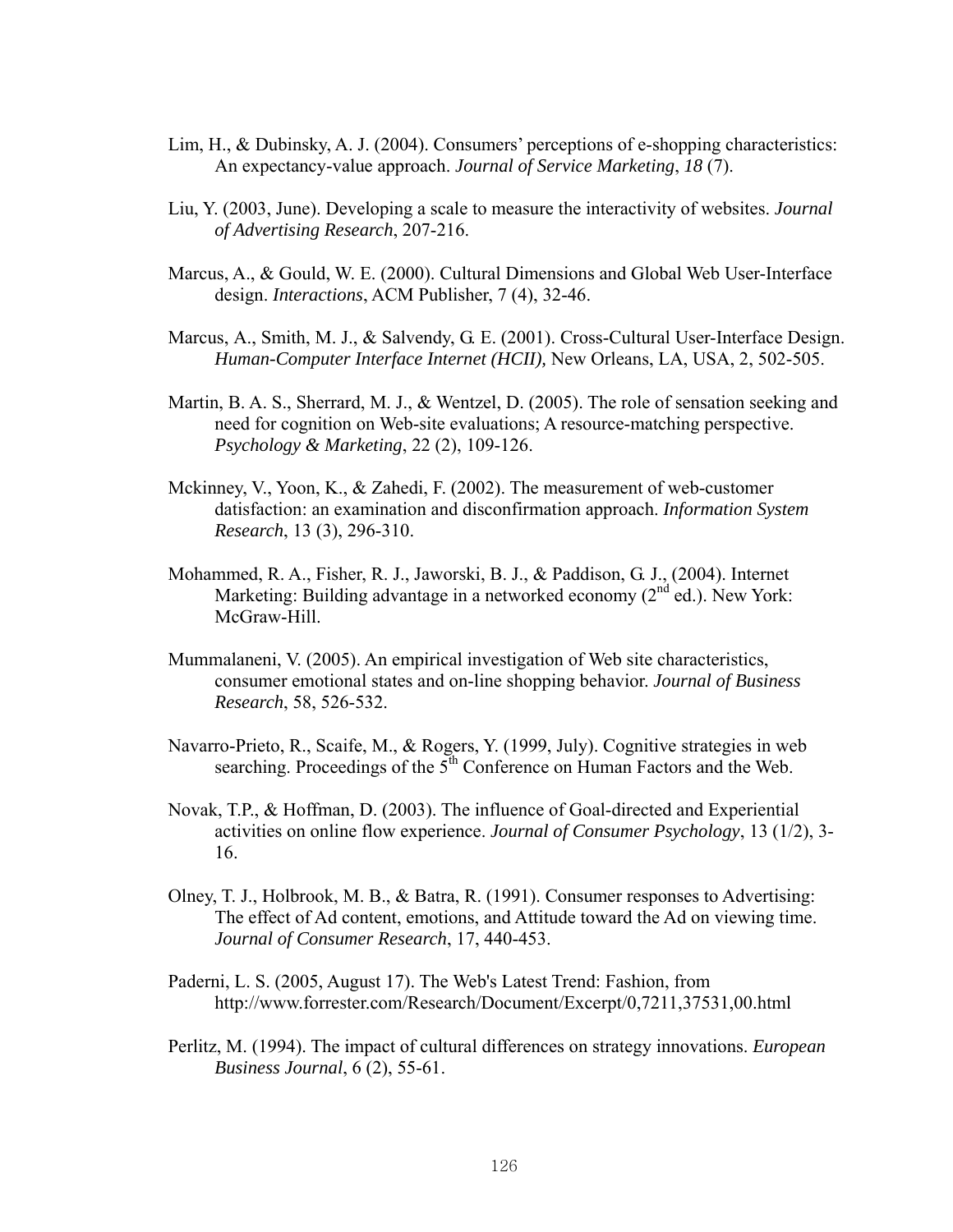- Pheng, L. S., & Yuquan, S. (2002). An exploratory study of Hofstede's cross-cultural dimensions in construction projects. *Management Decision*, 40 (1/2), 7-16.
- Sanchez-Franco, M. J., & Rey, J. R. (2004). Personal factors affecting users' web session lengths, *Internet Research; Electronic Networking Applications and Policy,* 14 (1), 62-80.
- Sanchez-Franco, M. J., & Roldan, J. L. (2005). Web acceptance and usage model: A comparison between goal-directed and experiential web users, *Internet Research,*  15 (1), 21-48.
- Schlosser, A. E. (2003). Experiencing products in the virtual world-the role of goal and imagery in influencing attitudes. *Journal of Consumer Research*, 30 (20), 184-198.
- Sherry, J. F. Jr., McGrath, M. A., & Levy, S. J. (1993). The dark side of the gift, *Journal of Business Research*, 28 (3), 225-245.
- Shim,S., Eastlick, M. A., Lotz, S. L., & Warrington, P. (2001). An online prepurchase Intentions model: The role of intention to search, *Journal of Retailing*, 77, 394-416.
- Simon, S. J. (2001). The impact of culture and gender on the websites: An empirical study. *Database for Advances in Information System*, 32 (1), 18-37.
- Singh, N., Zhao, H., & Hu, X., (2003). Cultural Adaptation on the Web: A study of American companies' domestic and Chinese websites. *Journal of Global Information Management*, *11* (3).
- Song, J., & Zahedi, F. M. (2005). A theoretical approach to web design in E-commerce: A Belief Reinforcement Model. *Management Science*, 51 (8), 1219- 1235.
- Song, J., & Zahedi, F. M. (2005). Supplement for a theoretical approach to web design in e-commerce: A Belief Reinforcement Model.
- Sullivan, L. (2004). E-commerce: Promise fulfilled. Retrieved November 8, 2004, from <http://www.informationweek.com/news/showArticle.jhtml?articleID=52200068>
- Szymaski, D. M., & Hise, R. T. (2000). E-satisfaction: an initial examination. *Journal of Retailing*, 76 (3), 309-322.
- Tabachnick, B. G., & Fidell, L. S. (1996). Using multivariate Statistics ( $3<sup>rd</sup>$  ed.). New York, NY: HarperCollins College Publishers.
- Tse, A. C. B., & Chan, C. (2004). Relationship between interactive functions and web site ranking. *Journal of Advertising Research*, 44 (4), 369-374.
- Tse, D. K., Belk, R. W., & Zhou, N. (1989). Becoming a consumer society: A longitudinal